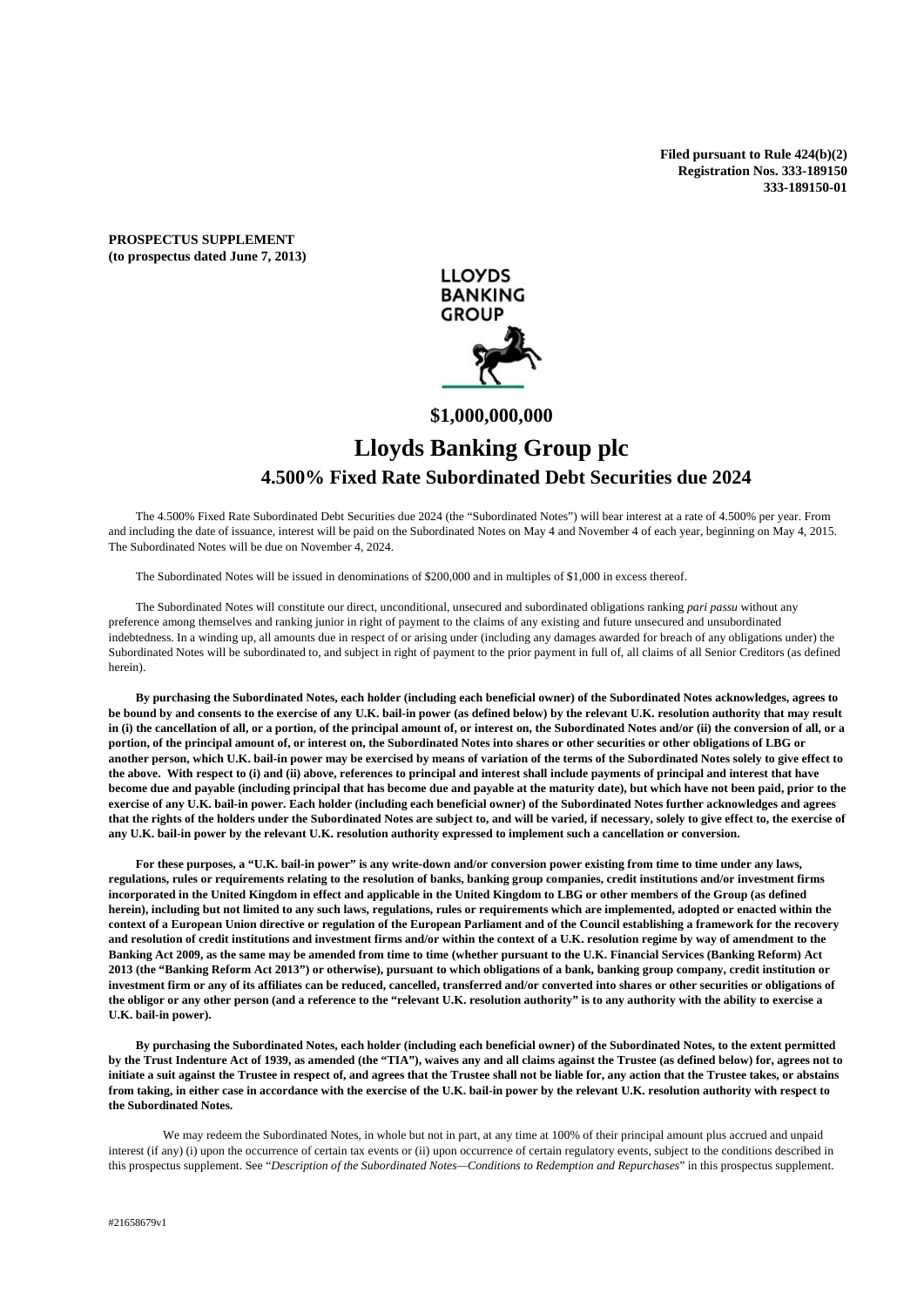We intend to apply to list the Subordinated Notes on the New York Stock Exchange in accordance with its rules.

#### *Investing in the Subordinated Notes involves risks. See "Risk Factors" beginning on page S-6 of this prospectus supplement and as incorporated by reference herein.*

By its purchase of the Subordinated Notes, each holder (including each beneficial owner) shall be deemed to have (i) consented to the exercise of any U.K. bail-in power as it may be imposed without any prior notice by the relevant U.K. resolution authority of its decision to exercise such power with respect to the Subordinated Notes and (ii) authorized, directed and requested The Depository Trust Company ("DTC") and any direct participant in DTC or other intermediary through which it holds such Subordinated Notes to take any and all necessary action, if required, to implement the exercise of any U.K. bail-in power with respect to the Subordinated Notes as it may be imposed, without any further action or direction on the part of such holder or beneficial owner.

 **Neither the Securities and Exchange Commission nor any state securities commission has approved or disapproved of these securities or passed upon the accuracy or adequacy of this prospectus supplement or the accompanying prospectus. Any representation to the contrary is a criminal offense.** 

|                       | <b>Price to Public</b> | Underwriting<br><b>Discount</b> | <b>Proceeds to us</b><br>(before expenses) |
|-----------------------|------------------------|---------------------------------|--------------------------------------------|
| Per Subordinated Note | 99.435%                | <b>2.500%</b>                   | 98.935%                                    |
| Total.                | \$994.350.000          | \$5,000,000                     | \$989,350,000                              |

The initial public offering price set forth above does not include accrued interest, if any. Interest on the Subordinated Notes will accrue from the date of issuance, which is expected to be November 4, 2014. See "*Underwriting*".

 We may use this prospectus supplement and the accompanying prospectus in the initial sale of the Subordinated Notes. In addition, Lloyds Securities Inc. or another of our affiliates may use this prospectus supplement and the accompanying prospectus in a market-making transaction in the Subordinated Notes after their initial sale. In connection with any use of this prospectus supplement and the accompanying prospectus by Lloyds Securities Inc. or another of our affiliates, unless we or our agent informs you otherwise in your confirmation of sale, you may assume this prospectus supplement and the accompanying prospectus is being used in a market-making transaction.

 We expect that the Subordinated Notes will be ready for delivery through the book-entry facilities of The Depository Trust Company and its participants including Clearstream Banking, S.A. ("Clearstream Luxembourg") and Euroclear Bank S.A./N.V. ("Euroclear") on or about November 4, 2014.

#### *Joint Bookrunning Managers*

| Citigroup | Goldman, Sachs & | J.P. Morgan | <b>Lloyds Securities</b> | <b>Morgan Stanley</b> | <b>Nomura</b> |
|-----------|------------------|-------------|--------------------------|-----------------------|---------------|
|           |                  |             |                          |                       |               |

Prospectus Supplement dated October 29, 2014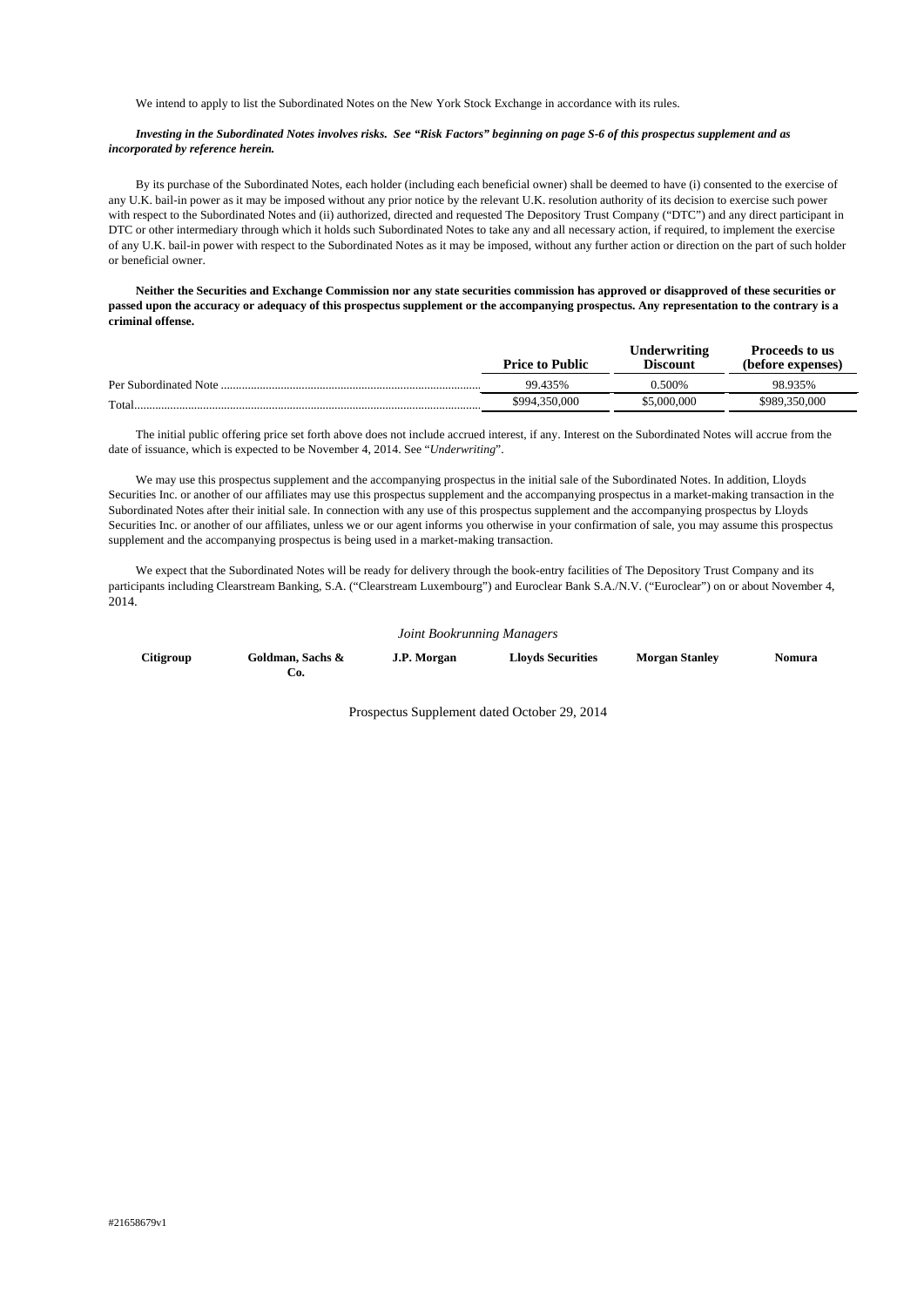# **TABLE OF CONTENTS**

# **Prospectus Supplement**

# **Prospectus**

You should rely only on the information contained or incorporated by reference in this prospectus supplement and the accompanying prospectus (including any free writing prospectus issued or authorized by us). Neither we nor the underwriters have authorized anyone to provide you with different information. Neither we nor the underwriters are making an offer of these securities in any state or jurisdiction where the offer is not permitted. You should assume that the information contained in this prospectus supplement, the accompanying prospectus and the documents incorporated by reference is accurate only as of their respective dates.

# **ABOUT THIS PROSPECTUS SUPPLEMENT**

In this prospectus supplement, we use the following terms:

- "we," "us," "our," "LBG" and "Lloyds Banking Group" mean Lloyds Banking Group plc;
- "Group" means Lloyds Banking Group plc together with its subsidiaries and associated undertakings;  $\bullet$
- $\bullet$ "SEC" refers to the Securities and Exchange Commission;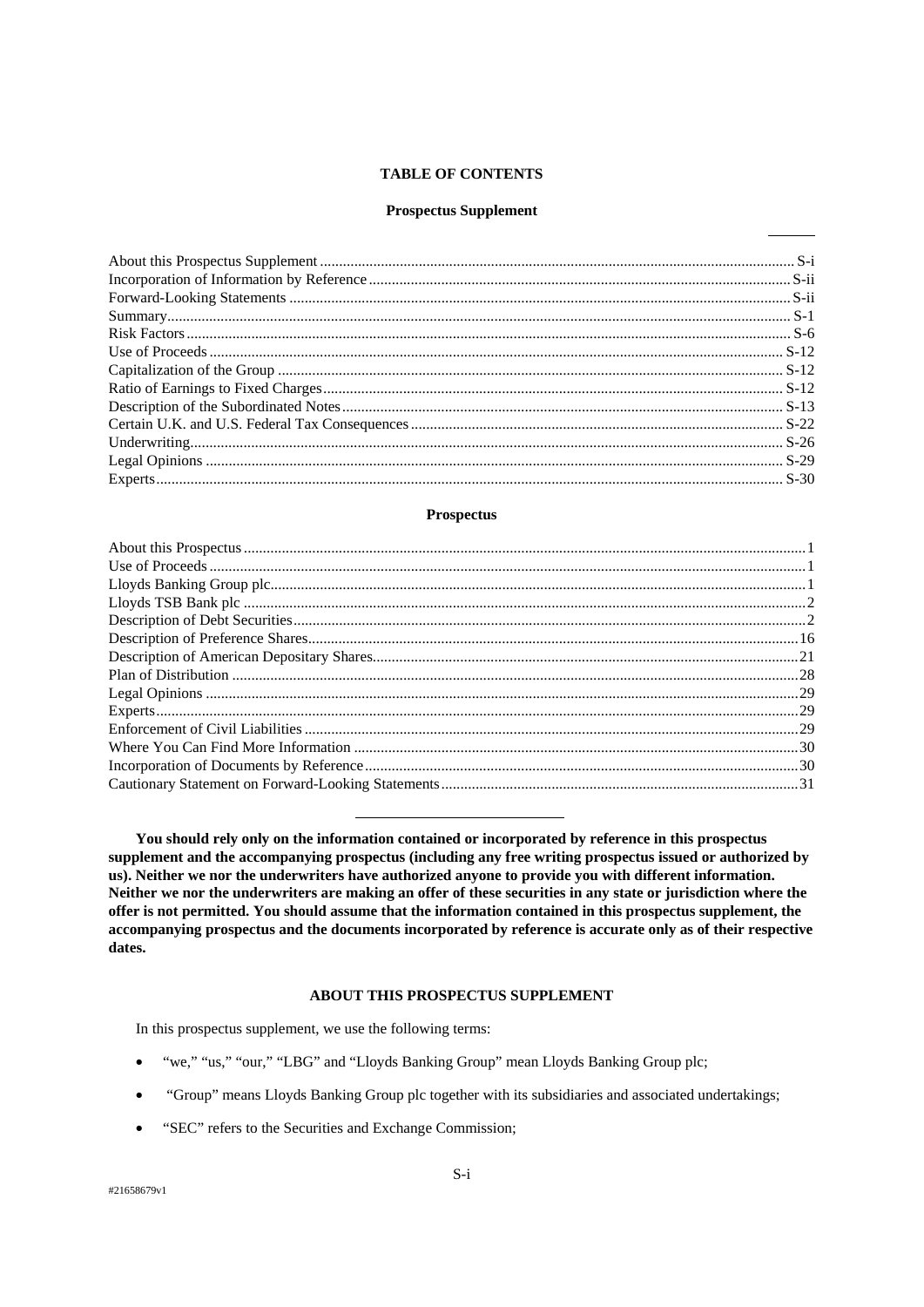- "pounds sterling", "£" and "p" refer to the currency of the United Kingdom;
- "dollars" and "\$" refer to the currency of the United States; and
- "euro" and "€" refer to the currency of the member states of the European Union ("EU") that have adopted the single currency in accordance with the treaty establishing the European Community, as amended.

# **INCORPORATION OF INFORMATION BY REFERENCE**

LBG files annual, semi-annual and special reports and other information with the Securities and Exchange Commission. You may read and copy any document that LBG files with the SEC at the SEC's Public Reference Room, 100 F Street, N.E., Washington, D.C. 20549. You can call the SEC on 1-800-SEC-0330 for further information on the Public Reference Room. The SEC's website, at http://www.sec.gov, contains, free of charge, reports and other information in electronic form that we have filed. You may also request a copy of any filings referred to below (excluding exhibits) at no cost, by contacting us at 25 Gresham Street, London EC2V 7HN, England, telephone +44 207 626 1500.

The SEC allows us to incorporate by reference much of the information that we file with them. This means:

- incorporated documents are considered part of this prospectus supplement;
- we can disclose important information to you by referring you to these documents; and
- information that we file with the SEC will automatically update and supersede this prospectus supplement.

We incorporate by reference (i) LBG's Annual Report on Form 20-F for the year ended December 31, 2013 filed with the SEC on March 5, 2014; (ii) LBG's report on Form 6-K filed with the SEC on July 31, 2014 including the interim results for the Group for the six months ended June 30, 2014; (iii) LBG's report on Form 6-K filed with the SEC on July 31, 2014 disclosing the ratio of earnings to fixed charges and the ratio of combined fixed charges and preference dividends to earnings; (iv) LBG's report on Form 6-K filed with the SEC on July 31, 2014 disclosing the Group's capitalization and indebtedness on a consolidated basis as at June 30, 2014, (v) LBG's report on Form 6-K filed with the SEC on August 21, 2014, announcing the appointment of Alan Dickinson as an independent Nonexecutive director of the Group; (vi) LBG's report on Form 6-K filed with the SEC on October 28, 2014 including the interim results for the Group for the nine months ended September 30, 2014; (vii) LBG's report on Form 6-K filed with the SEC on October 28, 2014 disclosing the Group's capitalization and indebtedness on a consolidated basis as at September 30, 2014; and (viii) LBG's report on Form 6-K filed with the SEC on October 28, 2014, announcing the Group's Strategic Update.

We also incorporate by reference in this prospectus supplement and accompanying prospectus any future documents we may file with the SEC under Section 13(a), 13(c), 14 or 15(d) of the Securities Exchange Act of 1934, as amended (the "Exchange Act"), from the date of this prospectus supplement until the offering contemplated in this prospectus supplement is completed. Reports on Form 6-K that we may furnish to the SEC after the date of this prospectus supplement (or portions thereof) are incorporated by reference in this prospectus supplement only to the extent that the report expressly states that it is (or such portions are) incorporated by reference in this prospectus supplement.

# **FORWARD-LOOKING STATEMENTS**

From time to time, we may make statements, both written and oral, regarding assumptions, projections, expectations, intentions or beliefs about future events. These statements constitute "forward-looking statements" for purposes of the Private Securities Litigation Reform Act of 1995. We caution that these statements may and often do vary materially from actual results. Accordingly, we cannot assure you that actual results will not differ materially from those expressed or implied by the forward-looking statements. You should read the sections entitled "Risk Factors" in this prospectus supplement and "Forward-Looking Statements" in our Annual Report on Form 20- F for the year ended December 31, 2013, which is incorporated by reference herein.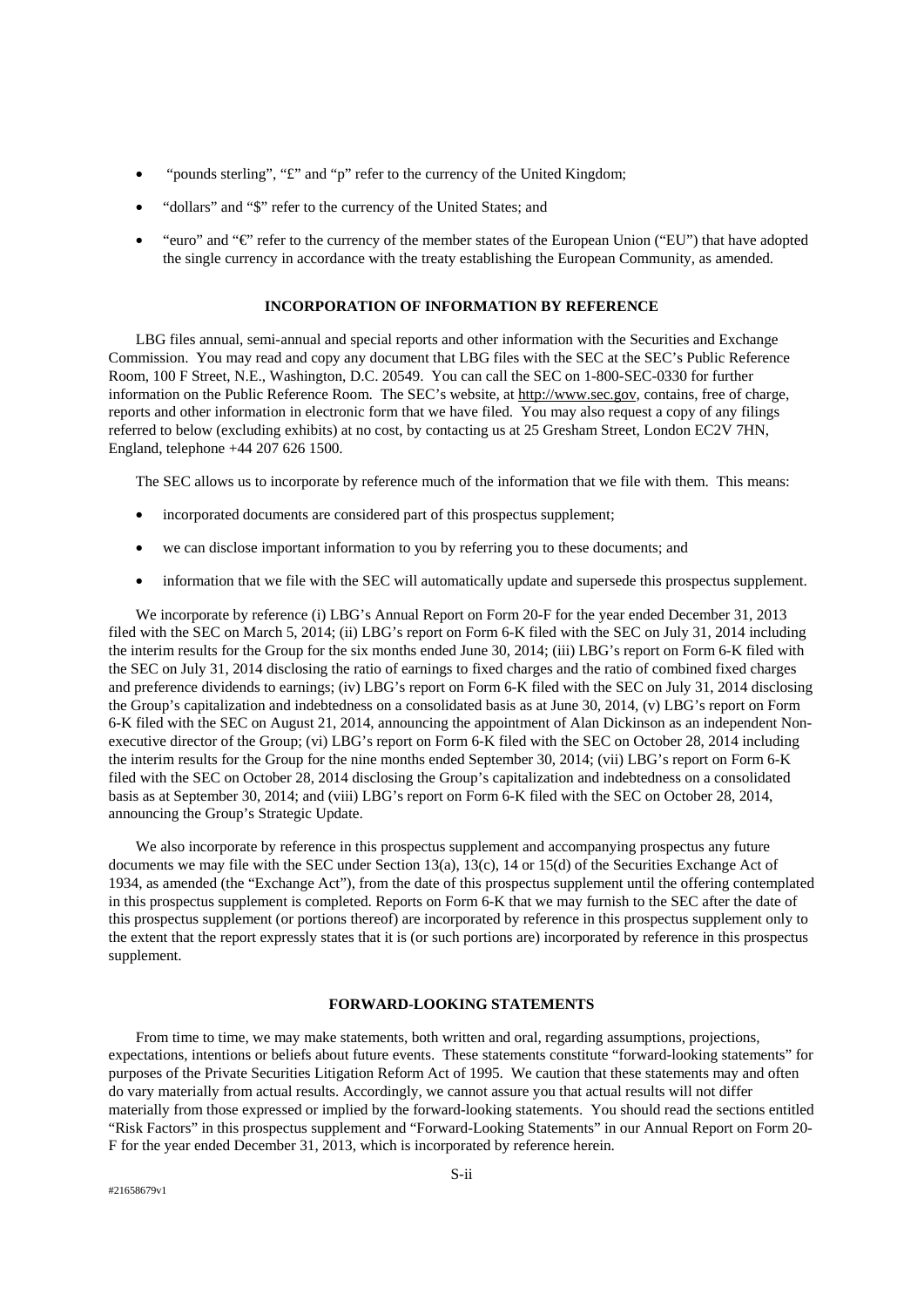We do not undertake any obligation to publicly update or revise any forward-looking statements, whether as a result of new information, future events or otherwise. In light of these risks, uncertainties and assumptions, forwardlooking events discussed in this prospectus supplement or any information incorporated by reference, might not occur.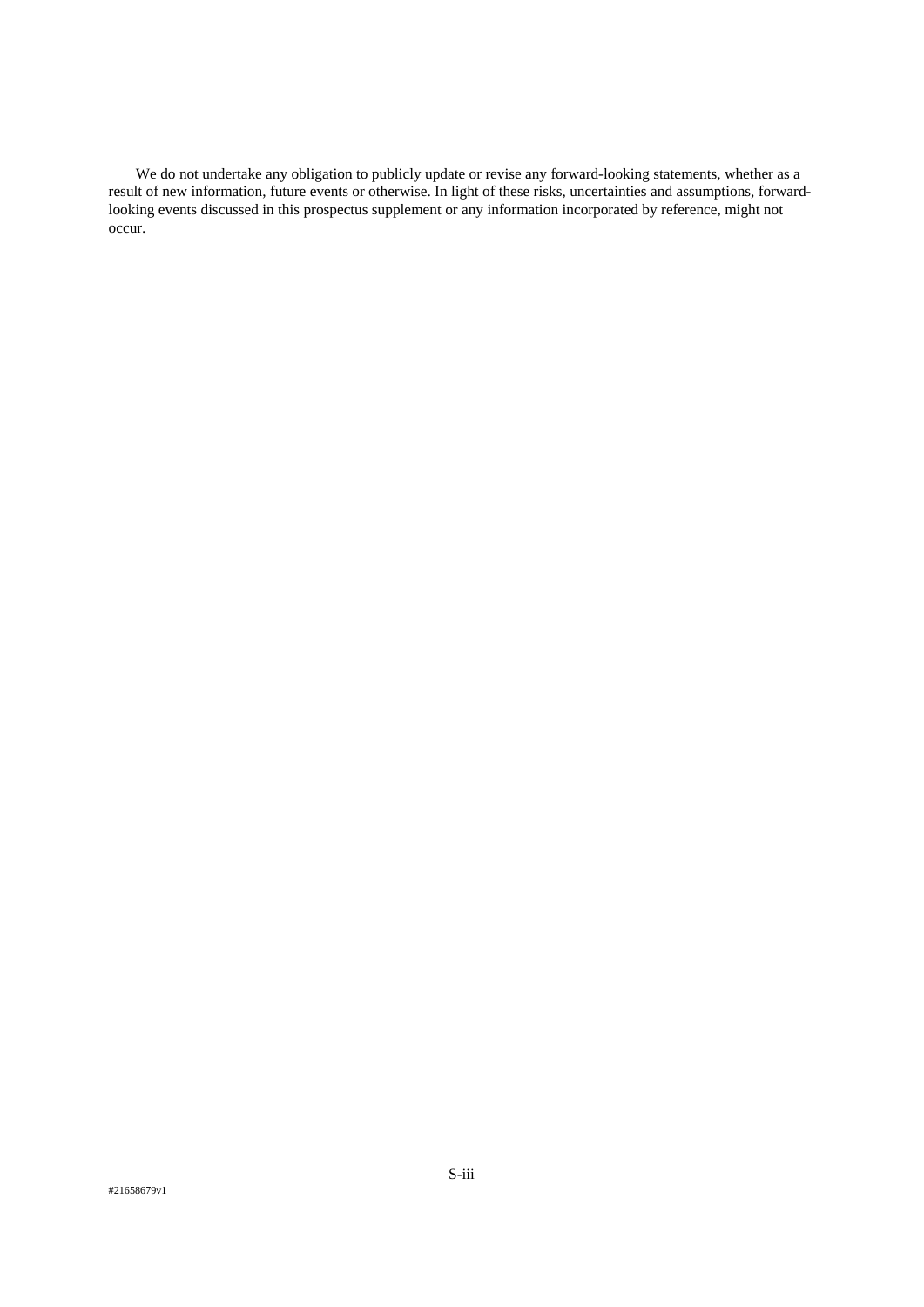# **SUMMARY**

*The following is a summary of this prospectus supplement and should be read as an introduction to, and in conjunction with, the remainder of this prospectus supplement, the accompanying prospectus and any documents incorporated by reference therein. You should base your investment decision on a consideration of this prospectus supplement, the accompanying prospectus and any documents incorporated by reference therein, as a whole. Words and expressions defined in "Description of the Subordinated Notes" below shall have the same meanings in this summary.* 

# **The Issuer**

Lloyds Banking Group plc was incorporated as a public limited company and registered in Scotland under the UK Companies Act 1985 on October 21, 1985 (registration number 95000). Lloyds Banking Group plc's registered office is at The Mound, Edinburgh EH1 1YZ, Scotland, and its principal executive offices in the UK are located at 25 Gresham Street, London EC2V 7HN, United Kingdom, telephone number +44 (0) 20 7626 1500. For further information relating to LBG, please refer to our Annual Report on Form 20-F for the fiscal year ended December 31, 2013.

# **The Subordinated Notes**

| <b>Issuer</b>                  | Lloyds Banking Group plc                                                                                                                                                                                                                                                                                                                                                                                                                                                                                                                  |  |  |
|--------------------------------|-------------------------------------------------------------------------------------------------------------------------------------------------------------------------------------------------------------------------------------------------------------------------------------------------------------------------------------------------------------------------------------------------------------------------------------------------------------------------------------------------------------------------------------------|--|--|
| <b>Subordinated Notes</b>      | \$1,000,000,000 aggregate principal amount of 4.500% Fixed Rate<br>Subordinated Debt Securities due 2024 (the "Subordinated Notes").                                                                                                                                                                                                                                                                                                                                                                                                      |  |  |
| <b>Issue Date</b>              | November 4, 2014                                                                                                                                                                                                                                                                                                                                                                                                                                                                                                                          |  |  |
| <b>Maturity</b>                | We will pay the Subordinated Notes at 100% of their principal amount plus<br>accrued interest on November 4, 2024, subject to any early redemption as<br>described in "Description of the Subordinated Notes-Tax Redemption" and<br>"-Redemption due to a Capital Disqualification Event".                                                                                                                                                                                                                                                |  |  |
| <b>Interest Rate</b>           | The Subordinated Notes will bear interest at a rate of 4.500% per annum.                                                                                                                                                                                                                                                                                                                                                                                                                                                                  |  |  |
| <b>Interest Payment Dates</b>  | Every May 4 and November 4, commencing on May 4, 2015, up to and<br>including the maturity date or, if earlier, the date fixed for redemption.                                                                                                                                                                                                                                                                                                                                                                                            |  |  |
| <b>Regular Record Dates</b>    | Interest will be paid to holders of record of the Subordinated Notes in<br>respect of the principal amount thereof outstanding 15 calendar days<br>preceding the relevant Interest Payment Date, whether or not a Business<br>Day (as defined herein).                                                                                                                                                                                                                                                                                    |  |  |
| <b>Business Day Convention</b> | Following, unadjusted                                                                                                                                                                                                                                                                                                                                                                                                                                                                                                                     |  |  |
| <b>Day Count Basis</b>         | 30/360                                                                                                                                                                                                                                                                                                                                                                                                                                                                                                                                    |  |  |
| <b>Ranking</b>                 | The Subordinated Notes will constitute our direct, unconditional, unsecured<br>and subordinated obligations ranking pari passu without any preference<br>among themselves and ranking junior in right of payment to the claims of<br>any existing and future unsecured and unsubordinated indebtedness. In a<br>winding up or in the event that an administrator has been appointed in<br>respect of us and notice has been given that it intends to declare and<br>distribute a dividend, all amounts due in respect of or arising under |  |  |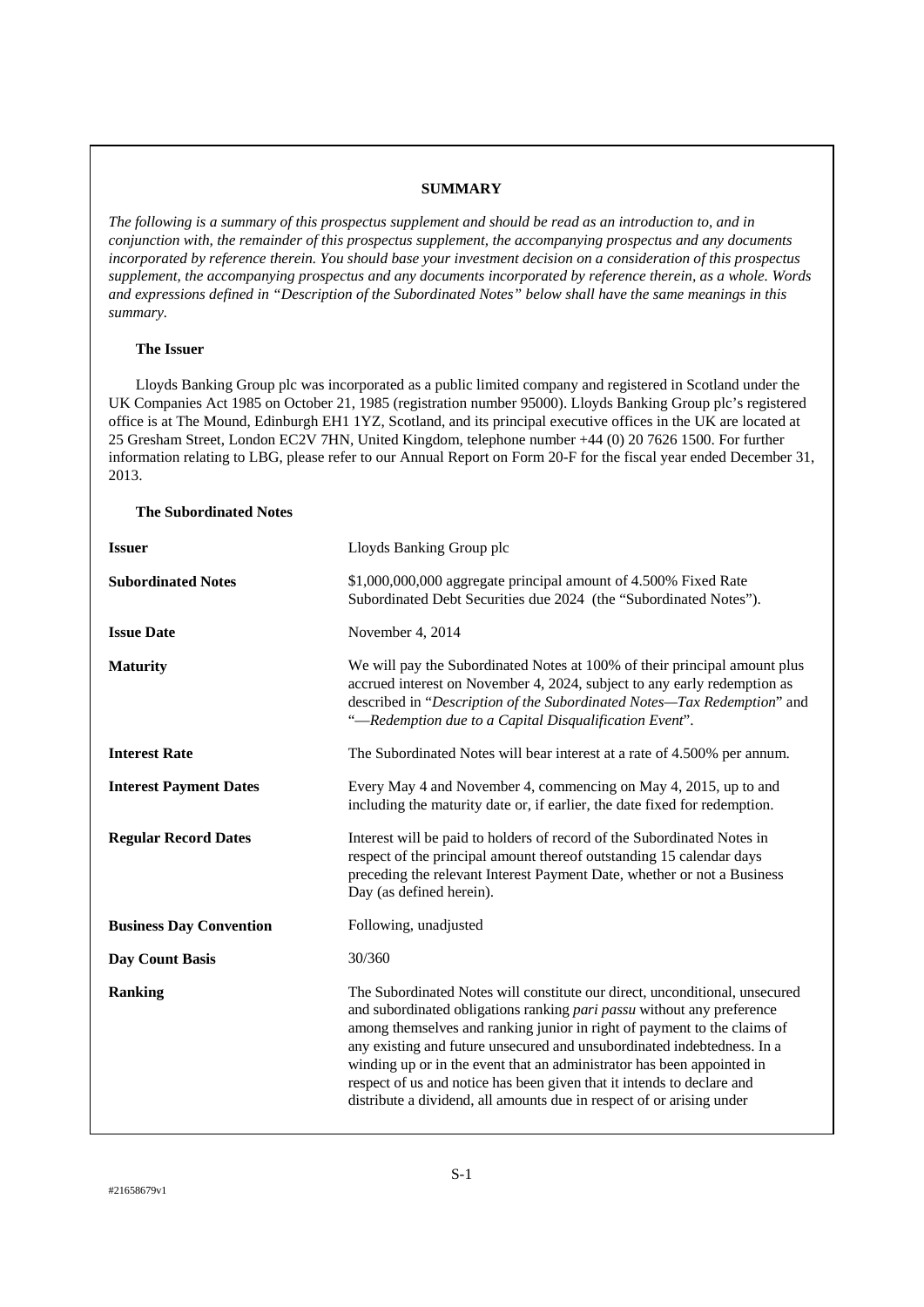|                                                                               | (including any damages awarded for breach of any obligations under) the<br>Subordinated Notes will be subordinated to, and subject in right of payment<br>to the prior payment in full of, all claims of all Senior Creditors. The ranking<br>of our obligations shall be set out in the manner provided in the Subordinated<br>Indenture. In addition, because we are a holding company, our rights to<br>participate in the assets of any subsidiary if it is liquidated will be subject to<br>the prior claims of its creditors, including in the case of bank subsidiaries,<br>their depositors, except to the extent that we may be a creditor with<br>recognized claims against the subsidiary.                                                                                                                                                                                                                                                                                                                                                                                                                                                                                                                                                                                                                                                                                                                                                                                                                          |
|-------------------------------------------------------------------------------|--------------------------------------------------------------------------------------------------------------------------------------------------------------------------------------------------------------------------------------------------------------------------------------------------------------------------------------------------------------------------------------------------------------------------------------------------------------------------------------------------------------------------------------------------------------------------------------------------------------------------------------------------------------------------------------------------------------------------------------------------------------------------------------------------------------------------------------------------------------------------------------------------------------------------------------------------------------------------------------------------------------------------------------------------------------------------------------------------------------------------------------------------------------------------------------------------------------------------------------------------------------------------------------------------------------------------------------------------------------------------------------------------------------------------------------------------------------------------------------------------------------------------------|
| <b>Agreement with Respect to the</b><br><b>Exercise of U.K. Bail-in Power</b> | By purchasing the Subordinated Notes, each holder (including each<br>beneficial owner) of the Subordinated Notes acknowledges, agrees to be<br>bound by and consents to the exercise of any U.K. bail-in power (as defined<br>below) by the relevant U.K. resolution authority that may result in (i) the<br>cancellation of all, or a portion, of the principal amount of, or interest on,<br>the Subordinated Notes and/or (ii) the conversion of all, or a portion, of the<br>principal amount of, or interest on, the Subordinated Notes into shares or<br>other securities or other obligations of LBG or another person, which U.K.<br>bail-in power may be exercised by means of variation of the terms of the<br>Subordinated Notes solely to give effect to the above. With respect to (i)<br>and (ii) above, references to principal and interest shall include payments of<br>principal and interest that have become due and payable (including<br>principal that has become due and payable at the maturity date), but which<br>have not been paid, prior to the exercise of any U.K. bail-in power. Each<br>holder (including each beneficial owner) of the Subordinated Notes further<br>acknowledges and agrees that the rights of the holders under the<br>Subordinated Notes are subject to, and will be varied, if necessary, solely to<br>give effect to, the exercise of any U.K. bail-in power by the relevant U.K.<br>resolution authority expressed to implement such a cancellation or<br>conversion. |
|                                                                               | For these purposes, a "U.K. bail-in power" is any write-down and/or<br>conversion power existing from time to time under any laws, regulations,<br>rules or requirements relating to the resolution of banks, banking group<br>companies, credit institutions and/or investment firms incorporated in the<br>United Kingdom in effect and applicable in the United Kingdom to us or<br>other members of the Group, including but not limited to any such laws,<br>regulations, rules or requirements which are implemented, adopted or<br>enacted within the context of a European Union directive or regulation of<br>the European Parliament and of the Council establishing a framework for<br>the recovery and resolution of credit institutions and investment firms<br>and/or within the context of a U.K. resolution regime by way of amendment<br>to the Banking Act 2009 as the same may be amended from time to time<br>(whether pursuant to the Banking Reform Act 2013 or otherwise), pursuant<br>to which obligations of a bank, banking group company, credit institution or<br>investment firm or any of its affiliates can be reduced, cancelled, transferred<br>and/or converted into shares or other securities or obligations of the obligor<br>or any other person (and a reference to the "relevant U.K. resolution<br>authority" is to any authority with the ability to exercise a U.K. bail-in<br>power).                                                                                              |
| <b>Repayment of Principal and</b>                                             | No repayment of the principal amount of the Subordinated Notes or                                                                                                                                                                                                                                                                                                                                                                                                                                                                                                                                                                                                                                                                                                                                                                                                                                                                                                                                                                                                                                                                                                                                                                                                                                                                                                                                                                                                                                                              |

 $\overline{\phantom{a}}$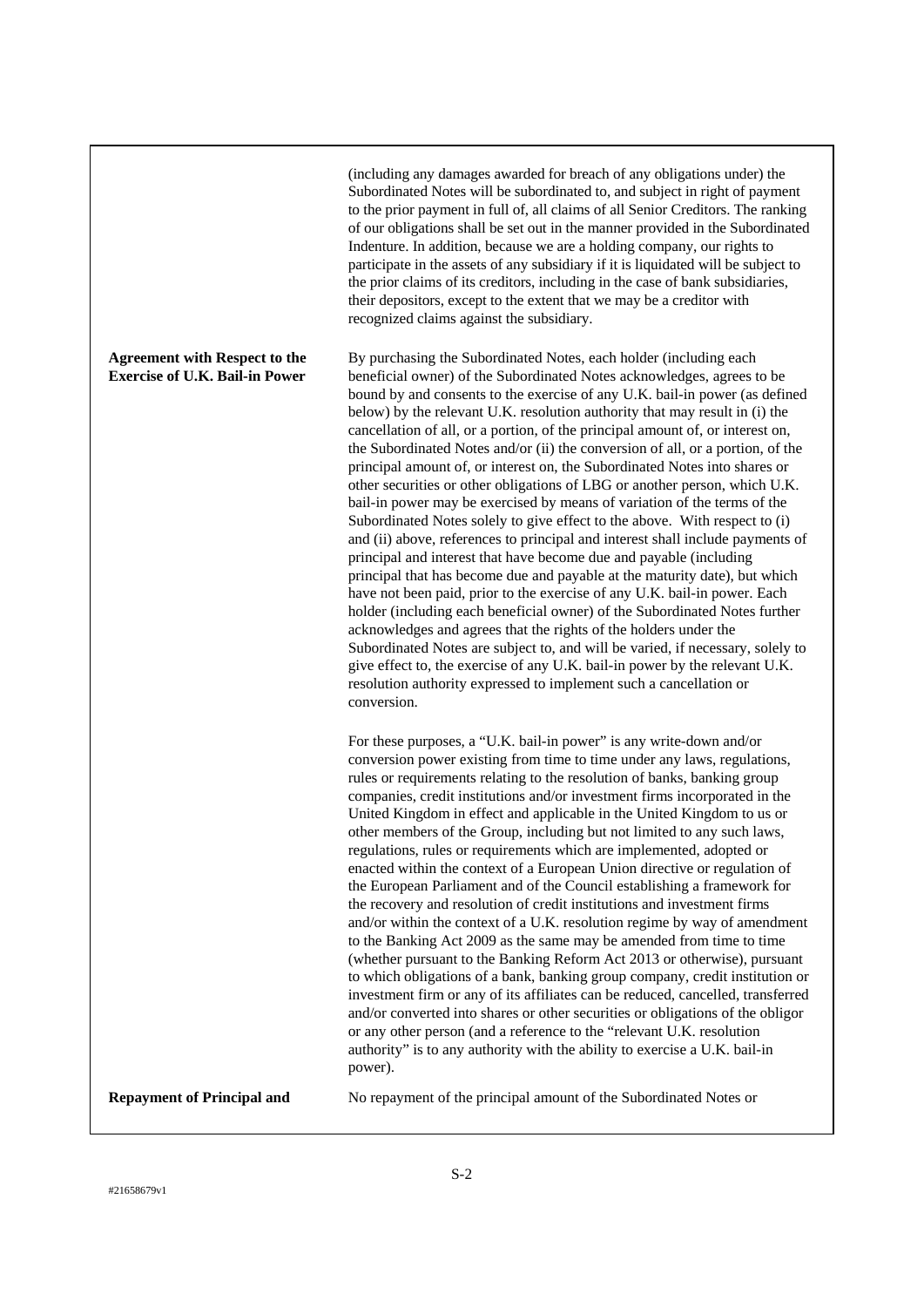| <b>Payment of Interest After</b><br><b>Exercise of U.K. Bail-in Power</b> | payment of interest on the Subordinated Notes shall become due and<br>payable after the exercise of any U.K. bail-in power by the relevant U.K.<br>resolution authority unless, at the time that such repayment or payment,<br>respectively, is scheduled to become due, such repayment or payment<br>would be permitted to be made by us under the laws and regulations of the<br>United Kingdom and the European Union applicable to us and the Group.                                                                                                                                         |
|---------------------------------------------------------------------------|--------------------------------------------------------------------------------------------------------------------------------------------------------------------------------------------------------------------------------------------------------------------------------------------------------------------------------------------------------------------------------------------------------------------------------------------------------------------------------------------------------------------------------------------------------------------------------------------------|
| <b>Additional Issuances</b>                                               | We may, without the consent of the holders of the Subordinated Notes,<br>issue additional notes having the same ranking and same interest rate,<br>maturity date, redemption terms and other terms as the Subordinated Notes<br>described in this prospectus supplement except for the price to the public<br>and issue date, provided however that such additional notes of any series<br>must be fungible with the outstanding Subordinated Notes for U.S. federal<br>income tax purposes. See "Description of the Subordinated Notes-<br>Additional Issuances" in this prospectus supplement. |
| <b>Tax Redemption</b>                                                     | If at any time a Tax Event has occurred and is continuing, LBG may,<br>subject to the satisfaction of the conditions described under "Description<br>of the Subordinated Notes-Tax Redemption" and "-Conditions to<br>Redemption and Repurchases" below, redeem the Subordinated Notes in<br>whole but not in part at any time at 100% of their principal amount,<br>together with any accrued interest to, but excluding, the date fixed for<br>redemption.                                                                                                                                     |
|                                                                           | A "Tax Event" is deemed to have occurred if:                                                                                                                                                                                                                                                                                                                                                                                                                                                                                                                                                     |
|                                                                           | (1) as a result of a Tax Law Change, in making any payments on the<br>Subordinated Notes, LBG has paid or will or would on the next payment<br>date be required to pay any Additional Amounts to any holder pursuant to<br>"Description of the Subordinated Notes- Payment of Additional<br>Amounts"; and/or                                                                                                                                                                                                                                                                                     |
|                                                                           | (2) a Tax Law Change would:                                                                                                                                                                                                                                                                                                                                                                                                                                                                                                                                                                      |
|                                                                           | (i) result in LBG not being entitled to claim a deduction in respect of<br>any payments in respect of the Subordinated Notes in computing<br>LBG's taxation liabilities or materially reduce the amount of such<br>deduction;                                                                                                                                                                                                                                                                                                                                                                    |
|                                                                           | (ii) prevent the Subordinated Notes from being treated as loan<br>relationships for United Kingdom tax purposes;                                                                                                                                                                                                                                                                                                                                                                                                                                                                                 |
|                                                                           | (iii) as a result of the Subordinated Notes being in issue, result in LBG<br>not being able to have losses or deductions set against the profits or<br>gains, or profits or gains offset by the losses or deductions, of<br>companies with which it is or would otherwise be so grouped for<br>applicable United Kingdom tax purposes (whether under the group<br>relief system current as at the date of issue of the Subordinated Notes<br>or any similar system or systems having like effect as may from time<br>to time exist);                                                             |
|                                                                           | (iv) result in a United Kingdom tax liability, or the receipt of income<br>or profit which would be subject to United Kingdom tax, in respect of<br>a write-down of the principal amount of the Subordinated Notes or the                                                                                                                                                                                                                                                                                                                                                                        |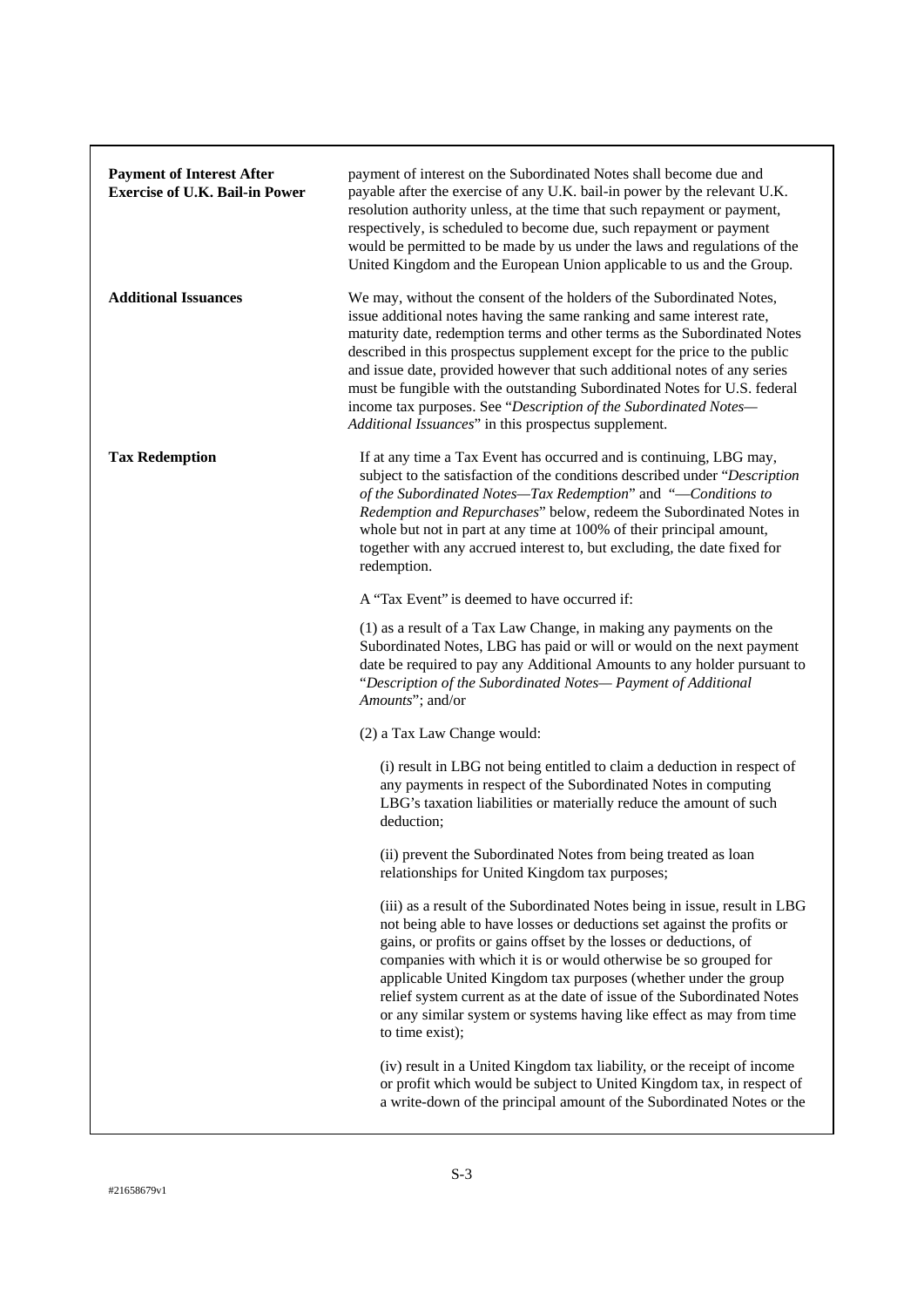|                                                         | conversion of the Subordinated Notes into shares or other obligations<br>of LBG; or                                                                                                                                                                                                                                                                                                                                                                                                                                                                                                                                                                                                                                                                                                                                                                                                                                                                                                                                                                                |
|---------------------------------------------------------|--------------------------------------------------------------------------------------------------------------------------------------------------------------------------------------------------------------------------------------------------------------------------------------------------------------------------------------------------------------------------------------------------------------------------------------------------------------------------------------------------------------------------------------------------------------------------------------------------------------------------------------------------------------------------------------------------------------------------------------------------------------------------------------------------------------------------------------------------------------------------------------------------------------------------------------------------------------------------------------------------------------------------------------------------------------------|
|                                                         | (v) result in a Subordinated Note or any part thereof being treated as a<br>derivative or an embedded derivative for United Kingdom tax<br>purposes,                                                                                                                                                                                                                                                                                                                                                                                                                                                                                                                                                                                                                                                                                                                                                                                                                                                                                                               |
|                                                         | in each case, provided that, LBG could not avoid the foregoing in<br>connection with the Subordinated Notes by taking measures reasonably<br>available to it.                                                                                                                                                                                                                                                                                                                                                                                                                                                                                                                                                                                                                                                                                                                                                                                                                                                                                                      |
|                                                         | "Tax Law Change" means a change in or proposed change in, or<br>amendment or proposed amendment to, the laws or regulations of the<br>United Kingdom, or any political subdivision or authority therein or thereof,<br>having the power to tax, including any treaty to which the United Kingdom<br>is a party, or any change in any generally published application or<br>interpretation of such laws, including a decision of any court or tribunal, or<br>any change in the generally published application or interpretation of such<br>laws by any relevant tax authority or any generally published<br>pronouncement by any tax authority, which change, amendment or<br>pronouncement $(x)$ (subject to $(y)$ ) becomes, or would become, effective on<br>or after the issue date, or $(y)$ in the case of a change or proposed change in<br>law, if such change is enacted (or, in the case of a proposed change, is<br>expected to be enacted) by United Kingdom Act of Parliament or<br>implemented by statutory instrument, on or after the issue date. |
| <b>Regulatory Redemption</b>                            | We may redeem the Subordinated Notes at any time, in whole but not in<br>part, at 100% of their principal amount plus accrued and unpaid interest,<br>upon the occurrence of a Capital Disqualification Event, as defined under<br>"Description of the Subordinated Notes", that results in the principal<br>amount of the Subordinated Notes being fully excluded from inclusion in<br>the Group's Tier 2 capital, as described under "Description of the<br>Subordinated Notes-Redemption due to a Capital Disqualification Event"<br>in this prospectus supplement. Any such right of redemption will be subject<br>to the conditions set forth under "Description of the Subordinated Notes-<br>Conditions to Redemption and Repurchases" in this prospectus supplement.                                                                                                                                                                                                                                                                                       |
| <b>Purchases of the Subordinated</b><br><b>Notes</b>    | We may at any time, and from time to time, purchase Subordinated Notes in<br>the open market, by tender or by private agreement. Any such purchases<br>will be subject to the conditions set forth below under "Description of the<br>Subordinated Notes-Conditions to Redemption and Repurchases" in this<br>prospectus supplement.                                                                                                                                                                                                                                                                                                                                                                                                                                                                                                                                                                                                                                                                                                                               |
| <b>Book-Entry Issuance, Settlement</b><br>and Clearance | We will issue the Subordinated Notes in fully registered form in<br>denominations of \$200,000 and integral multiples of \$1,000 in excess<br>thereof. The Subordinated Notes will be represented by one or more global<br>securities registered in the name of a nominee of DTC. You will hold<br>beneficial interests in the Subordinated Notes through DTC and its direct<br>and indirect participants, including Euroclear and Clearstream Luxembourg,<br>and DTC and its direct and indirect participants will record your beneficial<br>interest on their books. We will not issue certificated notes as described in<br>the accompanying prospectus. Settlement of the Subordinated Notes will<br>occur through DTC in same day funds. For information on DTC's book-                                                                                                                                                                                                                                                                                       |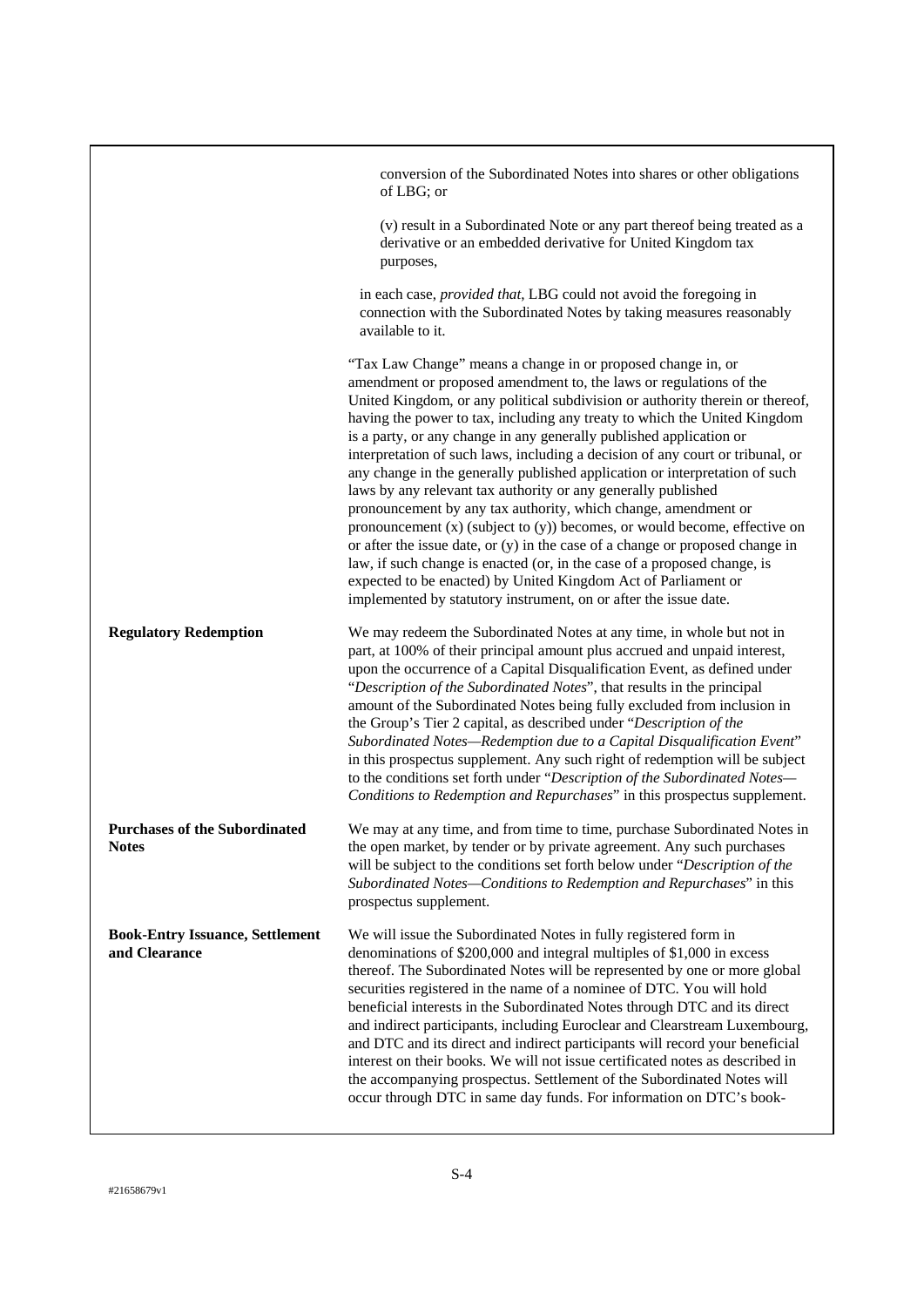|                                                     | entry system, see "Description of Debt Securities-Form of Debt Securities;<br>Book-Entry System" in the accompanying prospectus.                                                                                                                                                                                                                                                                                                                                                                                                                                                                                                                                                                                                                                                                                                                                                                                  |
|-----------------------------------------------------|-------------------------------------------------------------------------------------------------------------------------------------------------------------------------------------------------------------------------------------------------------------------------------------------------------------------------------------------------------------------------------------------------------------------------------------------------------------------------------------------------------------------------------------------------------------------------------------------------------------------------------------------------------------------------------------------------------------------------------------------------------------------------------------------------------------------------------------------------------------------------------------------------------------------|
| <b>CUSIP</b>                                        | 53944YAA1                                                                                                                                                                                                                                                                                                                                                                                                                                                                                                                                                                                                                                                                                                                                                                                                                                                                                                         |
| <b>ISIN</b>                                         | US53944YAA10                                                                                                                                                                                                                                                                                                                                                                                                                                                                                                                                                                                                                                                                                                                                                                                                                                                                                                      |
| <b>Common Code</b>                                  | 108509309                                                                                                                                                                                                                                                                                                                                                                                                                                                                                                                                                                                                                                                                                                                                                                                                                                                                                                         |
| <b>Listing and Trading</b>                          | We intend to apply to list the Subordinated Notes on the New York Stock<br>Exchange in accordance with its rules.                                                                                                                                                                                                                                                                                                                                                                                                                                                                                                                                                                                                                                                                                                                                                                                                 |
| <b>Trustee and Principal Paying</b><br><b>Agent</b> | The Bank of New York Mellon, acting through its London office, a banking<br>corporation duly organized and existing under the laws of the State of New<br>York, as trustee, having its Corporate Trust Office at One Canada Square,<br>London E14 5AL, United Kingdom, will act as the trustee and initial<br>principal paying agent for the Subordinated Notes.                                                                                                                                                                                                                                                                                                                                                                                                                                                                                                                                                  |
| <b>Timing and Delivery</b>                          | We currently expect delivery of the Subordinated Notes to occur on<br>November 4, 2014, which will be the fourth Business Day following the<br>pricing of the Subordinated Notes (such settlement cycle being referred to<br>as "T+4"). Trades in the secondary market generally are required to settle in<br>three Business Days, unless the parties to any such trade expressly agree<br>otherwise. Accordingly, purchasers who wish to trade Subordinated Notes<br>on the date of pricing or the next succeeding Business Day will be required,<br>by virtue of the fact that the Subordinated Notes initially will settle in T+4,<br>to specify an alternate settlement cycle at the time of any such trade to<br>prevent a failed settlement. Purchasers of Subordinated Notes who wish to<br>trade Subordinated Notes on the date of pricing or the next Business Day<br>should consult their own advisors. |
| <b>Use of Proceeds</b>                              | We intend to use the net proceeds of the offering for general corporate<br>purposes. See "Use of Proceeds".                                                                                                                                                                                                                                                                                                                                                                                                                                                                                                                                                                                                                                                                                                                                                                                                       |
| <b>Joint Bookrunning Managers</b>                   | Citigroup Global Markets Inc., Goldman, Sachs & Co., J.P. Morgan<br>Securities LLC, Lloyds Securities Inc., Morgan Stanley & Co. LLC and<br>Nomura Securities International, Inc.                                                                                                                                                                                                                                                                                                                                                                                                                                                                                                                                                                                                                                                                                                                                 |
| <b>Conflict of Interest</b>                         | A conflict of interest (as defined by Rule 5121 of FINRA) may exist as<br>Lloyds Securities Inc., an affiliate of the Issuer, may participate in the<br>distribution of the Subordinated Notes. For further information, see<br>"Underwriting".                                                                                                                                                                                                                                                                                                                                                                                                                                                                                                                                                                                                                                                                   |
| <b>Governing Law</b>                                | The Subordinated Indenture (as defined below), the First Supplemental<br>Indenture (as defined below) and the Subordinated Notes are governed by,<br>and construed in accordance with, the laws of the State of New York,<br>except for the subordination and waiver of set-off provisions relating to the<br>Subordinated Notes, which are governed by the laws of Scotland.                                                                                                                                                                                                                                                                                                                                                                                                                                                                                                                                     |
|                                                     |                                                                                                                                                                                                                                                                                                                                                                                                                                                                                                                                                                                                                                                                                                                                                                                                                                                                                                                   |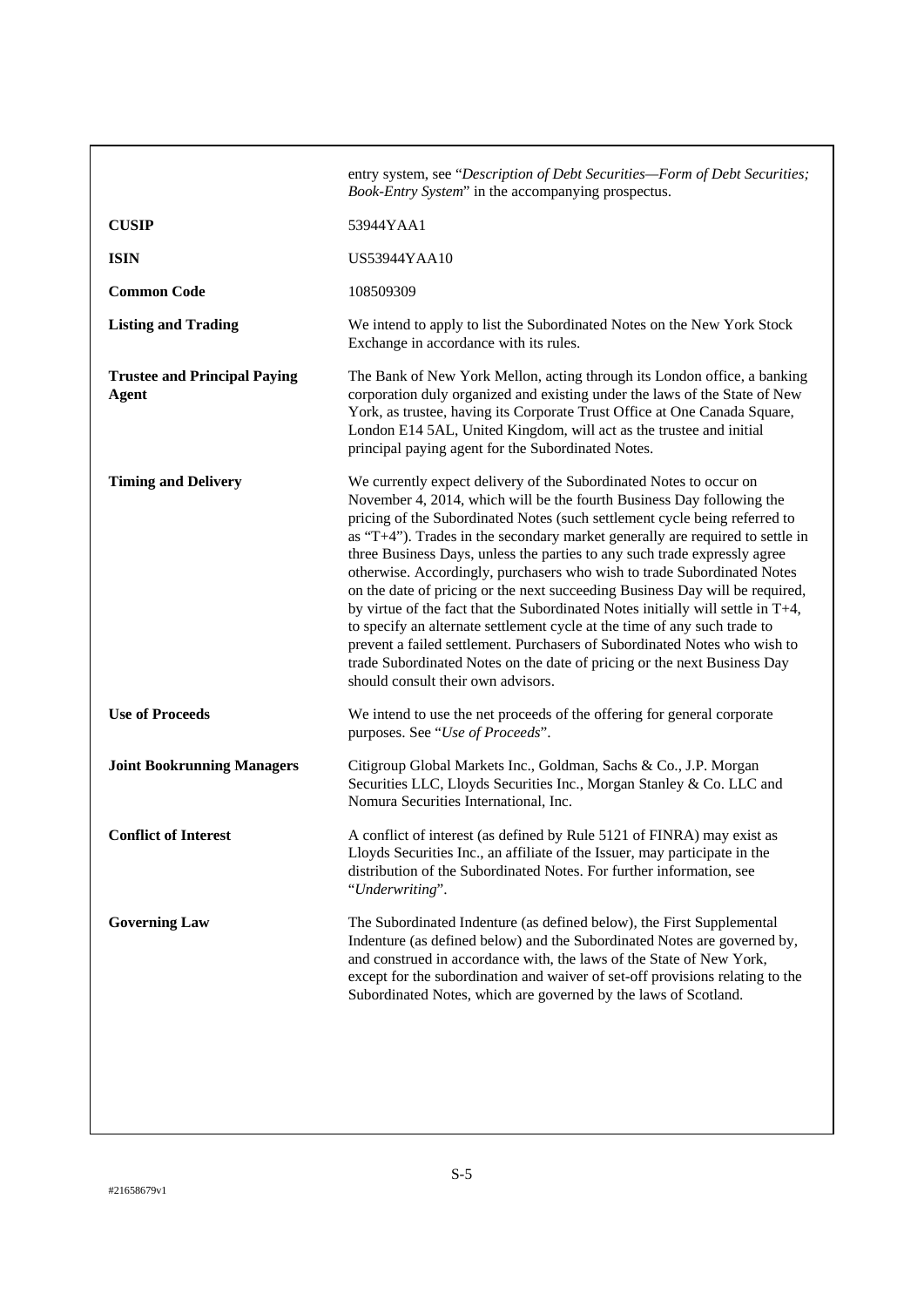#### **RISK FACTORS**

*Prospective investors should consider carefully the risk factors incorporated by reference into this prospectus supplement and as set out below as well as the other information set out elsewhere in this prospectus supplement (including any other documents incorporated by reference herein) and reach their own views prior to making any investment decision with respect to the Subordinated Notes.* 

*Set out below and incorporated by reference herein are certain risk factors which could have a material adverse effect on our business, operations, financial condition or prospects and cause our future results to be materially different from expected results. Our results could also be affected by competition and other factors. These factors should not be regarded as a complete and comprehensive statement of all potential risks and uncertainties we face. We have described only those risks relating to our operations or an investment in the Notes that we consider to be material. There may be additional risks that we currently consider not to be material or of which we are not currently aware, and any of these risks could have the effects set forth below. All of these factors are contingencies which may or may not occur and we are not in a position to express a view on the likelihood of any such contingency occurring. Investors should note that they bear our solvency risk. Each of the risks highlighted below could have a material adverse effect on the amount of principal and interest which investors will receive in respect of the Subordinated Notes. In addition, each of the highlighted risks could adversely affect the trading price of the Subordinated Notes or the rights of investors under the Subordinated Notes and, as a result, investors could lose some or all of their investment. You should consult your own financial, tax and legal advisers regarding the risks of an investment in the Subordinated Notes.* 

 *We believe that the factors described below as relating to the Subordinated Notes represent the principal risks inherent in investing in Subordinated Notes, but we may be unable to pay interest, principal or other amounts on or in connection with the Subordinated Notes for other reasons and we do not represent that the statements below regarding the risks of holding the Subordinated Notes are exhaustive. Prospective investors should also read the detailed information set out elsewhere in this prospectus supplement (including any documents deemed to be incorporated by reference herein) and reach their own views prior to making any investment decision.* 

# **Risks relating to LBG and the Group**

For a description of the risks associated with LBG and the Group, see the section entitled "*Risk Factors*" of our Annual Report on Form 20-F for the year ended December 31, 2013, which is incorporated by reference herein.

#### **Risks relating to the Subordinated Notes**

#### *LBG's obligations under the Subordinated Notes are subordinated.*

The obligations of LBG under the Subordinated Notes will be unsecured and subordinated and will, in the event of the winding-up of LBG, rank junior in priority of payment to the current and future claims of LBG's creditors, other than claims in respect of any liability that is, or is expressed to be, subordinated. In a winding up, all payments on the Subordinated Notes will be subordinated to, and subject in right of payment to the prior payment in full of, all claims of all Senior Creditors. We expect from time to time to incur additional indebtedness or other obligations that will constitute senior indebtedness, and the Subordinated Indenture does not contain any provisions restricting our ability to incur senior indebtedness. Although the Subordinated Notes may pay a higher rate of interest than comparable notes which are not so subordinated, there is a real risk that an investor in such Subordinated Notes will lose all or some of its investment should LBG become insolvent since the assets of LBG would be available to pay such amounts only after all the senior creditors of LBG have been paid in full. See also "The Subordinated Notes are the subject of the U.K. bail-in power which may result in your Subordinated Notes being written down to zero or converted into other securities, including equity securities".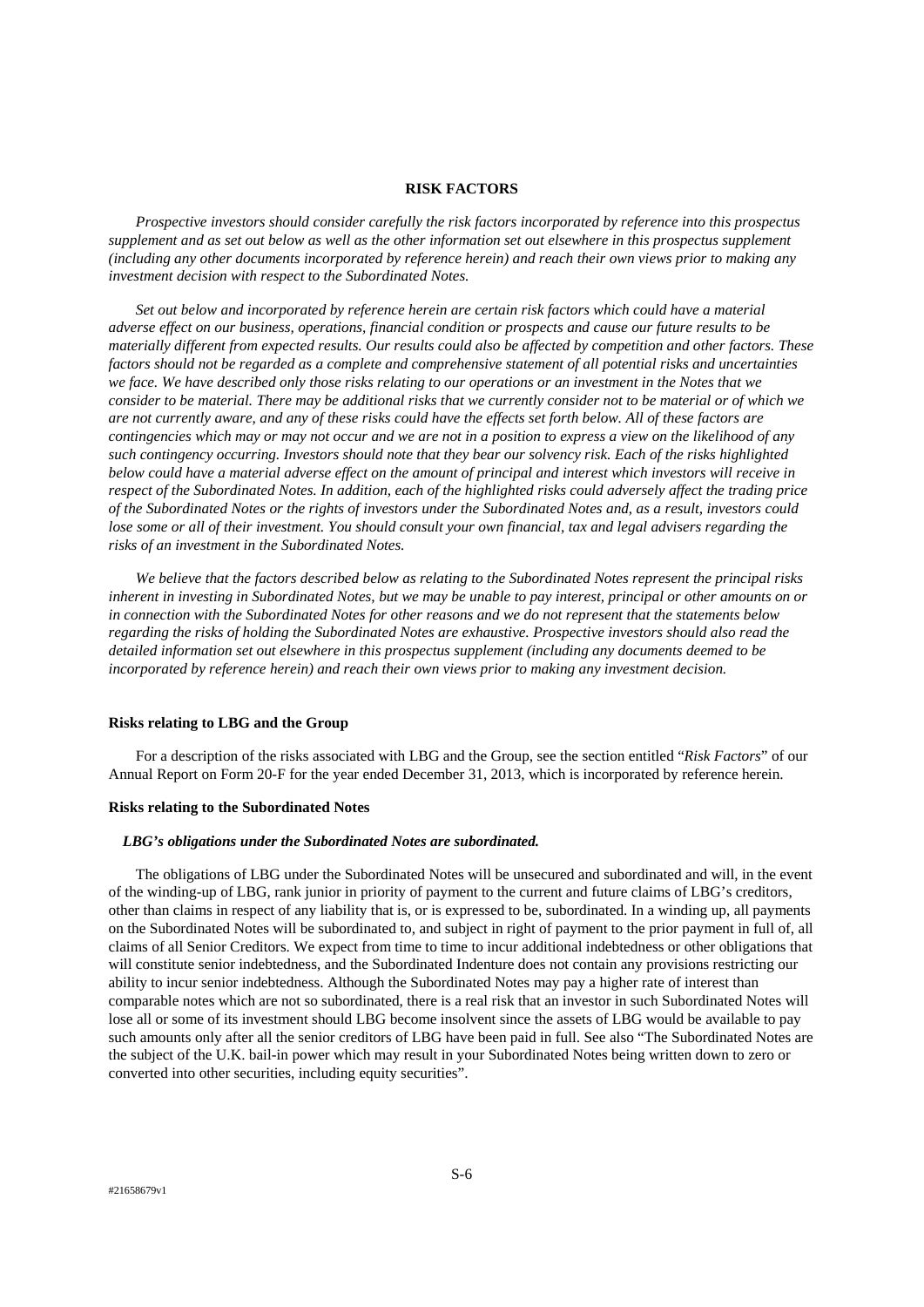# *An active trading market may not develop for the Subordinated Notes.*

Prior to the offering, there was no existing trading market for the Subordinated Notes. We intend to apply for listing of the Subordinated Notes on the New York Stock Exchange. If, however, an active trading market does not develop or is not maintained, the market price and liquidity of the Subordinated Notes may be adversely affected. In that case, holders of the Subordinated Notes may not be able to sell Subordinated Notes at a particular time or may not be able to sell Subordinated Notes at a favorable price. The liquidity of any market for the Subordinated Notes will depend on a number of factors including:

- the number of holders of the Subordinated Notes;
- LBG's credit ratings published by major credit rating agencies;
- our financial performance;
- the market for similar securities;
- the interest of securities dealers in making a market in the notes;
- prevailing interest rates; and
- the introduction of any financial transaction tax.

We cannot assure you that an active market for the notes will develop or, if developed, that it will continue.

# *LBG's credit ratings may not reflect all risks of an investment in the Subordinated Notes, and a downgrade in credit ratings, including as a result of changes in rating agencies' views of the level of implicit sovereign support for European banks, could adversely affect the trading prices of the Subordinated Notes.*

 LBG's credit ratings may not reflect the potential impact of all risks relating to the market values of the Subordinated Notes. For further information, see "—Standard & Poor's recently revised its criteria for determining issue credit ratings on bank and prudentially regulated finance company hybrid capital instruments, such as the Subordinated Notes." However, real or anticipated changes in LBG's credit ratings will generally affect the market values of the Subordinated Notes. Credit rating agencies continually revise their ratings for companies that they follow, including LBG and as such, the credit rating LBG may be revised, suspended or withdrawn at any time by the assigning rating organization at their sole discretion. Any ratings downgrade could adversely affect the trading prices of the Subordinated Notes or the trading markets for the Subordinated Notes to the extent trading markets for the Subordinated Notes develop, and any ratings improvement will not necessarily increase the value of the Subordinated Notes and will not reduce market risk and other investment risks related to the Subordinated Notes. Credit ratings (i) do not reflect the risk that interest rates may rise, which may affect the values of the Subordinated Notes, which accrue interest at a fixed rate, (ii) do not address the price, if any, at which the Subordinated Notes may be resold prior to maturity (which may be substantially less than the original offering price of the Subordinated Notes), and (iii) are not recommendations to buy, sell or hold the Subordinated Notes.

 Furthermore, each of Moody's, Standard & Poor's and Fitch (together, the "CRAs") has published statements indicating their view that extraordinary government support for European banks is likely to diminish as regulators implement resolutions frameworks, such as those provided for in the BRRD and the U.K. Banking Act described below. Accordingly, the CRAs have revised the ratings outlook of various systemically important European banks from "stable" to "negative". There is a risk that one or more CRAs could potentially take further action to downgrade the credit ratings of the Issuer, the Group or the Subordinated Notes, which could cause the liquidity or market value of the Subordinated Notes to decline.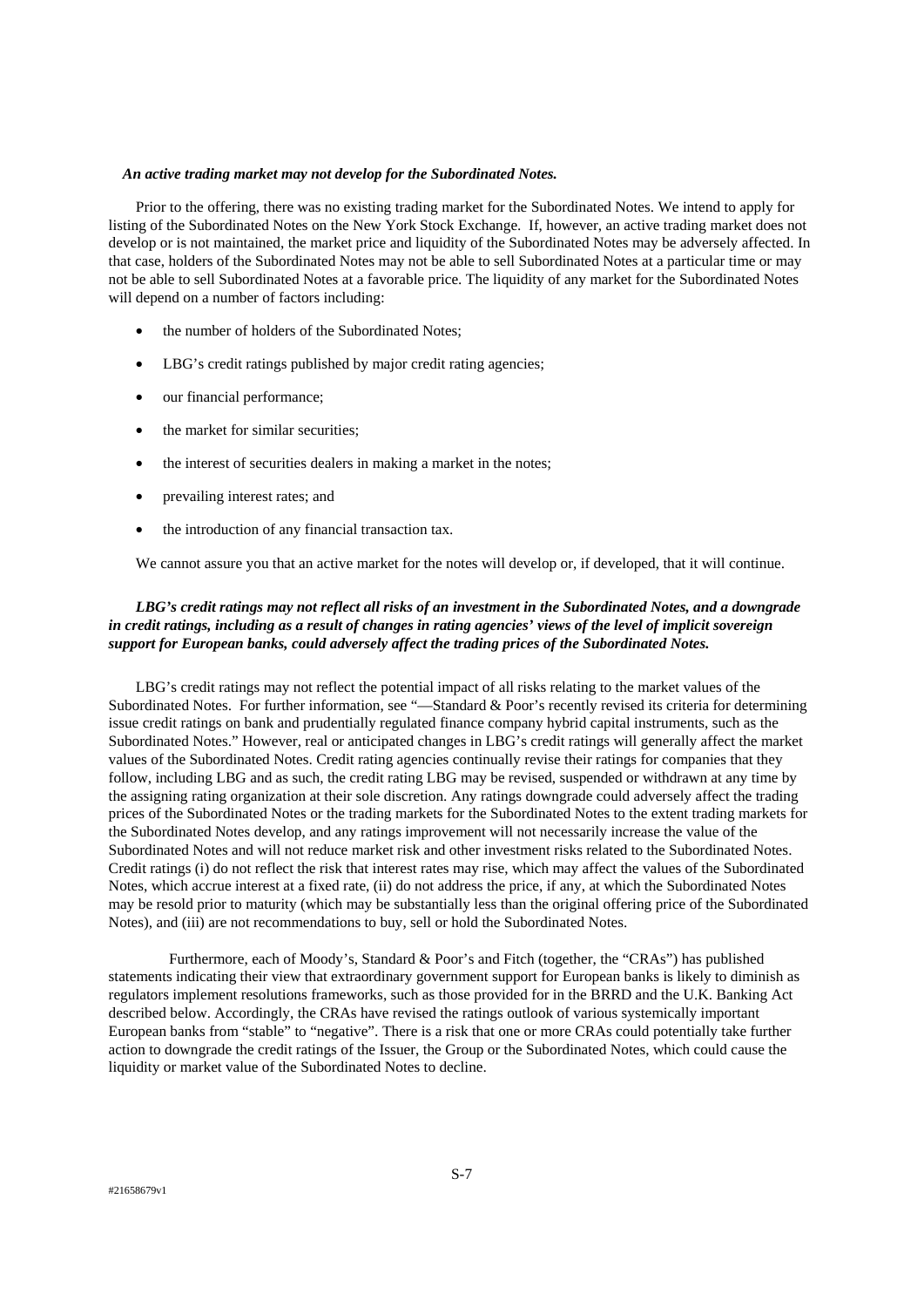# *Standard & Poor's recently revised its criteria for determining issue credit ratings on bank and prudentially regulated finance company hybrid capital instruments, such as the Subordinated Notes.*

 On September 18, 2014, Standard & Poor's revised its criteria for determining issue credit ratings on bank and prudentially regulated finance company hybrid capital instruments, such as the Subordinated Notes, in order to reflect on-going changes in the regulatory framework for such instruments. As a result of these new criteria, the rating assigned by Standard & Poor's to our Tier 2 non-deferrable subordinated instruments, such as the Subordinated Notes, was downgraded by one notch. This means that Standard & Poor's rating of the Subordinated Notes is not investment grade. In addition, other rating agencies have announced that they are considering revising their methodology for similar capital instruments. As a result of such downgrading and any future downgrading, the Subordinated Notes may be subject to a higher risk of price volatility than higher-rated securities and their market value and liquidity may decline.

# *We may redeem the Subordinated Notes prior to maturity if certain adverse tax or regulatory disqualification events occur.*

We may redeem the Subordinated Notes at any time in whole (but not in part) in the event of certain tax changes or proposed tax changes as described in this prospectus supplement and accompanying prospectus.

We may also redeem the Subordinated Notes at any time in whole (but not in part) if a Capital Disqualification Event (as defined herein) occurs and is continuing. See "*Description of the Subordinated Notes—Redemption due to a Capital Disqualification Event*".

If the Subordinated Notes are to be so redeemed, there can be no assurance that holders of the Subordinated Notes will be able to reinvest the amounts received upon redemption at a rate that will provide the same rate of return as their investment in the Subordinated Notes.

In addition, the ability to redeem the Subordinated Notes may limit the market value of the Subordinated Notes. If the redemption conditions as set forth under "Description of the Subordinated Notes—Conditions to Redemption and Repurchases" have been satisfied, the market value of the Subordinated Notes generally will not rise substantially over the price at which they can be redeemed.

# *As the Subordinated Notes pay a fixed rate of interest, it is possible you may receive below-market interest.*

As the interest payable on the Subordinated Notes accrues at a fixed rate, there can be no guarantee that the interest you will receive will be greater than market interest rates at any time during the term of the Subordinated Notes. We do not have any control over a number of factors that may affect market interest rates, including economic, financial, and political events, such as the tightening of monetary policy, that are important in determining the existence, magnitude, and longevity of these risks and their results.

You should have a view as to the applicable fixed interest rate on the Subordinated Notes and their levels relative to market interest rates before investing.

# *Under the terms of the Subordinated Notes, you have agreed to be bound by and consent to the exercise of any U.K. bail-in power by the relevant U.K. resolution authority. See "—Holders of the Subordinated Notes may be required to absorb losses in the event we become subject to recovery and resolution action".*

By purchasing the Subordinated Notes, each holder (including each beneficial owner) of the Subordinated Notes acknowledges, agrees to be bound by and consents to the exercise of any U.K. bail-in power (as defined below) by the relevant U.K. resolution authority that may result in (i) the cancellation of all, or a portion, of the principal amount of, or interest on, the Subordinated Notes and/or (ii) the conversion of all, or a portion, of the principal amount of, or interest on, the Subordinated Notes into shares or other securities or other obligations of LBG or another person, which U.K. bail-in power may be exercised by means of variation of the terms of the Subordinated Notes solely to give effect to the above. With respect to (i) and (ii) above, references to principal and interest shall include payments of principal and interest that have become due and payable (including principal that has become due and payable at the maturity date), but which have not been paid, prior to the exercise of any U.K.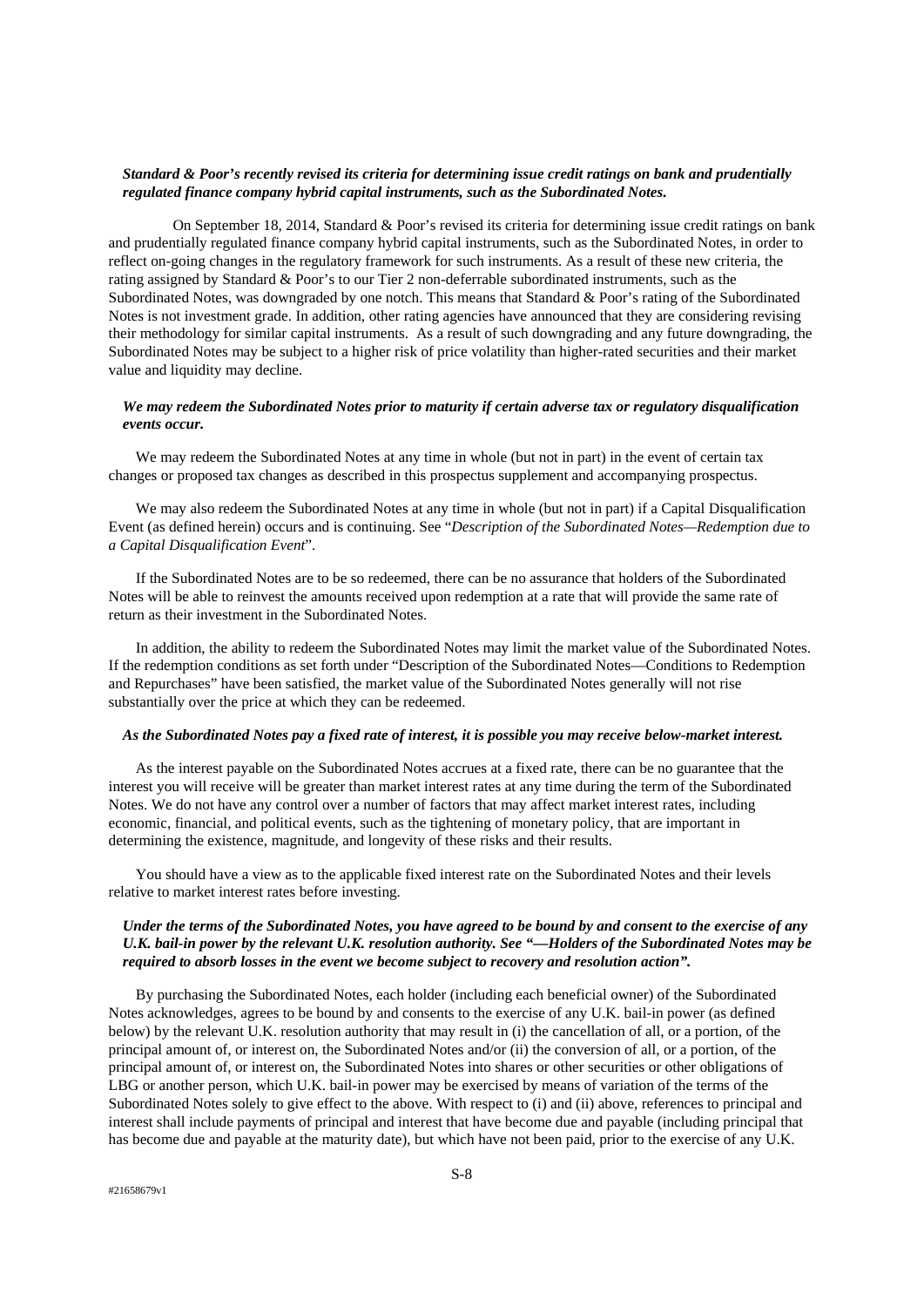bail-in power. Each holder (including each beneficial owner) of the Subordinated Notes further acknowledges and agrees that the rights of the holders under the Subordinated Notes are subject to, and will be varied, if necessary, solely to give effect to, the exercise of any U.K. bail-in power by the relevant U.K. resolution authority expressed to implement such a cancellation or conversion.

For these purposes, a "U.K. bail-in power" is any write-down and/or conversion power existing from time to time under any laws, regulations, rules or requirements relating to the resolution of banks, banking group companies, credit institutions and/or investment firms incorporated in the United Kingdom in effect and applicable in the United Kingdom to LBG or other members of the Group, including but not limited to any such laws, regulations, rules or requirements which are implemented, adopted or enacted within the context of a European Union directive or regulation of the European Parliament and of the Council establishing a framework for the recovery and resolution of credit institutions and investment firms and/or within the context of a U.K. resolution regime by way of amendment to the Banking Act 2009, as the same may be amended from time to time (whether pursuant to the Banking Reform Act 2013 or otherwise), pursuant to which obligations of a bank, banking group company, credit institution or investment firm or any of its affiliates can be reduced, cancelled, transferred and/or converted into shares or other securities or obligations of the obligor or any other person (and a reference to the "relevant U.K. resolution authority" is to any authority with the ability to exercise a U.K. bail-in power). For more information, see "*Description of the Notes—Agreement with Respect to the Exercise of U.K. Bail-in Power*".

# *Holders of the Subordinated Notes may be required to absorb losses in the event we become subject to recovery and resolution action.*

The final text of the Bank Recovery and Resolution Directive (the "BRRD"), establishing a framework for the prevention, management and resolution of failing banks, was published in the Official Journal of the European Union on June 12, 2014 and entered into force on July 2, 2014, with Member States required to adopt necessary implementing measures under national law by no later than December 31, 2014. In the U.K., the Banking Reform Act 2013 has already made provision for certain aspects of the "bail-in" power and further legislation is expected to be enacted during 2014 in order to give full effect to the majority of the provisions of BRRD from January 1, 2015.

The stated aim of the BRRD is to provide authorities designated by Member States to apply the resolution tools and exercise the resolution powers set forth in the BRRD (the "resolution authorities") with common tools and powers to address banking crises pre-emptively in order to safeguard financial stability and minimize taxpayers' exposure to losses. The powers to be granted to resolution authorities under the BRRD include (but are not limited to) a "write-down and conversion power" and a "bail-in" power, which will give such resolution authorities the power to write down or write off all or a portion of the claims (potentially including the Subordinated Notes) of certain unsecured creditors of a failing institution or group and/or to convert certain debt claims (potentially including the Subordinated Notes) into another security, including ordinary shares of the surviving Group entity, if any.

The majority of measures (including the write-down and conversion powers relating to Tier 1 capital instruments and Tier 2 capital instruments) set out in the BRRD will be implemented with effect from January 1, 2015 at the latest, with the bail-in power for other eligible liabilities required to be introduced by January 1, 2016 at the latest. Members States may, however, elect to introduce such measures earlier than these dates, and the U.K. authorities have indicated that they intend the bail-in power to be in force in the U.K. from January 1, 2015 (see further detail below). Although the BRRD contains certain safeguards for shareholders and certain creditors in specific circumstances which aim to ensure that they do not incur greater losses than they would have incurred had the relevant financial institution been wound up under normal insolvency proceedings. Her Majesty's Treasury of the United Kingdom expressed its preliminary view on July 23, 2014 in its consultation on the BRRD that such safeguards do not apply to the 'write-down and conversion power' relating to capital instruments (which would include the Subordinated Notes). Her Majesty's Treasury of the United Kingdom has also stated that this interpretation is under discussion with the European Commission.

There remains uncertainty regarding the implementation and ultimate scope of these powers and how they would affect us, the Group and the Subordinated Notes. Accordingly, it is not yet possible to assess the full impact of the BRRD on us, the Group and on holders of the Subordinated Notes, and there can be no assurance that, once it is implemented, the manner in which it is implemented or the taking of any actions by the relevant U.K. resolution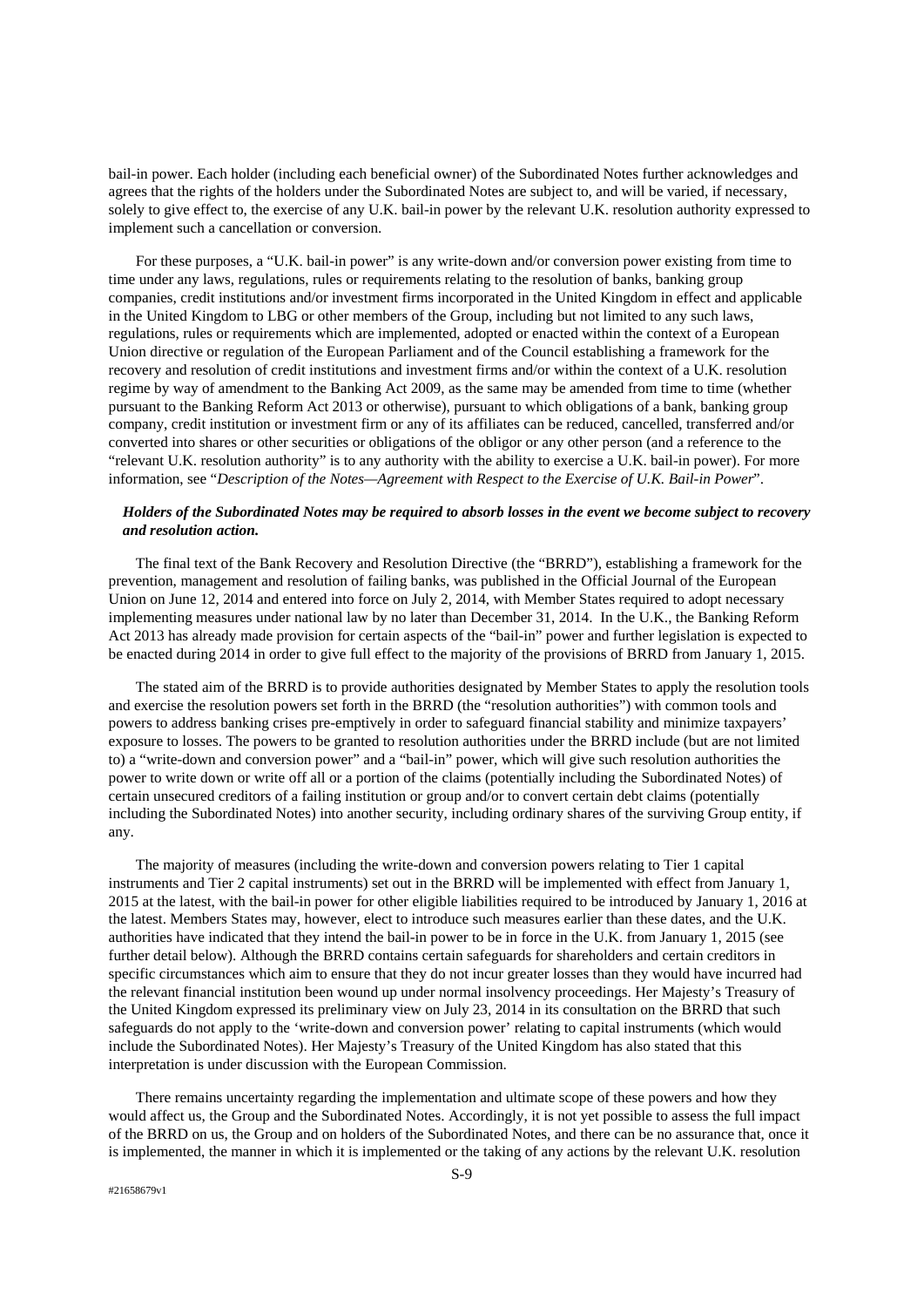authority would not adversely affect the rights of holders of the Subordinated Notes, the price or value of an investment in the Subordinated Notes and/or our ability to satisfy its obligations under the Subordinated Notes. The exercise of any bail-in power or any suggestion of such exercise could, therefore, materially adversely affect the value of the Subordinated Notes and could lead to holders of the Subordinated Notes losing some or all of their investment in the Subordinated Notes.

In addition to the BRRD described above, it is possible that the exercise of the current powers under the U.K. Banking Act 2009 (the "Banking Act"), which in many respects pre-empt the provisions (other than bail-in) of the BRRD with respect to the provision of a resolution regime to resolve failing banks in the United Kingdom and give the authorities powers to override events of default or termination rights that might be invoked as a result of the exercise of the resolution powers, could have a material adverse effect on the rights of holders of the Subordinated Notes, including through a material adverse effect on the price of the Subordinated Notes. The Banking Act also gives the Bank of England the power to override, vary or impose contractual obligations between a U.K. bank, its holding company and its group undertakings for reasonable consideration, in order to enable any transferee or successor bank to operate effectively. There is also power for the U.K. Treasury to amend the law (excluding provisions made by or under the Banking Act) for the purpose of enabling it to use the regime powers effectively, potentially with retrospective effect.

In addition, on December 18, 2013, the Banking Reform Act 2013 received Royal Assent. On March 13, 2014, Her Majesty's Treasury published a consultation on three statutory instruments relating to bail-in powers which closed on May 7, 2014. The Banking Reform Act 2013 includes amendments to the Banking Act to insert a bail-in option among the powers of the relevant U.K. resolution authority (the "U.K. bail-in power").

The U.K. bail-in power is being introduced as an additional power available to the relevant U.K. resolution authority, to enable it to recapitalize a failed institution by allocating losses to its shareholders and unsecured creditors in a manner that ought to respect the hierarchy of claims in an insolvency of a relevant financial institution, consistent with shareholders and creditors of financial institutions not receiving less favorable treatment than they would have done in insolvency. The U.K. bail-in power includes the power to cancel a liability or modify the terms of contracts for the purposes of reducing or deferring the liabilities of the bank under resolution and the power to convert a liability from one form to another.

The conditions for use of the U.K. bail-in power are, in summary, that (i) the regulator determines that the bank and/or its parent undertaking is failing or likely to fail, (ii) it is not reasonably likely that any other action can be taken to avoid the failure of the bank and/or its parent undertaking failure and (iii) the relevant U.K. resolution authority determines that it is in the public interest to exercise the U.K. bail-in power. The U.K. Government has proposed that the bail-in power introduced under the Banking Reform Act 2013 will require some minor modifications in order to fully transpose the BRRD requirements but that it was of the view that the amendments required would not change the fundamental characteristics of the bail-in power proposed under the Banking Reform Act 2013.

On July 23, 2014, the U.K. Treasury published a consultation on the transposition of the BRRD into law in the United Kingdom, including draft legislation. The U.K. Treasury is expected to make such amendments and bring the U.K. bail-in power into force on January 1, 2015. Therefore, while it is not yet possible to assess the full impact of the BRRD or the bail-in regime on the Group or holders of the Subordinated Notes, exercise of any bail-in power or any suggestion of such exercise could, therefore, materially adversely affect the value of the Subordinated Notes and could lead to holders of the Subordinated Notes losing some or all of their investment in the Subordinated Notes.

In addition, the Banking Act may be further amended and/or other legislation may be introduced in the United Kingdom to amend the resolution regime that would apply in the event of a bank failure or to provide regulators with other resolution powers.

Finally, the determination that all or part of the principal amount of the Subordinated Notes will be subject to bail-in is likely to be inherently unpredictable and may depend on a number of factors which may be outside of our control. This determination will also be made by the relevant U.K. resolution authority and there may be many factors, including factors not directly related to us or the Group, which could result in such a determination. Because of this inherent uncertainty, it will be difficult to predict when, if at all, the exercise of a U.K. bail-in power may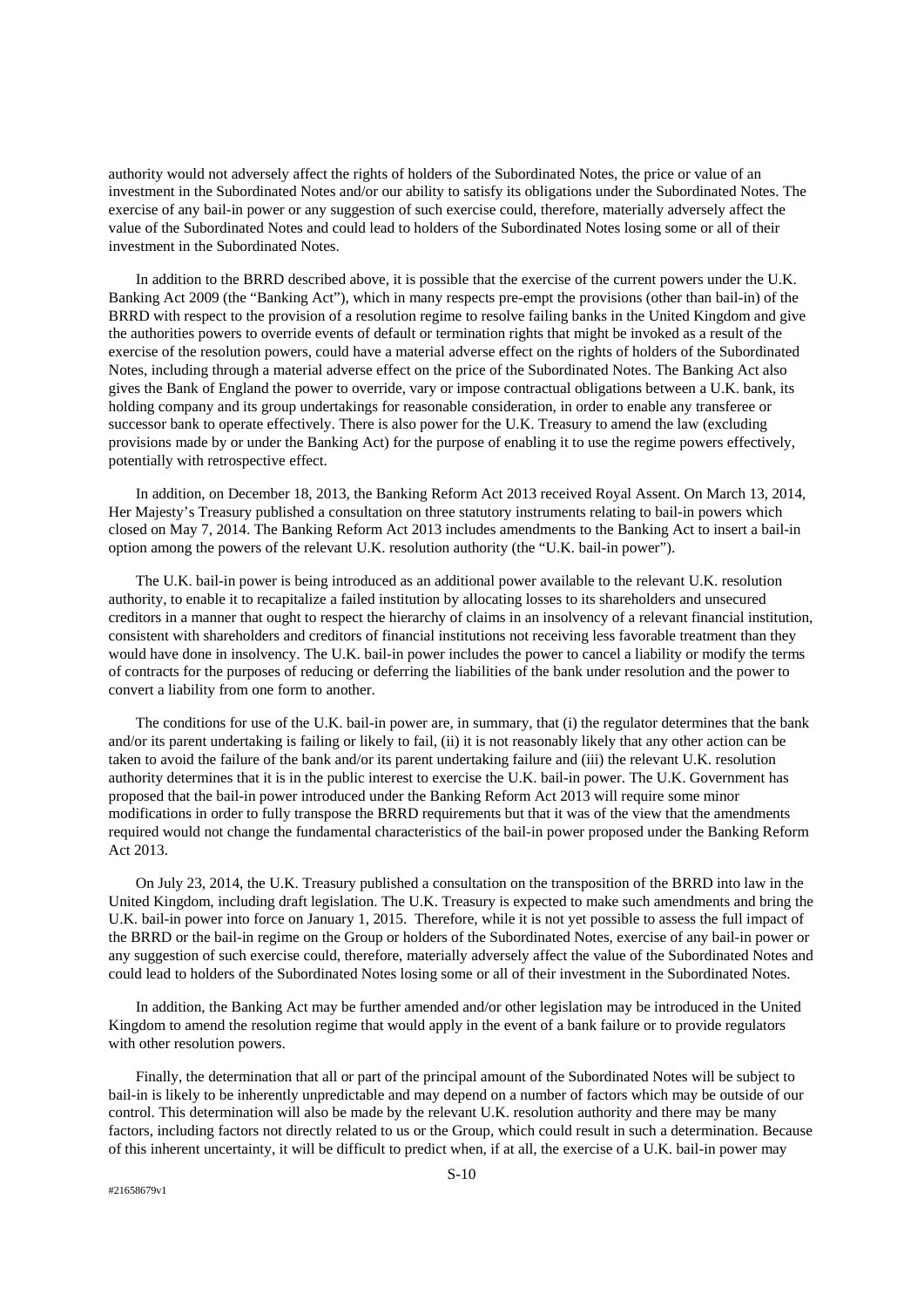occur which would result in a principal write off or conversion to other securities, including equity. Moreover, as the final criteria that the relevant U.K. resolution authority will be obliged to consider in exercising any U.K. bail-in power are expected to provide it with considerable discretion, holders of the Subordinated Notes may not be able to refer to publicly available criteria in order to anticipate a potential exercise of any such power and consequently its potential effect on us, the Group and the Subordinated Notes. Potential investors in the Subordinated Notes should consider the risk that a holder may lose all of its investment, including the principal amount plus any accrued interest, if such statutory loss absorption measures are acted upon.

Holders of Subordinated Notes may have limited rights or no rights to challenge any decision of the relevant U.K. resolution authority to exercise the U.K. bail-in power or to have that decision reviewed by a judicial or administrative process or otherwise.

Accordingly, trading behavior in respect of the Subordinated Notes is not necessarily expected to follow the trading behavior associated with other types of securities that are not subject to such recovery and resolution powers. Potential investors in the Subordinated Notes should consider the risk that a holder of the Subordinated Notes may lose all of its investment, including the principal amount plus any accrued and unpaid interest, if such statutory loss absorption measures are acted upon or that the Subordinated Notes may be converted into ordinary shares. Further, the introduction or amendment of such recovery and resolution powers, and/or any implication or anticipation that they may be used, may have a significant adverse effect on the market price of the Subordinated Notes, even if such powers are not used.

# *The Subordinated Notes may not be a suitable investment for investors.*

An investor should reach a decision to invest in the Subordinated Notes after carefully considering, in conjunction with his or her advisors, the suitability of the Subordinated Notes in light of his or her investment objectives and the other information set out in this prospectus supplement and the prospectus. Neither the Issuer nor the Underwriters makes any recommendation as to whether the Subordinated Notes are a suitable investment for any person.

# *The Subordinated Notes are not bank deposits and are not insured or guaranteed by the Federal Deposit Insurance Corporation, the Deposit Insurance Fund, or any other government agency.*

The Subordinated Notes are our obligations but are not bank deposits. In the event of our insolvency, the Subordinated Notes will rank equally with our other unsecured, subordinated obligations and will not have the benefit of any insurance or guarantee of the Federal Deposit Insurance Corporation, The Deposit Insurance Fund, or any other government agency.

 *Investors should be aware that the materialization of any of the above risks (including those risks incorporated herein by reference) may adversely affect the value of the Subordinated Notes.*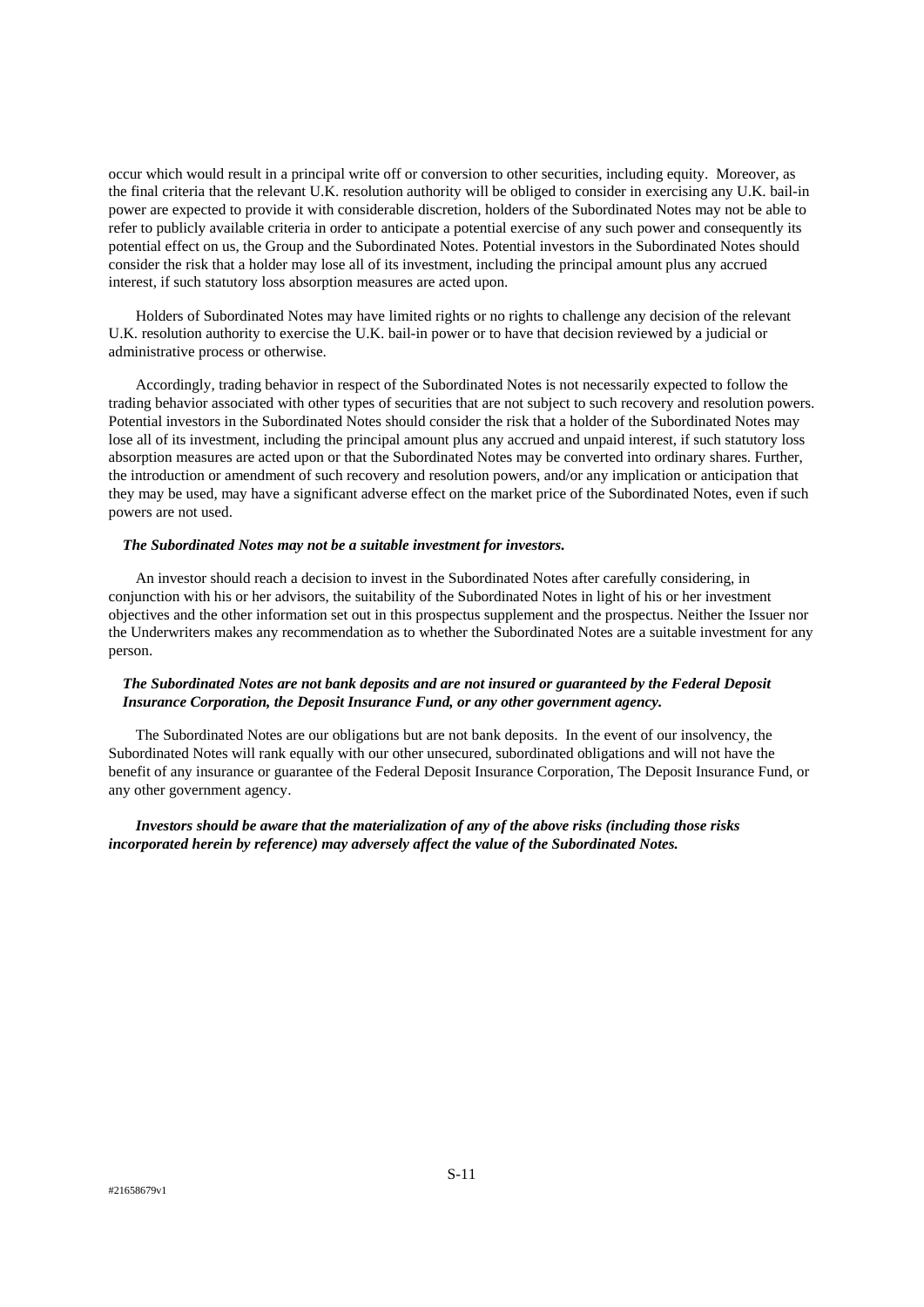#### **USE OF PROCEEDS**

The net proceeds from the sale of the Subordinated Notes, less the underwriting compensation stated on the cover of this prospectus supplement and expenses payable by us estimated at \$339,700, are estimated to be \$989,010,300. These proceeds will be used for general corporate purposes.

# **CAPITALIZATION OF THE GROUP**

The Group's capitalization and indebtedness on a consolidated basis in accordance with IFRS as at September 30, 2014 is set out in the report on Form 6-K dated October 28, 2014, which is incorporated by reference herein.

# **RATIO OF EARNINGS TO FIXED CHARGES**

The Group's ratio of earnings to fixed charges as at June 30, 2014 and for the years ended December 31, 2013, 2012, 2011, 2010 and 2009 is set out in the report on Form 6-K dated July 31, 2014, which is incorporated by reference herein.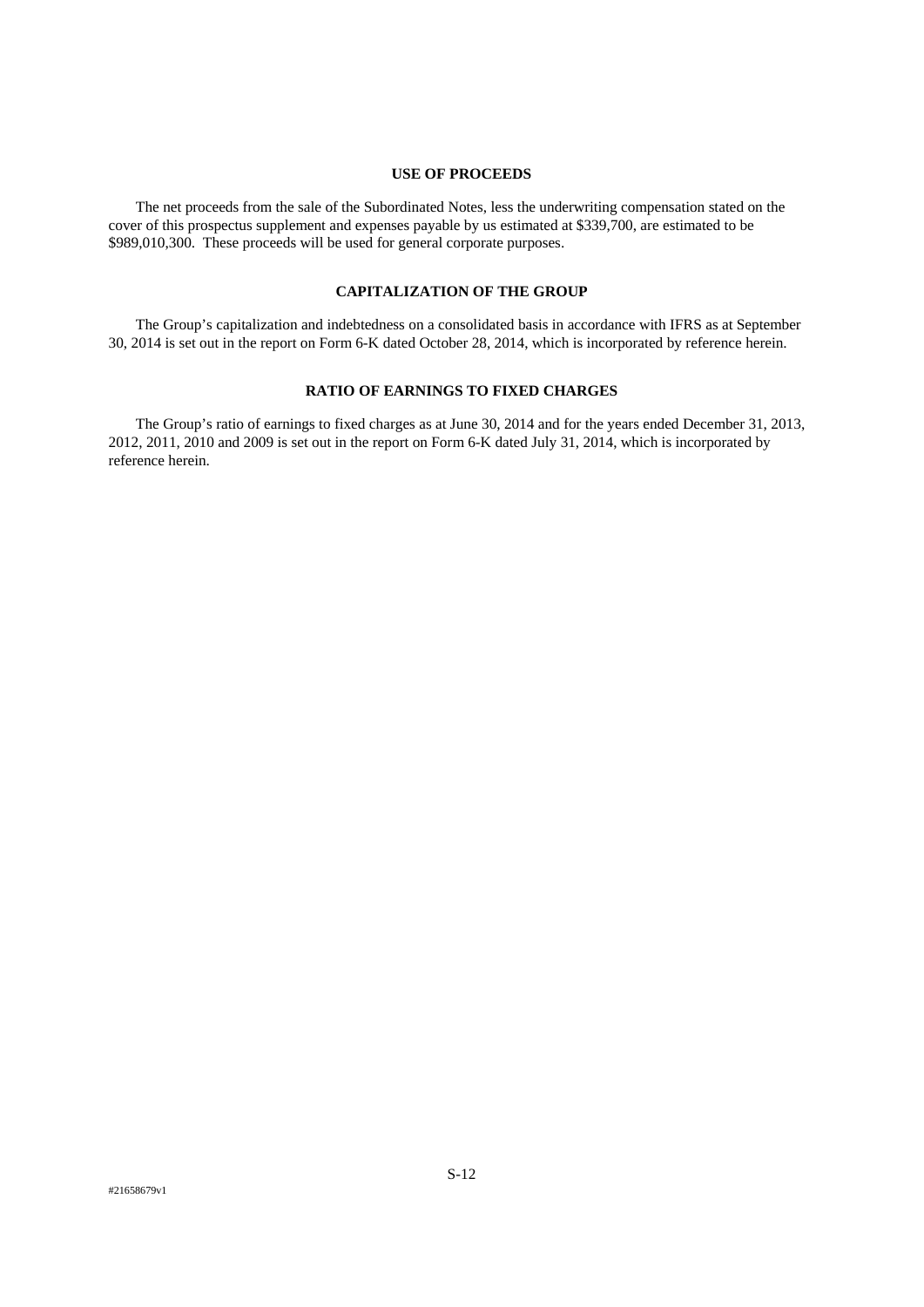#### **DESCRIPTION OF THE SUBORDINATED NOTES**

 *The following is a summary of certain terms of the Subordinated Notes. It supplements the description of the general terms of the debt securities of any series we may issue contained in the accompanying prospectus under the heading "Description of Debt Securities". If there is any inconsistency between the following summary and the description in the accompanying prospectus, the following summary governs.* 

The Subordinated Notes will be issued in an aggregate principal amount of \$1,000,000,000 and will mature on November 4, 2024. From and including the date of issuance, interest will accrue on the Subordinated Notes at a rate of 4.500% per annum. Interest will accrue from November 4, 2014. Interest will be payable semi-annually in arrears on May 4 and November 4 of each year, commencing on May 4, 2015. Interest will be paid to holders of record of the Subordinated Notes in respect of the principal amount thereof outstanding 15 calendar days preceding the relevant interest payment date, whether or not a Business Day.

Interest on the Subordinated Notes will be calculated on the basis of a 360-day year consisting of twelve 30-day months and, in the case of an incomplete month, on the basis of the actual number of days elapsed in such period. If any scheduled interest payment date is not a Business Day, we will pay interest on the next Business Day, but interest on that payment will not accrue during the period from and after the scheduled interest payment date. If the scheduled maturity date or date of redemption or repayment is not a Business Day, we may pay interest and principal on the next succeeding Business Day, but interest on that payment will not accrue during the period from and after the scheduled maturity date or date of redemption or repayment.

There shall be no Deferred Payment Dates (as defined in the accompanying prospectus) in respect of the Subordinated Notes.

In this description of the Subordinated Notes, the following expressions have the following meanings:

"Business Day" means any day, other than Saturday or Sunday, that is neither a legal holiday nor a day on which banking institutions are authorized or required by law or regulation to close in the City of New York or in the City of London.

"Capital Disqualification Event" shall be deemed to have occurred if at any time the Issuer determines that as a result of a change (or prospective future change which the Relevant Regulator considers to be sufficiently certain) to the regulatory classification of the Subordinated Notes, in any such case becoming effective on or after November 4, 2014, all of the outstanding aggregate principal amount of the Subordinated Notes fully ceases (or would fully cease) to be included in, or count towards, the Tier 2 Capital of the Group (other than as a result of any applicable limitation on the amount of such capital as applicable to the Group).

"CRD IV" means, taken together, (i) Directive 2013/36/EU of the European Parliament and of the Council of 26 June 2013 on access to the activity of credit institutions and the prudential supervision of credit institutions and investment firms amending Directive 2002/87/EC and repealing Directives 2006/48/EC and 2006/49/EC, and any successor directive (the "CRD IV Directive"), (ii) Regulation (EU) No. 575/2013 of the European Parliament and of the Council of 26 June 2013 on prudential requirements for credit institutions and investment firms amending Regulation (EU) No 648/2012, and any successor regulation (the "CRD IV Regulation") and (iii) applicable capital adequacy banking regulations then in effect in the United Kingdom.

"Regulatory Capital Requirements" means any applicable minimum capital or capital requirements specified for banks or financial groups by the Relevant Regulator.

"Relevant Regulator" means the UK Prudential Regulation Authority or such other governmental authority in the United Kingdom (or if the Issuer becomes domiciled in a jurisdiction other than the United Kingdom, in such other jurisdiction) having primary supervisory authority with respect to the Issuer and/or the Group.

"Senior Creditors" means in respect of the Issuer (i) creditors of the Issuer whose claims are admitted to proof in the winding-up or administration of the Issuer and who are unsubordinated creditors of the Issuer and (ii) creditors of the Issuer whose claims are or are expressed to be subordinated to the claims of other creditors of the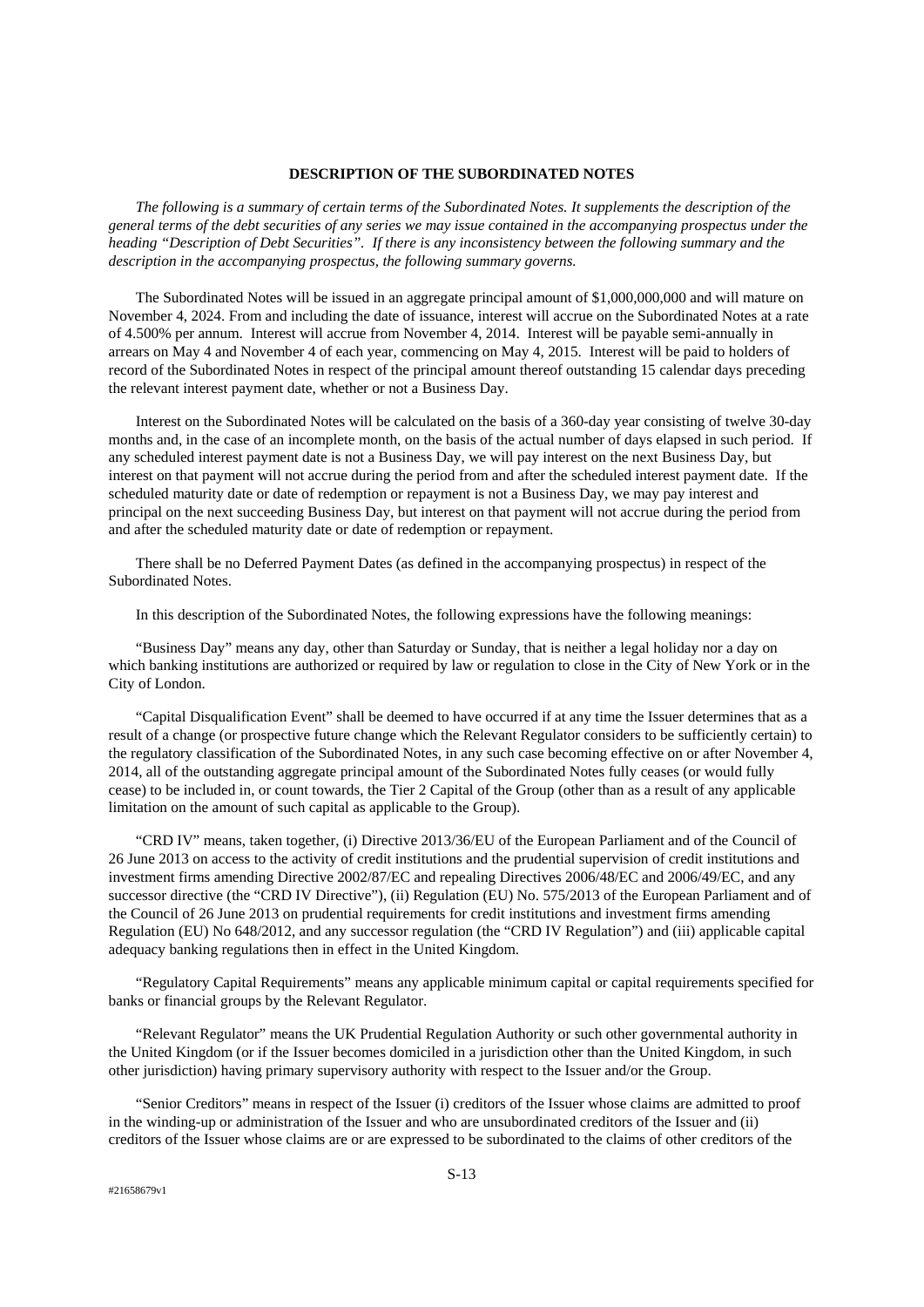Issuer (other than those whose claims relate to obligations which constitute, or would, but for any applicable limitation on the amount of such capital, constitute Tier 1 Capital or Tier 2 Capital of the Issuer, or whose claims rank or are expressed to rank *pari passu* with, or junior to, the claims of holders of the Subordinated Notes).

"Tier 1 Capital" has the meaning given to it by the Regulatory Capital Requirements from time to time.

"Tier 2 Capital" has the meaning given to it by the Regulatory Capital Requirements from time to time.

#### **General**

The Subordinated Notes will constitute our direct, unconditional, unsecured and subordinated obligations ranking pari passu without any preference among themselves and ranking junior in right of payment to the claims of any existing and future unsecured and unsubordinated indebtedness. In a winding up or in the event that an administrator has been appointed in respect of us and notice has been given that it intends to declare and distribute a dividend, all amounts due in respect of or arising under (including any damages awarded for breach of any obligations under) the Subordinated Notes will be subordinated to, and subject in right of payment to the prior payment in full of, all claims of all Senior Creditors. The ranking of our obligations shall be set out in the manner provided in the Subordinated Indenture. In addition, because we are a holding company, our rights to participate in the assets of any subsidiary if it is liquidated will be subject to the prior claims of its creditors, including in the case of bank subsidiaries, their depositors, except to the extent that we may be a creditor with recognized claims against the subsidiary.

The Subordinated Notes will constitute a separate series of subordinated debt securities issued under an indenture to be dated as of November 4, 2014 (the "Subordinated Indenture") between us and The Bank of New York Mellon as trustee (the "Trustee"), as amended by a first supplemental indenture to be dated as of November 4, 2014 (the "First Supplemental Indenture") between us and the Trustee. Book-entry interests in the Subordinated Notes will be issued in minimum denominations of \$200,000 and in integral multiples of \$1,000 in excess thereof.

The principal corporate trust office of the Trustee in London, United Kingdom, is designated as the principal paying agent. We may at any time designate additional paying agents or rescind the designation of paying agents or approve a change in the office through which any paying agent acts.

We will issue the Subordinated Notes in fully registered form. The Subordinated Notes will be represented by one or more global securities in the name of a nominee of The Depository Trust Company (the "DTC"). You will hold beneficial interest in the Subordinated Notes through the DTC and its participants. The Underwriters expect to deliver the Subordinated Notes through the facilities of the DTC on November 4, 2014. For a more detailed summary of the form of the Subordinated Notes and settlement and clearance arrangements, you should read "*Description of Debt Securities—Form of Debt Securities; Book-Entry System*" in the accompanying prospectus. Indirect holders trading their beneficial interests in the Subordinated Notes through the DTC must trade in the DTC's same-day funds settlement system and pay in immediately available funds. Secondary market trading will occur in the ordinary way following the applicable rules and operating procedures of Euroclear and Clearstream Luxembourg.

Definitive debt securities will only be issued in limited circumstances described under "*Description of Debt Securities—Form of Debt Securities; Book-Entry System*" in the accompanying prospectus.

Payment of principal of and interest on the Subordinated Notes, so long as the Subordinated Notes are represented by global securities, will be made in immediately available funds. Beneficial interests in the global securities will trade in the same-day funds settlement system of the DTC, and secondary market trading activity in such interests will therefore settle in same-day funds.

All payments in respect of the Subordinated Notes by us or our paying agent will be made subject to any deduction or withholding that may be imposed or levied by any jurisdiction. Except as provided under "*—Payment of Additional Amounts*" below, no additional amounts will be paid on the Subordinated Notes with respect to any such amounts withheld. For the avoidance of doubt, notwithstanding anything to the contrary herein, if by reason of Sections 1471-1474 of the U.S. Internal Revenue Code and the U.S. Treasury regulations thereunder or any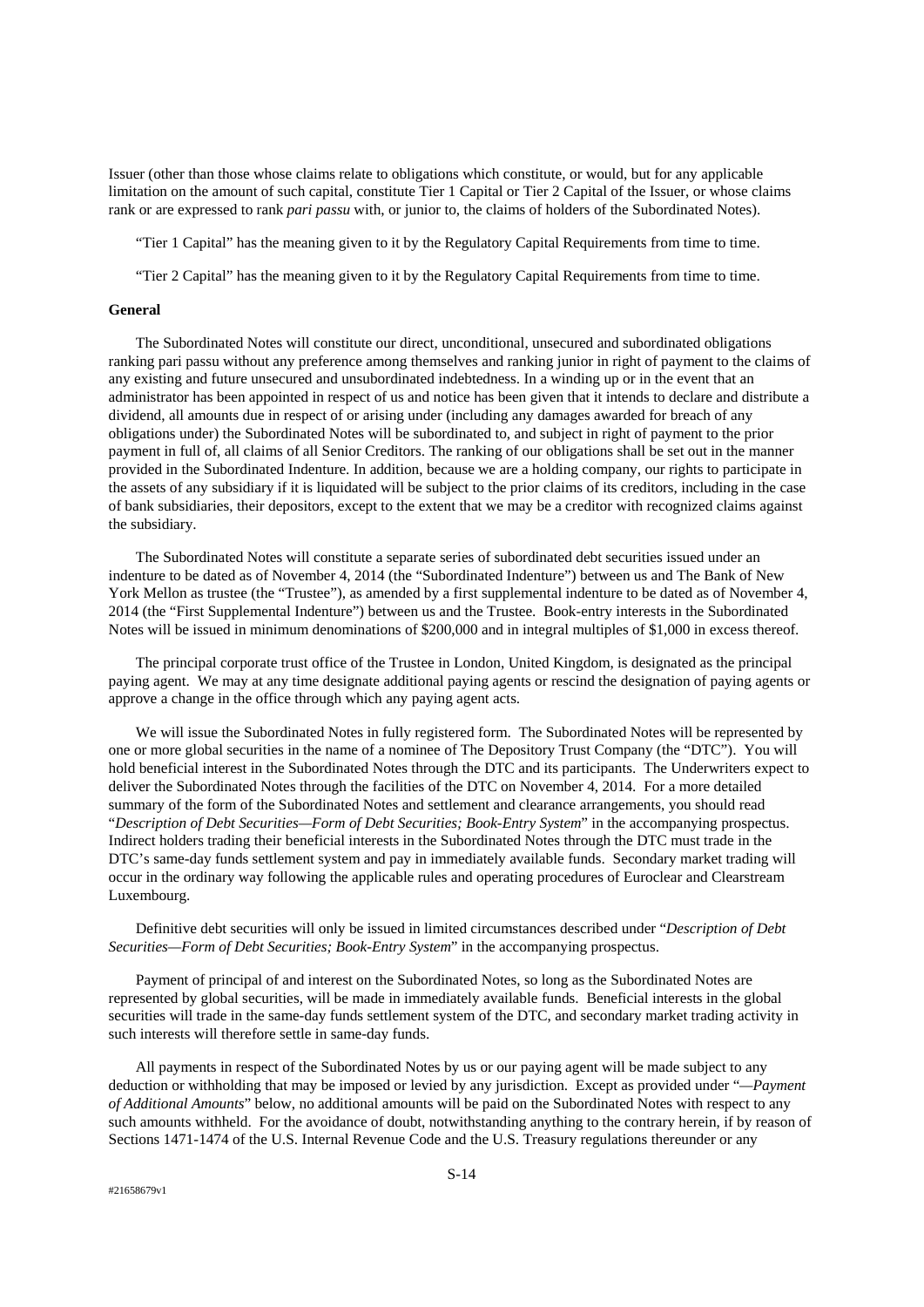agreement with the U.S. Internal Revenue Service in connection with these sections or regulations ("FATCA"), any intergovernmental agreement between the United States and the United Kingdom or any other jurisdiction with respect to FATCA, or any law, regulation or other official guidance enacted in any jurisdiction implementing, or relating to, FATCA or any intergovernmental agreement, any of us, the Trustee, our paying agent or another withholding agent deducts and withholds from any amount payable on, or in respect of, the Subordinated Notes, the amounts so deducted or withheld shall be treated as having been paid to the holder of the Subordinated Notes, and no additional amounts will be paid on account of any such deduction or withholding. Neither we, the Trustee or our paying agent shall have any liability in connection with our compliance with any such withholding obligation under applicable law.

# **Agreement with Respect to the Exercise of U.K. Bail-in Power**

By purchasing the Subordinated Notes, each holder (including each beneficial owner) of the Subordinated Notes acknowledges, agrees to be bound by and consents to the exercise of any U.K. bail-in power (as defined below) by the relevant U.K. resolution authority that may result in (i) the cancellation of all, or a portion, of the principal amount of, or interest on, the Subordinated Notes and/or (ii) the conversion of all, or a portion, of the principal amount of, or interest on, the Subordinated Notes into shares or other securities or other obligations of LBG or another person, which U.K. bail-in power may be exercised by means of variation of the terms of the Subordinated Notes solely to give effect to the above. With respect to (i) and (ii) above, references to principal and interest shall include payments of principal and interest that have become due and payable (including principal that has become due and payable at the maturity date), but which have not been paid, prior to the exercise of any U.K. bail-in power. Each holder (including each beneficial owner) of the Subordinated Notes further acknowledges and agrees that the rights of the holders under the Subordinated Notes are subject to, and will be varied, if necessary, solely to give effect to, the exercise of any U.K. bail-in power by the relevant U.K. resolution authority expressed to implement such a cancellation or conversion.

For these purposes, a "U.K. bail-in power" is any write-down and/or conversion power existing from time to time under any laws, regulations, rules or requirements relating to the resolution of banks, banking group companies, credit institutions and/or investment firms incorporated in the United Kingdom in effect and applicable in the United Kingdom to us and the Group, including but not limited to any such laws, regulations, rules or requirements which are implemented, adopted or enacted within the context of a European Union directive or regulation of the European Parliament and of the Council establishing a framework for the recovery and resolution of credit institutions and investment firms and/or within the context of a U.K. resolution regime by way of amendment to the Banking Act as the same may be amended from time to time (whether pursuant to the Banking Reform Act 2013 or otherwise), pursuant to which obligations of a bank, banking group company, credit institution or investment firm or any of its affiliates can be reduced, cancelled, transferred and/or converted into shares or other securities or obligations of the obligor or any other person (and a reference to the "relevant U.K. resolution authority" is to any authority with the ability to exercise a U.K. bail-in power).

*According to the principles contained in the BRRD and the amendments to the Banking Act by way of the Banking Reform Act 2013, we expect that the relevant U.K. resolution authority would exercise its U.K. bail-in powers in respect of the Subordinated Notes having regard to the hierarchy of creditor claims (with the exception of excluded liabilities) and that the holders of the Subordinated Notes would be treated pari passu with all other pari passu claims at that time being subjected to the exercise of the U.K. bail-in powers.* 

No repayment of the principal amount of the Subordinated Notes or payment of interest on the Subordinated Notes shall become due and payable after the exercise of any U.K. bail-in power by the relevant U.K. resolution authority unless, at the time that such repayment or payment, respectively, is scheduled to become due, such repayment or payment would be permitted to be made by us under the laws and regulations of the United Kingdom and the European Union applicable to us or other members of the Group.

For a discussion of certain risk factors relating to the U.K. bail-in power, see "*Risk Factors—Risks relating to the Subordinated Notes*"*.* 

By purchasing the Subordinated Notes, each holder (including each beneficial owner) of the Subordinated Notes: (i) acknowledges and agrees that the exercise of the U.K. bail-in power by the relevant U.K. resolution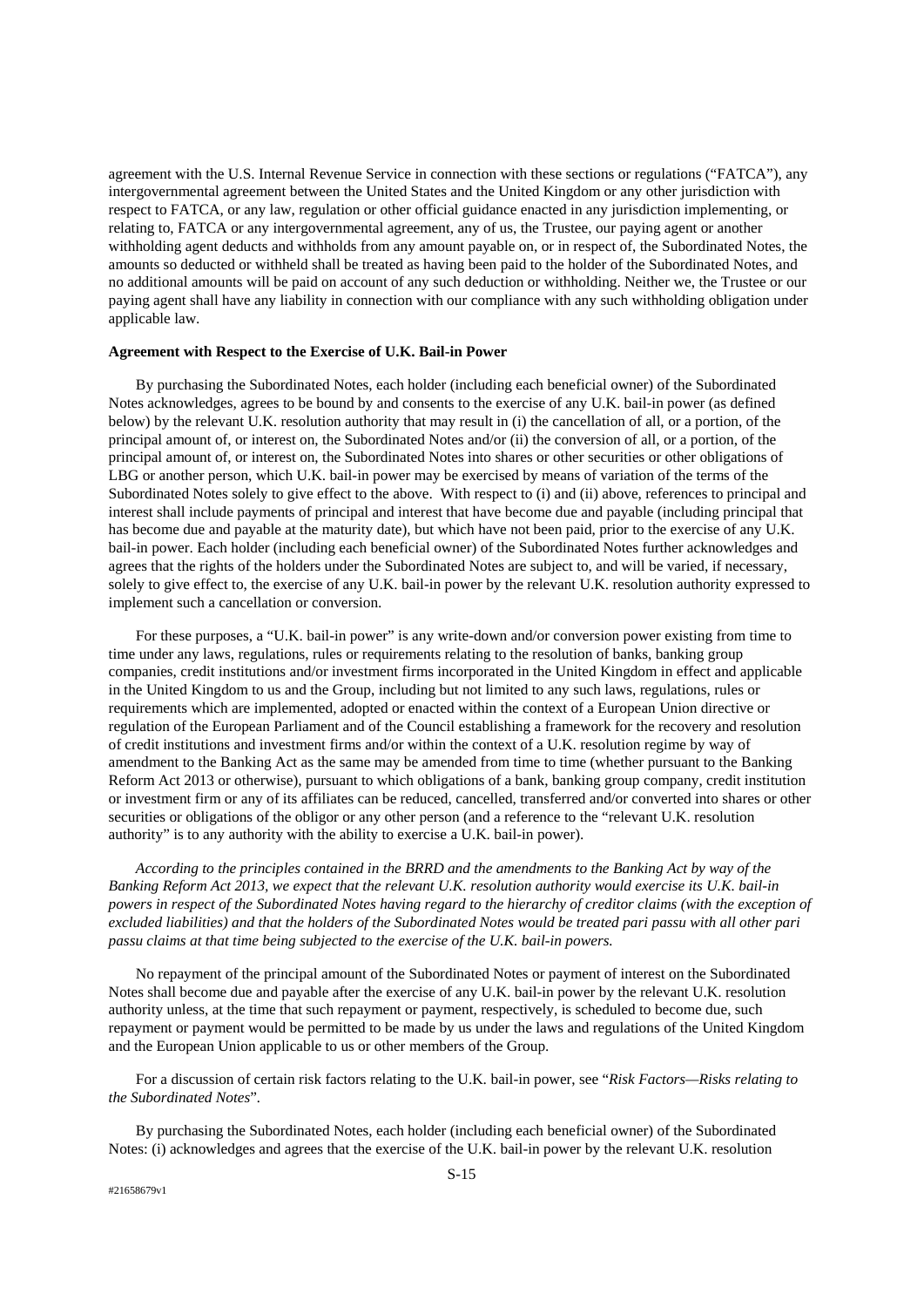authority with respect to the Subordinated Notes shall not give rise to a default or event of default for purposes of Section 315(b) (Notice of Default) and Section 315(c) (Duties of the Trustee in Case of Default) of the TIA; and (ii) to the extent permitted by the TIA, waives any and all claims against the Trustee for, agrees not to initiate a suit against the Trustee in respect of, and agrees that the Trustee shall not be liable for, any action that the Trustee takes, or abstains from taking, in either case in accordance with the exercise of the U.K. bail-in power by the relevant U.K. resolution authority with respect to the Subordinated Notes.

By purchasing the Subordinated Notes, each holder (including each beneficial owner) shall be deemed to have (i) consented to the exercise of any U.K. bail-in power as it may be imposed without any prior notice by the relevant U.K. resolution authority of its decision to exercise such power with respect to the Subordinated Notes and (ii) authorized, directed and requested DTC and any direct participant in DTC or other intermediary through which it holds such Subordinated Notes to take any and all necessary action, if required, to implement the exercise of any U.K. bail-in power with respect to the Subordinated Notes as it may be imposed, without any further action or direction on the part of such holder or beneficial owner.

Upon the exercise of the U.K. bail-in power by the relevant U.K. resolution authority with respect to the Subordinated Notes, we shall provide a written notice to DTC as soon as practicable regarding such exercise of the U.K. bail-in power for purposes of notifying holders of such occurrence. We shall also deliver a copy of such notice to the Trustee for information purposes.

# **Defaults**

A "Default" with respect to the Subordinated Notes shall result if:

- any installment of interest is not paid on or before its Interest Payment Date and such failure continues for 14 days; or
- all or any part of the principal of the Subordinated Notes is not paid when it otherwise becomes due and payable, whether upon redemption or otherwise, and such failure continues for seven days.

If a Default occurs and is continuing, the trustee may commence a proceeding for the winding-up of LBG.

However, a failure to make any payment on a Subordinated Note shall not be a Default if it is withheld or refused in order to comply with any applicable fiscal or other law or regulation or order of any court of competent jurisdiction and LBG delivers an Opinion of Counsel to the trustee with that conclusion, at any time before the expiry of the applicable 14 day or seven day period by independent legal advisers.

Notwithstanding any contrary provisions, nothing shall impair the right of a holder, absent the holder's consent, to sue for any payments due but unpaid with respect to the Subordinated Notes.

By accepting a Subordinated Note, each holder will be deemed to have waived any right of set-off, counterclaim or combination of accounts with respect to the Subordinated Note or the Subordinated Indenture (or between obligations which LBG may have under or in respect of any Subordinated Note and any liability owed by a holder to LBG) that they might otherwise have against LBG, whether before or during such winding up.

# **Additional Issuances**

We may, without the consent of the holders of the Subordinated Notes, issue additional notes having the same ranking and same interest rate, maturity date, redemption terms and other terms as the Subordinated Notes described in this prospectus supplement except for the price to the public, issue date and first interest payment date, provided however that such additional notes must be fungible with the Subordinated Notes for U.S. federal income tax purposes. Any such additional notes, together with the Subordinated Notes offered by this prospectus supplement, will constitute a single series of securities under the Subordinated Indenture as amended by the First Supplemental Indenture. There is no limitation on the amount of subordinated notes or other debt securities that we may issue under such indenture.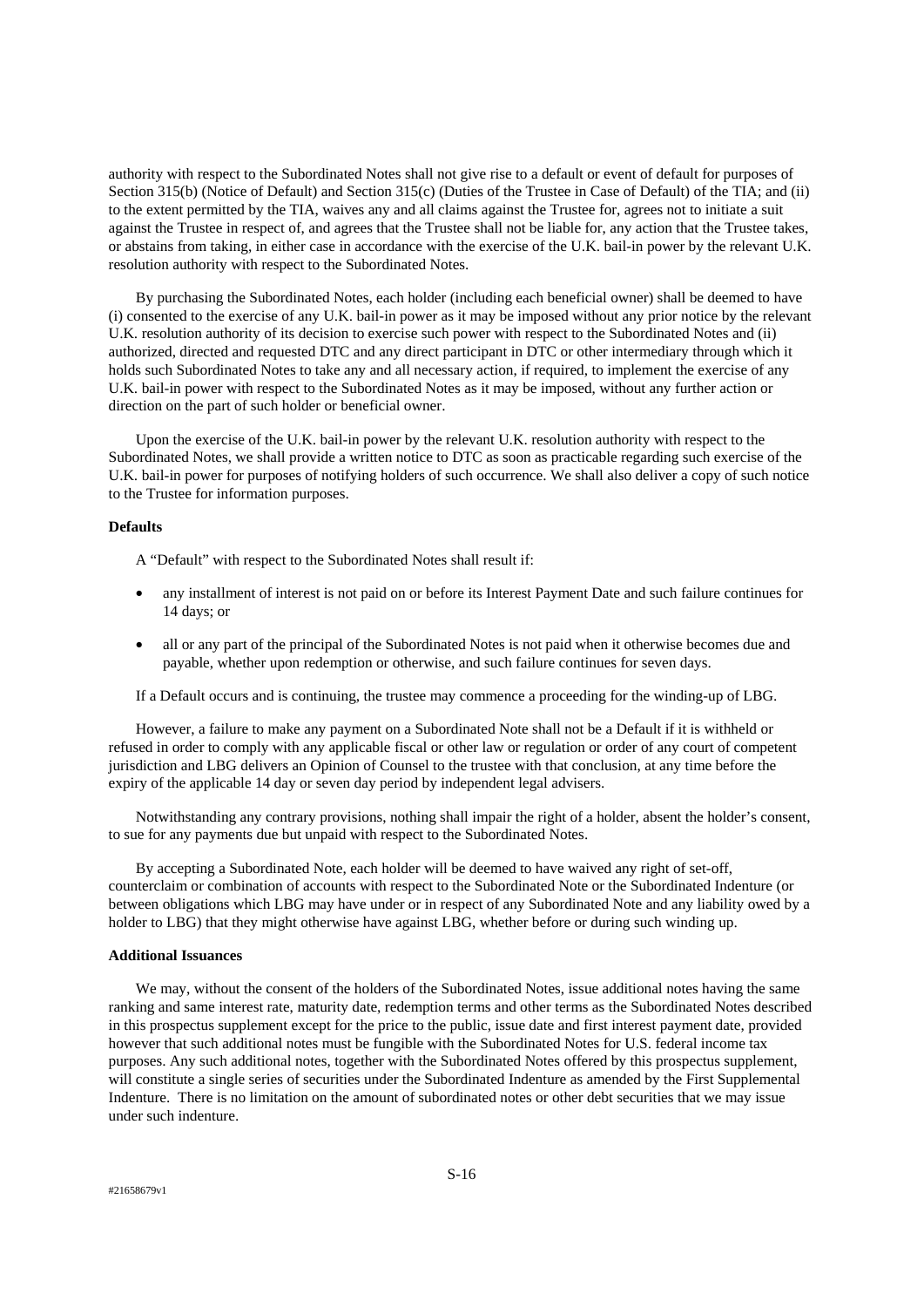# **Tax Redemption**

If at any time a Tax Event has occurred and is continuing, LBG may, subject to the satisfaction of the conditions described under "*—Conditions to Redemption and Repurchases*" below, redeem the Subordinated Notes in whole but not in part at any time at 100% of their principal amount, together with any accrued interest to, but excluding, the date fixed for redemption.

A "Tax Event" is deemed to have occurred if:

(1) the Company determines that as a result of a Tax Law Change, in making any payments on the Subordinated Notes, LBG has paid or will or would on the next payment date be required to pay any Additional Amounts to any holder pursuant to "*—Payment of Additional Amounts*" below and/or

(2) a Tax Law Change would:

- result in LBG not being entitled to claim a deduction in respect of any payments in respect of the Subordinated Notes in computing LBG's taxation liabilities or materially reduce the amount of such deduction;
- prevent the Subordinated Notes from being treated as loan relationships for United Kingdom tax purposes;
- as a result of the Subordinated Notes being in issue, result in LBG not being able to have losses or deductions set against the profits or gains, or profits or gains offset by the losses or deductions, of companies with which it is or would otherwise be so grouped for applicable United Kingdom tax purposes (whether under the group relief system current as at the date of issue of the Subordinated Notes or any similar system or systems having like effect as may from time to time exist);
- result in a United Kingdom tax liability, or the receipt of income or profit which would be subject to United Kingdom tax, in respect of a write-down of the principal amount of the Subordinated Notes or the conversion of the Subordinated Notes into shares or other obligations of LBG; or
- result in a Subordinated Note or any part thereof being treated as a derivative or an embedded derivative for United Kingdom tax purposes,

in each case, *provided that*, LBG could not avoid the foregoing in connection with the Subordinated Notes by taking measures reasonably available to it.

"Tax Law Change" means a change in or proposed change in, or amendment or proposed amendment to, the laws or regulations of the United Kingdom, or any political subdivision or authority therein or thereof, having the power to tax, including any treaty to which the United Kingdom is a party, or any change in any generally published application or interpretation of such laws, including a decision of any court or tribunal, or any change in the generally published application or interpretation of such laws by any relevant tax authority or any generally published pronouncement by any tax authority, which change, amendment or pronouncement (x) (subject to (y)) becomes, or would become, effective on or after the issue date, or (y) in the case of a change or proposed change in law, if such change is enacted (or, in the case of a proposed change, is expected to be enacted) by United Kingdom Act of Parliament or implemented by statutory instrument, on or after the issue date;

Notice of any redemption of the Subordinated Notes due to the occurrence of a Tax Event will be given to holders not less than 30 nor more than 60 calendar days prior to the date of such redemption in accordance with "*— Conditions to Redemption and Repurchases*" below, and to the trustee at least ten (10) Business Days prior to such date, unless a shorter notice period shall be satisfactory to the trustee.

Prior to the giving of any notice of redemption, LBG must deliver to the Trustee (i) a legal opinion, in a form satisfactory to the Trustee, to the effect that a Tax Event has occurred and is continuing, and (ii) an officer's certificate confirming that (1) all the conditions necessary for redemption have occurred and that LBG could not avoid the consequences of the Tax Event by taking measures reasonably available to it, and (2) that the relevant regulator is satisfied that the relevant change or event is material and was not reasonably foreseeable by LBG on the issue date. The Trustee shall be entitled to accept such opinion and officer's certificate without any further inquiry, in which event such opinion and officer's certificate shall be conclusive and binding on the Trustee and the holders of the Subordinated Notes.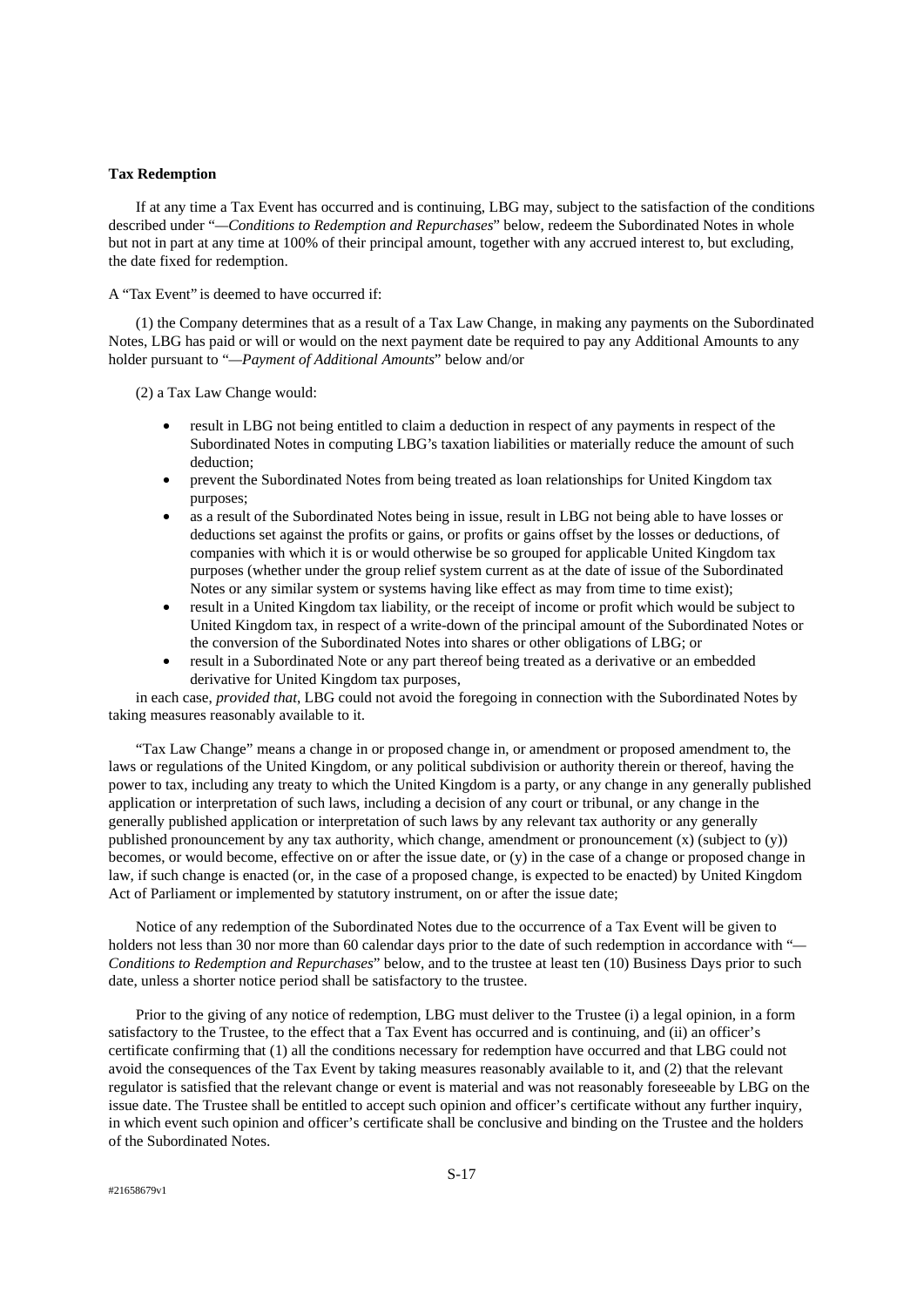#### **Redemption due to a Capital Disqualification Event**

We may redeem the Subordinated Notes in whole but not in part upon not less than 30 calendar days' nor more than 60 calendar days' notice to the holders of the Subordinated Notes if, at any time immediately prior to the giving of the notice referred to above, a Capital Disqualification Event has occurred and is continuing. In the event of such a redemption, the redemption price of the Subordinated Notes will be 100% of their principal amount together with any accrued but unpaid interest to, but excluding, the date fixed for redemption. Any right of redemption will be subject to the conditions set forth under "—*Conditions to Redemption and Repurchases*" below.

Prior to the giving of any notice of redemption, LBG must deliver to the Trustee an officer's certificate stating that (1) a Capital Disqualification Event has occurred and is continuing, and (2) LBG has demonstrated to the satisfaction of the Relevant Regulator that the relevant change was not reasonably foreseeable by LBG as at the issue date. The Trustee shall be entitled to accept such officer's certificate without any further inquiry, in which even such officer's certificate shall be conclusive and binding on the Trustee and the holders of the Subordinated Notes.

# **Repurchases**

We may at any time, and from time to time, purchase Subordinated Notes in the open market or by tender or by private agreement in any manner and at any price or at differing prices. Subordinated Notes purchased or otherwise acquired by us may be (i) held, (ii) resold or (iii) at our sole discretion, surrendered to the Trustee for cancellation (in which case all Subordinated Notes so surrendered will forthwith be cancelled in accordance with applicable law and thereafter may not be re-issued or resold). Any such purchases will be subject to the conditions set forth under "*—Conditions to Redemption and Repurchases*" below.

#### **Conditions to Redemption and Repurchases**

Any redemption or repurchase of the Subordinated Notes prior to the maturity date is subject to:

- (A) LBG giving notice to the Relevant Regulator and the Relevant Regulator granting permission to LBG to redeem or purchase the Subordinated Notes (in each case to the extent, and in the manner, required by the relevant Regulatory Capital Requirements);
- (B) in respect of any redemption of the Subordinated Notes proposed to be made prior to the fifth anniversary of the date of issuance of the Subordinated Notes, if and to the extent then required under the relevant Regulatory Capital Requirements (a) in the case of redemption following the occurrence of a Tax Event, LBG having demonstrated to the satisfaction of the Relevant Regulator that the relevant change or event is material and was not reasonably foreseeable by LBG as at the issue date or (b) in the case of redemption following the occurrence of a Capital Disqualification Event, LBG having demonstrated to the satisfaction of the Relevant Regulator that the relevant change was not reasonably foreseeable by LBG as at the issue date; and
- (C) compliance by LBG with any alternative or additional pre-conditions to redemption or purchase, as applicable, set out in the relevant Regulatory Capital Requirements for the time being.

*Article 78(1) of the CRD IV Regulation provides that the Relevant Regulator shall, subject as provided in Article 78 and below, grant permission to redeem or purchase Subordinated Notes prior to the maturity date where either:* 

- *(a) on or before the relevant redemption date or purchase date, as applicable, LBG replaces the Subordinated Notes with instruments qualifying as own funds of equal or higher quality on terms that are sustainable for the income capacity of LBG; or*
- *(b) LBG has demonstrated to the satisfaction of the Relevant Regulator that its Tier 1 capital and Tier 2 capital would, following such redemption, exceed the capital ratios required under CRD IV by a margin that the Relevant Regulator may consider necessary on the basis set out in the CRD IV Directive.*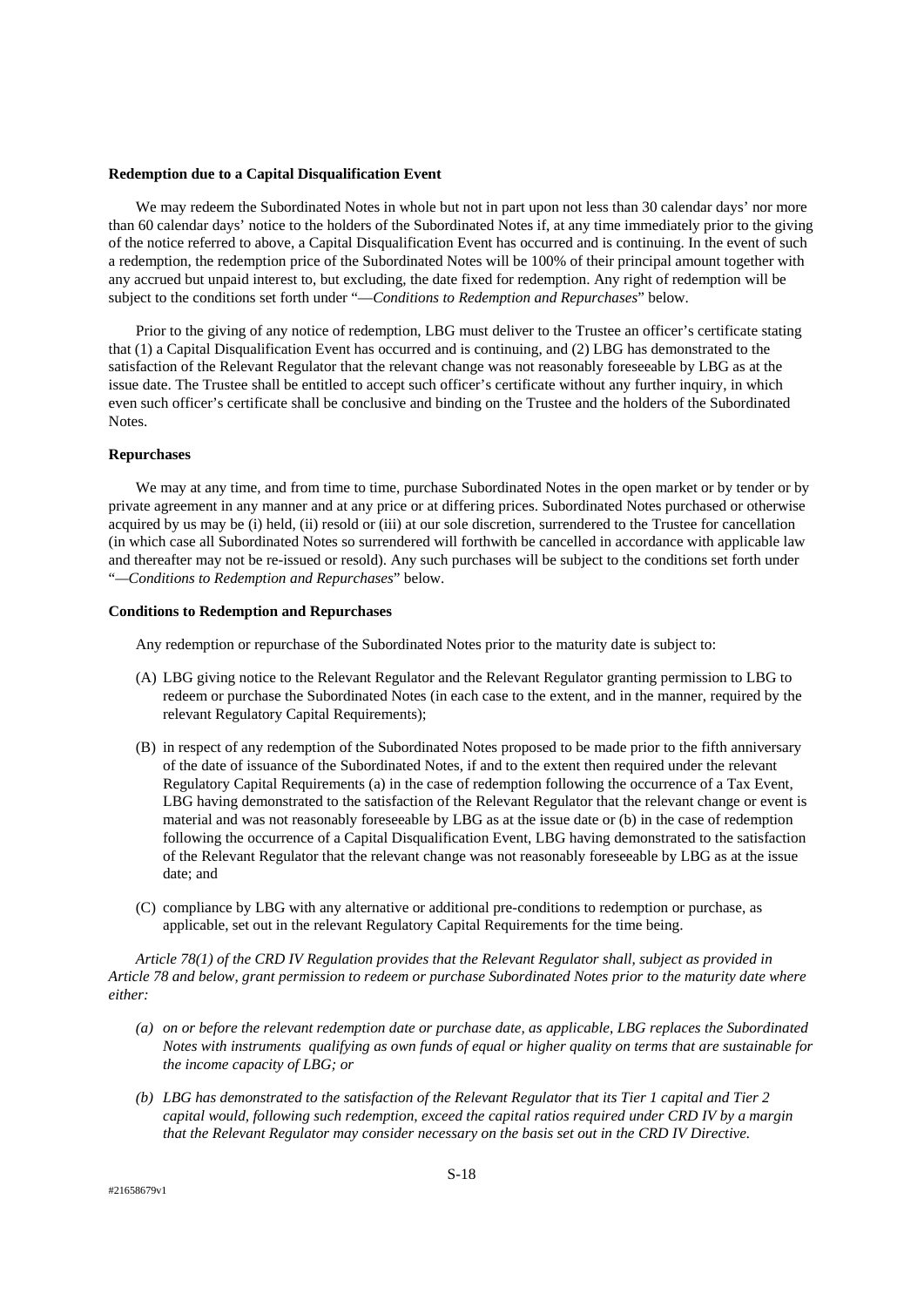*Further, Article 78(4) provides that the Relevant Regulator may only permit LBG to redeem the Subordinated Notes before five years after the date of issuance of the Subordinated Notes not only if either of the conditions referred to in paragraphs (1) or (2) above is met, but also:* 

- *(a) in the case of redemption due to the occurrence of a Capital Disqualification Event, (i) the Relevant Regulator considers such change to be sufficiently certain and (ii) LBG demonstrates to the satisfaction of the Relevant Regulator that the Capital Disqualification Event was not reasonably foreseeable at the time of issuance of the Subordinated Notes; or*
- *(b) in the case of redemption due to the occurrence of a Tax Event, LBG demonstrates to the satisfaction of the Relevant Regulator that such change is material and was not reasonably foreseeable at the time of issuance of the Subordinated Notes.*

The rules under CRD IV may be modified from time to time after the date of issuance of the Subordinated Notes and we may be required to comply with any additional or alternative preconditions set out in the relevant Capital Regulations and/or required by the Relevant Regulator as a prerequisite to its consent to such redemptions or repurchases, at the time.

# **Payment of Additional Amounts**

Amounts to be paid on the Subordinated Notes will be made without deduction or withholding for, or on account of, any and all present and future income, stamp and other taxes, levies, imposts, duties, charges, or fees imposed, levied, collected, withheld or assessed by or on behalf of a U.K. taxing jurisdiction, unless such deduction or withholding is required by law. If at any time a U.K. taxing jurisdiction requires us to make such deduction or withholding, we will pay additional amounts with respect to the principal of, interest and any other payments on, the Subordinated Notes ("Additional Amounts") that are necessary in order that the net amounts paid to the holders of the Subordinated Notes, after the deduction or withholding, shall equal the amounts which would have been payable on the Subordinated Notes if the deduction or withholding had not been required. However, this will not apply to any such amount that would not have been payable or due but for the fact that:

- the holder or the beneficial owner of the Subordinated Notes is a domiciliary, national or resident of, or engaging in business or maintaining a permanent establishment or physically present in, a U.K. taxing jurisdiction or otherwise having some connection with the U.K. taxing jurisdiction other than the holding or ownership of a Subordinated Note, or the collection of any payment of, or in respect of, principal of, or any interest or other payment on, any Subordinated Note;
- except in the case of a winding up in the United Kingdom, the Subordinated Notes are presented (where presentation is required) for payment in the United Kingdom;
- the relevant Subordinated Notes are presented (where presentation is required) for payment more than 30 days after the date payment became due or was provided for, whichever is later, except to the extent that the holder would have been entitled to the Additional Amounts on presenting the Subordinated Notes for payment at the close of that 30 day period;
- the holder or the beneficial owner of the Subordinated Notes or the beneficial owner of any payment of or in respect of principal of, or any interest or other payment on, the Subordinated Notes failed to comply with a request by us or our liquidator or other authorized person addressed to the holder to provide information concerning the nationality, residence or identity of the holder or the beneficial owner or to make any declaration or other similar claim to satisfy any requirement, which is required or imposed by a statute, treaty, regulation or administrative practice of a U.K. taxing jurisdiction as a precondition to exemption from all or part of the tax, levy, impost, duty, charge or fee;
- the withholding or deduction is required to be made pursuant to European Council Directive 2003/48/EC on the taxation of savings income, or any directive amending, supplementing or replacing such directive or any law implementing or complying with, or introduced in order to conform to, such directive or directives;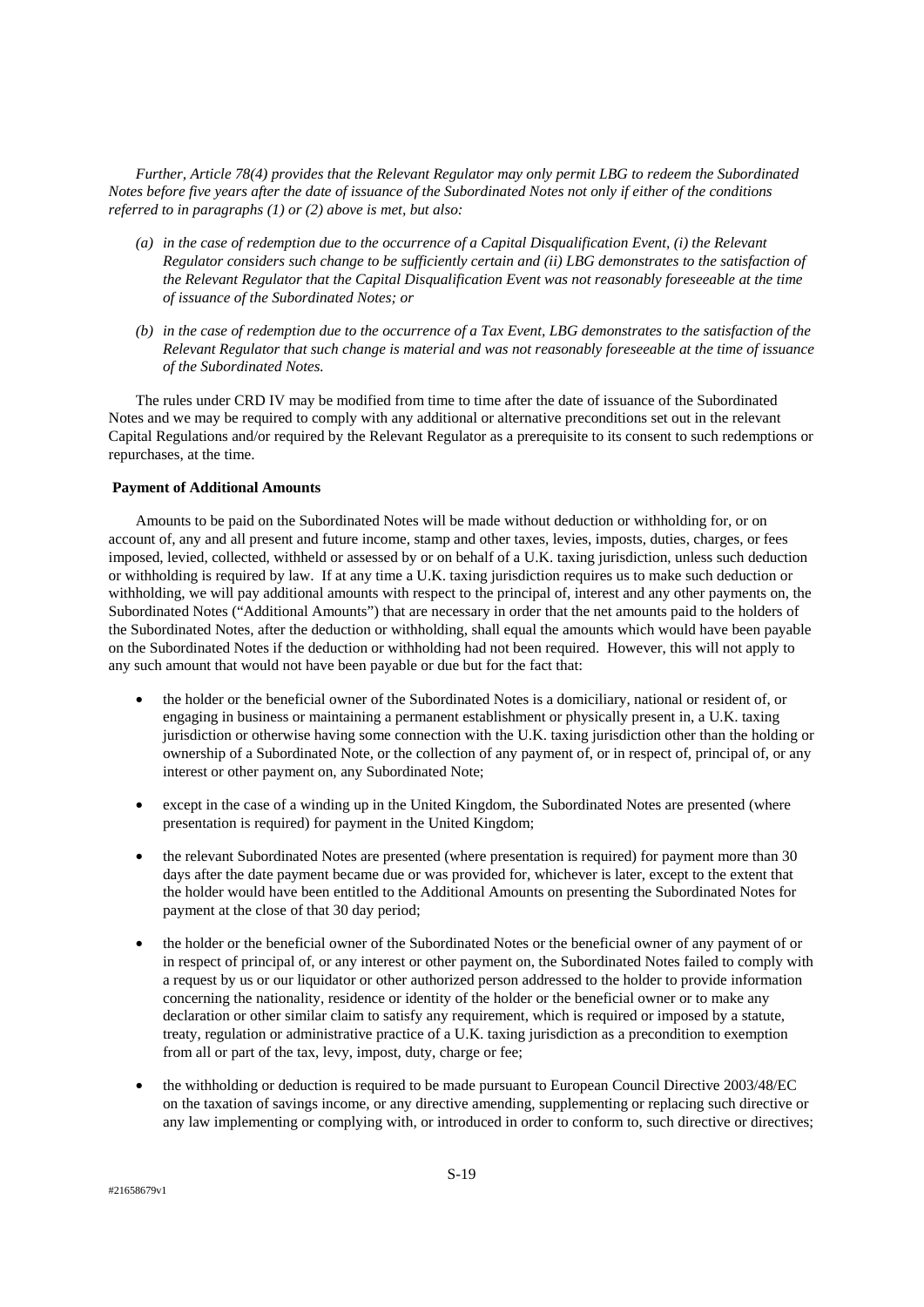- the relevant Subordinated Notes are presented (where presentation is required) for payment by or on behalf of a holder who would have been able to avoid such withholding or deduction by presenting the Subordinated Notes to another paying agent in a member state of the European Union;
- the deduction or withholding is imposed by reason of FATCA, any intergovernmental agreement between the United States and the United Kingdom or any other jurisdiction with respect to FATCA, or any law, regulation or other official guidance enacted in any jurisdiction implementing, or relating to, FATCA or any intergovernmental agreement; or
- any combination of the above items,

nor shall Additional Amounts be paid with respect to the principal of, or any interest or other payment on, the Subordinated Notes to any holder who is a fiduciary or partnership or any person other than the sole beneficial owner of such payment to the extent such payment would be required by the laws of any taxing jurisdiction to be included in the income for tax purposes of a beneficiary or partner or settlor with respect to such fiduciary or a member of such partnership or a beneficial owner who would not have been entitled to such Additional Amounts, had it been the holder.

Whenever we refer in this prospectus and any prospectus supplement, in any context, to the payment of the principal of or any interest or other payments on, or in respect of, any debt security of any series, we mean to include the payment of Additional Amounts to the extent that, in the context, Additional Amounts are, were or would be payable.

# **Waiver of Right to Set-Off**

By accepting a Subordinated Note, each holder will be deemed to have waived any right of set-off, counterclaim or combination of accounts with respect to such Subordinated Note or the subordinated debt indenture (or between our obligations under or in respect of any Subordinated Note and any liability owed by a holder or the Trustee to us) that they might otherwise have against us, whether before or during our winding up.

#### **Trustee; Direction of Trustee**

LBG's obligations to reimburse and indemnify the Trustee in accordance with Section 6.07 of the Subordinated Indenture (as amended by the First Supplemental Indenture) shall survive the exercise of the U.K. bail-in power by the relevant U.K. resolution authority with respect to the Subordinated Notes.

By its acquisition of the Subordinated Notes, each holder (including each beneficial owner) of the Subordinated Notes acknowledges and agrees that, upon the exercise of any U.K. bail-in power by the relevant U.K. resolution authority, (a) the Trustee shall not be required to take any further directions from holders of the Subordinated Notes under Section 5.12 (Control by Holders) of the Subordinated Indenture, which authorizes holders of a majority in aggregate outstanding principal amount of the Subordinated Notes to direct certain actions relating to the Subordinated Notes, and (b) neither the Subordinated Indenture nor the First Supplemental Indenture shall impose any duties upon the Trustee whatsoever with respect to the exercise of any U.K. bail-in power by the relevant U.K. resolution authority. Notwithstanding the foregoing, if, following the completion of the exercise of the U.K. bail-in power by the relevant U.K. resolution authority, the Subordinated Notes remain outstanding (for example, if the exercise of the U.K. bail-in power results in only a partial write-down of the principal of the Subordinated Notes), then the Trustee's duties under the Subordinated Indenture shall remain applicable with respect to the Subordinated Notes following such completion to the extent that the Issuer and the Trustee shall agree pursuant to a supplemental indenture or an amendment to the Subordinated Indenture.

In addition to the foregoing, the Trustee may decline to act or accept direction from holders unless it receives written direction from holders representing a majority in aggregate principal amount of the Subordinated Notes and security and/or indemnity satisfactory to the Trustee in its sole discretion. The Subordinated Indenture shall not be deemed to require the Trustee to take any action which may conflict with applicable law, or which may be unjustly prejudicial to the holders not taking part in the direction, or which would subject the Trustee to undue risk or for which it is not indemnified to its satisfaction in its sole discretion.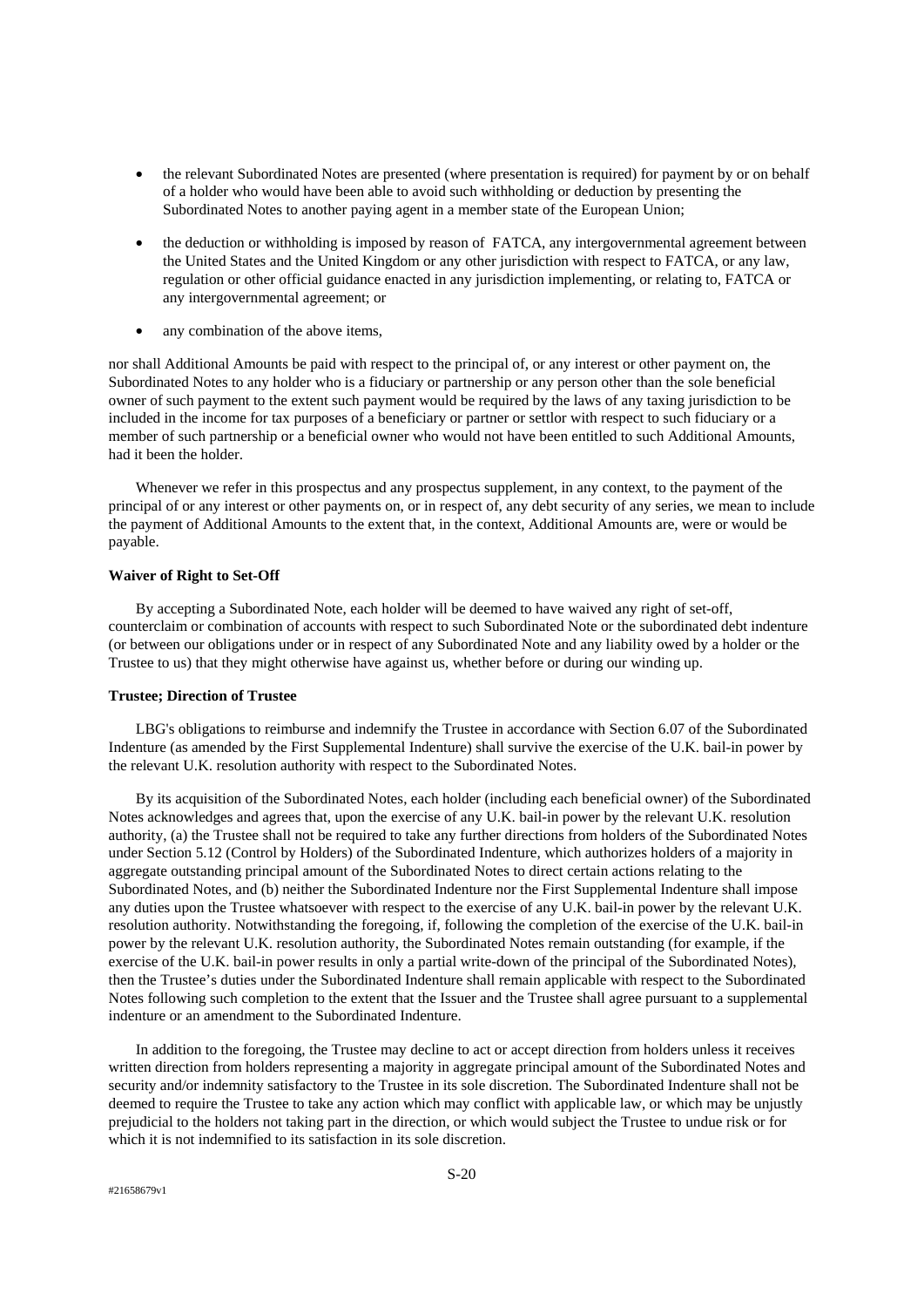The Trustee makes no representations regarding, and shall not be liable with respect to, the information set forth in this prospectus supplement.

#### **Subsequent Holders' Agreement**

Holders and beneficial owners of the Subordinated Notes that acquire the Subordinated Notes in the secondary market shall be deemed to acknowledge, agree to be bound by and consent to the same provisions specified herein to the same extent as the holders and beneficial owners of the Subordinated Notes that acquire the Subordinated Notes upon their initial issuance, including, without limitation, with respect to the acknowledgement and agreement to be bound by and consent to the terms of the Subordinated Notes related to the U.K. bail-in power.

# **Listing**

We intend to apply for the listing of the Subordinated Notes on the New York Stock Exchange in accordance with its rules.

# **Governing Law**

The Subordinated Indenture, the First Supplemental Indenture and the Subordinated Notes are governed by, and construed in accordance with, the laws of the State of New York, except for the subordination and waiver of set-off provisions relating to the Subordinated Notes, which are governed by, and construed in accordance with, the laws of Scotland.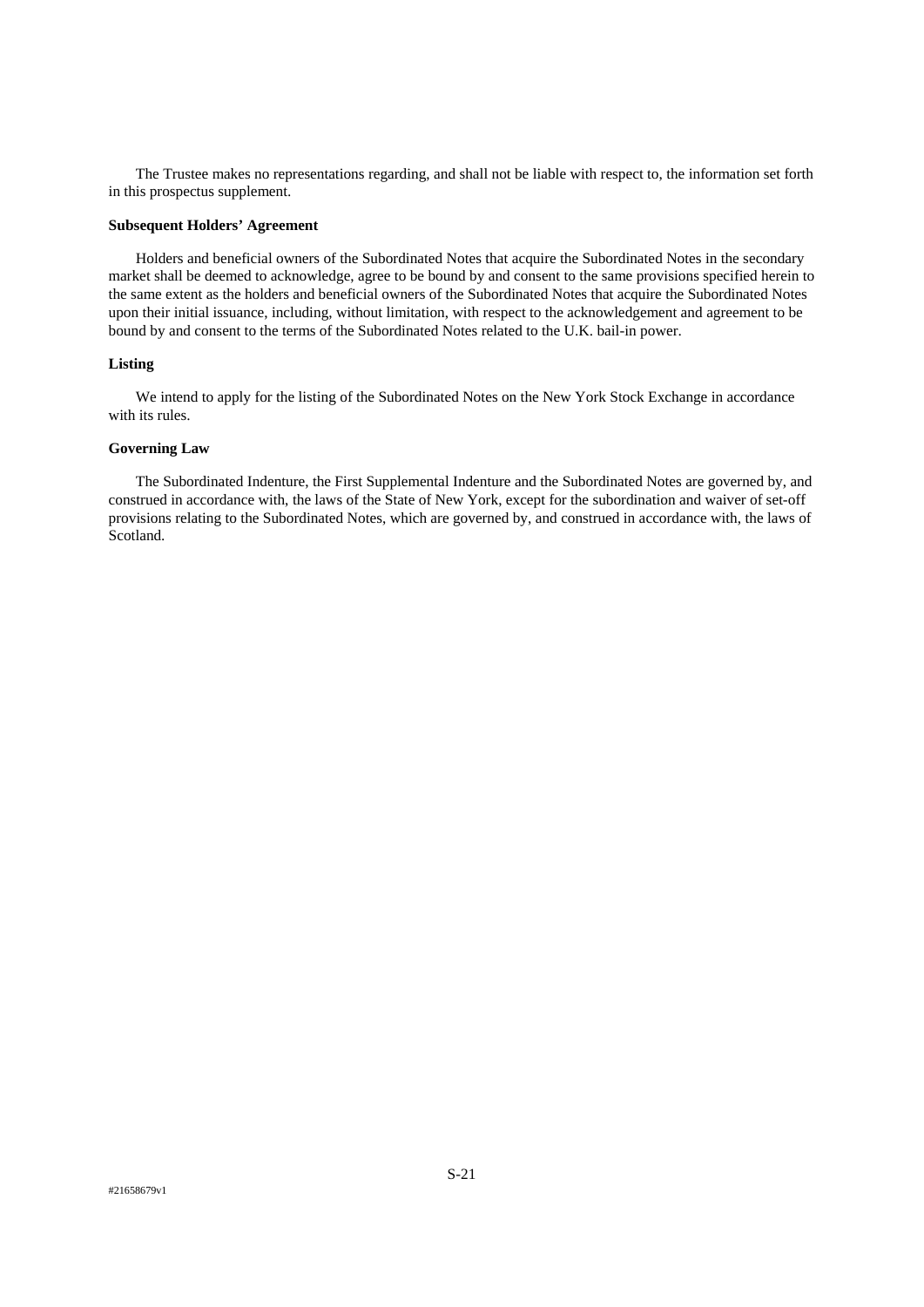#### **CERTAIN U.K. AND U.S. FEDERAL TAX CONSEQUENCES**

The following is a summary of the material U.K. and U.S. federal tax consequences of the ownership and disposition of the Subordinated Notes by a "U.S. holder", described below, that is not connected with us for relevant tax purposes, that holds the Subordinated Notes as capital assets and that purchases them as part of the initial offering of the Subordinated Notes at their "issue price", which will be equal to the first price to the public (not including bondhouses, brokers or similar persons or organizations acting in the capacity of underwriters, placement agents or wholesalers) at which a substantial amount of the Subordinated Notes is sold for money. For purposes of this discussion, a "U.S. holder" is a beneficial owner of a Subordinated Note that is for U.S. federal income tax purposes (i) a citizen or individual resident of the United States, (ii) a corporation, or other entity taxable as a corporation for U.S. federal income tax purposes, created or organized in or under the laws of the United States or of any state thereof or the District of Columbia, or (iii) an estate or trust the income of which is subject to U.S. federal income taxation regardless of its source.

This discussion does not describe all of the tax consequences that may be relevant to U.S. holders in light of their particular circumstances or to holders subject to special rules, such as:

- holders who are resident in the United Kingdom for U.K. tax purposes or who are domiciled or deemed to be domiciled in the United Kingdom;
- certain financial institutions;
- insurance companies;
- dealers or traders in securities that use the mark-to-market method of accounting;
- persons holding Subordinated Notes as part of a hedge or other integrated transaction;
- persons whose functional currency is not the U.S. dollar;
- partnerships or other entities classified as partnerships for U.S. federal income tax purposes;
- persons subject to the alternative minimum tax or the Medicare contribution tax;
- certain persons connected with us; or
- persons carrying on a trade in the United Kingdom through a permanent establishment in the United Kingdom or carrying on a trade, profession or vocation in the United Kingdom through a branch or agency in the United Kingdom or otherwise holding Subordinated Notes in connection with a trade or business outside the United States.

If you are a partnership for U.S. federal income tax purposes, the U.S. federal income tax treatment of your partners will generally depend on the status of the partners and your activities. If you are a partnership holding Subordinated Notes or a partner therein, you should consult your tax advisor as to your particular U.S. federal income tax consequences of holding and disposing of the Subordinated Notes.

The statements regarding U.K. and U.S. tax laws and practices set out below, including those regarding the U.K./U.S. double taxation convention relating to income and capital gains (the "Treaty"), are based on those laws, practices and conventions as of the date hereof. They are subject to changes in those laws, practices and conventions, and any relevant judicial decision, after the date hereof, which may apply with retrospective effect. This summary is not exhaustive of all possible tax considerations that may be relevant in the particular circumstances of each U.S. holder. In particular, this summary does not deal with the tax treatment of the Subordinated Notes following an exercise of U.K. bail-in power. You should satisfy yourself as to the tax consequences in your own particular circumstances of the acquisition, ownership and disposition of the Subordinated Notes.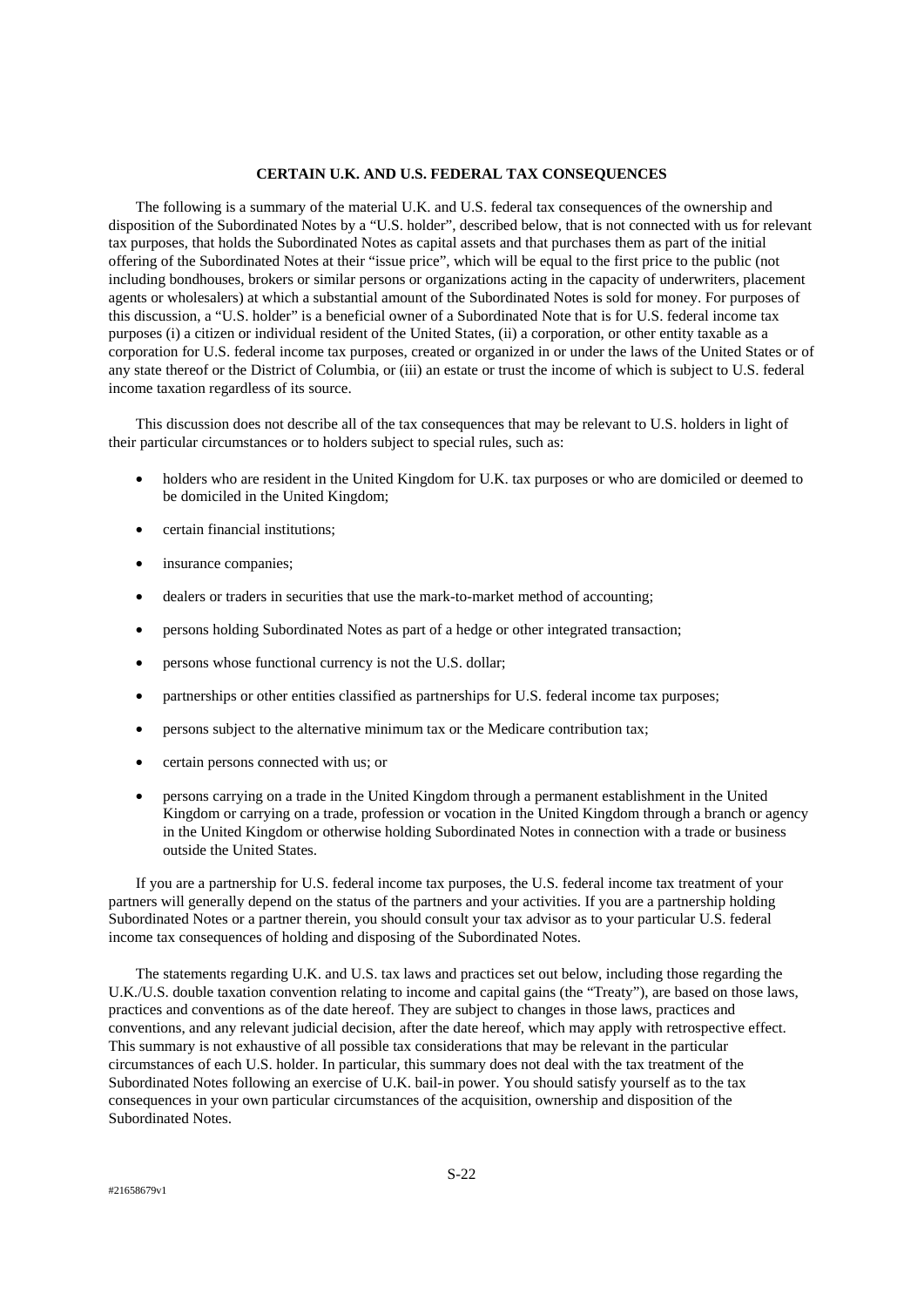#### **United Kingdom**

*Payments*. Interest that we pay on the Subordinated Notes will be made without withholding for or deduction of U.K. income tax, provided that:

1. the Taxation of Regulatory Capital Securities Regulations 2013 (the "Regulations") apply to the Subordinated Notes, which will be the case if (i) the Subordinated Notes qualify as Tier 2 instruments under Article 63 of the CRD IV Regulation (as amended from time to time) and such Subordinated Notes form, or formed, a component of Tier 2 capital for the purposes of CRD IV (as amended from time to time), and (ii) there are no arrangements the main purpose, or one of the main purposes, of which is to obtain a tax advantage for any person as a result of such application of the Regulations, or

2. the Subordinated Notes are and remain listed on a "recognised stock exchange" within the meaning of Section 1005 of the Income Tax Act 2007. The New York Stock Exchange is currently a recognised stock exchange for these purposes. The Subordinated Notes will be treated as listed on the New York Stock Exchange if they are officially listed in the United States in accordance with provisions corresponding to those generally applicable in EEA states and are admitted to trading on the New York Stock Exchange.

In all other cases, an amount on account of U.K. income tax must generally be withheld at the basic rate (currently 20%), unless one of certain exceptions relating to the status of the holder applies. In particular, certain U.S. holders will be entitled to receive payments free of withholding of U.K. income tax under the Treaty and will under current HM Revenue & Customs ("HMRC") administrative procedures be able to make a claim for the issuance of a direction by HMRC to this effect. However, such directions will be issued only on prior application to the relevant tax authorities by the holder in question. If the Regulations do not apply to the Subordinated Notes, the Subordinated Notes are not listed on a recognised stock exchange (in each case as described above), and such a direction is not given, we will generally be required to withhold tax, although a U.S. holder entitled to relief under the Treaty may subsequently claim the amount withheld from HMRC.

Interest on the Subordinated Notes constitutes U.K. source income for U.K. tax purposes and, as such, may be subject to U.K. income tax by direct assessment irrespective of the residence of the holder. However, where the payments are made without withholding or deduction on account of U.K. tax, the payments will not be assessed to U.K. income tax (other than in the hands of certain trustees) if you are not resident in the U.K. for tax purposes, except if you carry on a trade, profession or vocation in the U.K. through a U.K. branch or agency in connection with which the payments are received or to which the Subordinated Notes are attributable (or in the case of a corporate U.S. holder, if you carry on a trade in the U.K. through a permanent establishment in the U.K. in connection with which the payments are received or to which the Subordinated Notes are attributable), in which case (subject to exemptions for payments received by certain categories of agent) tax may be levied on the U.K. branch or agency (or permanent establishment).

Information relating to securities may be required to be provided to HMRC in certain circumstances. This may include details of the beneficial owners of the Subordinated Notes (or the persons for whom the Subordinated Notes are held), details of the persons to whom payments derived from the Subordinated Notes are or may be paid and information and documents in connection with transactions relating to the Subordinated Notes. Information may be required to be provided by, amongst others, the holders of the Subordinated Notes, persons by (or via) whom payments derived from the Subordinated Notes are made or who receive (or would be entitled to receive) such payments, persons who effect or are a party to transactions relating to the Subordinated Notes on behalf of others and certain registrars or administrators. In certain circumstances, the information obtained by HMRC may be provided to tax authorities in other countries.

*Disposal (including Redemption)*. Subject to the provisions set out in the next paragraph in relation to temporary non-residents, a U.S. holder will not, upon disposal (including redemption) of a Subordinated Note, be liable for U.K. taxation on gains realized, unless at the time of the disposal the U.S. holder is resident for tax purposes in the U.K., carries on a trade, profession or vocation in the U.K. through a branch or agency in the U.K. to which the Subordinated Notes are attributable or, in the case of a corporate U.S. holder, if the U.S. holder carries on a trade in the U.K. through a permanent establishment in the U.K. to which the Subordinated Notes are attributable.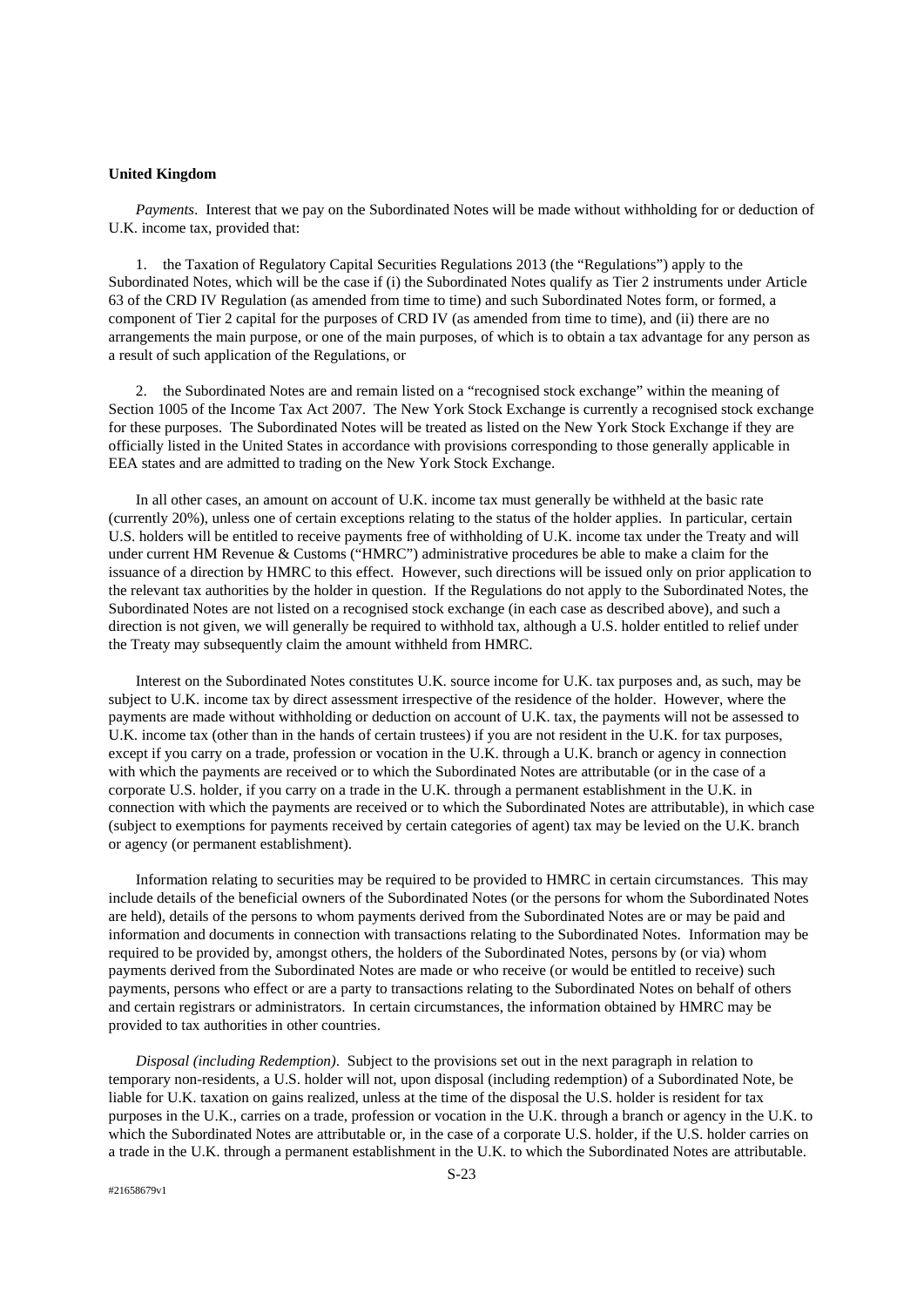A U.S. holder who is an individual and who has ceased to be resident for tax purposes in the U.K. for a period of five years or less before again becoming resident for tax purposes in the U.K. and who disposes of a Subordinated Note during that period may be liable to U.K. tax on chargeable gains arising during the period of absence in respect of the disposal (including redemption), subject to any available exemption or relief.

A U.S. holder who is an individual or other non-corporation taxpayer will not, upon transfer or redemption of a Subordinated Note, be subject to any U.K. income tax charge on accrued but unpaid payments of interest, unless the U.S. holder at any time in the relevant year of assessment or accounting period was resident in the U.K. or carried on a trade, profession or vocation in the U.K. through a branch or agency to which the Subordinated Note is attributable.

*Annual Tax Charges*. Corporate U.S. holders who are not resident in the U.K. and do not carry on a trade in the U.K. through a permanent establishment in the U.K. to which the Subordinated Notes are attributable will not be liable to U.K. tax charges or relief by reference to fluctuations in exchange rates or in respect of profits, gains and losses arising from the Subordinated Notes.

*Stamp Duty and Stamp Duty Reserve Tax* ("SDRT"). No U.K. stamp duty or SDRT should be payable on the issue or redemption of the Subordinated Notes. Provided that the Regulations apply to the Subordinated Notes (see above), no U.K. stamp duty or SDRT will be payable on the transfer of the Subordinated Notes.

# **United States**

 *Characterisation of the Subordinated Notes*. There is no direct legal authority as to the proper U.S. federal income tax treatment of an instrument that is denominated as a debt instrument and has significant debt features, but is subject to statutory bail-in powers such as the U.K. bail-in power. Therefore, prospective investors should consult their tax advisers as to the proper characterisation of the Subordinated Notes for U.S. federal income tax purposes. We believe the Subordinated Notes should be treated as debt for U.S. federal income tax purposes and the remainder of this discussion so assumes.

*Payments of Interest*. Interest on the Subordinated Notes (including U.K. tax withheld, if any) will be includable in income by a U.S. holder as ordinary interest income at the time it accrues or is received in accordance with the U.S. holder's method of accounting for U.S. federal income tax purposes. Interest income from the Subordinated Notes (including any U.K. tax withheld) will constitute foreign-source income, which may be relevant to a U.S. holder in calculating the U.S. holder's foreign tax credit limitation.

*Sale, Exchange or Redemption*. A U.S. holder will, upon sale, exchange or redemption of a Subordinated Note, generally recognise capital gain or loss for U.S. federal income tax purposes in an amount equal to the difference between the amount realized (not including amounts attributable to accrued interest, which will be treated as ordinary interest income as described in "—*Payments of Interest*" above) and the U.S. holder's tax basis in the Subordinated Note. Any gain or loss will generally be U.S.-source capital gain or loss and will be treated as longterm capital gain or loss if the Subordinated Note has been held for more than one year at the time of disposition. The deductibility of capital losses is subject to limitations.

*Backup Withholding and Information Reporting*. Information returns may be filed with the Internal Revenue Service in connection with payments on the Subordinated Notes and the proceeds from a sale or other disposition of the Subordinated Notes. A U.S. holder may be subject to backup withholding on these payments and proceeds if the U.S. holder fails to provide its taxpayer identification number and comply with certain certification procedures or otherwise establish an exemption from backup withholding. The amount of any backup withholding from a payment to a U.S. holder will be allowed as a credit against the U.S. holder's U.S. federal income tax liability and may entitle the U.S. holder to a refund, provided that the required information is timely furnished to the Internal Revenue Service.

Certain U.S. holders who are individuals (and under proposed Treasury Regulations, certain entities) may be required to report information relating to non-U.S. accounts through which the U.S. holders may hold their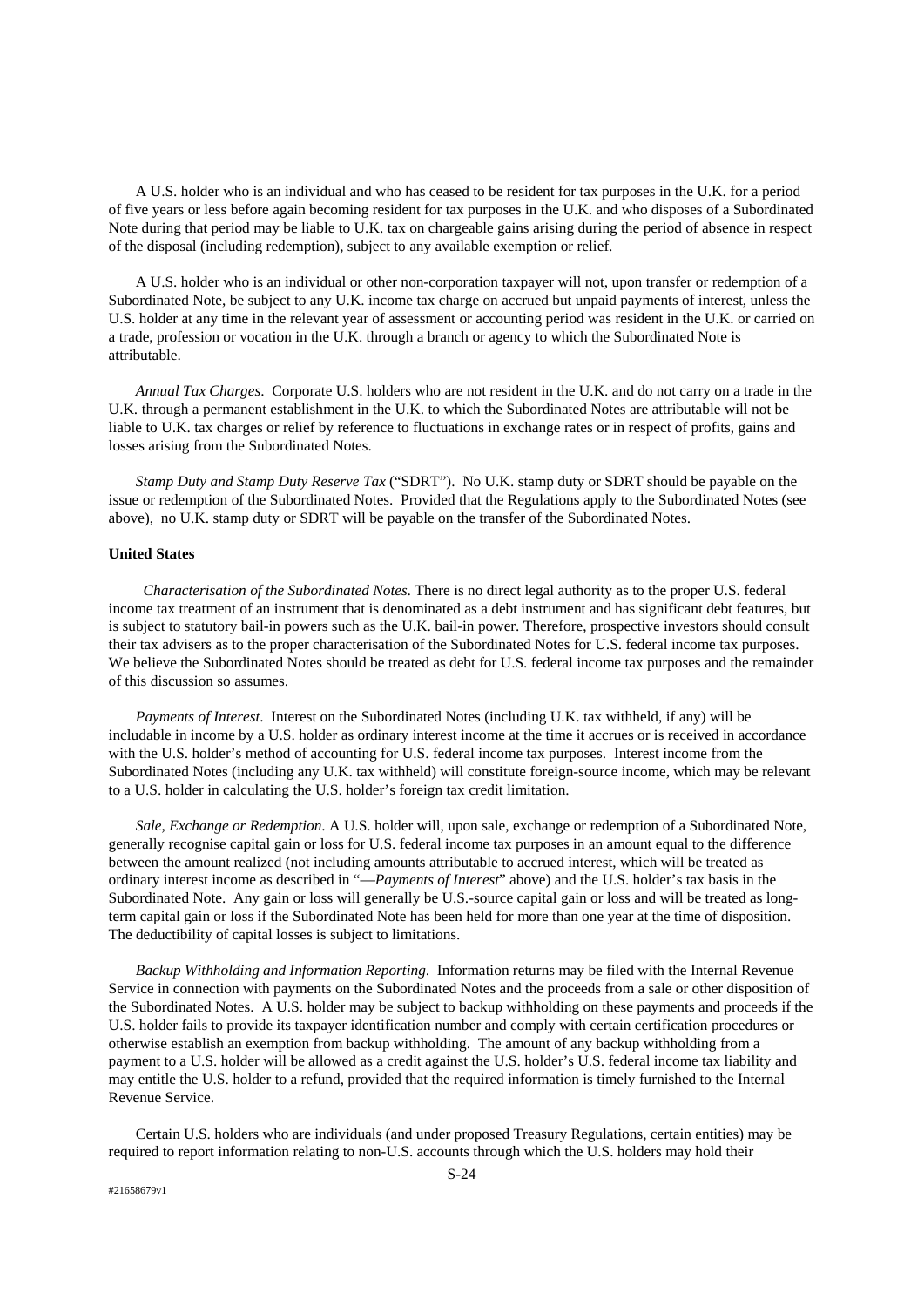Subordinated Notes (or information regarding the Subordinated Notes if the Subordinated Notes are not held through any financial institution). U.S. holders should consult their tax advisers regarding their reporting obligations with respect to the Subordinated Notes.

# **EU Directive on Taxation of Savings Income**

Under the EC Council Directive 2003/48/EC on the taxation of savings income (the "EU Savings Directive"), each EU Member State is required to provide to the tax authorities of another Member State details of payments of interest (or similar income) paid by a person within its jurisdiction to, or collected by such a person for, an individual resident or certain other persons in that other Member State. However, for a transitional period, Luxembourg and Austria are instead required (unless during that period they elect otherwise) to operate a withholding system in relation to such payments, deducting tax at a rate of 35 per cent. The transitional period is to terminate at the end of the full fiscal year following agreement by certain non-EU countries to the exchange of information relating to such payments. The Luxembourg government has announced its intention to elect out of the withholding system in favor of an automatic exchange of information with effect from January 1, 2015.

On March 24, 2014, the Council of the European Union adopted a Directive amending the EU Savings Directive which, when implemented, will amend and broaden the scope of the requirements described above. In particular, the amending Directive broadens the circumstances in which details of payments must be provided or tax withheld. Member States have until January 1, 2016 to adopt national legislation necessary to comply with the amending Directive (which national legislation must apply from January 1, 2017).

# **Proposed Financial Transactions Tax ("FTT")**

On February 14, 2013 the European Commission published a proposal for a Directive for a common FTT in Belgium, Germany, Estonia, Greece, Spain, France, Italy, Austria, Portugal, Slovenia and Slovakia (the "participating Member States").

The proposed FTT has very broad scope and could, if introduced in the form proposed on February 14, 2013, apply to certain dealings relating to the Subordinated Notes (including secondary market transactions) in certain circumstances. In May 2014, however, a joint statement by ministers of the participating Member States (excluding Slovenia) proposed "progressive implementation" of the FTT, with the initial focus on applying the tax to transactions in shares and some derivatives.

Under the February 14, 2013 proposal, the FTT could apply in certain circumstances to persons both within and outside of the participating Member States. Generally, it would apply to certain dealings in the Subordinated Notes where at least one party is a financial institution, and at least one party is established in a participating Member State. A financial institution may be, or be deemed to be, "established" in a participating Member State in a broad range of circumstances, including (a) by transacting with a person established in a participating Member State or (b) where the financial instrument which is subject to the dealings is issued in a participating Member State.

The FTT proposal remains subject to negotiation between the participating Member States. Further, the legality of the FTT proposal is at present uncertain. It may therefore be altered prior to any implementation, the timing of which remains unclear. Additional EU Member States may decide to participate and/or certain of the participating Member States may decide to withdraw. Prospective holders of the Subordinated Notes are advised to seek their own professional advice in relation to the FTT.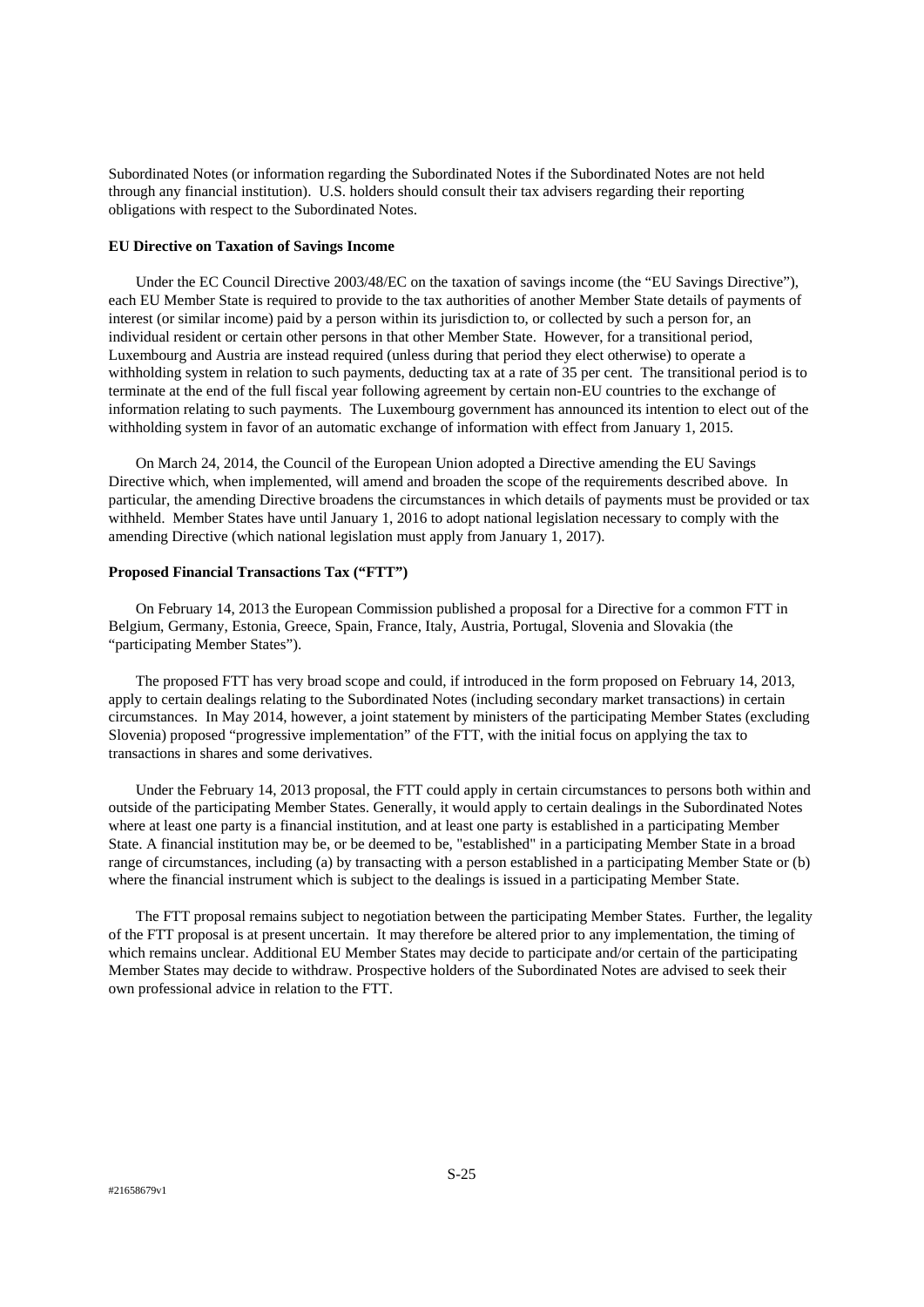# **UNDERWRITING**

We and the underwriters for the offering named below (the "Underwriters") have entered into an underwriting agreement and a pricing agreement with respect to the Subordinated Notes. Subject to certain conditions, we have agreed to sell to the Underwriters and each Underwriter has severally agreed to purchase the respective principal amounts of the Subordinated Notes indicated opposite such Underwriter's name in the following table.

| Underwriters | <b>Subordinated Notes</b> |
|--------------|---------------------------|
|              | \$166,667,000             |
|              | \$166,667,000             |
|              | \$166,667,000             |
|              | \$166,667,000             |
|              | \$166,666,000             |
|              | \$166,666,000             |
|              | \$1,000,000,000           |

The Underwriters propose to offer the Subordinated Notes directly to the public at the initial public offering prices set forth on the cover page of this prospectus supplement. The underwriting agreement and the pricing agreement provides that the obligations of the Underwriters are subject to certain conditions precedent and that the Underwriters have undertaken to purchase all of the Subordinated Notes offered by this prospectus supplement if any are purchased. The offering of the Subordinated Notes by the Underwriters is subject to receipt and acceptance and the Underwriters have the right to reject any order in whole or in part.

# **Conflicts of Interest**

Lloyds Securities Inc., a Joint Bookrunning Manager for the Subordinated Notes, is an affiliate of the Issuer. Any distribution of the Subordinated Notes offered hereby will be made in compliance with applicable provisions of Rule 5121 of the Financial Industry Regulatory Authority, Inc. ("FINRA"), which requires that, among other things, Lloyds Securities Inc. will not participate in the distribution of an offering of Subordinated Notes unless the Subordinated Notes are investment grade rated (within the meaning of Rule 5121) or are Subordinated Notes in the same series that have equal rights and obligations as investment grade rated securities or unless another exemption provided by Rule 5121 is applicable.

# **Matters Relating to the Initial Offering and Market-Making Resales**

We intend to apply for the listing of the Subordinated Notes on the New York Stock Exchange. The Subordinated Notes are a new issue of securities with no established trading market. We have been advised by the Underwriters that the Underwriters intend to make a market in the Subordinated Notes, but they are not obligated to do so and may discontinue market-making at any time without notice. No assurance can be given as to the liquidity of the trading market for the Subordinated Notes.

In this prospectus supplement, the term "the offering" means the initial offering of the Subordinated Notes made in connection with their original issuance and not any subsequent resales of Subordinated Notes in marketmaking transactions.

 The Subordinated Notes will settle through the facilities of the DTC and its participants (including Euroclear and Clearstream Banking). The initial CUSIP number for the Subordinated Notes is 53944YAA1, the ISIN is US53944YAA10 and the Common Code is 108509309.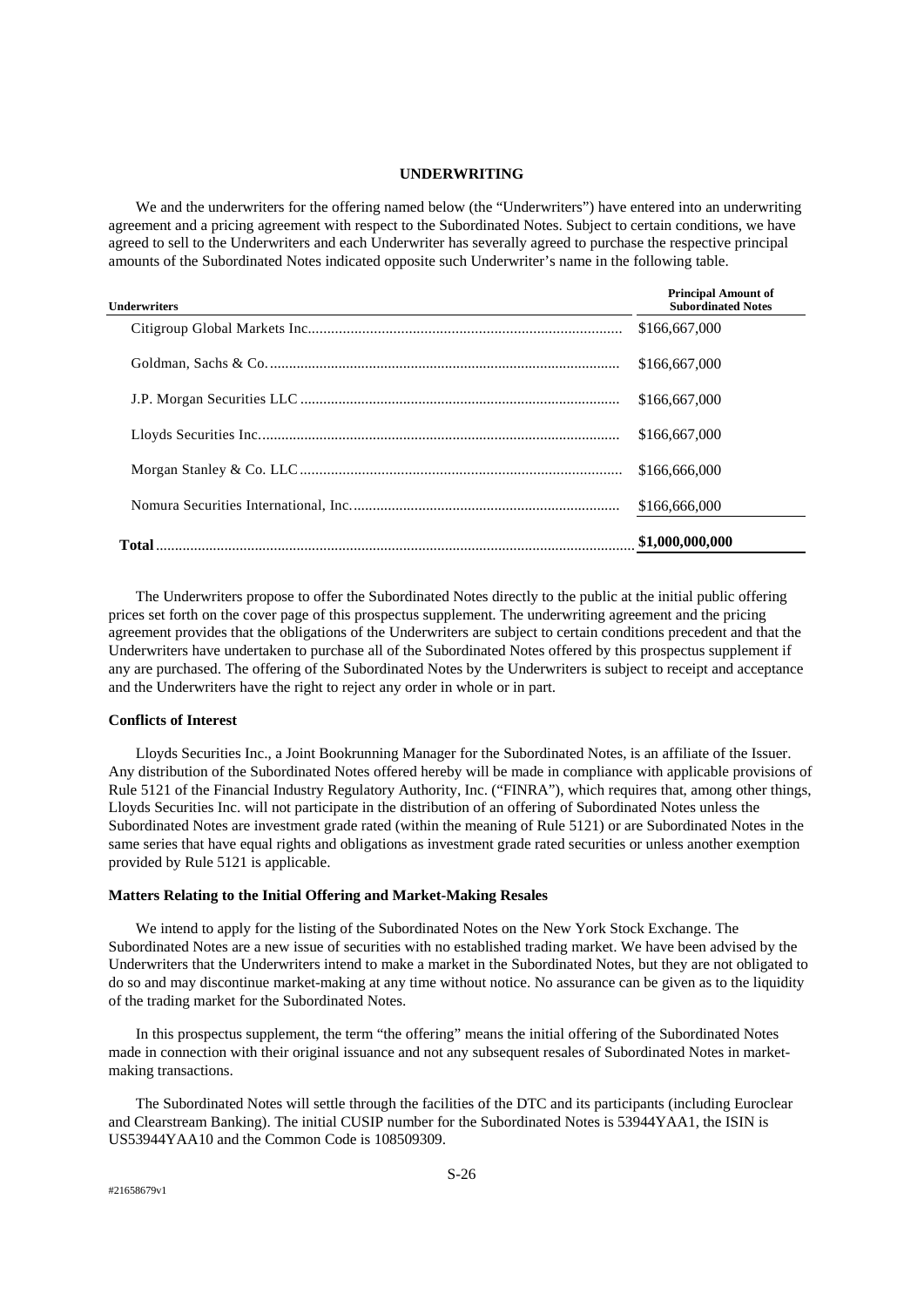We have agreed to indemnify the several Underwriters against certain liabilities, including liabilities under the Securities Act of 1933, as amended.

It is expected that delivery of the Subordinated Notes will be made against payment on or about the date specified in the last paragraph of the cover page of this prospectus supplement, which will be the fourth Business Day following the date of pricing of the Subordinated Notes (such settlement cycle being referred to as "T+4"). Trades in the secondary market generally are required to settle in three Business Days, unless the parties to any such trade expressly agree otherwise. Accordingly, purchasers who wish to trade Subordinated Notes on the date of pricing or the next succeeding Business Day will be required, by virtue of the fact that the Subordinated Notes initially will settle in T+4, to specify an alternate settlement cycle at the time of any such trade to prevent a failed settlement. Purchasers of Subordinated Notes who wish to trade Subordinated Notes on the date of pricing or the next Business Day should consult their own advisors.

### **Market-Making Resales by Affiliates**

This prospectus may be used by Lloyds Securities Inc. in connection with offers and sales of the Subordinated Notes in market-making transactions. In a market-making transaction, Lloyds Securities Inc. may resell a Note it acquires from other holders, after the original offering and sale of the Note. Resales of this kind may occur in the open market or may be privately negotiated, at prevailing market prices at the time of resale or at related or negotiated prices. In these transactions, Lloyds Securities Inc. may act as principal, or agent, including as agent for the counterparty in a transaction in which Lloyds Securities Inc. acts as principal, or as agent for both counterparties in a transaction in which Lloyds Securities Inc. does not act as principal. Lloyds Securities Inc. may receive compensation in the form of discounts and commissions, including from both counterparties in some cases. Other affiliates of the Issuer may also engage in transaction of this kind and may use this prospectus for this purpose.

The aggregate initial offering price specified on the cover of this prospectus supplement relates to the initial offering of the Subordinated Notes described in this prospectus supplement. This amount does not include Subordinated Notes sold in market-making transactions. The latter include Subordinated Notes to be issued after the date of this prospectus, as well as Subordinated Notes previously issued.

We do not expect to receive any direct proceeds from market-making transactions. We do not expect that Lloyds Securities Inc. or any other affiliate that engages in these transactions will pay any direct proceeds from its market-making resales to us.

Information about the trade and settlement dates, as well as the purchase price, for a market-making transaction will be provided to the purchaser in a separate confirmation of sale.

*Unless we or any agent inform you in your confirmation of sale that your Note is being purchased in its original offering and sale, you may assume that you are purchasing your Note in a market-making transaction.*

#### **Stabilization Transactions and Short Sales**

In connection with the offering, the Underwriters may purchase and sell Subordinated Notes in the open market. These transactions may include short sales, stabilizing transactions and purchases to cover positions created by short sales. Short sales involve the sale by the Underwriters of a greater aggregate principal amount of Subordinated Notes than they are required to purchase from us in the offering. Stabilizing transactions consist of certain bids or purchases made for the purpose of preventing or retarding a decline in the market price of the Subordinated Notes while the offering is in progress.

The Underwriters may also impose a penalty bid. This occurs when a particular Underwriter repays to the Underwriters a portion of the underwriting discount received by it because the Underwriters have repurchased Subordinated Notes sold by or for the account of such Underwriter in stabilizing or short-covering transactions.

These activities by the Underwriters may stabilize, maintain or otherwise affect the market price of the Subordinated Notes. As a result, the price of the Subordinated Notes may be higher than the price that otherwise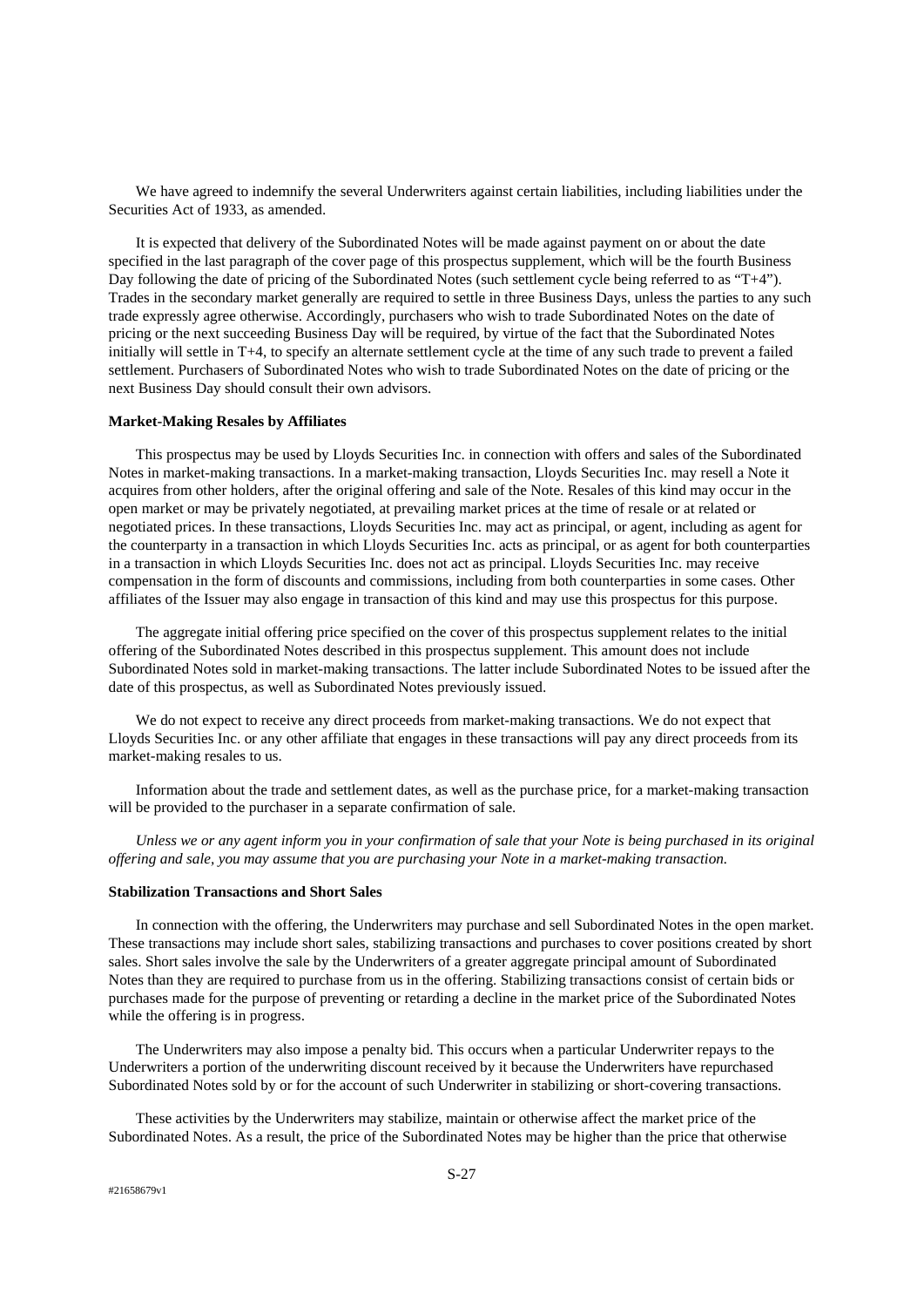might exist in the open market. If these activities are commenced, they may be discontinued by the Underwriters at any time.

The Underwriters and their respective affiliates are full service financial institutions engaged in various activities, which may include securities trading, commercial and investment banking, financial advisory, investment management, investment research, principal investment, hedging, financing and brokerage activities. In the ordinary course of business, the Underwriters and their affiliates may have engaged in and may in the future engage in investment, financial, banking and advisory services with us or our affiliates, for which customary fees may apply.

In the ordinary course of their various business activities, the Underwriters and their respective affiliates may make or hold a broad array of investments and actively trade debt and equity securities (or related derivative securities) and financial instruments (including bank loans) for their own account and for the accounts of their customers, and such investment and securities activities may involve securities and/or instruments of the Issuer. Certain of the Underwriters or their affiliates that have a lending relationship with us routinely hedge their credit exposure to us consistent with their customary risk management policies. Typically, such Underwriters and their affiliates would hedge such exposure by entering into transactions which consist of either the purchase of credit default swaps or the creation of short positions in our securities, including potentially the Subordinated Notes offered hereby. Any such short positions could adversely affect future trading prices of the Subordinated Notes offered hereby. The Underwriters and their respective affiliates may also make investment recommendations and/or publish or express independent research views in respect of such securities or instruments and may at any time hold, or recommend to clients that they acquire, long and/or short positions in such securities and instruments.

Certain of the underwriters may resell notes outside of the United States to or through one or more of their affiliates.

# **Selling Restrictions**

#### *United Kingdom*

Each Underwriter has represented and agreed that, in connection with the distribution of the Subordinated Notes, it has only communicated or caused to be communicated and will only communicate or cause to be communicated an invitation or inducement to engage in investment activity (within the meaning of section 21 of the Financial Services and Markets Act 2000 of the United Kingdom (the "FSMA")) received by it in connection with the issue or sale of such Subordinated Notes or any investments representing the Subordinated Notes in circumstances in which section 21(1) of the FSMA does not apply to us and that it has complied and will comply with all the applicable provisions of the FSMA with respect to anything done by it in relation to any Subordinated Notes in, from or otherwise involving the United Kingdom.

# *Hong Kong*

The notes may not be offered or sold by means of any document other than (i) in circumstances which do not constitute an offer to the public within the meaning of the Companies Ordinance (Cap.32, Laws of Hong Kong), or (ii) to "professional investors" within the meaning of the Securities and Futures Ordinance (Cap.571, Laws of Hong Kong) and any rules made thereunder, or (iii) in other circumstances which do not result in the document being a "prospectus" within the meaning of the Companies Ordinance (Cap.32, Laws of Hong Kong), and no advertisement, invitation or document relating to the notes may be issued or may be in the possession of any person for the purpose of issue (in each case whether in Hong Kong or elsewhere), which is directed at, or the contents of which are likely to be accessed or read by, the public in Hong Kong (except if permitted to do so under the laws of Hong Kong) other than with respect to notes which are or are intended to be disposed of only to persons outside Hong Kong or only to "professional investors" within the meaning of the Securities and Futures Ordinance (Cap. 571, Laws of Hong Kong) and any rules made thereunder.

#### *Japan*

The securities have not been and will not be registered under the Financial Instruments and Exchange Law of Japan (the Financial Instruments and Exchange Law) and each underwriter has agreed that it will not offer or sell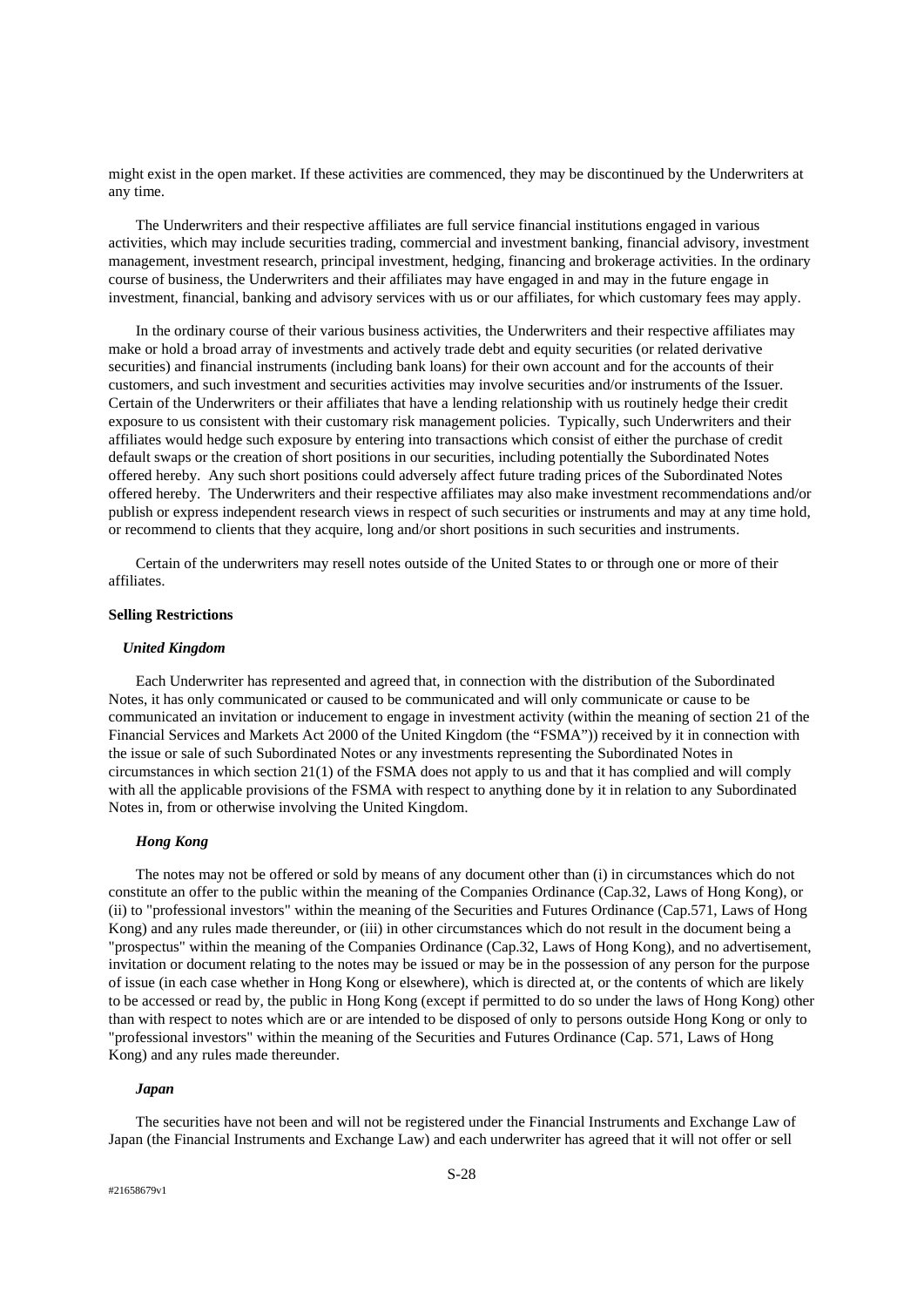any securities, directly or indirectly, in Japan or to, or for the benefit of, any resident of Japan (which term as used herein means any person resident in Japan, including any corporation or other entity organized under the laws of Japan), or to others for re-offering or resale, directly or indirectly, in Japan or to a resident of Japan, except pursuant to an exemption from the registration requirements of, and otherwise in compliance with, the Financial Instruments and Exchange Law and any other applicable laws, regulations and ministerial guidelines of Japan.

# *Singapore*

This prospectus has not been registered as a prospectus with the Monetary Authority of Singapore. Accordingly, this prospectus and any other document or material in connection with the offer or sale, or invitation for subscription or purchase, of the notes may not be circulated or distributed, nor may the notes be offered or sold, or be made the subject of an invitation for subscription or purchase, whether directly or indirectly, to persons in Singapore other than (i) to an institutional investor under Section 274 of the Securities and Futures Act, Chapter 289 of Singapore (the "SFA"), (ii) to a relevant person, or any person pursuant to Section 275(1A), and in accordance with the conditions, specified in Section 275 of the SFA or (iii) otherwise pursuant to, and in accordance with the conditions of, any other applicable provision of the SFA.

Where the notes are subscribed or purchased under Section 275 by a relevant person which is: (a) a corporation (which is not an accredited investor) the sole business of which is to hold investments and the entire share capital of which is owned by one or more individuals, each of whom is an accredited investor; or (b) a trust (where the trustee is not an accredited investor) whose sole purpose is to hold investments and each beneficiary is an accredited investor, shares, debentures and units of shares and debentures of that corporation or the beneficiaries' rights and interest in that trust shall not be transferable for 6 months after that corporation or that trust has acquired the notes under Section 275 except: (1) to an institutional investor under Section 274 of the SFA or to a relevant person, or any person pursuant to Section 275(1A), and in accordance with the conditions, specified in Section 275 of the SFA; (2) where no consideration is given for the transfer; or (3) by operation of law.

#### *Taiwan*

The notes cannot be offered, distributed, sold or resold to the public in Taiwan unless prior approval from, or effective registration with, the Republic of China government authorities has been obtained pursuant to the applicable laws or a private placement exemption is available under the applicable securities laws.

# **Expenses of the Offering**

We estimate that our total expenses for the offering, excluding underwriting commissions will be approximately \$339,700, as follows:

| Fees | Amount    |
|------|-----------|
|      | \$116,200 |
|      | \$17,500  |
|      | \$206,000 |
|      | \$339,700 |

All amounts are estimated except the SEC registration fee.

# **LEGAL OPINIONS**

Our U.S. counsel, Davis Polk & Wardwell London LLP, will pass upon certain United States legal matters relating to the validity of the Subordinated Notes. Our Scottish solicitors, CMS Cameron McKenna LLP, will pass upon certain matters relating to Scots law.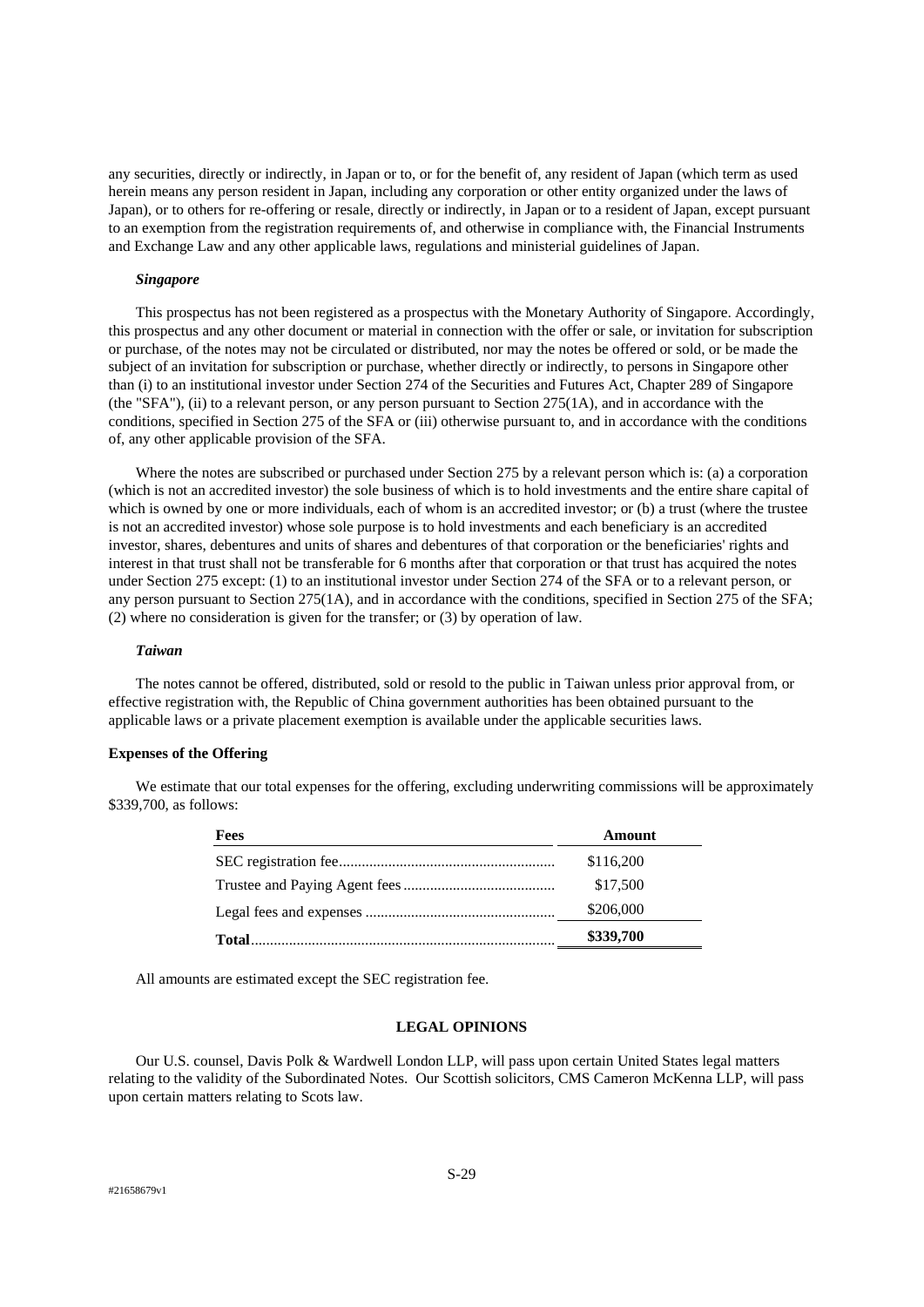# **EXPERTS**

The financial statements and management's assessment of the effectiveness of internal control over financial reporting (which is included in Management's Report on Internal Control over Financial Reporting) incorporated in this prospectus supplement by reference to the Annual Report of Lloyds Banking Group plc on Form 20-F for the year ended December 31, 2013 have been so incorporated in reliance on the report of PricewaterhouseCoopers LLP, an independent registered public accounting firm, given on the authority of said firm as experts in auditing and accounting.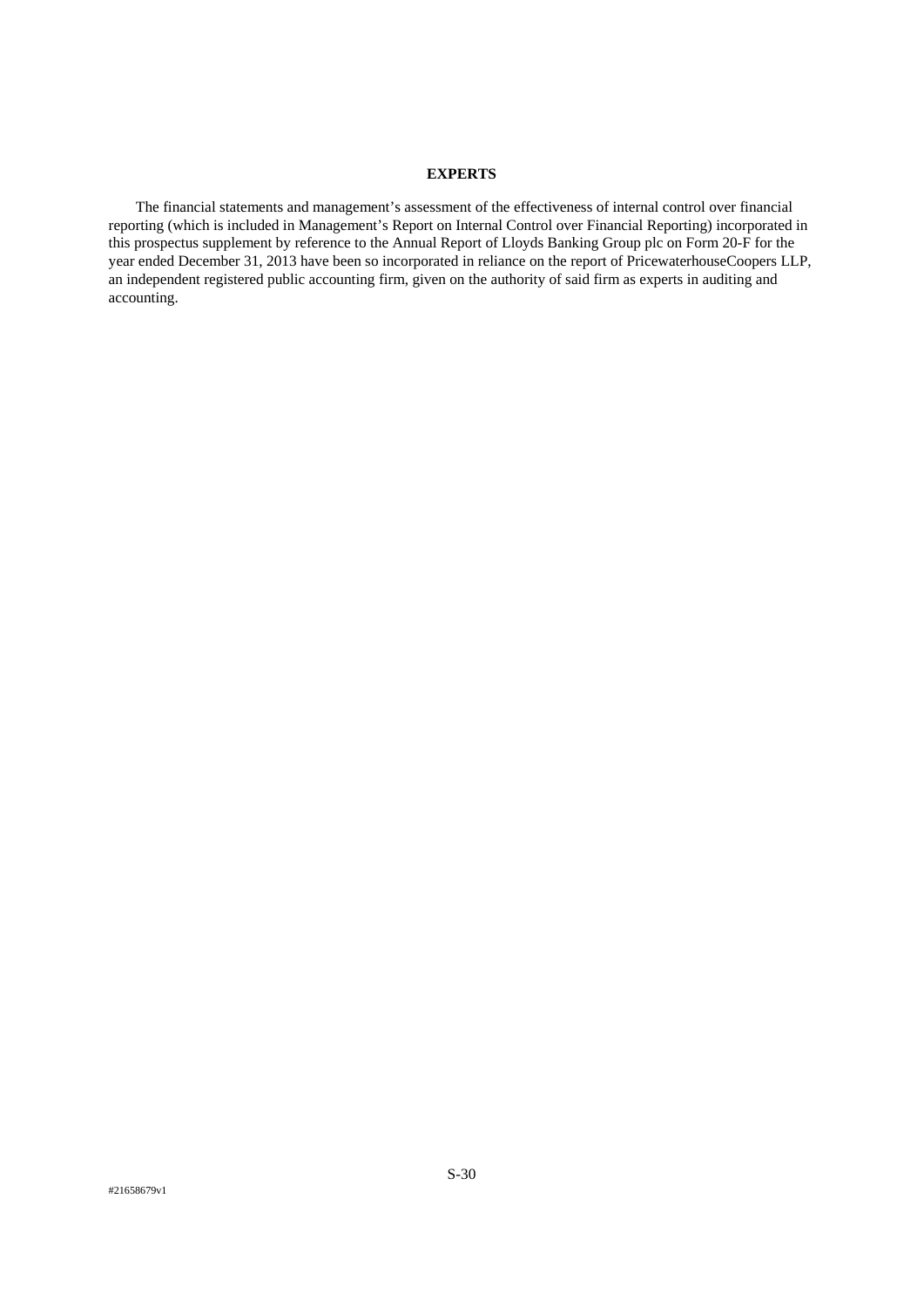

# **\$1,000,000,000**

# **Lloyds Banking Group plc 4.500% Fixed Rate Subordinated Debt Securities due 2024**

# **PROSPECTUS SUPPLEMENT**

(to prospectus dated June 7, 2013)

*Joint Bookrunning Managers* 

| Citigroup | Goldman, Sachs & | J.P. Morgan | <b>Lloyds Securities</b> | <b>Morgan Stanley</b> | <b>Nomura</b> |
|-----------|------------------|-------------|--------------------------|-----------------------|---------------|
|           | Co.              |             |                          |                       |               |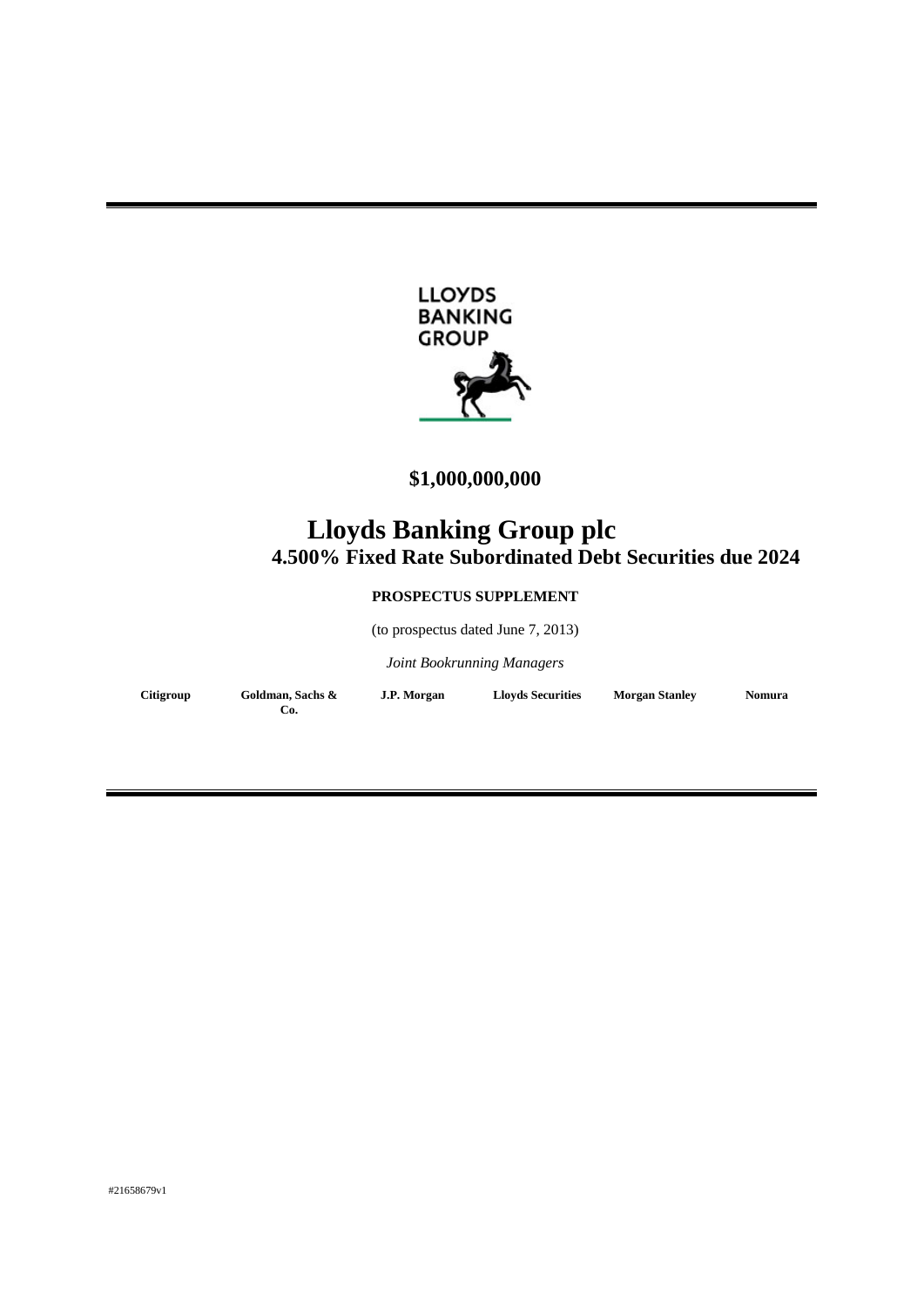# **PROSPECTUS**

# **LLOYDS BANKING GROUP plc DEBT SECURITIES PREFERENCE SHARES AMERICAN DEPOSITARY SHARES**

# **LLOYDS TSB BANK plc GUARANTEED DEBT SECURITIES**

We will provide the specific terms of these securities, and the manner in which they will be offered, in one or more prospectus supplements to this prospectus. Any prospectus supplement may also add, update or change information contained, or incorporated by reference, in this prospectus. You should read this prospectus and the prospectus supplements carefully before you invest.

You should read both this prospectus and any prospectus supplement, together with the additional information described under the heading "Where You Can Find More Information" and the heading "Incorporation of Documents by Reference", before investing in our securities. The amount and price of the offered securities will be determined at the time of the offering.

**Investing in our debt securities involves risks that are described in the "Risk Factors" section of our annual reports filed with the U.S. Securities and Exchange Commission or in the applicable prospectus supplement.** 

**Neither the U.S. Securities and Exchange Commission nor any state securities commission has approved or disapproved of these securities or determined that this prospectus is truthful or complete. Any representation to the contrary is a criminal offense.** 

**This prospectus may not be used to sell securities unless it is accompanied by a prospectus supplement.** 

The date of this prospectus is June 7, 2013.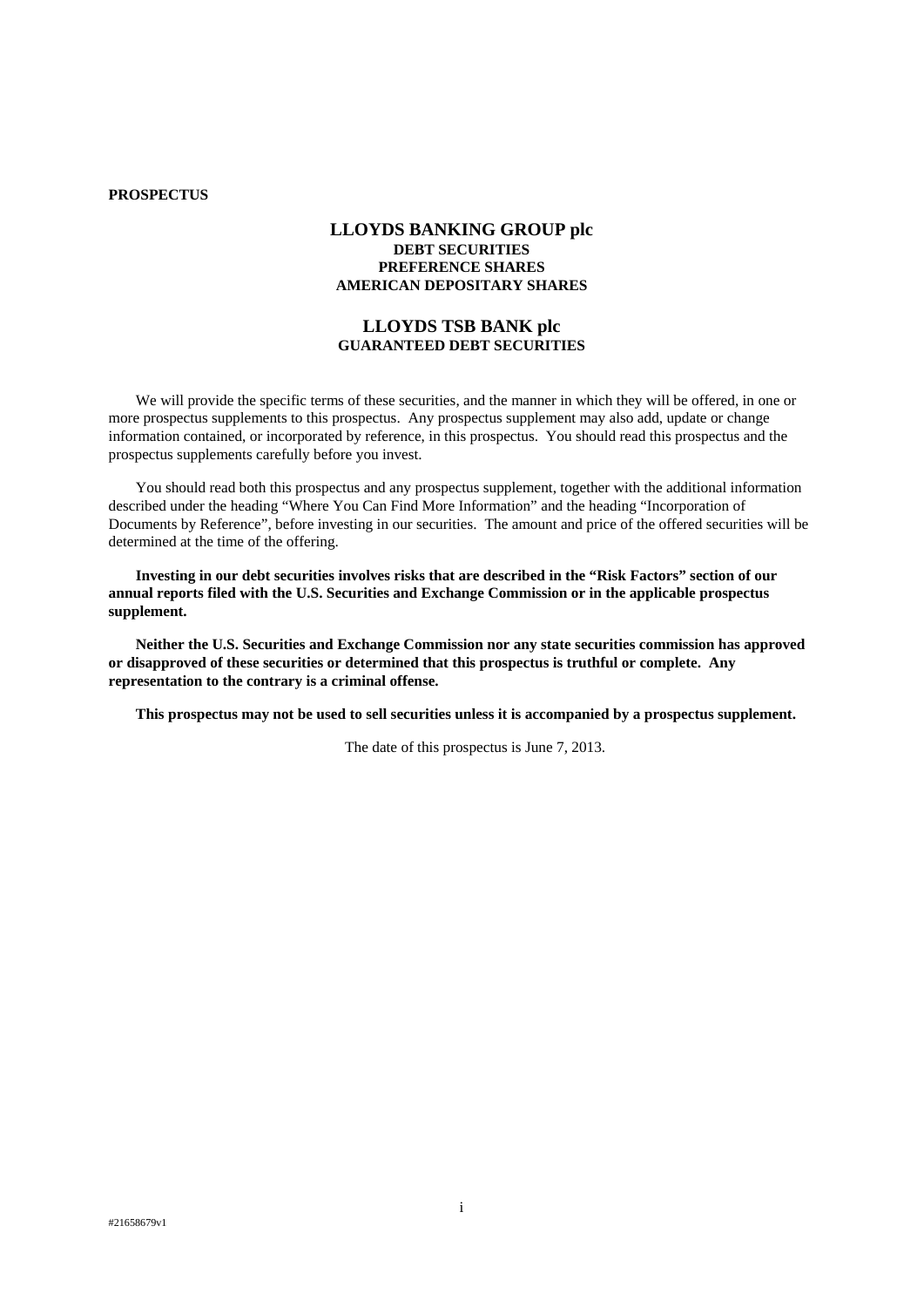# **TABLE OF CONTENTS**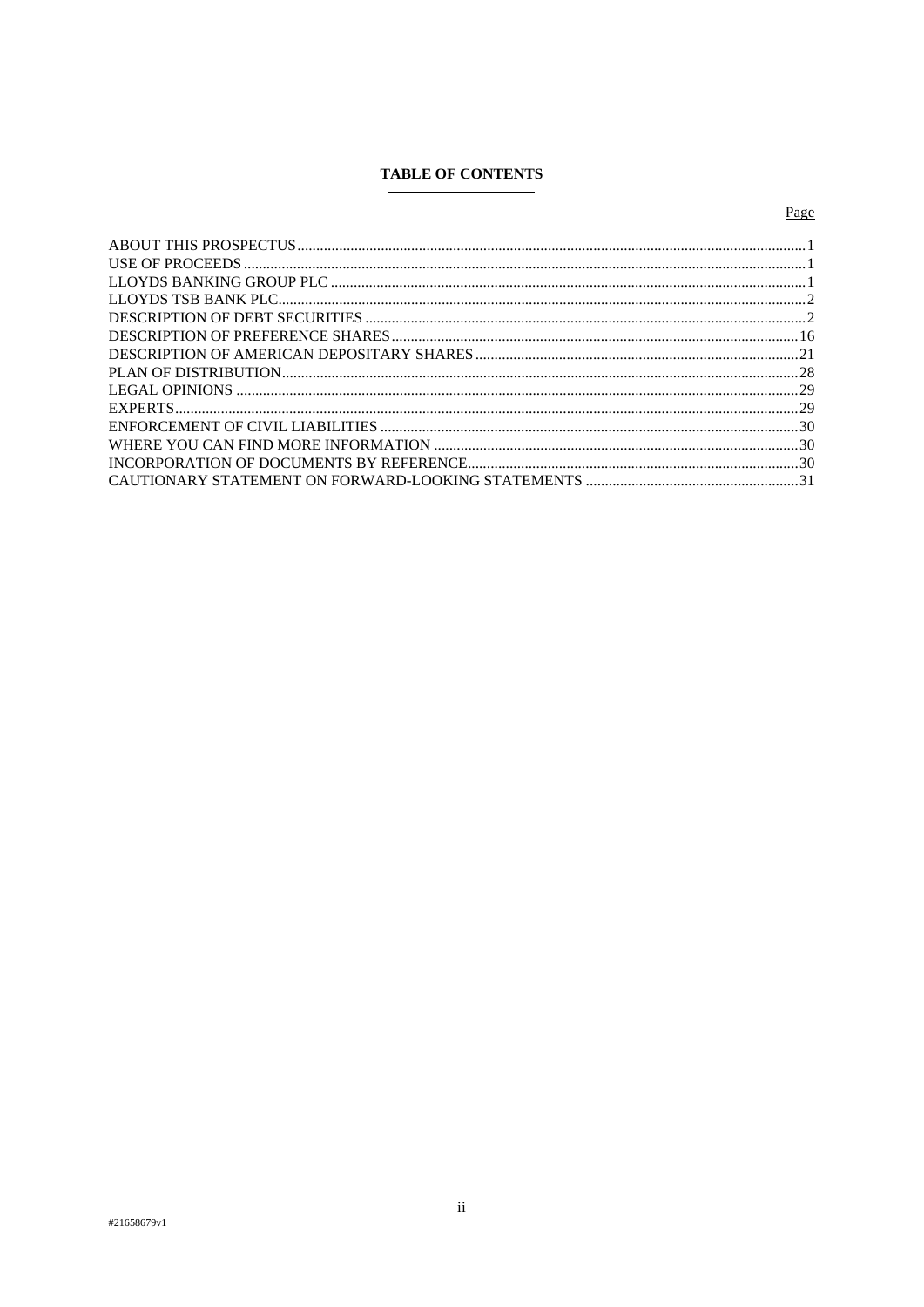#### **ABOUT THIS PROSPECTUS**

This prospectus is part of a registration statement that we filed with the U.S. Securities and Exchange Commission ("SEC") using a "shelf" registration or continuous offering process. Under this shelf process, we may sell the securities described in this prospectus in one or more offerings of an unspecified amount in one or more foreign currencies or currency units.

This prospectus provides you with a general description of the debt securities, preference shares and American Depositary Shares we may offer, as well as the debt securities that Lloyds Bank (as defined below) may offer, which we will refer to collectively as the "securities". Each time we or Lloyds Bank sell securities, a prospectus supplement that contains specific information about the terms of that offering will be provided. The prospectus supplement will provide information regarding certain tax consequences of the purchase, ownership and disposition of the offered securities. The prospectus supplement may also add to, update or change information contained in this prospectus. If there is any inconsistency between the information in this prospectus and any prospectus supplement, you should rely on the information in that prospectus supplement. Each prospectus supplement will be filed with the SEC. You should read both this prospectus and the applicable prospectus supplement, together with the additional information described under the heading "Where You Can Find More Information".

The registration statement containing this prospectus, including exhibits to the registration statement, provides additional information about us, Lloyds Bank and the securities offered under this prospectus. The registration statement can be read at the SEC's offices or obtained from the SEC's website mentioned under the heading "Where You Can Find More Information".

# **Certain Terms**

In this prospectus, the terms "we", "us", "our", "the Company" and "LBG" refer to Lloyds Banking Group plc, the term "Lloyds Bank" refers to Lloyds TSB Bank plc and the term "Group" means Lloyds Banking Group plc, together with its subsidiary undertakings from time to time.

LBG publishes its consolidated financial statements in pounds sterling, the lawful currency of the United Kingdom. In this prospectus and any prospectus supplement, references to "dollars" and "\$" are to United States dollars.

# **USE OF PROCEEDS**

Unless a specific plan in the accompanying prospectus supplement is disclosed, the net proceeds from the sale of the securities offered by this prospectus will be used in the general business of the Group. The Group has raised capital in various markets from time to time and we expect to continue to raise capital in appropriate markets as and when required.

# **LLOYDS BANKING GROUP PLC**

Lloyds Banking Group plc was incorporated as a public limited company and registered in Scotland under the U.K. Companies Act 1985 on October 21, 1985 (registration number 95000). Lloyds Banking Group plc's registered office is at The Mound, Edinburgh EH1 1YZ, Scotland, and its principal executive offices in the U.K. are located at 25 Gresham Street, London EC2V 7HN, United Kingdom, telephone number + 44 (0) 20 7626 1500.

The history of the Group can be traced back to the 18th century when the banking partnership of Taylors and Lloyds was established in Birmingham, England. Lloyds Bank Plc was incorporated in 1865 and during the late 19th and early 20th centuries entered into a number of acquisitions and mergers, significantly increasing the number of banking offices in the U.K. In 1995, it continued to expand with the acquisition of the Cheltenham and Gloucester Building Society (C&G).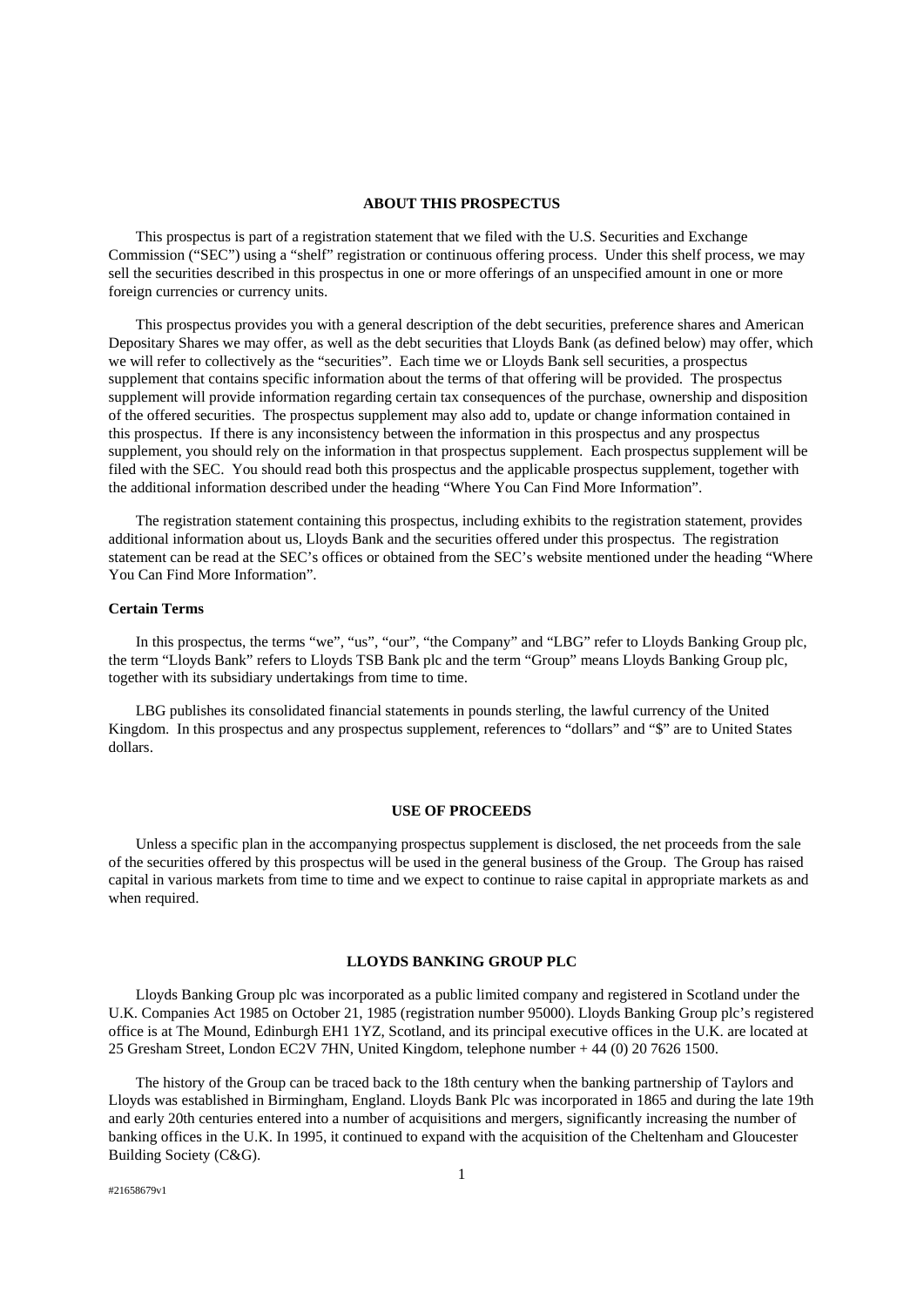TSB Group plc became operational in 1986 when, following U.K. Government legislation, the operations of four Trustee Savings Banks and other related companies were transferred to TSB Group plc and its new banking subsidiaries. By 1995, the TSB Group had, either through organic growth or acquisition, developed life and general insurance operations, investment management activities, and a motor vehicle hire purchase and leasing operation to supplement its retail banking activities.

In 1995, TSB Group plc merged with Lloyds Bank Plc. Under the terms of the merger, the TSB and Lloyds Bank groups were combined under TSB Group plc, which was re-named Lloyds TSB Group plc, with Lloyds Bank Plc, which was subsequently re-named Lloyds TSB Bank plc, the principal subsidiary. In 1999, the businesses, assets and liabilities of TSB Bank plc, the principal banking subsidiary of the TSB Group prior to the merger, and its subsidiary Hill Samuel Bank Limited were vested in Lloyds TSB Bank plc, and in 2000, Lloyds TSB Group acquired Scottish Widows. In addition to already being one of the leading providers of banking services in the U.K., this transaction also positioned Lloyds TSB Group as one of the leading suppliers of long-term savings and protection products in the U.K.

The HBOS Group had been formed in September 2001 by the merger of Halifax plc and Bank of Scotland. The Halifax business began with the establishment of the Halifax Permanent Benefit Building Society in 1852; the society grew through a number of mergers and acquisitions including the merger with Leeds Permanent Building Society in 1995 and the acquisition of Clerical Medical in 1996. In 1997 the Halifax converted to plc status and floated on the London stock market. Bank of Scotland was founded in July 1695, making it Scotland's first and oldest bank.

On September 18, 2008, with the support of the U.K. Government, the boards of Lloyds TSB Group plc and HBOS plc announced that they had reached agreement on the terms of a recommended acquisition by Lloyds TSB Group plc of HBOS plc. The shareholders of Lloyds TSB Group plc approved the acquisition at the Company's general meeting on November 19, 2008. On January 16, 2009, the acquisition was completed and Lloyds TSB Group plc changed its name to Lloyds Banking Group plc.

Pursuant to two placing and open offers which were completed by the Company in January and June 2009 and the Rights Issue completed in December 2009, the U.K. Government acquired 43.4 per cent of the Company's issued ordinary share capital. Following further issues of ordinary shares, the U.K. Government's holding has been reduced to approximately 38.8 per cent at May 1, 2013.

# **LLOYDS TSB BANK PLC**

Lloyds TSB Bank plc ("Lloyds Bank") was incorporated under the laws of England and Wales on April 20, 1865 (registration number 2065). Lloyds Bank's registered office is at 25 Gresham Street, London EC2V 7HN, United Kingdom, telephone number +44 (0) 20 7626 1500. Lloyds Bank is authorized by the Prudential Regulation Authority ("PRA") and regulated by the Financial Conduct Authority ("FCA") and the PRA. Lloyds Bank is a wholly owned subsidiary of LBG.

# **DESCRIPTION OF DEBT SECURITIES**

*The following is a summary of the general terms of the debt securities issued by LBG and Lloyds Bank. Each time that debt securities are issued, a prospectus supplement will be filed with the SEC, which you should read carefully. The prospectus supplement may contain additional terms of those debt securities. The terms presented here, together with the terms contained in the prospectus supplement, will be a description of the material terms of the debt securities, but if there is any inconsistency between the terms presented here and those in the prospectus supplement, those in the prospectus supplement will apply and will replace those presented here. You should also read the indentures under which we and Lloyds Bank will respectively issue the debt securities, which have been filed with the SEC as exhibits to the registration statement of which this prospectus is a part.*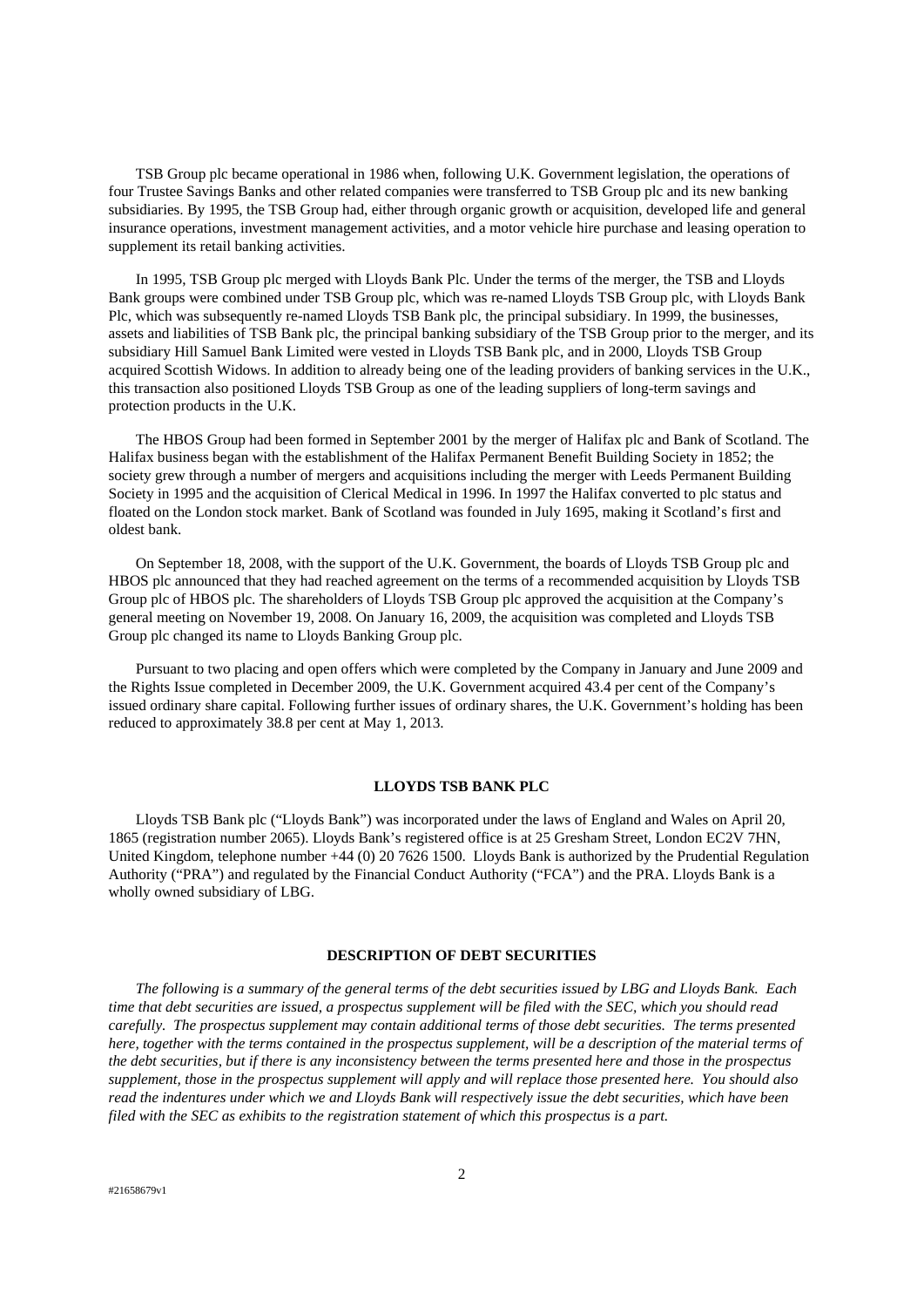*References to "debt securities" in this prospectus, mean the senior debt securities and the subordinated debt securities issued by each of LBG and Lloyds Bank. The subordinated debt securities of any series will be subordinated obligations. Senior debt securities will be issued under a senior debt indenture. Subordinated debt securities will be issued under a subordinated debt indenture. Each indenture for debt securities issued by Lloyds Bank is a contract between us, Lloyds Bank and The Bank of New York Mellon, which will initially act as trustee. Each indenture for debt securities issued by us is a contract between us and The Bank of New York Mellon, which will initially act as trustee. The indentures are substantially identical, except for certain provisions such as those relating to subordination, which are included only in the subordinated debt indentures, certain provisions relating to the guarantee by LBG in respect of debt securities issued by Lloyds Bank and certain provisions in the LBG subordinated debt indenture relating to applicable prudential capital requirements. None of the indentures limit our ability to incur additional indebtedness, including additional senior indebtedness.*

# **General**

The debt securities are not deposits and are not insured or guaranteed by the U.S. Federal Deposit Insurance Corporation or any other government agency of the United States or the United Kingdom.

The indentures do not limit the amount of debt securities that we or Lloyds Bank may issue. We or Lloyds Bank may issue debt securities in one or more series. The relevant prospectus supplement for any particular series of debt securities will describe the terms of the offered debt securities, including some or all of the following terms:

- whether they are senior debt securities or subordinated debt securities;
- their specific designation, authorized denomination and aggregate principal amount;
- the price or prices at which they will be issued;
- whether such debt securities have a maturity date and, if so, what the date is;
- the annual interest rate or rates, or how to calculate the interest rate or rates;
- the date or dates from which interest, if any, will accrue or the method, if any, by which such date or dates will be determined;
- whether payments are conditional on our or Lloyds Bank's ability to make such payments and remain able to pay our or Lloyds Bank's debts as they fall due and that our or Lloyds Bank's assets continue to exceed our liabilities (other than subordinated liabilities);
- the times and places at which any interest payments are payable;
- the terms of any mandatory or optional redemption, including the amount of any premium;
- any modifications or additions to the events of default with respect to the debt securities offered;
- any provisions relating to conversion or exchange for other securities issued by us or Lloyds Bank;
- the currency or currencies in which they are denominated and in which we or Lloyds Bank will make any payments;
- any index used to determine the amount of any payments on the debt securities;
- any restrictions that apply to the offer, sale and delivery of the debt securities and the exchange of debt securities of one form for debt securities of another form;
- whether and under what circumstances, if other than those described in this prospectus, we or Lloyds Bank will pay additional amounts on the debt securities and whether, and on what terms, if other than those described in this prospectus, we or Lloyds Bank may redeem the debt securities following certain developments with respect to tax laws;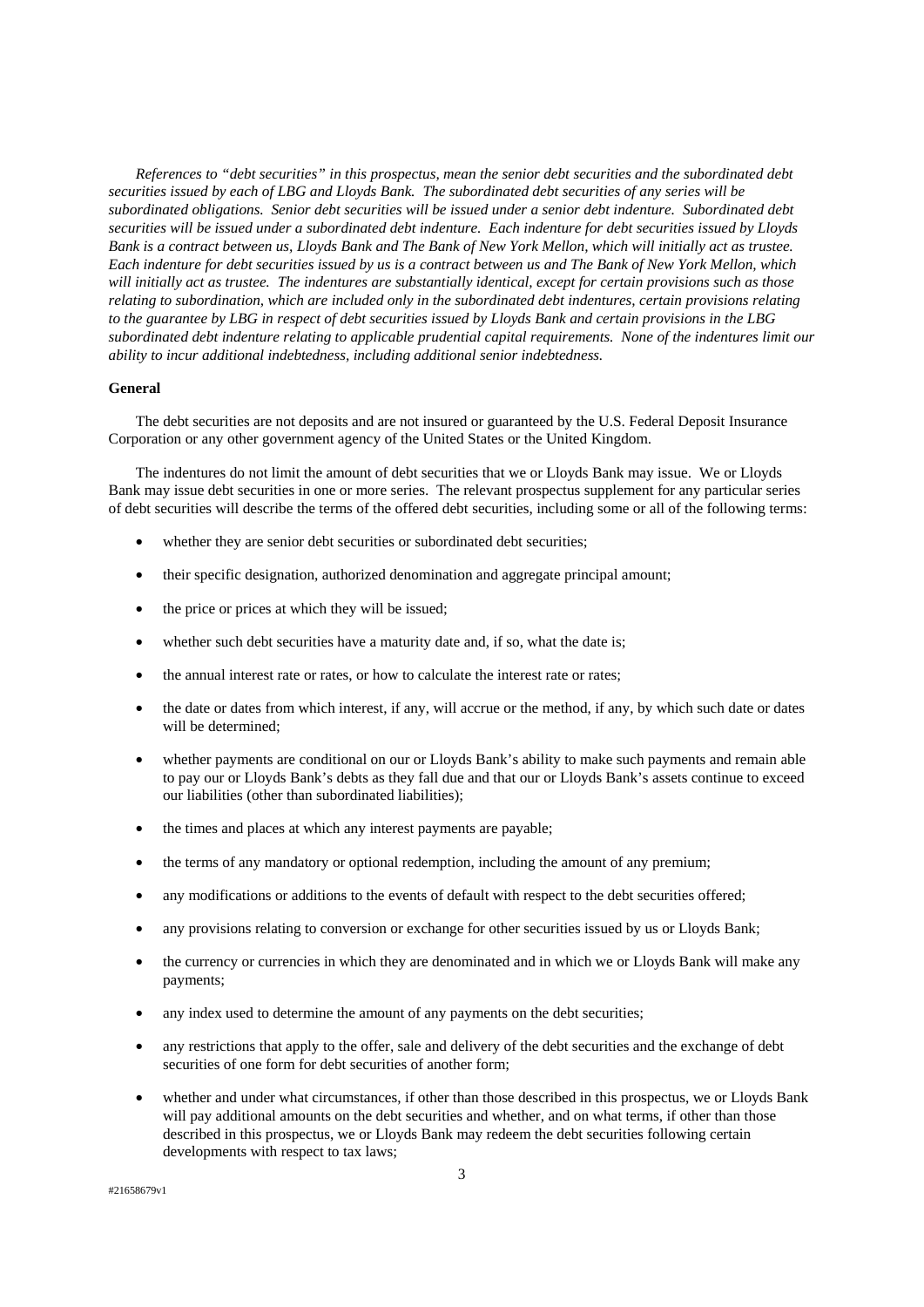- the terms of any mandatory or optional exchange; and
- any listing on a securities exchange.

In addition, the prospectus supplement will describe the material U.S. federal and U.K. tax considerations that apply to any particular series of debt securities.

Debt securities may bear interest at a fixed rate or a floating rate. We or Lloyds Bank may sell any subordinated debt securities that bear no interest, or that bear interest at a rate that at the time of issuance is below the prevailing market rate, at a discount to their stated principal amount.

Holders of debt securities shall have no voting rights except those described under the heading "— *Modification and Waiver*" below.

#### **Senior Guarantee of debt securities issued by Lloyds Bank**

LBG, as guarantor, will fully and unconditionally guarantee payment in full to the holders of senior debt securities issued by Lloyds Bank and payment in full to the Trustee of amounts due and owing under the senior debt indenture. The guarantee is set forth in, and forms part of, the indenture under which senior debt securities will be issued by Lloyds Bank. If, for any reason, Lloyds Bank does not make any required payment in respect of senior debt securities when due, LBG will cause the payment to be made to or to the order of the applicable trustee. The guarantee will be on a senior basis when the guaranteed debt securities are issued under the senior indenture. Holders of senior debt securities issued by Lloyds Bank may sue LBG to enforce their rights under the guarantee without first suing any other person or entity. LBG may, without the consent of the holders of the debt securities, assume all of Lloyds Bank's rights and obligations under the debt securities and upon such assumption, Lloyds Bank will be released from its liabilities under the senior debt indenture and the senior debt securities.

# **Subordinated Guarantee of debt securities issued by Lloyds Bank**

LBG, as guarantor, will fully and unconditionally guarantee payment in full to the holders of subordinated debt securities issued by Lloyds Bank and payment in full to the Trustee of amounts due and owing under the subordinated securities indenture. The guarantee is set forth in, and forms part of, the indenture under which subordinated debt securities will be issued by Lloyds Bank. If, for any reason, Lloyds Bank does not make any required payment in respect of its subordinated debt securities when due, LBG will cause the payment to be made to or to the order of the applicable trustee. The guarantee will be on a subordinated basis when the guaranteed debt securities are issued under the subordinated debt indenture. Holders of subordinated debt securities issued by Lloyds Bank may sue LBG to enforce their rights under the guarantee without first suing any other person or entity. LBG may, without the consent of the holders of the debt securities, assume all of Lloyds Bank's rights and obligations under the debt securities and upon such assumption, Lloyds Bank will be released from its liabilities under the subordinated debt indenture and the subordinated debt securities.

Because the guarantee is subordinated, if winding up proceedings with respect to LBG should occur, each holder may recover less ratably than the holders of its unsubordinated liabilities. If, in any such winding up, the amount payable on any guarantee of any series of debt securities and any claims ranking equally with such guarantee are not paid in full, those guarantees and other claims ranking equally will share ratably in any distribution of LBG's assets in a winding up in proportion to the respective amounts to which they are entitled. If any holder is entitled to any recovery with respect to the guarantee of any debt securities in any winding up or liquidation, the holder might not be entitled in those proceedings to a recovery in U.S. dollars and might be entitled only to a recovery in pounds sterling or any other lawful currency of the United Kingdom.

In addition, because LBG is a holding company, its rights to participate in the assets of any subsidiary if it is liquidated will be subject to the prior claims of its creditors, including, in the case of Lloyds Bank, its depositors, except to the extent that LBG may be a creditor with recognized claims against it.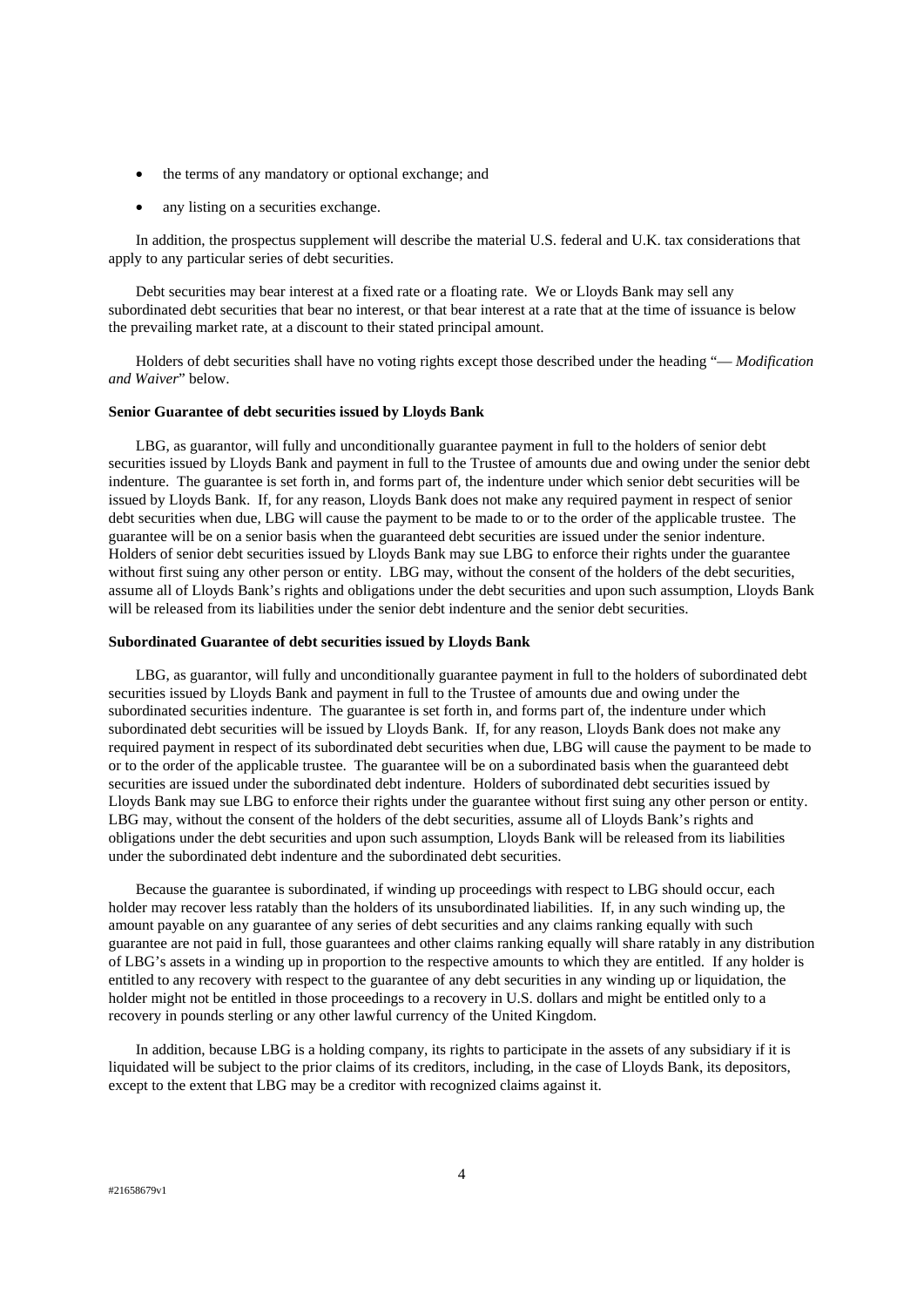#### **Form of Debt Securities; Book-Entry System**

## *General*

Unless the relevant prospectus supplement states otherwise, the debt securities shall initially be represented by one or more global securities in registered form, without coupons attached, and will be deposited with or on behalf of one or more depositary, including, without limitation, The Depository Trust Company ("DTC"), Euroclear Bank S.A./N.V. ("Euroclear") and/or Clearstream Banking, *société anonyme* ("Clearstream Luxembourg"), and will be registered in the name of such depositary or its nominee. Unless and until the debt securities are exchanged in whole or in part for other securities under the terms of the applicable indenture or the global securities are exchanged for definitive securities, the global securities may not be transferred except as a whole by the depositary to a nominee or a successor of the depositary.

The debt securities may be accepted for clearance by DTC, Euroclear and Clearstream Luxembourg. Unless the relevant prospectus supplement states otherwise, the initial distribution of the debt securities will be cleared through DTC only. In such event, beneficial interests in the global debt securities will be shown on, and transfers thereof will be effected only through, the book-entry records maintained by DTC and its direct and indirect participants, including, as applicable, Euroclear and Clearstream Luxembourg.

The laws of some states may require that certain investors in securities take physical delivery of their securities in definitive form. Those laws may impair the ability of investors to own interests in book-entry securities.

So long as the depositary, or its nominee, is the holder of a global debt security, the depositary or its nominee will be considered the sole holder of such global debt security for all purposes under the indentures. Except as described below under the heading "—Issuance of Definitive Securities", no participant, indirect participant or other person will be entitled to have debt securities registered in its name, receive or be entitled to receive physical delivery of debt securities in definitive form or be considered the owner or holder of the debt securities under the indentures. Each person having an ownership or other interest in debt securities must rely on the procedures of the depositary, and, if a person is not a participant in the depositary, must rely on the procedures of the participant or other securities intermediary through which that person owns its interest to exercise any rights and obligations of a holder under the indentures or the debt securities.

#### *Payments on the Global Debt Security*

Payments of any amounts in respect of any global securities will be made by the trustee to the depositary. Payments will be made to beneficial owners of debt securities in accordance with the rules and procedures of the depositary or its direct and indirect participants, as applicable. Neither we nor Lloyds Bank nor the trustee nor any of our agents will have any responsibility or liability for any aspect of the records of any securities intermediary in the chain of intermediaries between the depositary and any beneficial owner of an interest in a global security, or the failure of the depositary or any intermediary to pass through to any beneficial owner any payments that we or Lloyds Bank make to the depositary.

# *The Clearing Systems*

DTC, Euroclear and Clearstream Luxembourg have advised us as follows:

DTC. DTC, the world's largest securities depository, is a limited-purpose trust company organized under the New York Banking Law, a "banking organization" within the meaning of the New York Banking Law, a member of the Federal Reserve System, a "clearing corporation" within the meaning of the New York Uniform Commercial Code, and a "clearing agency" registered pursuant to the provisions of Section 17A of the Securities Exchange Act of 1934, as amended (the "Exchange Act"). DTC holds and provides asset servicing for over 3.5 million issues of U.S. and non-U.S. equity issues, corporate and municipal debt issues, and money market instruments (from over 100 countries) that DTC's participants ("Direct Participants") deposit with DTC. DTC also facilitates the post-trade settlement among Direct Participants of sales and other securities transactions in deposited securities, through electronic computerized book-entry transfers and pledges between Direct Participants' accounts. This eliminates the need for physical movement of securities certificates. Direct Participants include both U.S. and non-U.S. securities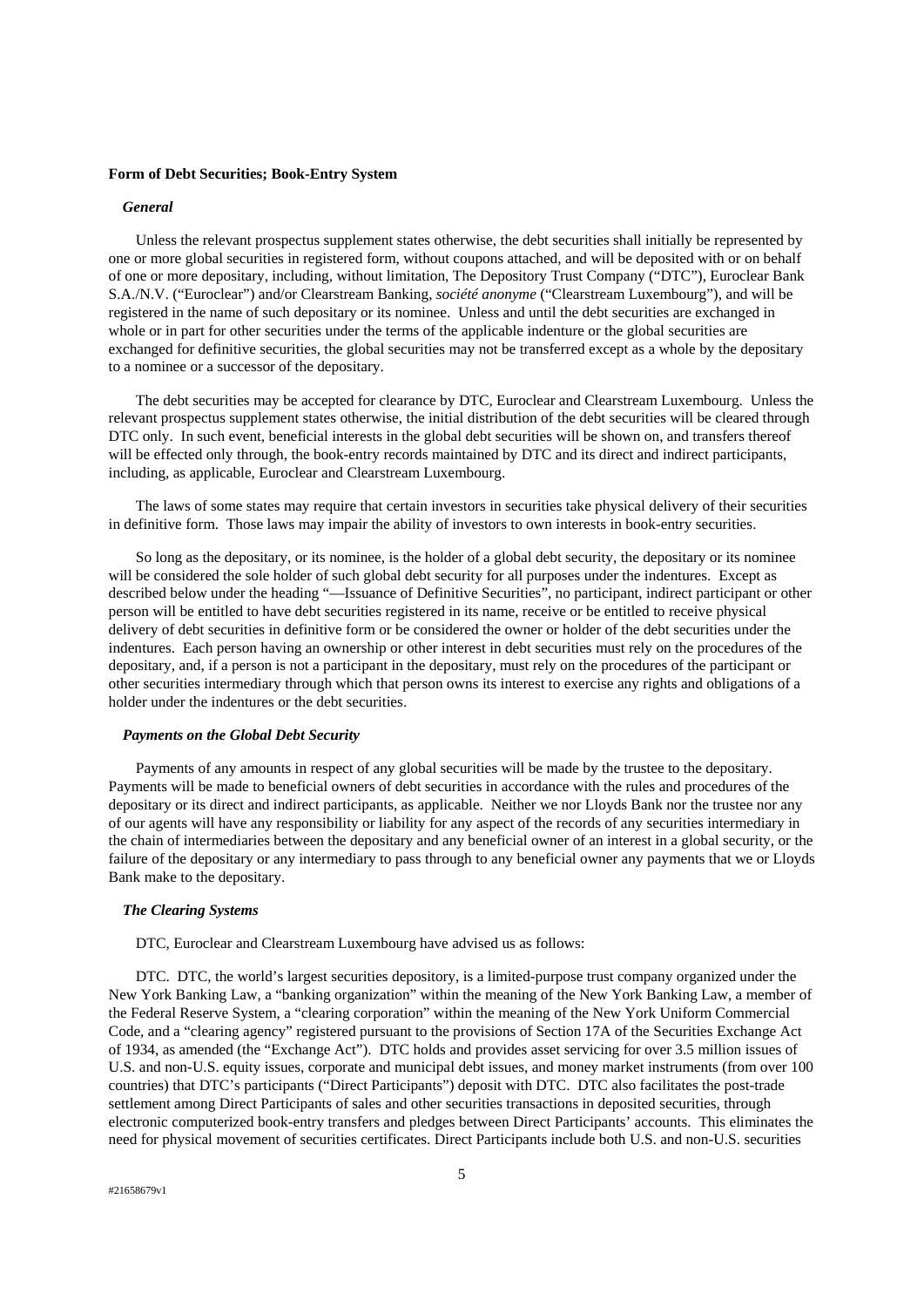brokers and dealers, banks, trust companies, clearing corporations, and certain other organizations. DTC is a wholly-owned subsidiary of The Depository Trust & Clearing Corporation ("DTCC"). DTCC is the holding company for DTC, National Securities Clearing Corporation and Fixed Income Clearing Corporation, all of which are registered clearing agencies. DTCC is owned by the users of its regulated subsidiaries. Access to the DTC system is also available to others such as both U.S. and non-U.S. securities brokers and dealers, banks, trust companies, and clearing corporations that clear through or maintain a custodial relationship with a Direct Participant, either directly or indirectly. DTC has a Standard & Poor's rating of AA+. The DTC rules applicable to its participants are on file with the SEC. More information about DTC can be found at www.dtcc.com.

Euroclear. Euroclear holds securities for its participants and clears and settles transactions between its participants through simultaneous electronic book-entry delivery against payment. Euroclear provides various other services, including safekeeping, administration, clearance and settlement and securities lending and borrowing, and interfaces with domestic markets in several countries. Securities clearance accounts and cash accounts with Euroclear are governed by the Terms and Conditions Governing Use of Euroclear and the related Operating Procedures of the Euroclear System, and applicable law (collectively, the "Euroclear Terms and Conditions"). The Euroclear Terms and Conditions govern transfers of securities and cash within Euroclear, withdrawals of securities and cash from Euroclear, and receipts of payments with respect to securities in Euroclear.

Clearstream Luxembourg. Clearstream Luxembourg is incorporated under the laws of The Grand Duchy of Luxembourg as a professional depositary. Clearstream Luxembourg holds securities for its participants and facilitates the clearance and settlement of securities transactions between its participants through electronic bookentry changes in accounts of its participants, thereby eliminating the need for physical movement of certificates. Clearstream Luxembourg provides to its participants, among other things, services for safekeeping, administration, clearance and settlement of internationally traded securities and securities lending and borrowing. Clearstream Luxembourg interfaces with domestic markets in several countries.

# *Issuance of Definitive Securities*

So long as the depositary holds the global securities of a particular series of debt securities, such global securities will not be exchangeable for definitive securities of that series unless:

- the depositary notifies the trustee that it is unwilling or unable to continue to act as depositary for the debt securities or the depositary ceases to be a clearing agency registered under the Exchange Act;
- we or Lloyds Bank, as applicable, are wound up and we or Lloyds Bank, as applicable, fail to make a payment on the debt securities when due; or
- at any time we determine at our option and in our sole discretion, or Lloyds Bank determines at its option and in its sole discretion, as applicable, that the global securities of a particular series of debt securities should be exchanged for definitive debt securities of that series in registered form.

Each person having an ownership or other interest in a debt security must rely exclusively on the rules or procedures of the depositary as the case may be, and any agreement with any direct or indirect participant of the depositary, including Euroclear or Clearstream Luxembourg and their participants, as applicable, or any other securities intermediary through which that person holds its interest, to receive or direct the delivery of possession of any definitive security. The indentures permit us or Lloyds Bank to determine at any time and in our or Lloyds Bank's sole discretion, as applicable, that debt securities shall no longer be represented by global securities. DTC has advised us and Lloyds Bank that, under its current practices, it would notify its participants of our or Lloyds Bank's request, but will only withdraw beneficial interests from the global securities at the request of each DTC participant. We or Lloyds Bank would issue definitive certificates in exchange for any such beneficial interests withdrawn.

Definitive debt securities will be issued in registered form only. To the extent permitted by law, we, Lloyds Bank, the trustee and any paying agent shall be entitled to treat the person in whose name any definitive security is registered as its absolute owner.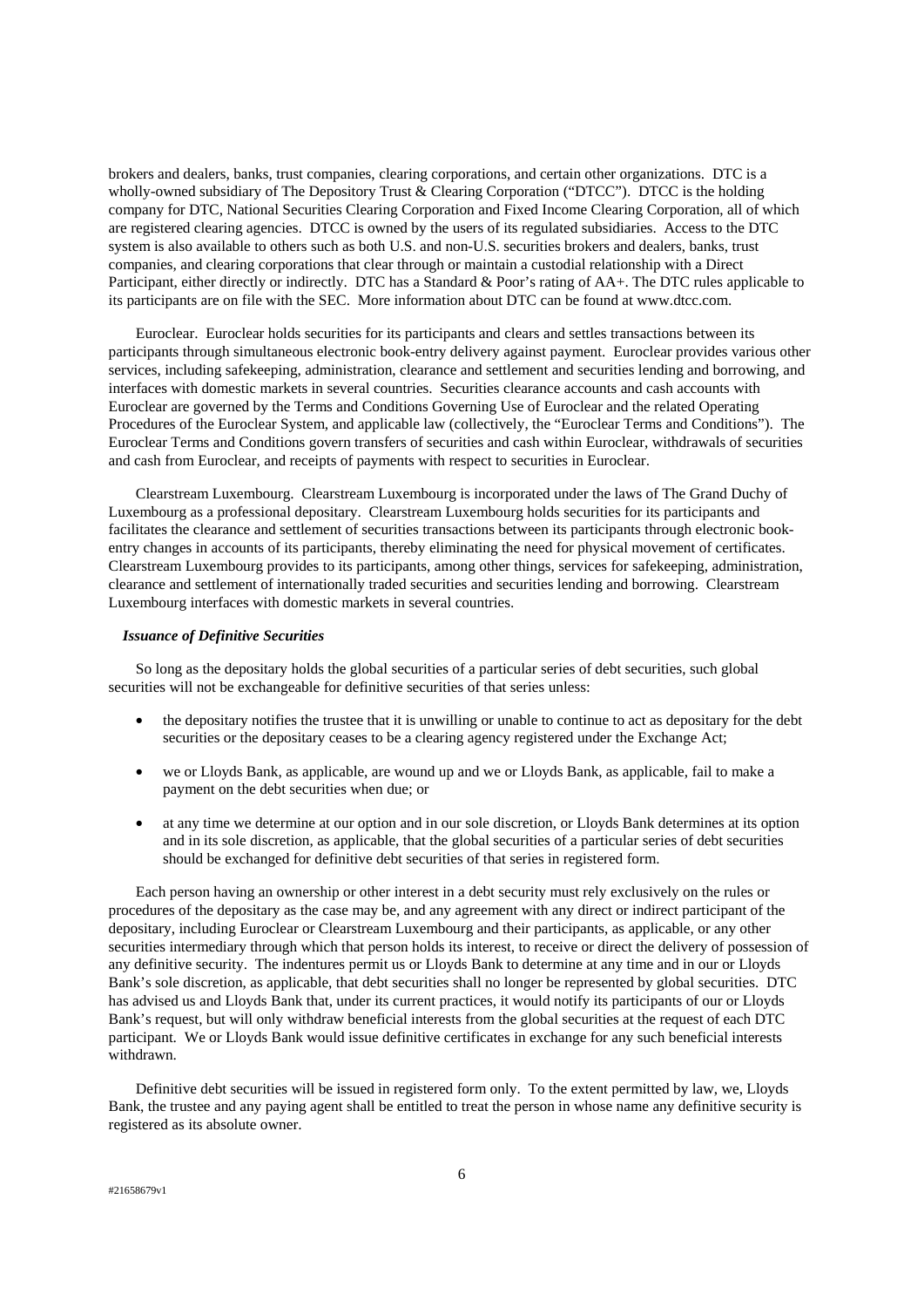Payments in respect of each series of definitive securities will be made to the person in whose name the definitive securities are registered as it appears in the register for that series of debt securities. Payments will be made in respect of the debt securities by check drawn on a bank in New York or, if the holder requests, by transfer to the holder's account in New York. Definitive securities should be presented to the paying agent for redemption.

If we or Lloyds Bank issue definitive debt securities of a particular series in exchange for a particular global debt security, the depositary, as holder of that global debt security, will surrender it against receipt of the definitive debt securities, cancel the book-entry debt securities of that series, and distribute the definitive debt securities of that series to the persons and in the amounts that the depositary specifies pursuant to the internal procedures of such depositary.

If definitive securities are issued in the limited circumstances described above, those securities (i) will be transferable only on the register for that series of debt securities, and (ii) may be transferred in whole or in part in denominations of any whole number of securities upon surrender of the definitive securities certificates together with the form of transfer endorsed on it, duly completed and executed at the specified office of a paying agent. If only part of a securities certificate is transferred, a new securities certificate representing the balance not transferred will be issued to the transferor within three business days after the paying agent receives the certificate. The new certificate representing the balance will be delivered to the transferor by uninsured post at the risk of the transferor, to the address of the transferor appearing in the records of the paying agent. The new certificate representing the securities that were transferred will be sent to the transferee within three business days after the paying agent receives the certificate transferred, by uninsured post at the risk of the holder entitled to the securities represented by the certificate, to the address specified in the form of transfer.

# *Settlement*

Initial settlement for each series of debt securities and settlement of any secondary market trades in the debt securities will be made in same-day funds. Book-entry debt securities held through DTC will settle in DTC's sameday funds settlement system.

# **Payments**

We or Lloyds Bank, as applicable, will make any payments of interest and principal on any particular series of debt securities on the dates and, in the case of payments of interest, at the rate or rates, that are set out in, or that are determined by the method of calculation described in, the relevant prospectus supplement.

# *Subordinated Debt Securities*

Unless the relevant prospectus supplement provides otherwise, if we do not or if Lloyds Bank does not, make a payment on a series of subordinated debt securities on any payment date, the obligation to make that payment shall be deferred, if it is an interest payment, until the date upon which we or Lloyds Bank, as applicable, pay a dividend on any class of our respective share capital and, if it is a principal payment, until the first business day after the date that falls six months after the original payment date (a "Deferred Payment Date"). If we fail to make a payment before the Deferred Payment Date, that failure shall not create a default or otherwise allow any holder to sue us or Lloyds Bank, as applicable, for the payment or take any other action. Each payment that is deferred in this way will accrue interest at the rate prevailing in accordance with the terms of the series of debt securities immediately before the original payment date. Any payment deferred in this way shall not be treated as due for any purpose, including for the purposes of ascertaining whether or not a Subordinated Debt Security Default has occurred, until the Deferred Payment Date.

# **Subordination**

# *Senior Debt Securities*

Unless the relevant prospectus supplement provides otherwise, senior debt securities and coupons (if any) appertaining thereto constitute direct, unconditional, unsecured and unsubordinated obligations ranking *pari passu*, without any preference among themselves, with all of our or Lloyds Bank's, as applicable, other outstanding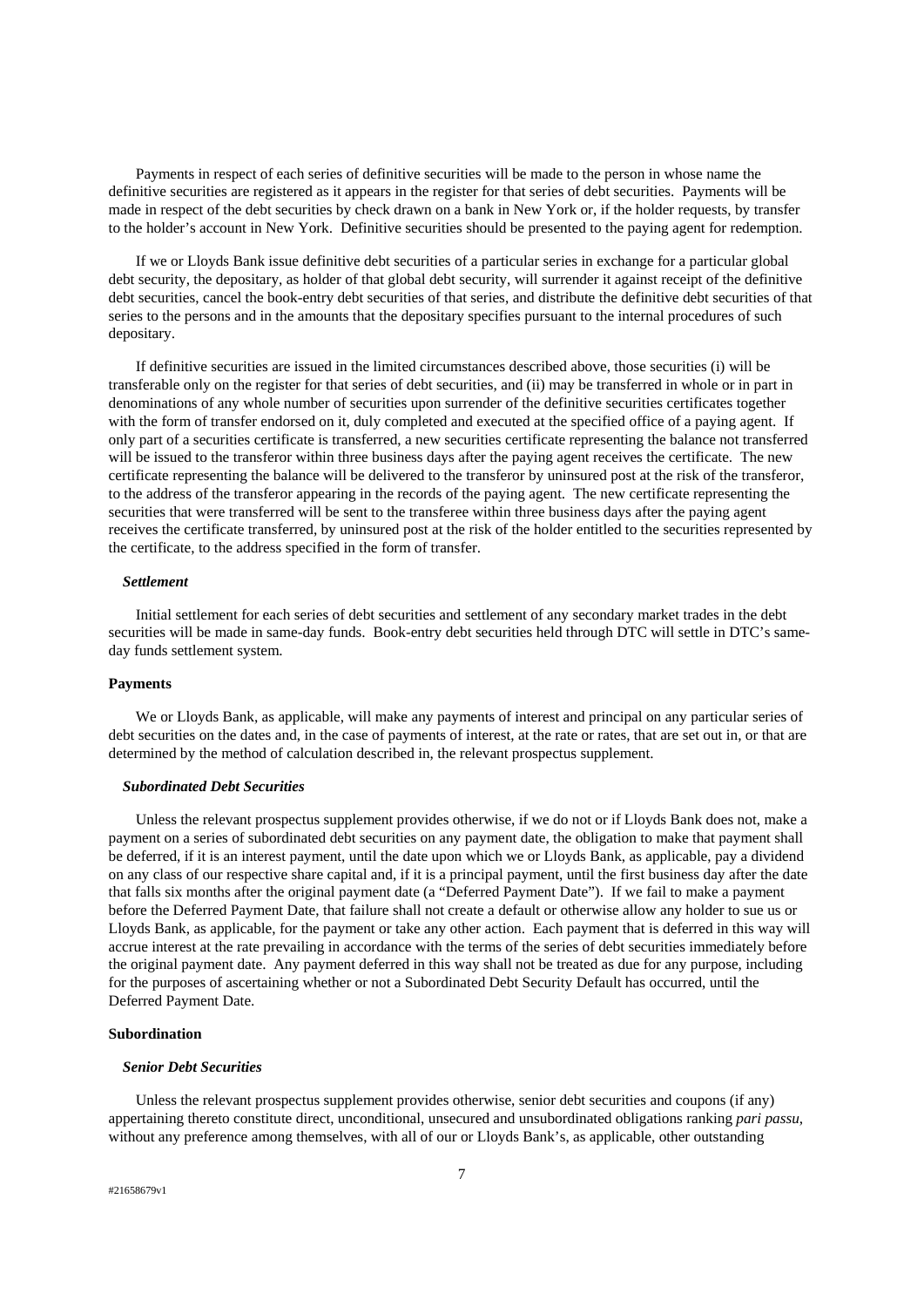unsecured and unsubordinated obligations, present and future, except such obligations as are preferred by operation of law.

# *Subordinated Debt Securities*

Unless the relevant prospectus supplement provides otherwise, in a winding up, all payments on any series of subordinated debt securities will be subordinate to, and subject in right of payment to the prior payment in full of, all claims of all creditors other than claims in respect of any liability that is, or is expressed to be, subordinated, whether only in the event of a winding up or otherwise, to the claims of all or any creditors, in the manner provided in the relevant subordinated debt indenture.

We may seek to qualify subordinated debt securities as regulatory capital in the United Kingdom. In this case, the relevant prospectus supplement may include a summary of the bail-in and/or write-down provisions set forth in any applicable supplement to the subordinated debt indentures.

# *General*

As a consequence of these subordination provisions, if winding up proceedings should occur, each holder may recover less ratably than the holders of unsubordinated liabilities. If, in any winding up, the amount payable on any series of debt securities and any claims ranking equally with that series are not paid in full, those debt securities and other claims ranking equally will share ratably in any distribution of assets in a winding up in proportion to the respective amounts to which they are entitled. If any holder is entitled to any recovery with respect to the debt securities in any winding up or liquidation, the holder might not be entitled in those proceedings to a recovery in U.S. dollars and might be entitled only to a recovery in pounds sterling or any other lawful currency of the United Kingdom.

# **Additional Amounts**

Unless the relevant prospectus supplement provides otherwise, amounts to be paid on any series of debt securities or under the guarantee will be made without deduction or withholding for, or on account of, any and all present and future income, stamp and other taxes, levies, imposts, duties, charges, fees, deductions or withholdings imposed, levied, collected, withheld or assessed by or on behalf of the United Kingdom or any United Kingdom political subdivision thereof or authority that has the power to tax (a "U.K. taxing jurisdiction"), unless such deduction or withholding is required by law. If at any time a U.K. taxing jurisdiction requires us or Lloyds Bank, as the case may be, to make such deduction or withholding, we, or Lloyds Bank, as the case may be, will pay additional amounts with respect to the principal of, interest and any other payments on, the debt securities ("Additional Amounts") that are necessary in order that the net amounts paid to the holders of those debt securities, after the deduction or withholding, shall equal the amounts which would have been payable on that series of debt securities if the deduction or withholding had not been required. However, this will not apply to any such amount that would not have been payable or due but for the fact that:

- the holder or the beneficial owner of the debt securities is a domiciliary, national or resident of, or engaging in business or maintaining a permanent establishment or physically present in, a U.K. taxing jurisdiction or otherwise having some connection with the U.K. taxing jurisdiction other than the holding or ownership of a debt security, or the collection of any payment of, or in respect of, principal of, or any interest or other payment on, any debt security of the relevant series or under the guarantee;
- except in the case of a winding up in the United Kingdom, the relevant debt security is presented (where presentation is required) for payment in the United Kingdom;
- the relevant debt security is presented (where presentation is required) for payment more than 30 days after the date payment became due or was provided for, whichever is later, except to the extent that the holder would have been entitled to the Additional Amounts on presenting the debt security for payment at the close of that 30 day period;
- the holder or the beneficial owner of the relevant debt security or the beneficial owner of any payment of or in respect of principal of, or any interest or other payment on, the debt security failed to comply with a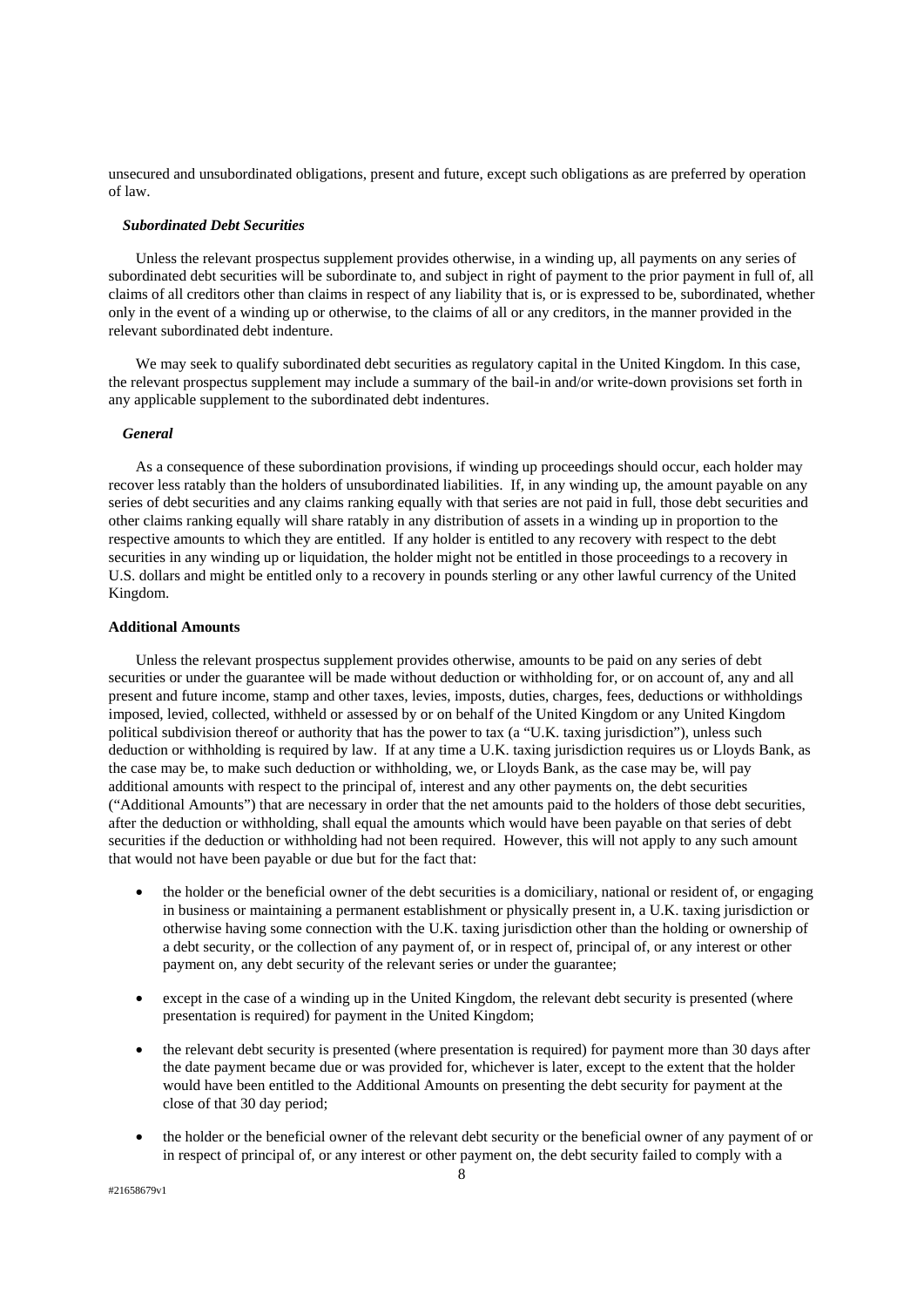request by us or Lloyds Bank, as applicable, the guarantor or our liquidator or other authorized person addressed to the holder to provide information concerning the nationality, residence or identity of the holder or the beneficial owner or to make any declaration or other similar claim to satisfy any requirement, which is required or imposed by a statute, treaty, regulation or administrative practice of a U.K. taxing jurisdiction as a precondition to exemption from all or part of the tax;

- the withholding or deduction is imposed on a payment to or for the benefit of an individual and is required to be made pursuant to European Council Directive 2003/48/EC on the taxation of savings income or any law implementing or complying with, or introduced in order to conform to, such directive;
- the relevant debt security is presented (where presentation is required) for payment by or on behalf of a holder who would have been able to avoid such withholding or deduction by presenting the relevant debt security to another paying agent in a member state of the European Union; or
- any combination of the above items,

nor shall Additional Amounts be paid with respect to the principal of, or any interest or other payment on, the debt securities or under the guarantee to any holder who is a fiduciary or partnership or settlor with respect to such fiduciary or a member of such partnership other than the sole beneficial owner of such payment to the extent such payment would be required by the laws of any taxing jurisdiction to be included in the income for tax purposes of a beneficiary or partner or settlor with respect to such fiduciary or a member of such partnership or a beneficial owner who would not have been entitled to such Additional Amounts, had it been the holder.

Whenever we refer in this prospectus and any prospectus supplement, in any context, to the payment of the principal of or any interest or other payments on, or in respect of, any debt security of any series, we mean to include the payment of Additional Amounts to the extent that, in the context, Additional Amounts are, were or would be payable.

# **Redemption**

Unless the relevant prospectus supplement provides otherwise and subject in the case of any subordinated debt securities to (i) having notified the PRA (being the successor regulator, as of April 1, 2013, to the United Kingdom Financial Services Authority for these purposes), of the intention to so redeem at least one month (or such other longer or shorter period as the PRA may then require or accept) prior to becoming committed to the proposed repayment and any necessary prior consent, notice or no objection, as applicable, having been received from the PRA, (ii) satisfying the PRA that after such repayment we or Lloyds Bank, as applicable, will be able to meet applicable capital resource requirements and have sufficient financial resources to meet applicable capital adequacy requirements, and (iii) such redemption being applicable only if, when and to the extent not prohibited by applicable capital adequacy banking regulations, we or Lloyds Bank, as applicable, will have the option to redeem the debt securities of any series, as a whole but not in part, upon not less than 30 nor more than 60 days' notice to each holder of debt securities, on any payment date, at a redemption price equal to 100% of their principal amount together with any accrued but unpaid interest in the case of senior debt securities and any accrued but unpaid interest (including deferred interest in the case of subordinated debt securities), to the redemption date, or, in the case of discount securities, their accreted face amount, together with any accrued interest, if we or Lloyds Bank, as applicable, determine that as a result of a change in or amendment to the laws or regulations of a U.K. taxing jurisdiction, including any treaty to which it is a party, or a change in the application or interpretation of those laws or regulations, including a decision of any court or tribunal or any generally published pronouncement by any relevant tax authority which change, amendment or pronouncement becomes effective or applicable on or after the date of the applicable prospectus supplement and provided, in the case of subordinated debt securities, that the PRA is satisfied such change is material and was not reasonably foreseeable as at such date:

in making any payments on the particular series of debt securities or under the guarantee, we or Lloyds Bank have paid or will or would on the next payment date be required to pay Additional Amounts;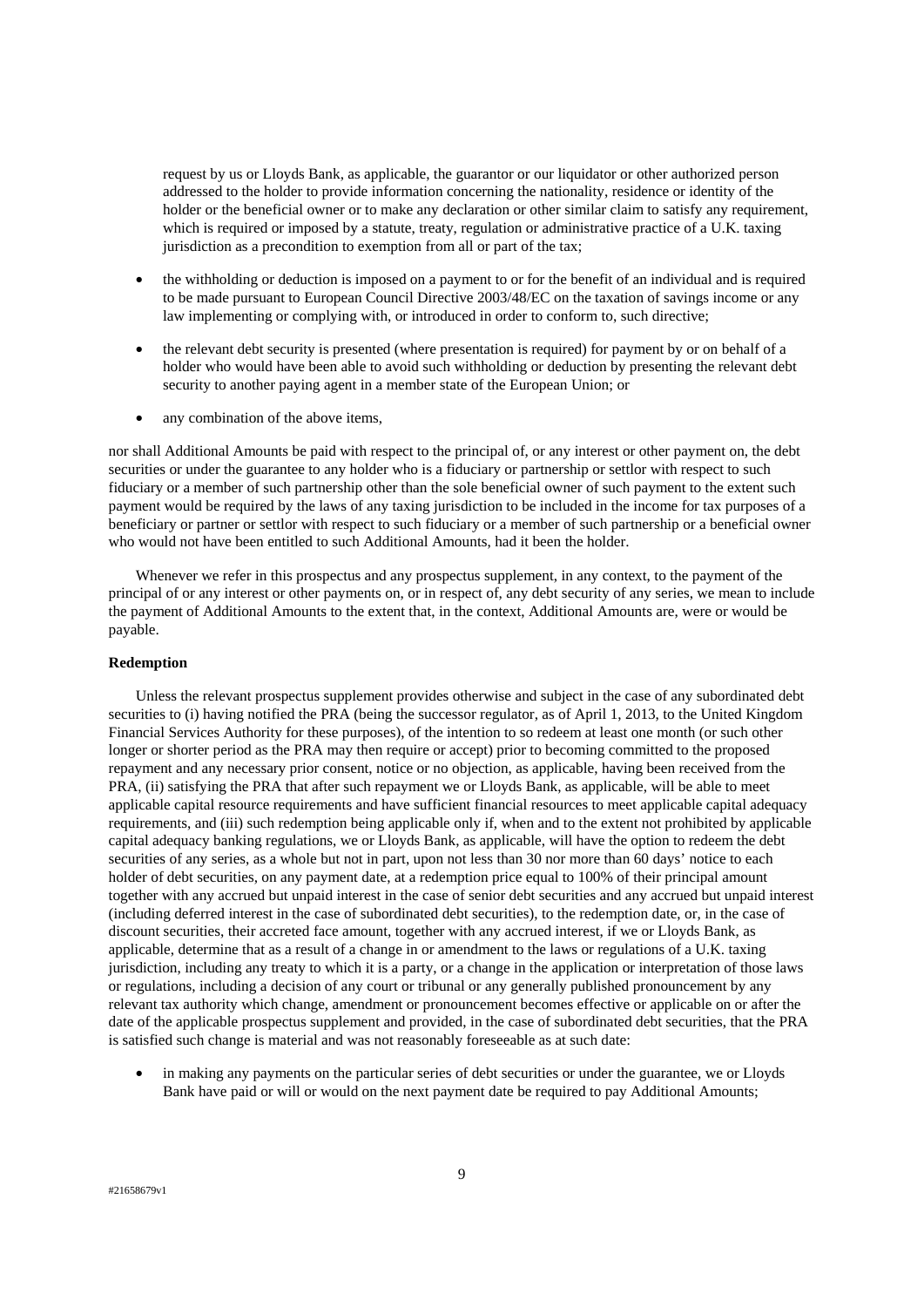- payments on the next payment date in respect of any of the series of debt securities would be treated as "a distribution" within the meaning of Chapter 2, Part 23 of the Corporation Tax Act 2010 of the United Kingdom, or any statutory modification or reenactment of such Act; or
- on the next payment date we or Lloyds Bank would not be entitled to claim a deduction in respect of the payments in computing our U.K. taxation liabilities, or the value of the deduction to us or Lloyds Bank, as applicable, would be materially reduced.

In the case of redemption due to changes in tax laws, the relevant issuer shall be required, before giving a notice of redemption, to deliver to the trustee (i) an officer's certificate confirming, in the case of senior debt securities, compliance with such provisions or, in the case of subordinated debt securities, that the PRA is satisfied such change as described above is material and was not reasonably foreseeable as at the relevant issue date and, in each case, stating that the relevant issuer is entitled to redeem the relevant securities, and (ii) a written legal opinion of independent United Kingdom counsel of recognized standing selected by the relevant issuer confirming that the relevant change in the application or interpretation of such laws or regulations has occurred and that the relevant issuer is entitled to exercise its right of redemption. In the case of subordinated debt securities, upon applicable capital adequacy banking regulations taking effect in the United Kingdom, any redemption due to such an event as described above shall only apply if, when and to the extent the ability to redeem in such circumstances would not result in the relevant subordinated debt securities failing or ceasing to qualify as Tier 2 Capital.

Unless the relevant prospectus supplement provides otherwise, and subject to (i) having notified the PRA of the intention to so redeem at least one month (or such other longer or shorter period as the PRA may then require or accept) prior to becoming committed to the proposed repayment and any necessary prior consent, notice or no objection, as applicable, having been received from the PRA, (ii) satisfying the PRA that after such repayment we or Lloyds Bank, as applicable, will be able to meet applicable capital resource requirements and have sufficient financial resources to meet applicable capital adequacy requirements, and (iii) such redemption being effected only if, when and to the extent not prohibited by applicable capital adequacy banking regulations, we or Lloyds Bank, as applicable, will have the option to redeem the subordinated debt securities, as a whole but not in part, upon not less than 30 nor more than 60 days' notice, to each holder of such subordinated debt securities, at any time, at a redemption price equal to 100% of the principal amount, together with accrued but unpaid interest (including any deferred interest), if any, in respect of such series of subordinated debt securities to the date fixed for redemption (or, in the case of discount securities, the accreted face amount thereof, together with accrued interest, if any), if, immediately prior to the giving of the notice referred to above, the subordinated debt securities would, following consultation with the PRA and as a result of a change (or prospective future change which the PRA considers to be sufficiently certain) in the applicable capital adequacy banking regulations or in the official application or interpretation thereof becoming effective on or after the date of the relevant issue date, a series of subordinated debt securities is, or is likely to be, fully excluded from inclusion in the Tier 2 capital of the Company or Lloyds Bank, as applicable, other than as a result of any applicable limitation on the amount of such capital as applicable to the relevant issuer and provided the PRA is satisfied that such change or prospective change was not reasonably foreseeable by the relevant issuer as at the date of the relevant issue date, provided that, in the case of subordinated debt securities issued under the LBG subordinated debt indenture, we have satisfied the trustee through the delivery of an officer's certificate that an event as described above has occurred and is continuing, and provided further that upon applicable capital adequacy banking regulations taking effect in the United Kingdom, any redemption due to such an event as described above shall only apply if, when and to the extent the ability to redeem in such circumstances would not result in the relevant subordinated debt securities failing or ceasing to qualify as Tier 2 Capital.

The relevant prospectus supplement will specify whether or not the relevant issuer may redeem the debt securities of any series, in whole or in part, at its option, in any other circumstances and, if so, the prices and any premium at which and the dates on which it may do so. Any notice of redemption of debt securities of any series will state, among other items:

- the redemption date;
- the amount of debt securities to be redeemed if less than all of the series is to be redeemed;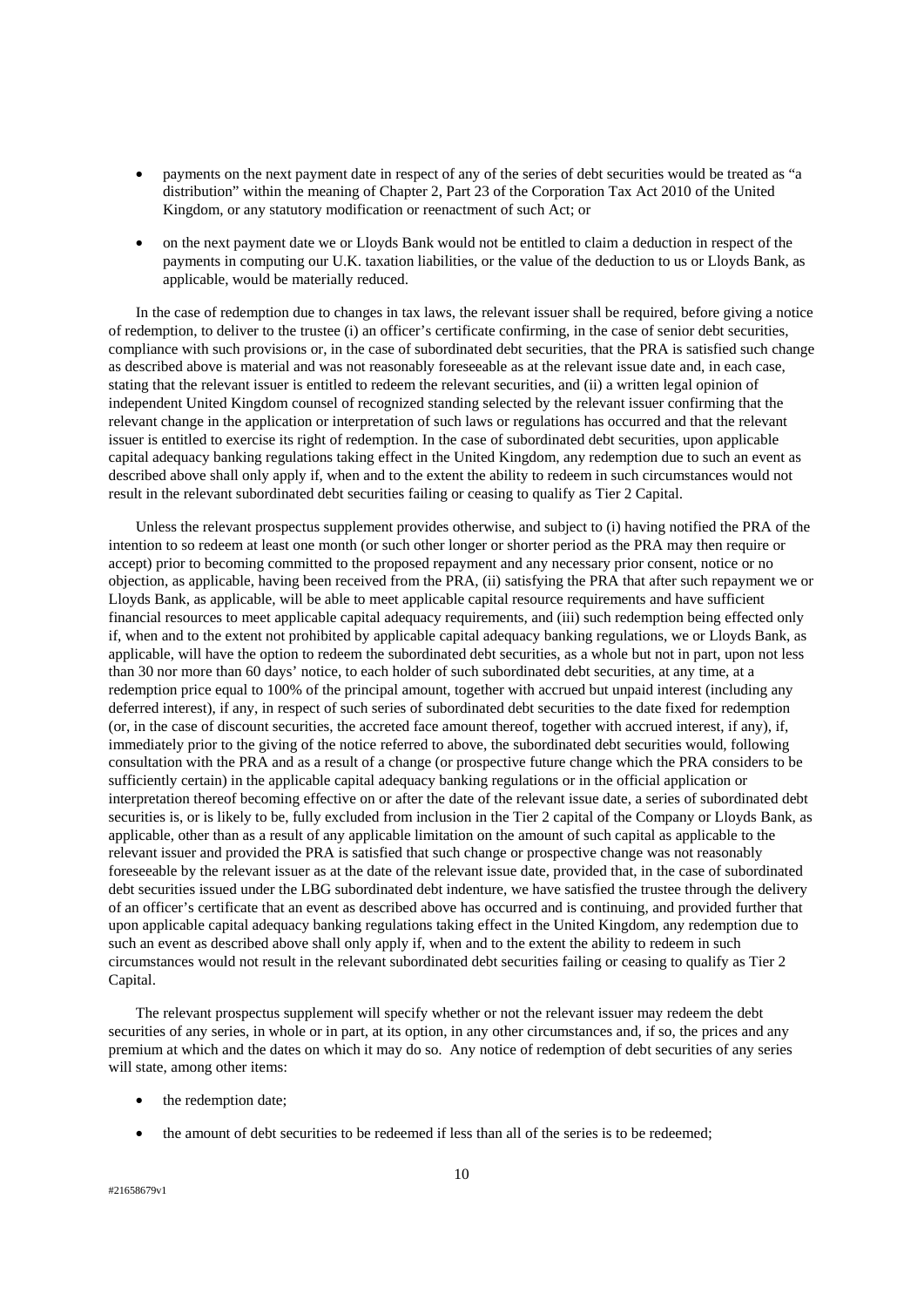- the redemption price;
- that the redemption price will become due and payable on the redemption date and, if applicable, that interest will cease to accrue on such date;
- the place or places at which each holder may obtain payment of the redemption price; and
- the CUSIP, Common Code and/or ISIN number or numbers, if any, with respect to the debt securities being redeemed.

In the case of a partial redemption, the trustee shall select the debt securities to be redeemed in any manner which it deems fair and appropriate, and consistent with the rules and procedures of the applicable clearing systems.

We, Lloyds Bank or any of our respective subsidiaries may at any time and from time to time purchase debt securities of any series in the open market or by tender (available to each holder of debt securities of the relevant series) or by private agreement, if applicable law permits. Any debt securities of any series that we or Lloyds Bank purchase beneficially for our or their respective account, other than in connection with dealing in securities, will be treated as cancelled and will no longer be issued and outstanding.

Under existing PRA requirements, neither we nor Lloyds Bank may make any redemption or repurchase of any subordinated debt securities beneficially for our own respective accounts, other than a repurchase in connection with dealing in securities, unless prior notice to the PRA is given and the PRA has not objected. The PRA (or any successor thereto) may impose conditions on any redemption or repurchase.

# **Modification and Waiver**

We, Lloyds Bank and the trustee may make certain modifications and amendments to the applicable indenture with respect to any series of debt securities without the consent of the holders of the debt securities. Other modifications and amendments may be made to the indenture with the consent of the holder or holders of not less than a majority, or in the case of subordinated debt securities, two-thirds, in aggregate outstanding principal amount of the debt securities of the series outstanding under the indenture that are affected by the modification or amendment, voting as one class. However, no modifications or amendments may be made without the consent of the holder of each debt security affected that would:

- change the stated maturity of the principal amount of any debt security;
- reduce the principal amount of, the interest rates, or any premium payable upon the redemption of, or the payments with respect to, any debt security;
- change any obligation to pay Additional Amounts;
- change the currency of payment;
- impair the right to institute suit for the enforcement of any payment due and payable;
- reduce the percentage in aggregate principal amount of outstanding debt securities of the series necessary to modify or amend the indenture or to waive compliance with certain provisions of the indenture and any Senior Debt Security Event of Default, Subordinated Debt Security Event of Default or Subordinated Debt Security Default (as such terms are defined below);
- the subordination provisions or the terms of our obligations or Lloyds Bank's obligations in respect of the due and punctual payment of the amounts due and payable on the debt securities in a manner adverse to the holders; or
- modify the above requirements.

In addition, material variations in the terms and conditions of subordinated debt securities of any series, including modifications relating to redemption, a Subordinated Debt Security Event of Default or a Subordinated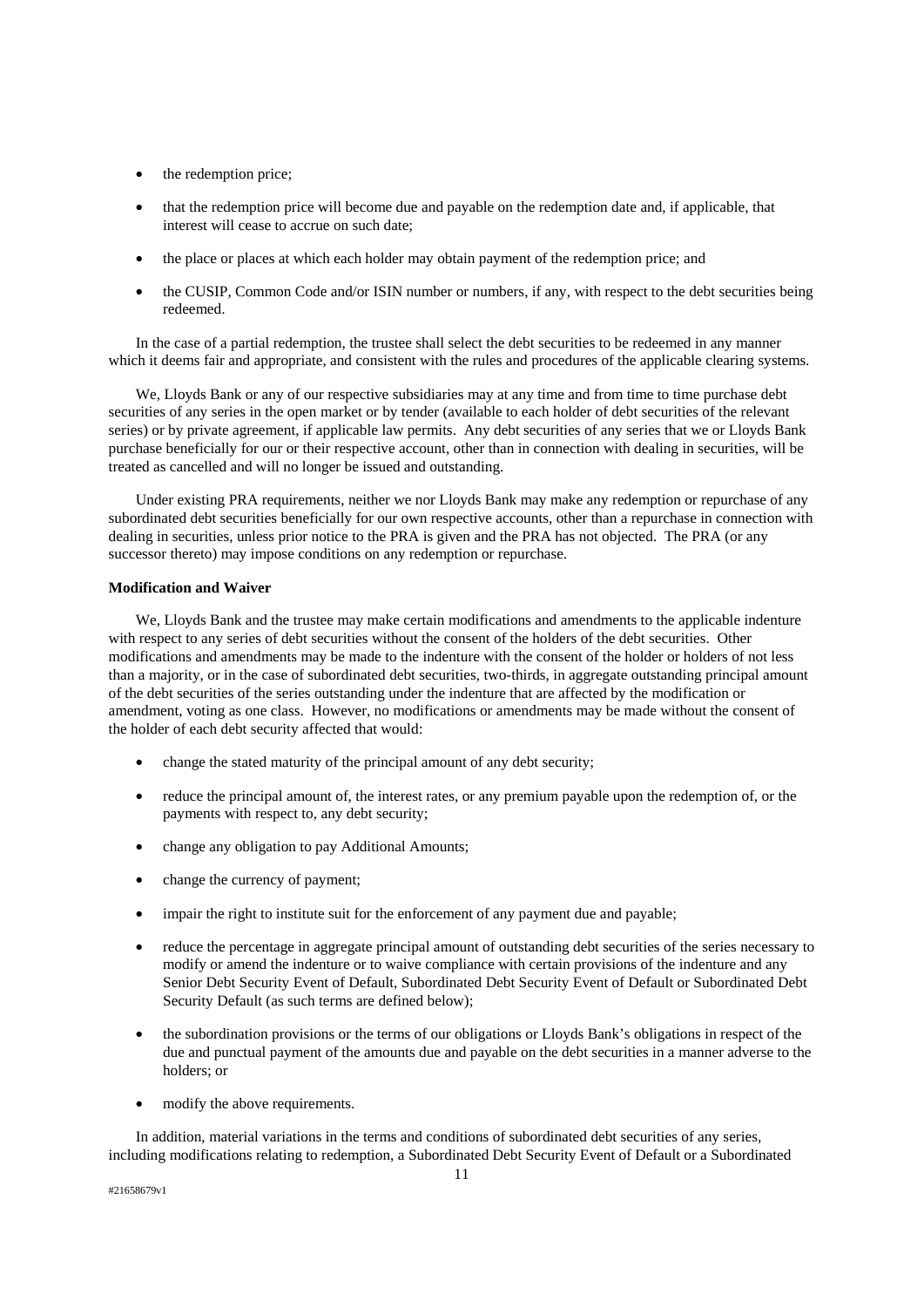Debt Security Default (as such terms are defined below), may require the non-objection from, or consent of, the PRA.

#### **Events of Default; Default; Limitation of Remedies**

#### *Senior Debt Security Event of Default*

Unless the relevant prospectus supplement provides otherwise, a "Senior Debt Security Event of Default" with respect to any series of senior debt securities shall result if:

- LBG or Lloyds Bank does not pay any principal or interest on any senior debt securities of that series within 14 days from the due date for payment and the principal or interest has not been duly paid within 14 days following written notice from the trustee or from holders of 25% in outstanding principal amount of the senior debt securities of that series to us requiring the payment to be made. It shall not, however, be a Senior Debt Security Event of Default if during the 14 days after the notice, LBG or Lloyds Bank delivers a written opinion of legal advisors, who may be an employee of, or legal advisors for, LBG or Lloyds Bank or other legal advisors acceptable to the trustee ("Opinion of Counsel") to the trustee concluding that such sums were not paid in order to comply with a law, regulation or order of any court of competent jurisdiction. It shall not be a Senior Debt Security Event of Default if LBG or Lloyds Bank delivers such an Opinion of Counsel to the trustee and the trustee shall be entitled to rely on such opinion. The foregoing shall not otherwise be deemed to impair the right of any holder to receive payment of the principal of and interest on any such security or to institute suit for the enforcement of any such payment; or
- LBG or Lloyds Bank breaches any covenant or warranty of the senior debt indenture (other than as stated above with respect to payments when due) and that breach has not been remedied within 60 days of receipt of a written notice from the trustee certifying that in its opinion the breach is materially prejudicial to the interests of the holders of the senior debt securities of that series and requiring the breach to be remedied or from holders of at least 25% in outstanding principal amount of the senior debt securities of that series requiring the breach to be remedied; or
- either a court of competent jurisdiction issues an order which is not successfully appealed within 30 days, or an effective shareholders' resolution is validly adopted, for the winding-up of LBG or Lloyds Bank (other than under or in connection with a scheme of reconstruction, merger or amalgamation not involving bankruptcy or insolvency).

If a Senior Debt Security Event of Default occurs and is continuing, the trustee or the holders of at least 25% in outstanding principal amount of the senior debt securities of that series may at their discretion declare the senior debt securities of that series to be due and repayable immediately (and the senior debt securities of that series shall thereby become due and repayable) at their outstanding principal amount (or at such other repayment amount as may be specified in or determined in accordance with the relevant prospectus supplement) together with accrued interest, if any, as provided in the prospectus supplement. The trustee may at its discretion and without further notice institute such proceedings as it may think suitable, against LBG or Lloyds Bank to enforce payment. Subject to the indenture provisions for the indemnification of the trustee, the holder(s) of a majority in aggregate principal amount of the outstanding senior debt securities of any series shall have the right to direct the time, method and place of conducting any proceeding in the name of and on the behalf of the trustee for any remedy available to the trustee or exercising any trust or power conferred on the trustee with respect to the series. However, this direction must not be in conflict with any rule of law or the senior debt indenture, and must not be unjustly prejudicial to the holder(s) of any senior debt securities of that series not taking part in the direction, and not expose the trustee to undue risk. The trustee may also take any other action, consistent with the direction, that it deems proper.

Notwithstanding any contrary provisions, nothing shall impair the right of a holder, absent the holder's consent, to sue for any payments due but unpaid with respect to the senior debt securities.

By accepting a senior debt security, each holder will be deemed to have waived any right of set-off, counterclaim or combination of accounts with respect to the senior debt securities or the applicable indenture that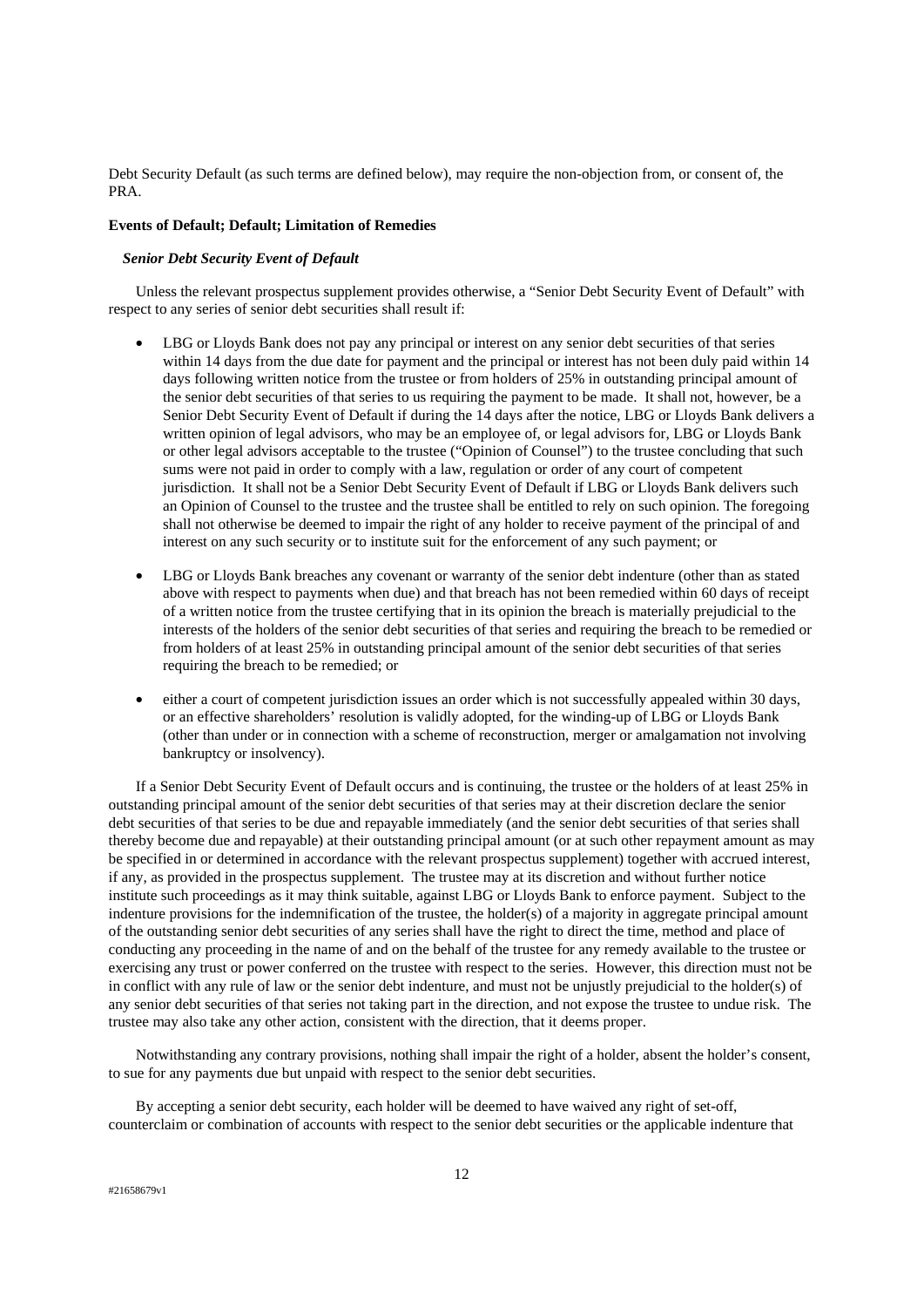they might otherwise have against LBG or Lloyds Bank, whether before or during the winding up of LBG or Lloyds Bank, as applicable.

#### *Subordinated Debt Security Events of Default*

Unless the relevant prospectus supplement provides otherwise, a "Subordinated Debt Security Event of Default" of LBG or Lloyds Bank with respect to any issued series of subordinated debt security shall result if:

- a court of competent jurisdiction makes an order which is not successfully appealed within 30 days; or
- an effective shareholders' resolution is validly adopted for the winding-up of LBG or Lloyds Bank, as applicable, other than under or in connection with a scheme of amalgamation or reconstruction not involving a bankruptcy or insolvency.

If a Subordinated Debt Security Event of Default occurs and is continuing, the trustee or the holder or holders of at least 25% in aggregate principal amount of the outstanding subordinated debt securities of each series may declare to be due and payable immediately in accordance with the terms of the indenture the principal amount of, and any accrued but unpaid payments (or, in the case of discount securities, the accreted face amount, together with any accrued interest), including any deferred interest, on the subordinated debt securities of the series. However, after this declaration but before the trustee obtains a judgment or decree for payment of money due, the holder or holders of a majority in aggregate principal amount of the outstanding subordinated debt securities of the series may rescind the declaration of acceleration and its consequences, but only if all Subordinated Debt Security Events of Default have been remedied and all payments due, other than those due as a result of acceleration, have been made.

Unless the relevant prospectus supplement provides otherwise, a "Subordinated Debt Security Event of Default" of LBG with respect to the guarantees of any series of subordinated debt security issued by Lloyds Bank shall result if:

- a court of competent jurisdiction makes an order which is not successfully appealed within 30 days; or
- an effective shareholders' resolution is validly adopted for the winding-up of LBG, other than under or in connection with a scheme of amalgamation or reconstruction not involving a bankruptcy or insolvency.

If a Subordinated Debt Security Event of Default of LBG in respect of the guarantee occurs and is continuing, the trustee or the holder or holders of at least 25% in aggregate principal amount of the outstanding subordinated debt securities of each series may deem to be due and payable by LBG or Lloyds Bank immediately in accordance with the terms of the indenture, for the purposes of the guarantee only (whether or not a Subordinated Debt Security Event of Default of Lloyds Bank has occurred), the principal amount of, and any accrued but unpaid payments (or, in the case of discount securities, the accreted face amount, together with any accrued interest), including any deferred interest, on the subordinated debt securities of the series. However, after this declaration but before the trustee obtains a judgment or decree for payment of money due, the holder or holders of a majority in aggregate principal amount of the outstanding subordinated debt securities of the series may rescind the declaration of acceleration and its consequences, but only if all Subordinated Debt Security Events of Default of LBG in respect of the guarantee have been remedied and all payments due, other than those due as a result of acceleration, have been made.

# *Subordinated Debt Security Defaults*

In addition to Subordinated Debt Security Events of Default, the subordinated debt indentures also separately provide for Subordinated Debt Security Defaults. Unless the relevant prospectus supplement provides otherwise, it shall be a "Subordinated Debt Security Default" with respect to any series of subordinated debt securities if:

• any installment of interest upon any subordinated debt security of that series is not paid on or before its deferred payment date or such other date specified for its payment in the subordinated debt indentures and such failure continues for 14 days; or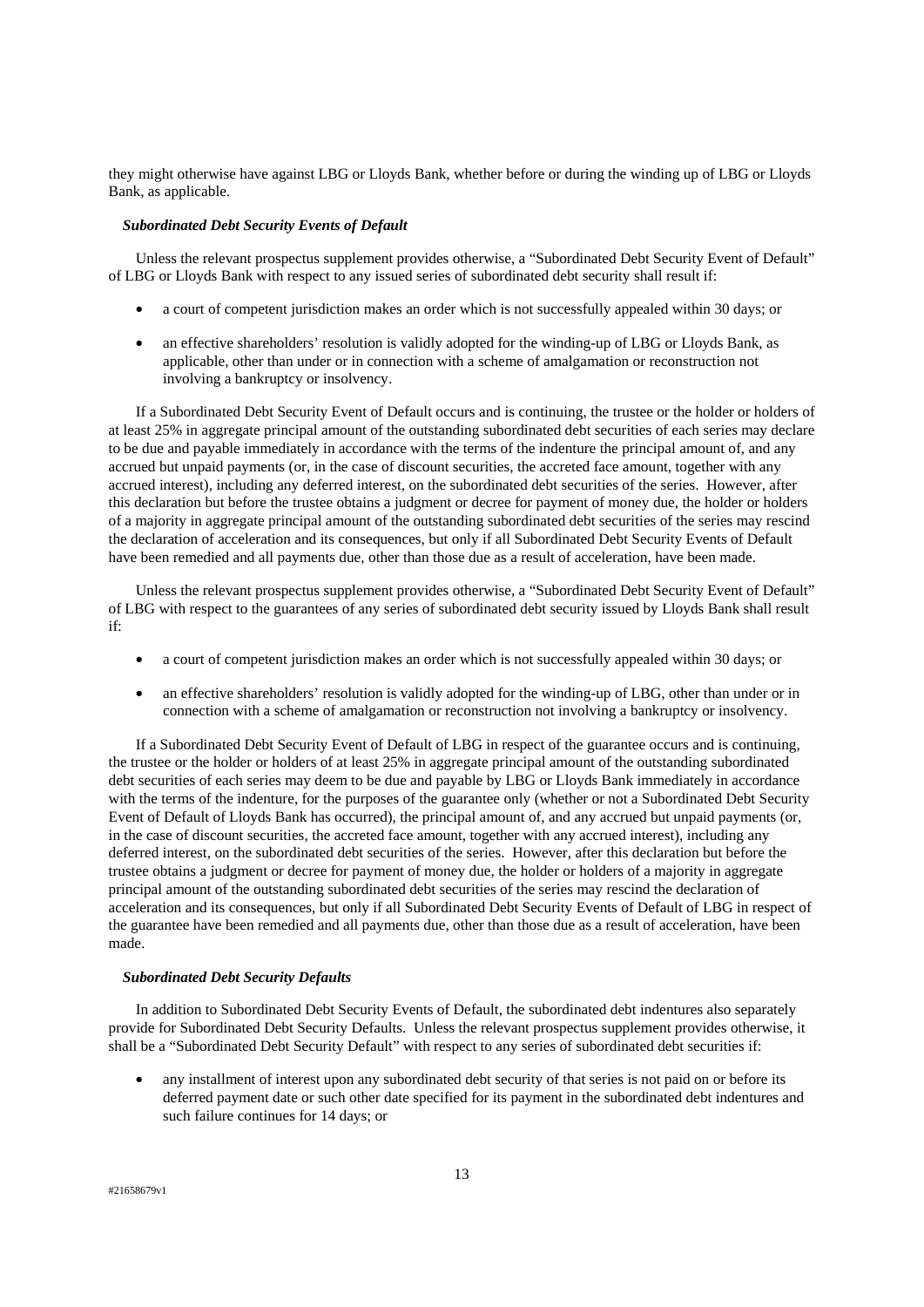• all or any part of the principal of any subordinated debt security of that series is not paid on its deferred payment date, or when it otherwise becomes due and payable, whether upon redemption or otherwise, and such failure continues for seven days.

If a Subordinated Debt Security Default occurs and is continuing, the trustee may commence a proceeding in England and Scotland (but not elsewhere) for the winding-up of LBG or Lloyds Bank, as applicable.

However, a failure to make any payment on a series of subordinated debt securities shall not be a Subordinated Debt Security Default if it is withheld or refused in order to comply with any applicable fiscal or other law or regulation or order of any court of competent jurisdiction and LBG or Lloyds Bank delivers an Opinion of Counsel to the trustee with that conclusion, at any time before the expiry of the applicable 14 day or seven day period by independent legal advisers.

Notwithstanding any contrary provisions, nothing shall impair the right of a holder, absent the holder's consent, to sue for any payments due but unpaid with respect to the subordinated debt securities.

By accepting a subordinated debt security, each holder and the trustee will be deemed to have waived any right of set-off, counterclaim or combination of accounts with respect to the subordinated debt securities or the applicable indenture (or between obligations which LBG or Lloyds Bank may have under or in respect of any subordinated debt security and any liability owed by a holder or the trustee to LBG or Lloyds Bank, as applicable) that they might otherwise have against LBG or Lloyds Bank, whether before or during such winding up.

# *Events of Default and Defaults–General*

The holder or holders of not less than a majority in aggregate principal amount of the outstanding debt securities of any series may waive any past Senior Debt Security Event of Default, Subordinated Debt Security Event of Default or Subordinated Debt Security Default with respect to the series, except a Senior Debt Security Event of Default, Subordinated Debt Security Event of Default or Subordinated Debt Security Default, in respect of the payment of interest, if any, or principal of (or premium, if any) or payments on any debt security or a covenant or provision of the applicable indenture which cannot be modified or amended without the consent of each holder of debt securities of such series.

Subject to certain exceptions, such as in the case of a payment default, the trustee may, without the consent of the holders, waive or authorize a Senior Debt Security Event of Default if, in the opinion of the trustee, the Senior Debt Security Event of Default would not be materially prejudicial to the interests of the holders.

Subject to the provisions of the applicable indenture relating to the duties of the trustee, if a Senior Debt Security Event of Default, Subordinated Debt Security Event of Default or Subordinated Debt Security Default occurs and is continuing with respect to the debt securities of any series, the trustee will be under no obligation to any holder or holders of the debt securities of the series, unless they have offered reasonable indemnity to the trustee. Subject to the indenture provisions for the indemnification of the trustee, the holder or holders of a majority in aggregate principal amount of the outstanding debt securities of any series shall have the right to direct the time, method and place of conducting any proceeding for any remedy available to the trustee or exercising any trust or power conferred on the trustee with respect to the series, if the direction is not in conflict with any rule of law or with the applicable indenture and does not expose the trustee to undue risk and the action would not be unjustly prejudicial to the holder or holders of any debt securities of any series not taking part in that direction. The trustee may take any other action that it deems proper which is not inconsistent with that direction.

The indentures provide that the trustee will, within 90 days after the occurrence of a Senior Debt Security Event of Default, Subordinated Debt Security Event of Default or Subordinated Debt Security Default with respect to the debt securities of any series, give to each holder of the debt securities of the affected series notice of the Senior Debt Security Event of Default, Subordinated Debt Security Event of Default or Subordinated Debt Security Default known to it, unless the Senior Debt Security Event of Default, Subordinated Debt Security Event of Default or Subordinated Debt Security Default, has been cured or waived. However, the trustee shall be protected in withholding notice if it determines in good faith that withholding notice is in the interest of the holders.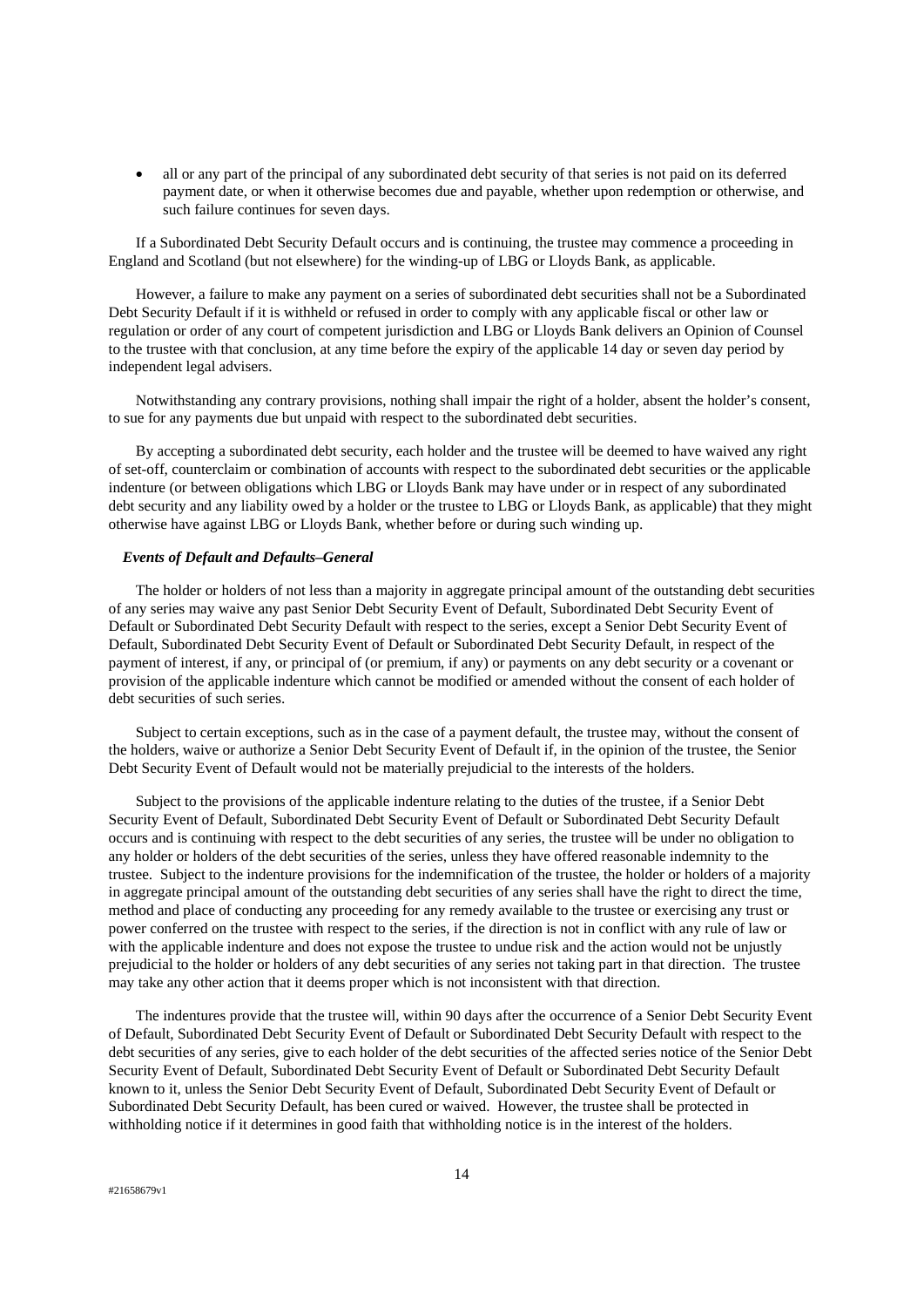We are required to furnish to the trustee a statement as to our compliance with all conditions and covenants under the indenture (i) annually, and (ii) within five Business Days of a written request from the trustee.

#### **Consolidation, Merger and Sale of Assets; Assumption**

We or Lloyds Bank may, without the consent of the holders of any of the debt securities, consolidate with, merge into or transfer or lease our assets substantially as an entirety to any person, provided that any successor corporation formed by any consolidation or amalgamation, or any transferee or lessee of our assets, is a company organized under the laws of any part of the United Kingdom that assumes, by a supplemental indenture, the obligations of LBG or Lloyds Bank on the debt securities or, if applicable, LBG's obligations under the guarantees of any securities issued by Lloyds Bank, and under the applicable indenture, immediately after giving effect to such transaction, no event of default shall have occurred and be continuing, and we or Lloyds Bank, as applicable, procure the delivery of a customary officer's certificate and legal opinion providing that the conditions precedent to the transaction have been complied with.

Subject to applicable law and regulation, any of the wholly-owned subsidiaries of LBG or Lloyds Bank, as applicable, may assume the obligations under the debt securities of any series without the consent of any holder, provided that we or Lloyds Bank, as applicable, unconditionally guarantee, which, in the case of subordinated debt securities shall be on a subordinated basis in substantially the manner described above, the obligations of the subsidiary under the debt securities of that series. In such case, all of the direct obligations under the debt securities of the series and the applicable indenture shall immediately be discharged. Any Additional Amounts under the debt securities of the series will be payable in respect of taxes imposed by the jurisdiction in which the assuming subsidiary is incorporated, subject to exceptions equivalent to those that apply to any obligation to pay Additional Amounts, substituting the jurisdiction in which the assuming subsidiary is incorporated for "U.K. taxing jurisdiction". However, if we or Lloyds Bank make payment under such guarantee, we or Lloyds Bank, as the case may be, shall be required to pay Additional Amounts related to taxes, subject to the exceptions described under the heading "—*Additional Amounts*" above, imposed by any U.K. taxing jurisdiction by reason of the guarantee payment. The subsidiary that assumes the obligations will also be entitled to redeem the debt securities of the relevant series in the circumstances described in "—*Redemption*" above with respect to any change or amendment to, or change in the application or official interpretation of, the laws or regulations (including any treaty) of the assuming subsidiary's jurisdiction of incorporation which occurs after the date of the assumption.

*An assumption of our obligations under the debt securities of any series might be deemed for U.S. federal income tax purposes to be an exchange of those debt securities for new debt securities by each beneficial owner, resulting in a recognition of taxable gain or loss for those purposes and possibly certain other adverse tax consequences. You should consult your tax advisor regarding the U.S. federal, state and local income tax consequences of an assumption.* 

#### **Governing Law**

The debt securities and the indentures will be governed by and construed in accordance with the laws of the State of New York and the Trust Indenture Act of 1939, as amended ("TIA"), one of the U.S. Securities laws, except that, as the indentures specify, (i) the subordination provisions relating to each series of debt securities issued by Lloyds Bank in the relevant indenture will be governed and construed in accordance with the laws of England and the subordination provisions relating to the guarantees endorsed on each such series of debt securities in the indentures will be governed and construed in accordance with the laws of Scotland and (ii) the subordination provisions relating to each series of debt securities issued by LBG in the relevant indenture will be governed and construed in accordance with the laws of Scotland.

#### **Notices**

All notices to holders of registered debt securities shall be validly given if in writing and mailed, first-class postage prepaid, to them at their respective addresses in the registers maintained by the trustee.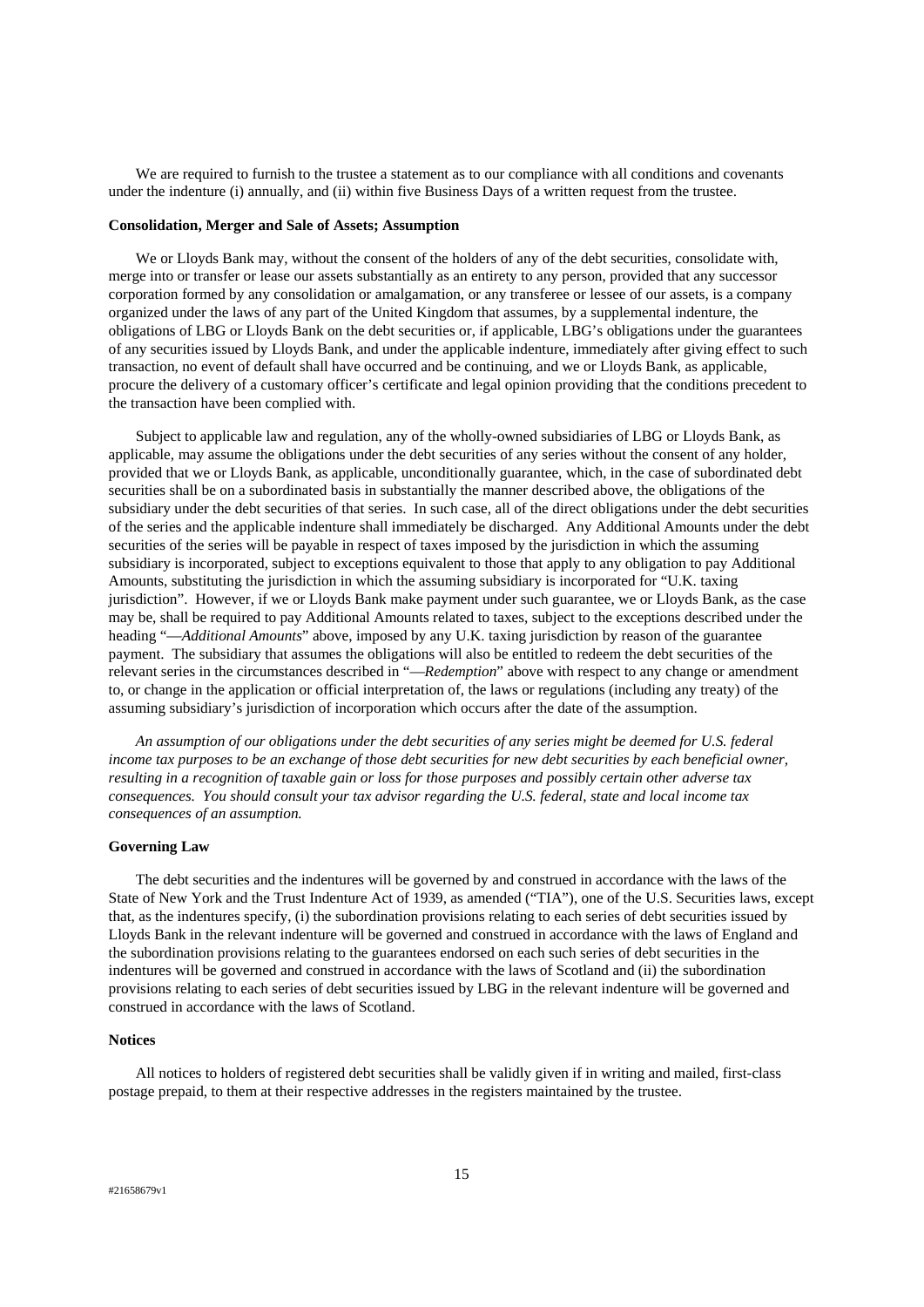#### **The Trustee**

The Bank of New York Mellon, acting through its London Branch, One Canada Square, London E14 5AL, is the trustee under the indentures. The trustee shall have and be subject to all the duties and responsibilities specified with respect to an indenture trustee under the TIA. Subject to the provisions of the TIA, the trustee is under no obligation to exercise any of the powers vested in it by the indentures at the request of any holder of notes, unless offered reasonable indemnity or security deemed satisfactory to the trustee in its sole discretion, by the holder against the costs, expense and liabilities which might be incurred thereby. We, Lloyds Bank and certain members of the Group maintain deposit accounts and conduct other banking transactions with The Bank of New York Mellon in the ordinary course of our business. The Bank of New York Mellon under a nominee name is also the book-entry depositary with respect to certain of our or LBG's debt securities and the depositary with respect to the ADSs representing certain of LBG's preference shares.

#### **Consent to Service of Process**

Under the indentures, we and Lloyds Bank irrevocably designate our Chief U.S. Counsel, Lloyds TSB Bank plc (or any successor thereto), currently of 1095 Avenue of the Americas, 34th Floor, New York, NY 10036, as the authorized agent for service of process in any legal action or proceeding arising out of or relating to the indentures or any debt securities brought in any federal or state court in the Borough of Manhattan, in The City of New York, New York and we and Lloyds Bank irrevocably submit to the jurisdiction of those courts.

# **DESCRIPTION OF PREFERENCE SHARES**

*The following is a summary of the general terms of the preference shares of any class we may issue under this registration statement. Each time we issue preference shares we will prepare a prospectus supplement, which you should read carefully. The prospectus supplement relating to a class of preference shares will summarize the terms of the preference shares of the particular class. Those terms will be set out in the resolutions establishing the class that our board of directors (the "board of directors") adopts, and may be different from those summarized below. If so, the applicable prospectus supplement will state that, and the description of the preference shares of that class contained in the prospectus supplement will apply.* 

*This summary does not purport to be complete and is subject to, and qualified in its entirety by reference to, our Articles of Association and the resolutions of the board of directors. You should read our Articles of Association, which we have filed with the SEC as an exhibit to the registration statement of which this prospectus is a part. You should also read the summary of the general terms of the deposit agreement under which American Depositary Shares that may represent preference shares may be issued, under the heading "Description of American Depositary Shares".* 

# **General**

Under our Articles of Association, the board of directors is empowered to provide for the issuance of U.S. dollar-denominated preference shares, in one or more classes.

The resolutions providing for their issue, adopted by the board of directors, will set forth the dividend rights, liquidation value per share, redemption provisions, voting rights, other rights, preferences, privileges, limitations and restrictions of the preference shares.

The preference shares of any class will be U.S. dollar-denominated in terms of nominal value, dividend rights and liquidation value per share. They will, when issued, be fully paid and non-assessable and, as such, will not be subject to a call for any additional payment. For each preference share issued, an amount equal to its nominal value will be credited to our issued share capital account and an amount equal to the difference between its issue price and its nominal value will be credited to our share premium account. Unless the applicable prospectus supplement specifies otherwise, the preference shares will have a nominal value of \$0.25 per share. The preference shares of a class deposited under the deposit agreement referred to in the section "Description of American Depositary Shares" will be represented by ADSs of a corresponding class, which may be evidenced by ADRs of the class. The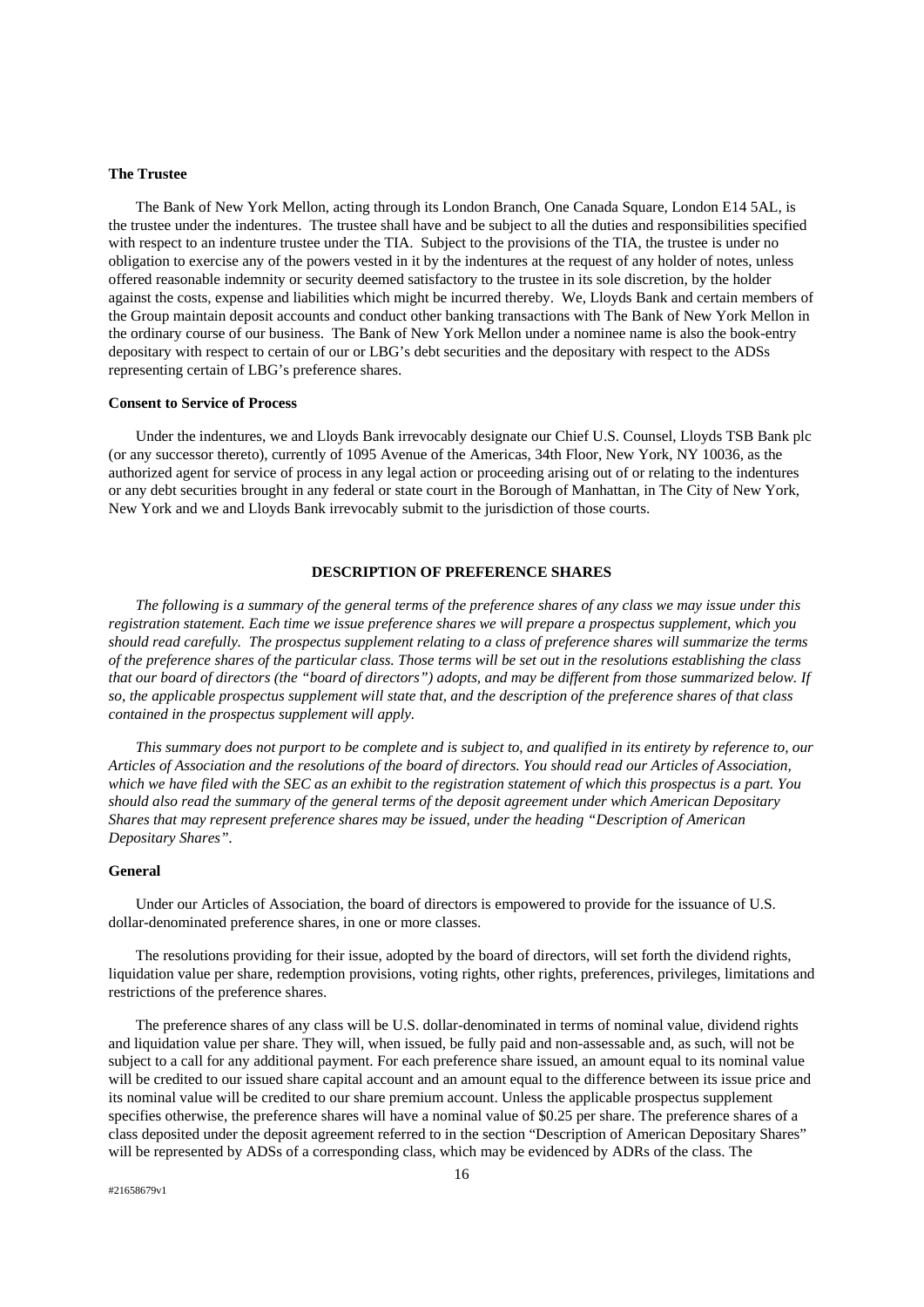preference shares of these classes may only be withdrawn from deposit in registered form. See "*Description of American Depositary Shares*".

The board of directors may only provide for the issuance of preference shares of any class if a resolution of our shareholders has authorized the allotment, or granted general authority to the board of directors to allot shares.

The preference shares of any class will have the dividend rights, rights upon liquidation, redemption provisions and voting rights described below, unless the applicable prospectus supplement provides otherwise. You should read the prospectus supplement for the specific terms of any class, including:

- the number of shares offered, the number of shares offered in the form of ADSs (as defined under "*Description of American Depositary Shares*") and the number of preference shares represented by each ADS;
- the public offering price of the class;
- the liquidation value per share of that class;
- the dividend rate, or the method of calculating it;
- the place where we will pay dividends;
- the dates on which dividends will be payable;
- voting rights of that class of preference shares, if any;
- restrictions applicable to the sale and delivery of the preference shares;
- whether and under what circumstances we will pay additional amounts on the preference shares in the event of certain developments with respect to tax laws;
- any redemption, conversion or exchange provisions;
- whether the shares will be issued as units with shares of a related class:
- any listing on a securities exchange; and
- any other rights, preferences, privileges, limitations and restrictions relating to the class.

The applicable prospectus supplement will also describe material U.S. and U.K. tax considerations that apply to any particular class of preference shares.

Title to preference shares of a class in registered form will pass by transfer and registration on the register that the registrar shall keep at its office in the United Kingdom. For more information on the registration, see "— *Registrar and Paying Agent*" below. The registrar will not charge for the registration of transfer, but the person requesting it will be liable for any taxes, stamp duties or other governmental charges. Preference shares of a class may also be issued as share warrants to bearer.

Unless the applicable prospectus supplement specifies otherwise, the preference shares of each class will rank equally as to participation in our assets on liquidation with the preference shares of each other class.

#### **Dividend Rights**

The holders of the preference shares will be entitled to receive cash dividends on the dates and at the rates as described in the applicable prospectus supplement out of our "distributable profits" only when, as and if and to the extent the dividends are declared by the board of directors or an authorized committee of the board of directors (the "committee"). The U.K. Companies Act 2006 defines "distributable profits" as, in general terms, and subject to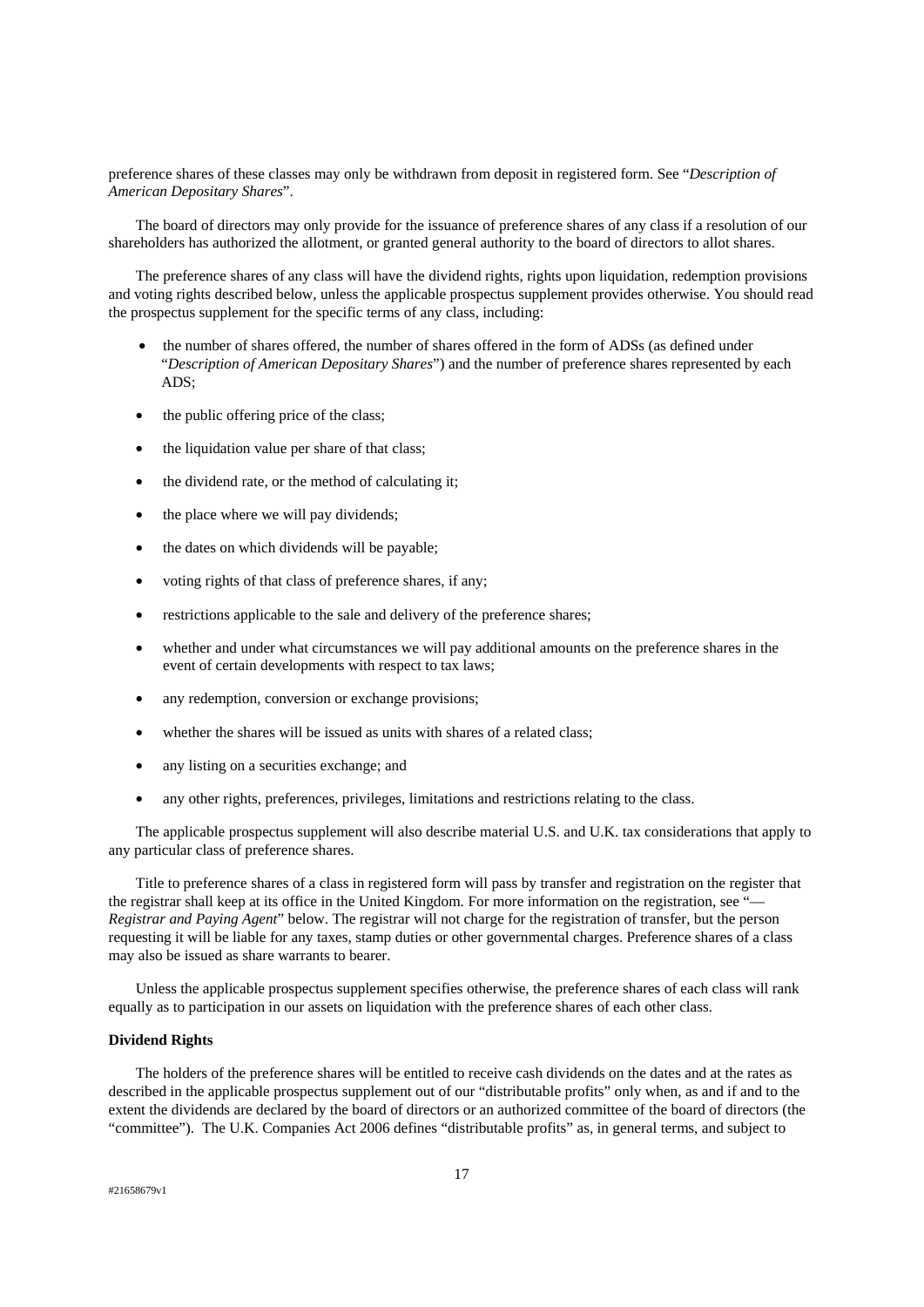adjustment, accumulated realized profits less accumulated realized losses. Except as provided in this prospectus and in the applicable prospectus supplement, holders of preference shares will have no right to participate in our profits.

Dividends on the preference shares of any class will be non-cumulative. The board of directors or the committee may resolve, for any reason and in its absolute discretion (save as may be provided in the applicable prospectus supplement), not to declare or pay in full or in part any dividends on the preference shares in respect of one or more dividend periods. If the board of directors or the committee does not declare or pay a dividend or any part of a dividend when due on a dividend payment date in respect of the preference shares of a class, then the holders of preference shares of the applicable class will have no claim in respect of the non-payment. We will have no obligation to pay the dividend for that dividend period or to pay any interest on the dividend, whether or not dividends on the preference shares of that class or any other class of our preference shares are declared for any subsequent dividend period.

Except as provided in the applicable prospectus supplement, unless full dividends on all outstanding preference shares of a class have been paid for the most recently completed dividend period, no dividends will be declared or paid or set apart for payment, or other distribution made, upon our ordinary shares or other shares ranking below the preference shares of the class for a period specified in the applicable prospectus supplement. In addition, if full dividends on all outstanding preference shares of a class have been paid as a result only of the exercise of the discretion of the board of directors or the committee, as provided above, we will not redeem, cancel, reduce, repurchase or otherwise acquire for consideration any of our ordinary shares or other shares ranking below the preference shares of the class for a period specified in the applicable prospectus supplement. For preference shares of any class bearing dividends at a fixed rate, we will compute the amount of dividends payable on the preference shares of any class for each dividend period based upon the liquidation value per share of the preference shares of the class by annualizing the applicable dividend rate and dividing by the number of dividend periods in a year. However, we will compute the amount of such dividends payable for any dividend period shorter than a full dividend period on the basis of a 360-day year divided into twelve months of 30 days each and, in the case of an incomplete month, on the basis of the actual number of days elapsed.

In the case of preference shares in registered form, we will pay the dividends declared on the preference shares of a class to the record holders as they appear on the register on the record dates. Payments in relation to any amount payable in respect of a class of preference shares in bearer form held by the ADR depositary will be made to, or to the order of, such ADR depositary or its nominee, as the holder of the relevant global preference shares.

# **Rights Upon Liquidation**

If there is a return of capital or distribution of assets whether or not on a winding up (but other than a redemption or purchase by us of any of our share capital permitted by our Articles of Association and under applicable law), the holders of the outstanding preference shares of a class will rank in the application of our assets available to shareholders: (1) equally in all respects with holders of the most senior class of preference shares and any other class of our shares in issue or which may be issued by us which are expressed to rank equally with the preference shares, and (2) in priority to the holders of any other share capital of ours (including junior share capital).

Subject to such ranking, in such event holders of the preference shares of a class will be entitled to receive liquidating distributions as set forth below.

Liquidating distributions will unless the applicable prospectus supplement provides otherwise:

- come from our surplus assets remaining after payment of our prior ranking liabilities; and
- be a sum equal to the aggregate of (i) the liquidation value per preference share of a class; (ii) the amount of any dividend which is due for payment on the preference shares of a class on or after the date of commencement of the winding up or other return of capital but which is payable in respect of a period ending on or before such date; and (iii) the proportion of any dividend (whether or not declared or earned) that would otherwise be payable and is not otherwise paid in respect of any period that begins before, but ends after, the date of commencement of the winding-up or other return of capital and which is attributable to the part of the period that ends on such date.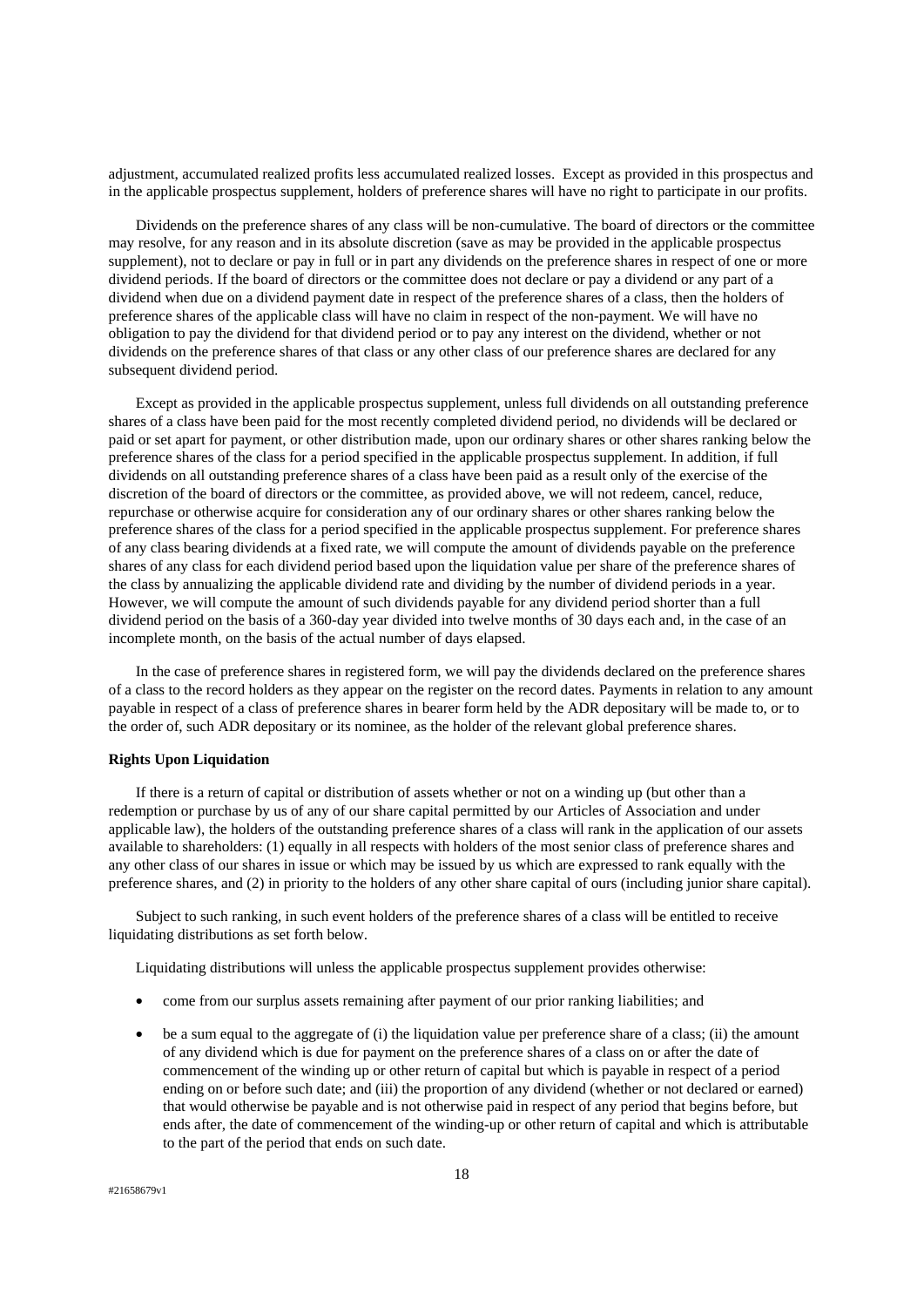In respect of any such dividend, the amount of dividend accruing in respect of any such period will be calculated on the same basis as is applicable to calculation of a dividend accruing on the then-relevant basis.

If, upon any return of capital or distribution of assets, the amounts available for payment are insufficient to cover the amounts payable in full on the preference shares of a class and any parity securities, holders of the preference shares of a class and holders of such parity securities will share pro rata in the distribution of our surplus assets (if any) in proportion to the full amounts to which they are respectively entitled.

After payment of the full amount of the liquidating distribution to which they are entitled, the holders of the preference shares of a class will have no claim on any of our remaining assets and will not be entitled to any further participation in the return of capital. If there is a sale of all or substantially all of our assets, the distribution to our shareholders of all or substantially all of the consideration for the sale, unless the consideration, apart from assumption of liabilities, or the net proceeds consists entirely of cash, will not be deemed a return of capital in respect of our liquidation, dissolution or winding-up.

# **Redemption**

Subject to our Articles of Association (including the restrictions described above under "*Dividend Rights*"), to the provisions of the U.K. Companies Act 2006 and all other laws and regulations applying to us and any applicable regulatory consents, unless the applicable prospectus supplement specifies otherwise, we may redeem the preference shares of each class, at our option, in whole or in part, at any time and from time to time on the dates, in accordance with the notice periods and at the redemption prices and on all other terms and conditions as set forth in the applicable prospectus supplement.

If fewer than all of the outstanding preference shares of a class are to be redeemed, they will be drawn in accordance with prevailing standard operating procedures of the clearing system in which they are primarily settled. If the preference shares are in definitive form, we will select by lot, in the presence of our independent auditors, which particular preference shares will be redeemed.

If we redeem preference shares of a class, we will mail a redemption notice to each record holder of preference shares to be redeemed between 30 and 60 days (or any other period specified in the applicable prospectus supplement) before the redemption date. Each redemption notice will specify:

- the redemption date;
- the particular preference shares of the class to be redeemed;
- the redemption price, specifying the included amount of accrued and unpaid dividends;
- that any dividends will cease to accrue upon the redemption of the preference shares; and
- the place or places where holders may surrender documents of title and obtain payment of the redemption price.

No defect in the redemption notice or in the giving of notice will affect the validity of the redemption proceedings.

If any date on which a redemption payment on the preference shares is to be made is not a business day, then payment of the redemption price payable on that date will be made on the next business day, without any interest or other payment in respect of the delay. If payment of the redemption price is improperly withheld or refused, dividends on the preference shares will continue to accrue at the then applicable rate, from the redemption date to the date of payment of the redemption price.

Subject to our Articles of Association and applicable law, including U.S. securities laws, we may purchase outstanding preference shares of any class by tender, in the open market or by private agreement, in each case upon the terms and conditions that the board of directors or the committee shall determine. We will not be required to select the preference shares to be purchased rateably or in any particular manner as between the shares of that class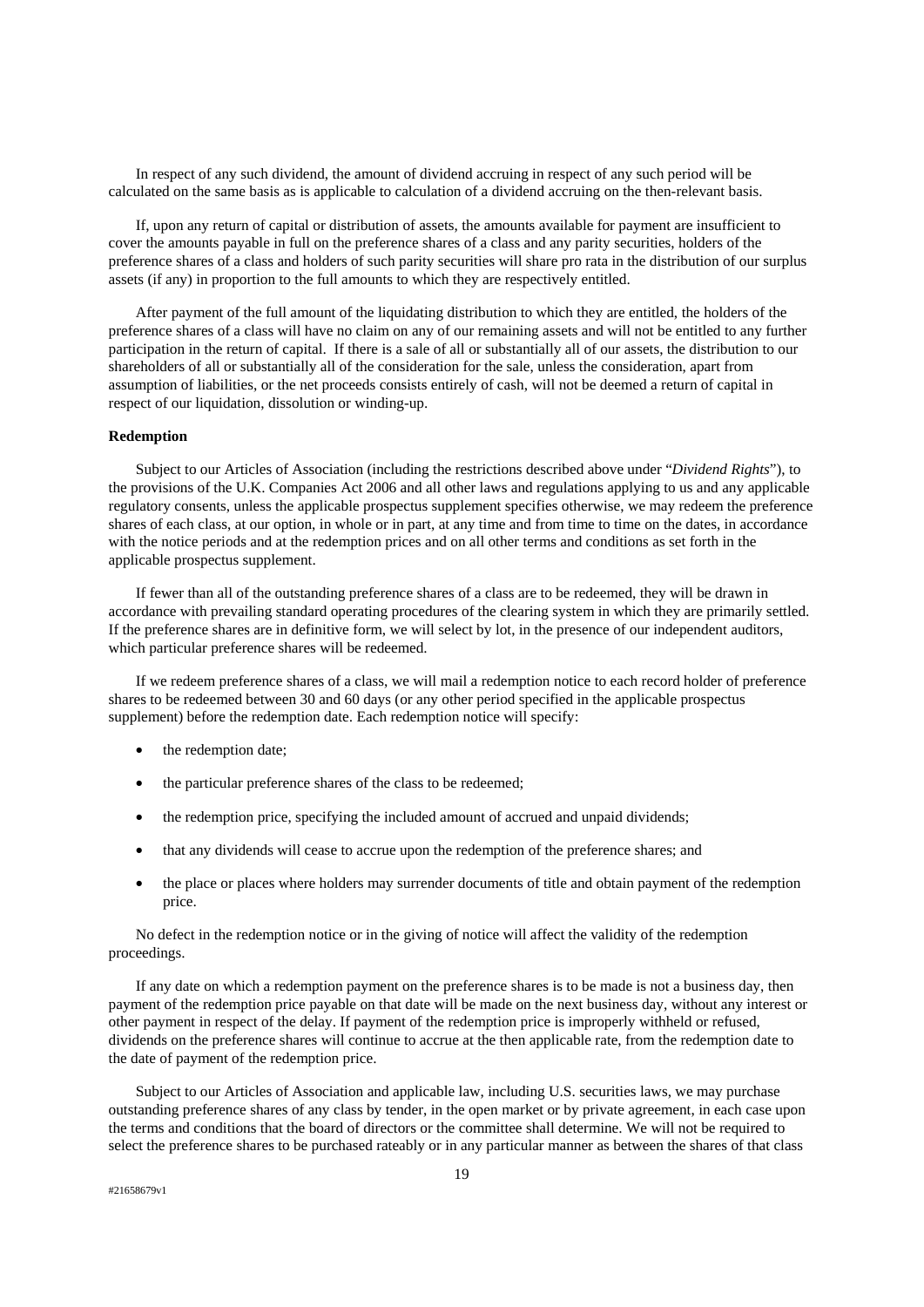or as between them and the holders of shares of any other class. Any such preference shares purchased by or on behalf of us may be held, reissued, resold or, at our option, cancelled.

Under existing PRA requirements, we may not redeem or purchase any preference shares unless we give prior notice of any such redemption or purchase to the PRA and the PRA has not objected. The PRA may impose conditions on any redemption or repurchase.

The holders of the preference shares may not redeem the preference shares of any class, in whole or in part, at any time.

# **Substitution**

Subject to our Articles of Association, to the U.K. Companies Act 2006 and all other laws and regulations applicable to us and any applicable regulatory consents, we may substitute the preference shares in whole, but not in part, with qualifying non-innovative tier 1 securities, as defined and described in the applicable prospectus supplement, on any date specified in the applicable prospectus supplement, without any requirement for consent or approval of the holders of the preference shares.

# **Voting Rights**

The holders of the preference shares of any class will not be entitled to receive notice of, attend or vote at any general meeting of our shareholders except as provided below or in the applicable prospectus supplement.

If any resolution is proposed for adoption by our shareholders varying or abrogating any of the rights attaching to the preference shares of a particular class or proposing that we be wound up, liquidated or dissolved, the holders of the outstanding preference shares will be entitled to receive notice of and to attend the general meeting of shareholders at which the resolution is to be proposed and will be entitled to speak and vote on that resolution, but not on any other resolution.

In addition, if, before any general meeting of shareholders, we have failed to pay in full the dividend payable on the preference shares of a particular class on the dividend payment date immediately preceding the date of such general meeting, the holders of the preference shares of that class shall be entitled to receive notice of, attend, speak and vote at that meeting on all matters. In these circumstances only, the rights to vote of the holders of preference shares of that class shall continue until we have resumed the payment in full of dividends on the preference shares of that class.

Whenever holders of preference shares are entitled to vote at a general meeting of shareholders, on a show of hands each holder present in person shall have one vote and on a poll each holder present in person or by proxy shall have the number of votes for each preference share of the relevant class that the board of directors determines, as specified in the applicable prospectus supplement.

In addition, the holders of any class of preference shares may have the right to vote separately as a class in certain circumstances, as described below under the heading "—Variation of Rights".

#### **Variation of Rights**

If applicable law permits, the rights, preferences and privileges attached to any class of preference shares may be varied or abrogated only with the written consent of the holders of at least 75% in nominal value of the outstanding preference shares of that class or with the sanction of an extraordinary resolution passed at a separate general meeting of the holders of the outstanding preference shares of that class. An extraordinary resolution will be adopted if passed by a majority of at least 75% of those holders voting in person or by proxy at the meeting. The quorum required for any such class meeting will be two persons holding or representing by proxy at least one-third in nominal amount of the outstanding preference shares of the particular class affected, except that if at any adjourned meeting where this quorum requirement is not met, any holder present in person or by proxy will constitute a quorum.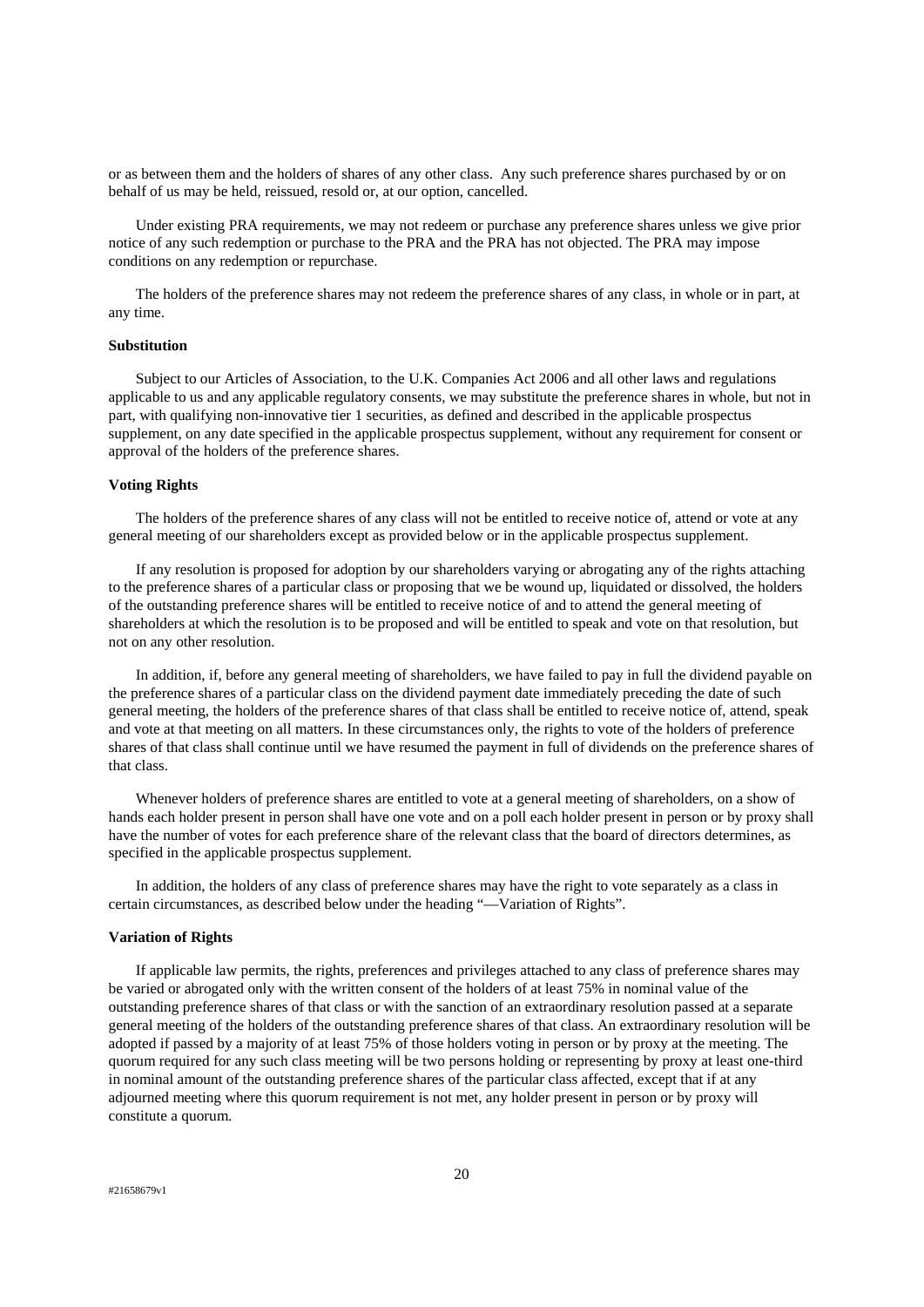The written consent of the holders of 75% in nominal value of the outstanding preference shares of a particular class or the sanction of an extraordinary resolution passed at a separate class meeting of holders of the outstanding preference shares of the class will be required if our directors propose to authorize, create or increase the amount of any shares of any class or any security convertible into shares of any class ranking as regards rights to participate in our profits or assets, in priority to the class of preference shares.

If we have paid the most recent dividend payable on the preference shares of a particular class in full, the rights attached to that class will not be deemed to be varied by the creation or issue of any further class of non-cumulative preference shares or of any other further shares ranking equally as regards participation in our profits or assets with or junior to the preference shares of that class, whether carrying identical rights or different rights in any respect, including as to dividend, premium on a return of capital, redemption or conversion or denominated in dollars or any other currency.

#### **Notices of Meetings**

A notice of any meeting at which holders of preference shares of a particular class are entitled to vote will be mailed to each record holder of preference shares of that class. Each notice will state:

- the date of the meeting:
- a description of any resolution to be proposed for adoption at the meeting on which those holders are entitled to vote; and
- instructions for the delivery of proxies.

A holder of preference shares of any class in registered form who is not registered with an address in the United Kingdom and who has not supplied an address within the United Kingdom to us for the purpose of notices is not entitled to receive notices of meetings from us. For a description of notices that we will give to the ADR depositary and that the ADR depositary will give to ADR holders, you should read "Description of American Depositary Shares—Reports and Notices" and "Where You Can Find More Information".

# **Registrar and Paying Agent**

Our company secretarial department will maintain the register and we will act as paying agent for the preference shares of each class.

We reserve the right at any time to appoint an additional or successor registrar or paying agent. Notice of any change of registrar or paying agent will be given to holders of the preference shares.

# **DESCRIPTION OF AMERICAN DEPOSITARY SHARES**

*The following is a summary of the general terms and provisions of the deposit agreement under which the Depositary will deliver the American Depositary Shares ("ADSs"). The deposit agreement is among us, The Bank of New York Mellon, as Depositary, and all registered holders and beneficial owners from time to time of ADSs issued under it. This summary does not purport to be complete. You should read the deposit agreement, which we have filed with the SEC as an exhibit to the registration statement of which this prospectus is a part. You may also read the deposit agreement at the corporate trust offices of The Bank of New York Mellon in The City of New York and the offices of the Custodian in London. The principal executive office of the Depositary is currently located at One Wall Street, New York, NY 10286 and its corporate trust office is currently located at 101 Barclay Street, New York, NY 10286. The Depositary was incorporated pursuant to a special act of the New York State legislature passed on April 19, 1871. The Depositary now operates as a banking corporation under the New York State Banking Law.*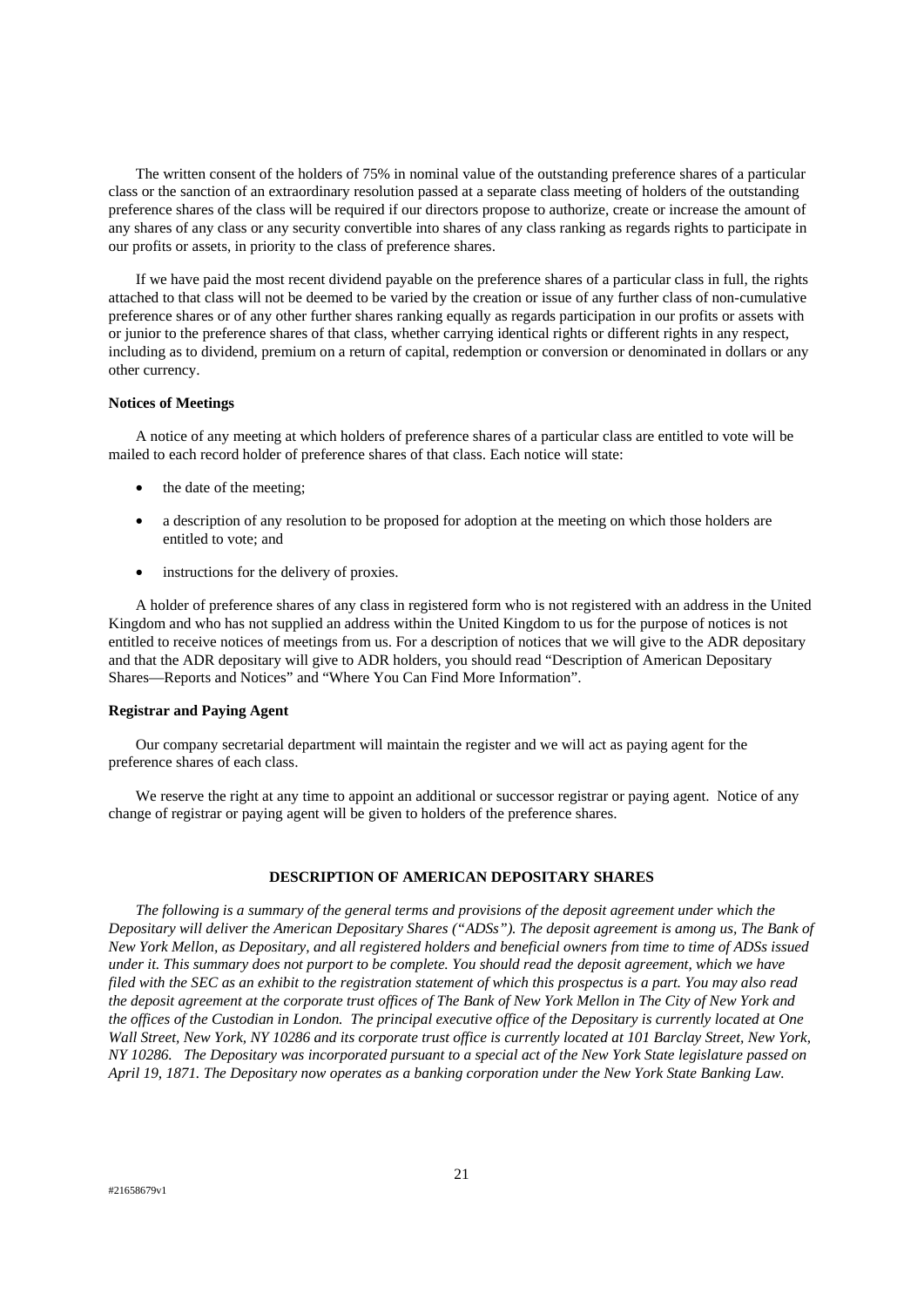#### **American Depositary Shares**

The Bank of New York Mellon, as Depositary, will register and deliver ADSs pursuant to the deposit agreement. Each ADS will represent one preference share, or evidence of the right to receive one preference share, deposited with the Custodian and registered in the name of the Depositary or its nominee (such preference shares, together with any additional preference shares at any time deposited or deemed deposited under the deposit agreement and any other securities, cash or other property received by the Depositary or the Custodian in respect of such preference shares, the "Deposited Securities").

ADSs can be held either (A) directly (i) by having an American Depositary Receipt ("ADR"), which is a certificate evidencing a specific number of ADSs, registered in the holder's name, or (ii) by having ADSs registered in the owner's name in the Direct Registration System ("DRS"), or (B) indirectly by holding a security entitlement in ADSs through a broker or other financial institution. A direct holder of an ADS is an ADS registered holder. This description assumes that each holder is an ADS registered holder. Indirect holders of ADSs must rely on the procedures of a broker or other financial institution to assert the rights of ADS registered holders described in this section, and such holders should consult with their broker or financial institution to find out what those procedures are.

The DRS is a system administered by DTC pursuant to which the depositary may register the ownership of uncertificated ADSs, which ownership shall be evidenced by periodic statements sent by the depositary to the registered holders of uncertificated ADSs. See "—*Direct Registration System*" below.

We will not treat holders of ADSs as our shareholders and holders of ADSs will not have shareholder rights. Scottish law governs shareholder rights. The Depositary will be the holder of the preference shares represented by each investor's ADSs. As a registered holder of ADSs, each investor will have ADS registered holder rights as set forth in the deposit agreement. The deposit agreement also sets forth the rights and obligations of us and of the Depositary. New York law governs the deposit agreement and the ADSs.

In this section, the term "deliver", or its noun form, when used with respect to ADSs, shall mean (A) book-entry transfer of ADSs to an account at The Depository Trust Company, or its successor, designated by the person entitled to such delivery, (B) registration of ADSs not evidenced by an ADR on the books of the Depositary in the name requested by the person entitled to such delivery and mailing to that person of a statement confirming that registration or (C) if requested by the person entitled to such delivery, delivery at the corporate trust office of the Depositary to the person entitled to such delivery of one or more ADRs evidencing ADSs registered in the name requested by that person. The term "surrender", when used with respect to ADSs, shall mean (A) one or more bookentry transfers of ADSs to the DTC account of the Depositary, (B) delivery to the Depositary at its corporate trust office of an instruction to surrender ADSs not evidenced by an ADR or (C) surrender to the Depositary at its corporate trust office of one or more ADRs evidencing ADSs.

#### **Deposit and Withdrawal**

The Depositary has agreed, subject to the terms and conditions of the deposit agreement, that upon delivery to the Custodian of preference shares (or evidence of rights to receive preference shares) in a form satisfactory to the Custodian, the Depositary will, upon payment of the fees, charges and taxes provided in the deposit agreement, deliver to, or upon the written order of, the person or persons named in the notice of the Custodian delivered to the Depositary or requested by the person depositing such shares with the Depositary, the number of ADSs issuable in respect of such deposit.

Upon surrender at the corporate trust office of the Depositary of ADSs for the purpose of withdrawal of the Deposited Securities represented thereby, and upon payment of the fees, governmental charges and taxes provided in the deposit agreement, and subject to the terms and conditions of the deposit agreement, our Articles of Association and the Deposited Securities, the holder of such ADSs will be entitled to delivery, to him or upon his order, as permitted by applicable law, of the amount of Deposited Securities at the time represented by such ADSs. The forwarding of share certificates, other securities, property, cash and other documents of title for such delivery will be at the risk and expense of the holder.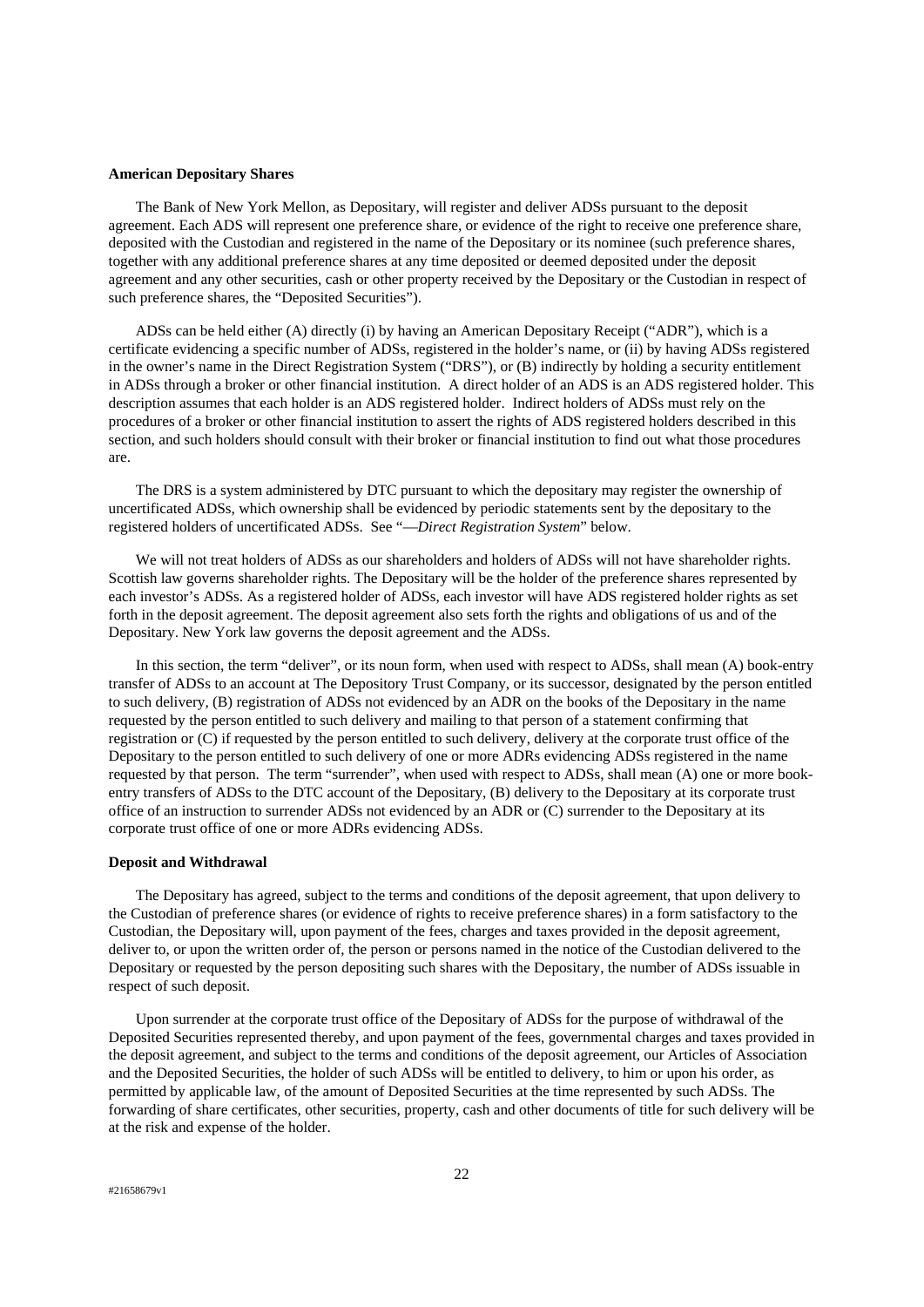An ADR holder may surrender its ADR to the Depositary for the purpose of exchanging its ADR for uncertificated ADSs. The Depositary will cancel that ADR and will send the ADS registered holder a statement confirming that the ADS registered holder is the registered holder of uncertificated ADSs. Alternatively, upon receipt of the Depositary of a proper instruction from a registered holder of uncertificated ADSs requesting the exchange of uncertificated ADSs for certificated ADSs, the Depositary will execute and deliver to the ADS registered holder an ADR evidencing those ADSs.

Preference shares that the Depositary believes have been withdrawn from a restricted depositary receipt facility established or maintained by a depositary bank (including any such other facility maintained by the Depositary) may be accepted for deposit only if those preference shares are not "restricted securities" within the meaning of Rule 144(a)(3) under the Securities Act, and the Depositary may, as a condition of accepting those preference shares for deposit, require the person depositing those preference shares to provide the Depositary with a certificate to the foregoing effect.

# **Dividends and Other Distributions**

The Depositary will distribute all cash dividends or other cash distributions that it receives in respect of deposited preference shares to the holders of the ADSs, after payment of any charges and fees provided for in the deposit agreement in proportion to their holdings of ADSs. The cash amount distributed will be reduced by any amounts that the Depositary must withhold on account of taxes.

If we make a non-cash distribution in respect of any deposited preference shares, the Depositary will distribute the property it receives to holders of the ADSs, after deduction or upon payment of any taxes, charges and fees provided for in the deposit agreement, in proportion to their holdings of ADSs. If a distribution that we make in respect of deposited preference shares consists of a dividend in, or free distribution of, preference shares, the Depositary may, and will, if we request, distribute to holders of the ADSs, in proportion to their holdings of ADSs, additional ADSs representing the amount of preference shares received as such dividend or free distribution. If the Depositary does not distribute additional ADSs, each ADS will from then forward also represent its proportional share of the additional preference shares distributed in respect of the deposited preference shares before the dividend or free distribution.

If the Depositary determines that any distribution of property, other than cash or preference shares, cannot be made proportionately among ADS holders or if for any other reason, including any requirement that we or the Depositary withhold an amount on account of taxes or other governmental charges, the Depositary deems that such a distribution is not feasible, the Depositary may dispose of all or part of the property in any manner, including by public or private sale, that it deems equitable and practicable. The Depositary will then distribute the net proceeds of any such sale (net of any fees and expenses of the Depositary provided for in the deposit agreement) to ADS holders as in the case of a distribution received in cash.

#### **Redemption**

If the Depositary receives notice of redemption of Deposited Securities, it will surrender those Deposited Securities on the redemption date and call for surrender of a corresponding number of ADSs. Upon surrenders of the ADSs called for surrender, the Depositary will deliver the proceeds of the redeemed Deposited Securities as described above under "—*Deposit and Withdrawal*".

#### **Record Date**

Whenever any cash dividend or other cash distribution becomes payable or any distribution other than cash shall be made, or whenever rights shall be issued with respect to the deposited preference shares, or whenever the Depositary causes a change in the number of preference shares represented by each ADS or receives notice of any meeting of holders of preference shares, the Depositary will fix a record date, which shall be as close as possible to the corresponding record date set by us, for the determination of the ADS holders who are entitled to receive the dividend distribution, distribution of rights or the net proceeds of the sale of preference shares as the case may be, or to give instructions for the exercise of voting rights at the meeting, subject to the provisions of the deposit agreement.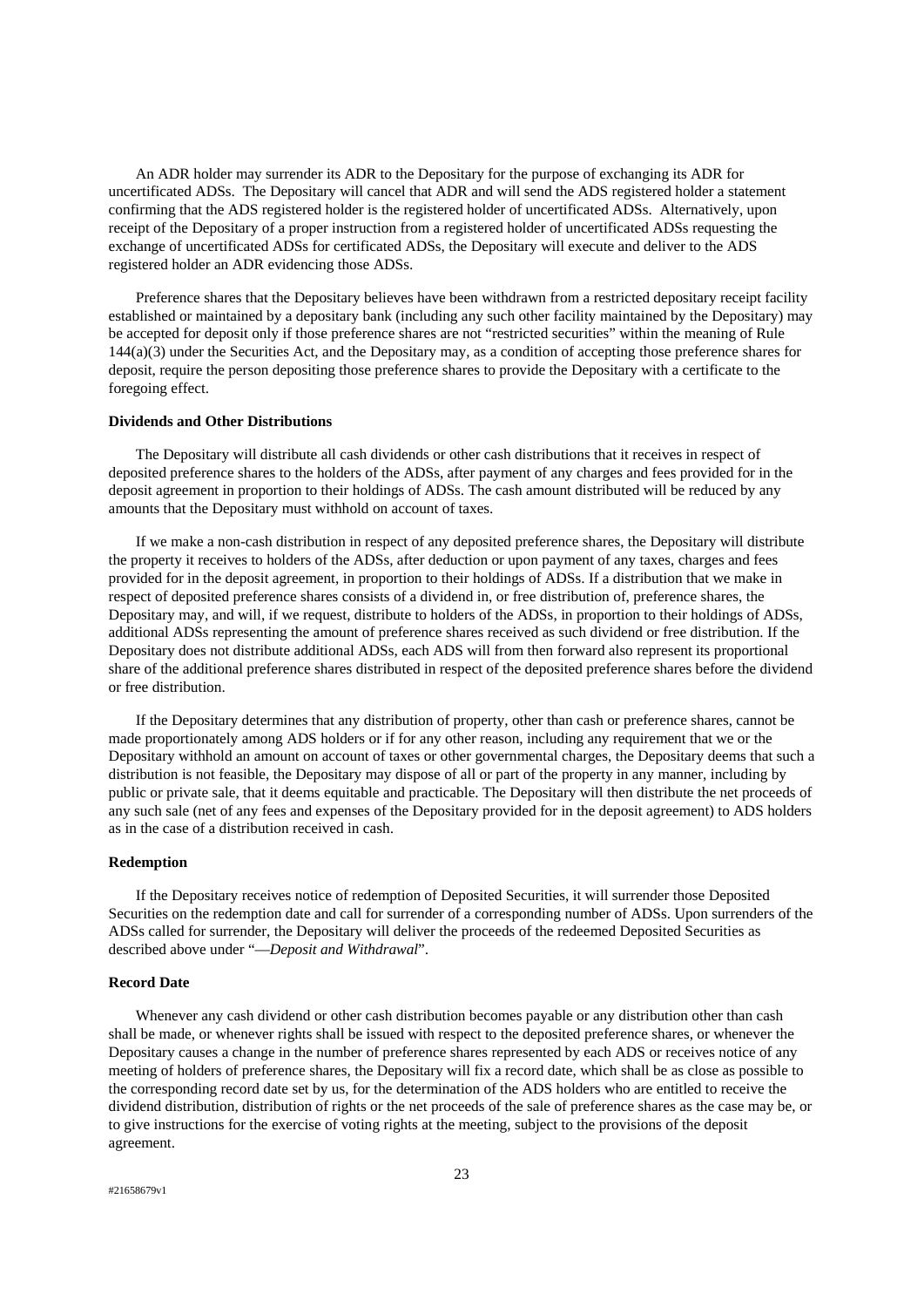# **Voting of the Underlying Deposited Securities**

When the Depositary receives notice of any meeting or solicitation of consents or proxies of holders of preference shares, it will, if we request, as soon as practicable thereafter, mail to the record holders of ADSs a notice including:

- the information contained in the notice of meeting;
- a statement that the record holders of ADSs at the close of business on a specified record date will be entitled, subject to any applicable provision of Scottish law and the Articles of Association or any similar document of ours, to instruct the Depositary as to the exercise of any voting rights pertaining to the preference shares represented by their ADSs; and
- a brief explanation of how they may give instructions, including an express indication that they may be deemed to have instructed the Depositary to give a discretionary proxy to designated member or members of our board of directors if no such instruction is received.

The Depositary has agreed that it will endeavor, in so far as practical, to vote or cause to be voted the preference shares in accordance with any written non-discretionary instructions of record holders of ADRs that it receives on or before the date set by the Depositary for that purpose. However, holders of ADRs may not receive notice or otherwise learn of a meeting of holders of preference shares in time to instruct the Depositary prior to a cut off date the Depositary will set. The Depositary will not vote the preference shares except in accordance with such instructions or deemed instructions.

If the Depositary does not receive instructions from an ADS holder on or before the date the Depositary establishes for this purpose, the Depositary may deem such holder to have directed the Depositary to give a discretionary proxy to a designated member or members of our board of directors. However, the Depositary will not give a discretionary proxy to a designated member or the Directors with respect to any matter as to which we inform the Depositary that:

- we do not wish the proxy to be given;
- substantial opposition exists; or
- the rights of holders of the preference shares may be materially affected.

Holders of ADSs will not be entitled to vote preference shares directly.

# **Inspection of Transfer Books**

The Depositary will, at its office in New York City, keep books for the registration and transfer of ADSs. These books will be open for inspection by ADS holders at all reasonable times. However, this inspection may not be for the purpose of communicating with ADS holders in the interest of a business or object other than our business or a matter related to the deposit agreement or the ADSs.

## **Reports and Notices**

We will furnish the Depositary with our annual and interim reports as described under "*Incorporation of Documents by Reference*". The Depositary will make available at its office in New York City, for any ADS holder to inspect, any reports and communications received from us that are both received by the Depositary as holder of preference shares and made generally available by us to the holders of those preference shares, including our annual report and accounts and interim report and accounts. Upon our written request, the Depositary will mail copies of those reports to ADS holders as provided in the deposit agreement.

On or before the first date on which we give notice, by publication or otherwise, of:

any meeting of holders of the preference shares;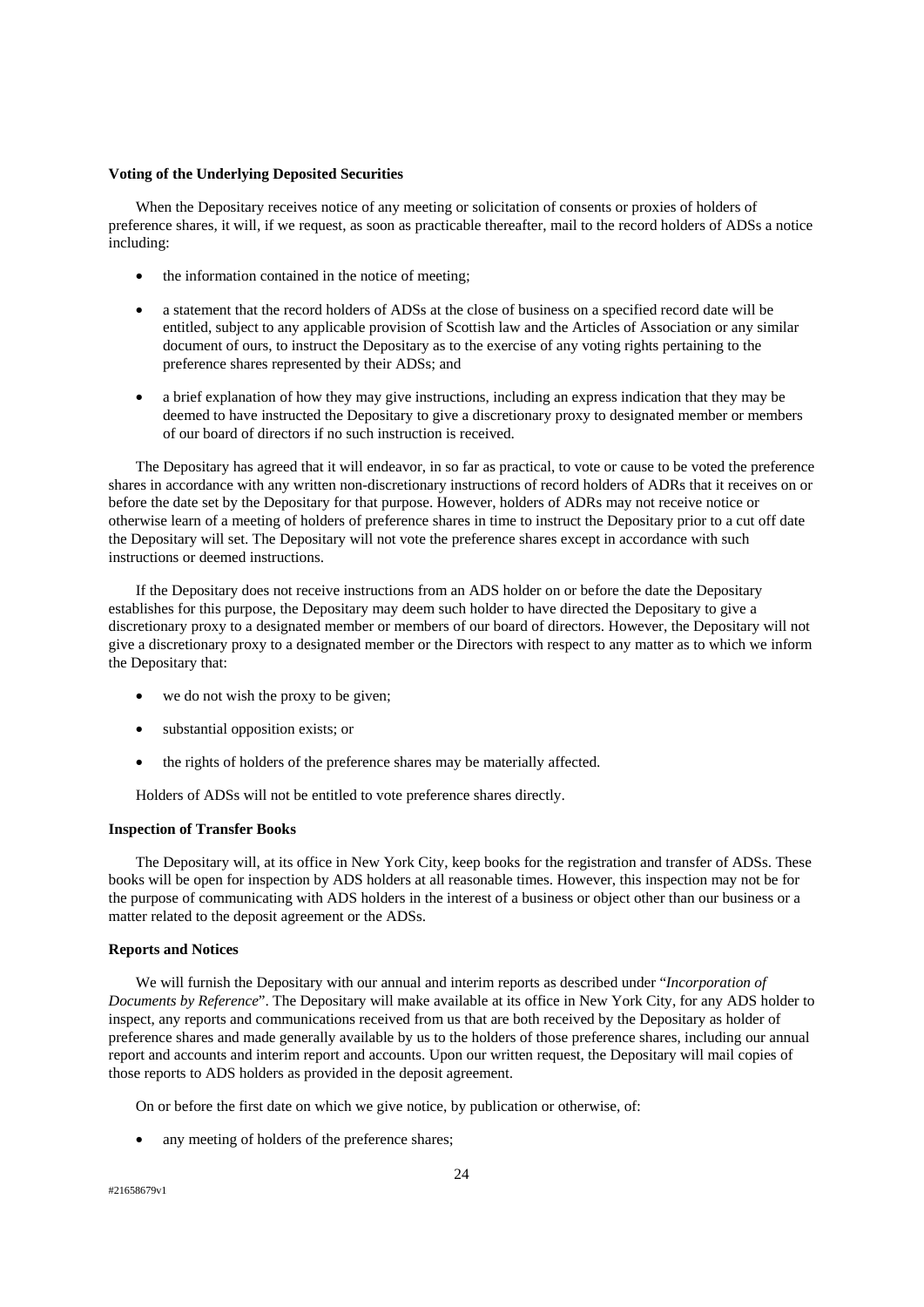- any adjourned meeting of holders of the preference shares; or
- the taking of any action in respect of any cash or other distributions or the offering of any rights in respect of the preference shares,

we have agreed to transmit to the Depositary and the custodian a copy of the notice in the form given or to be given to holders of the preference shares. If requested in writing by us, the Depositary will, at our expense, arrange for the prompt transmittal or mailing of such notices, and any other reports or communications made generally available to holders of the preference shares, to all holders of ADSs.

# **Amendment and Termination of the Deposit Agreement**

The form of the ADRs and any provisions of the deposit agreement may at any time and from time to time be amended by agreement between us and the Depositary, without the consent of holders of ADSs, in any respect which we and the Depositary may deem necessary or advisable. Any amendment that imposes or increases any fees or charges, other than taxes and other governmental charges, registration fees, transmission costs, delivery costs or other such expenses, or that otherwise prejudices any substantial existing right of holders of outstanding ADSs, will not take effect as to outstanding ADSs until thirty (30) days after notice of the amendment has been given to the record holders of those ADRs. Every holder of ADSs at the time an amendment becomes effective will be deemed by continuing to hold the ADSs to consent and agree to the amendment and to be bound by the deposit agreement or the ADR as amended. No amendment may impair the right of any holder of ADSs to surrender ADSs and receive in return the preference shares represented by those ADSs.

Whenever we direct, the Depositary has agreed to terminate the deposit agreement by mailing a termination notice to the record holders of all ADSs then outstanding at least thirty (30) days before the date fixed in the notice of termination. The Depositary may likewise terminate the deposit agreement by mailing a termination notice to us and the record holders of all ADSs then outstanding if at any time sixty (60) days shall have expired since the Depositary delivered a written notice to us of its election to resign and a successor depositary shall not have been appointed and accepted its appointment.

If any ADSs remain outstanding after the date of any termination, the Depositary will then:

- discontinue the registration of transfers of ADSs;
- suspend the distribution of dividends to holders of ADSs; and
- not give any further notices or perform any further acts under the deposit agreement, except those listed below, with respect to those ADSs.

The Depositary will, however, continue to collect dividends and other distributions pertaining to the preference shares. It will also continue to sell rights and other property as provided in the deposit agreement and deliver preference shares, together with any dividends or other distributions received with respect to them and the net proceeds of the sale of any rights or other property, in exchange for ADSs surrendered to it.

At any time after the expiration of one year from the date of termination of the deposit agreement, the Depositary may sell the preference shares then held. The Depositary will then hold uninvested the net proceeds of any such sales, together with any other cash then held by it under the deposit agreement, unsegregated and without liability for interest, for the pro rata benefit of the holders of ADSs that have not previously been surrendered.

# **Charges of the Depositary**

The following charges shall be incurred by any party depositing or withdrawing preference shares, or by any party surrendering ADSs or to whom ADSs are issued:

- any applicable taxes or other governmental charges;
- any applicable share transfer or other registration fees on deposits or withdrawals of preference shares;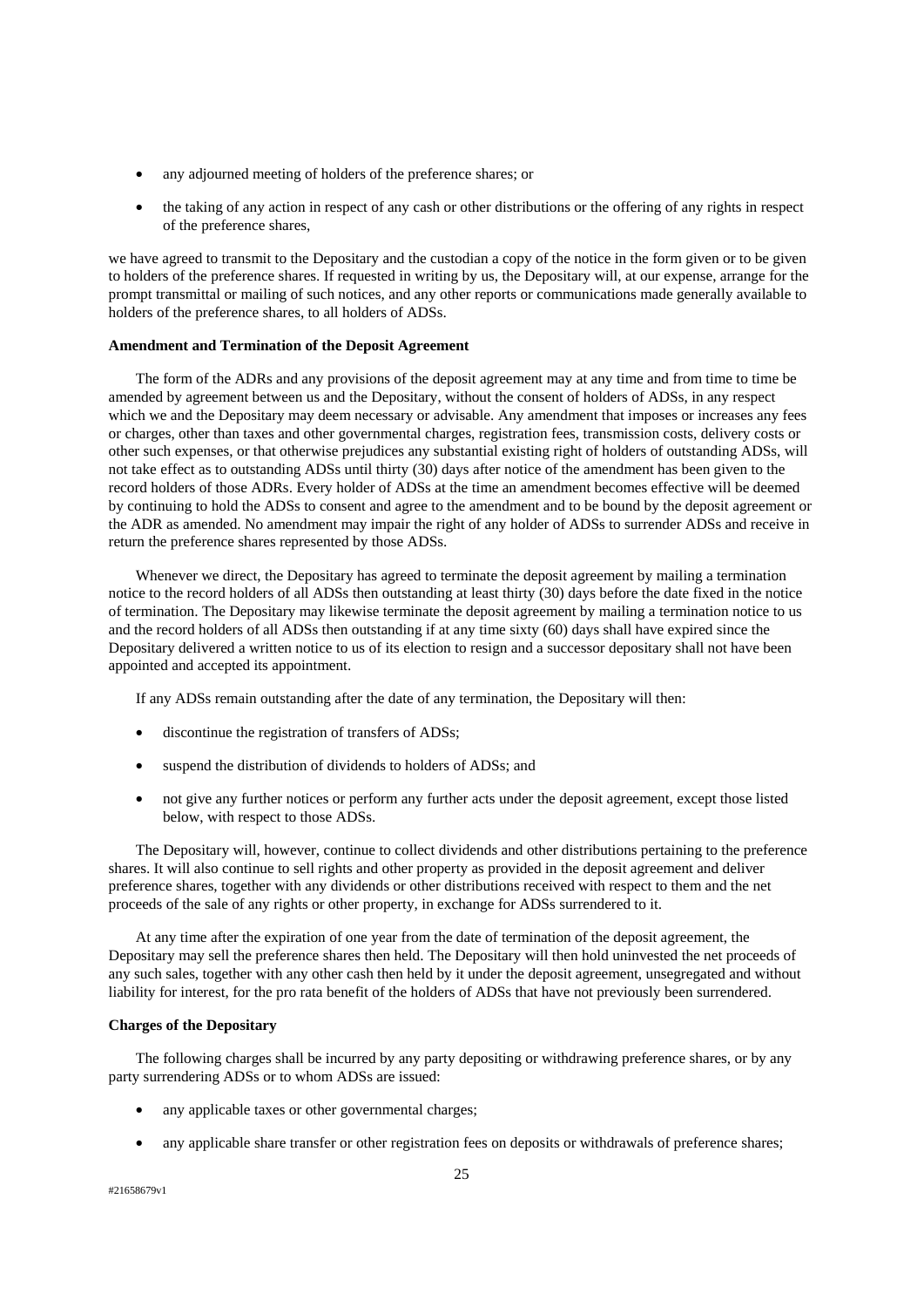- cable, telex, facsimile transmission and delivery charges which the deposit agreement provides are at the expense of the holders of ADSs or persons depositing or withdrawing preference shares;
- expenses incurred or paid by the Depositary in any conversion of foreign currency into dollars

| $$5.00$ (or less per 100 ADSs (or<br>portion of 100 ADSs) | Issuance of ADSs, including issuances resulting<br>$\bullet$<br>from a distribution of shares or rights or other<br>property |
|-----------------------------------------------------------|------------------------------------------------------------------------------------------------------------------------------|
|                                                           | Cancellation of ADSs for the purpose of<br>$\bullet$<br>withdrawal, including if the deposit agreement<br>terminates         |
| \$.02 (or less) per ADS                                   | Any cash distribution to ADS holders<br>٠                                                                                    |

- a fee for the distribution to ADS holders of any securities in an amount equal to the fee for the delivery of ADRs referred to above which would have been charged if the securities distributed to ADS holders had been preference shares which were deposited with the custodian; and
- any charges incurred by the Depositary or its agents for the servicing of preference shares.

Under the deposit agreement, the Depositary may charge an annual fee of \$0.02 or less per ADS for depositary services.

The Depositary collects its fees for delivery and surrender of ADSs directly from investors depositing preference shares or surrendering ADSs for the purpose of withdrawal or from intermediaries acting for them. The Depositary collects fees for making distributions to investors by deducting those fees from the amounts distributed or by selling a portion of distributable property to pay the fees. The Depositary may collect its annual fee for depositary services by deduction from cash distributions or by directly billing investors or by charging the bookentry system accounts of partipants for them. The Depositary may generally refuse to provide fee-attracting services until its fees for those services are paid.

The holders of ADSs will be responsible for any taxes or other governmental charges payable on their ADRs or on the preference shares. The Depositary may refuse to transfer ADSs or allow withdrawal of the preference shares until such taxes or other charges are paid. The Depositary may apply payments owed to holders of ADSs or sell deposited preference shares underlying such ADSs to pay any taxes owed and holders of ADSs will remain liable for any deficiency. If the Depositary sells deposited preference shares, it will, if appropriate, reduce the number of ADSs to reflect the sale and pay to holders of ADSs any proceeds, or send to holders of ADSs any property, remaining after it has paid the taxes.

#### **Issuance in a Series**

We may issue preference shares in more than one class or series or that otherwise entitle their holders to rights that vary from the rights to which other preference shares entitle their holders. "Series", as used in this section and when used with respect to preference shares, shall mean all outstanding preference shares that entitle their holders to identical rights with respect to those preference shares, regardless of the title or any other designation that may be assigned to preference shares. The Depositary shall direct the Custodian to hold preference shares of a Series deposited under the deposit agreement, and other Deposited Securities it receives in respect of those preference shares in a segregated account different from the account in which it holds preference shares of any other Series.

Preference shares of each Series that are deposited under the deposit agreement shall be represented by a "Series" of ADSs separate from the ADSs representing preference shares of any other Series. Each series of ADSs, to the extent certificated, shall be evidenced by a "Series" of ADRs separate from the ADRs evidencing ADSs of any other Series.

If the rights to which deposited preference shares of a Series entitle their holders are modified such that those rights become identical to the rights to which deposited preference shares of another Series entitle their holders, the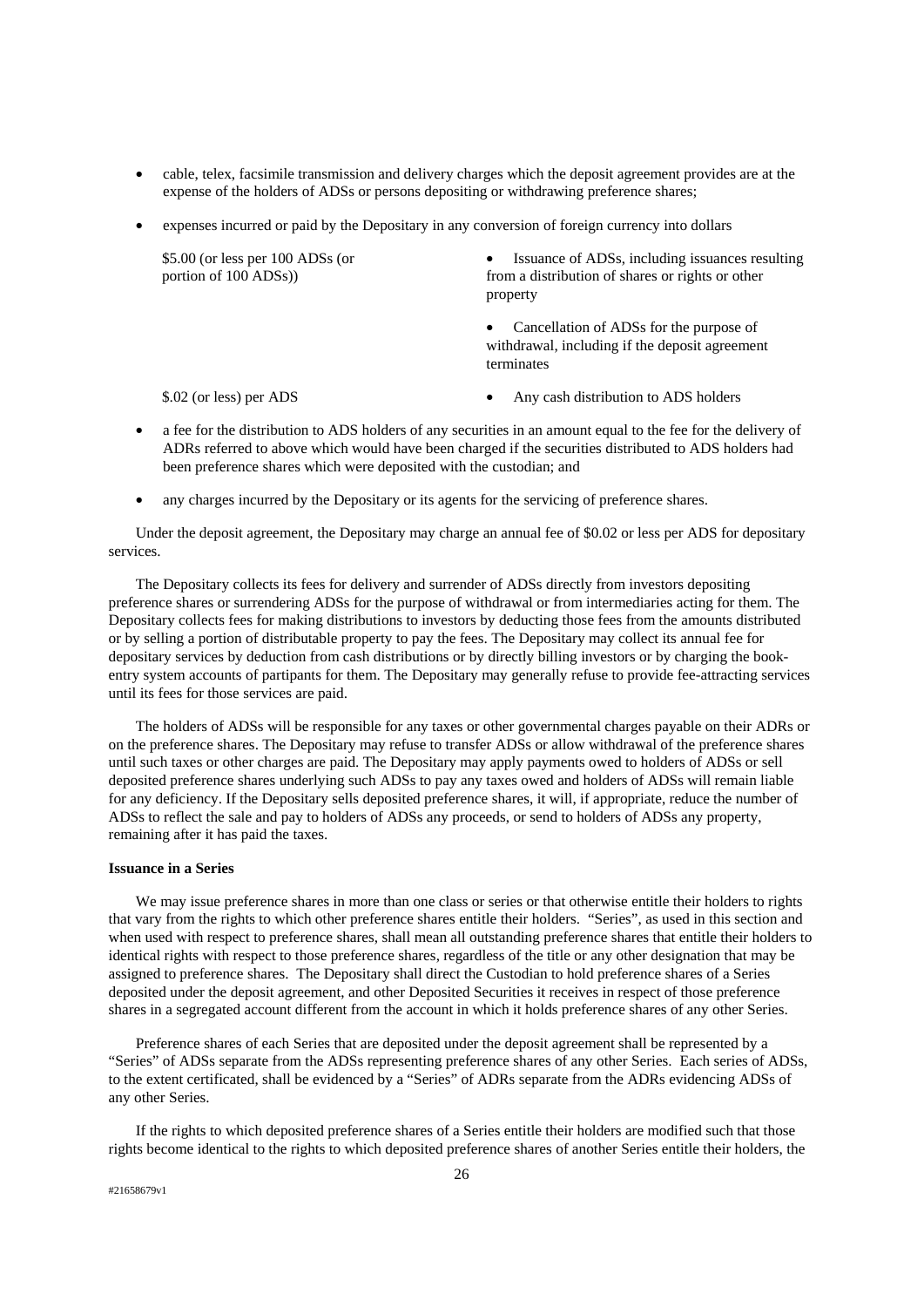Depositary shall cause the Custodian to combine the accounts in which the former separate Series of preference shares are held, the Series of ADSs representing those preference shares will automatically be combined into one Series of ADSs and the Depositary may take any action necessary or convenient to effect that combination. At any time after that combination, the owners of ADRs affected by that combination will be entitled to surrender their ADRs to the Depositary and receive ADRs reflecting the designation of the ADSs owned by them as a result of that combination.

Holders of ADSs of a Series shall be entitled to rights under the deposit agreement only with respect to deposited preference shares of the corresponding Series and other Deposited Securities received in respect of deposited preference shares of that Series.

# **Direct Registration System**

ADSs not evidenced by ADRs shall be transferable as uncertificated registered securities under the laws of the State of New York.

The Direct Registration System ("DRS") and Profile Modification System ("Profile") will apply to uncertificated ADSs upon acceptance thereof to DRS by DTC. DRS is the system administered by DTC pursuant to which the Depositary may register the ownership of uncertificated ADSs, which ownership shall be evidenced by periodic statements sent by the Depositary to the owners entitled thereto. Profile is a required feature of DRS which allows a DTC participant, claiming to act on behalf of a registered holder of ADSs, to direct the Depositary to register a transfer of those ADSs to DTC or its nominee and to deliver those ADSs to the DTC account of that DTC participant without receipt by the Depositary of prior authorization from the ADS registered holder to register such transfer.

In connection with and in accordance with the arrangements and procedures relating to DRS/Profile, the parties to the deposit agreement understand that the Depositary will not verify, determine or otherwise ascertain that the DTC participant which is claiming to be acting on behalf of an ADS registered holder in requesting registration of transfer and delivery described in the paragraph above has the actual authority to act on behalf of the ADS registered holder (notwithstanding any requirements under the Uniform Commercial Code). In the deposit agreement, the parties agree that the Depositary's reliance on and compliance with instructions received by the Depositary through the DRS/Profile System and in accordance with the deposit agreement, shall not constitute negligence or bad faith on the part of the Depositary.

# **General**

Neither the Depositary nor we will be liable to ADS holders if prevented or forbidden or delayed by any present or future law of any country or by any governmental or regulatory authority or stock exchange, any present or future provision of the Articles of Association, any provision of any securities issued or distributed by us, or any act of God or war or terrorism or other circumstances beyond our or its control in performing our or its obligations under the deposit agreement. The obligations of each of us and the Depositary under the deposit agreement are expressly limited to performing our and its specified duties without negligence or bad faith.

The ADSs are transferable on the books of the Depositary or its agent. However, the Depositary may close the transfer books as to ADSs at any time when it deems it expedient to do so in connection with the performance of its duties or at our request. As a condition precedent to the execution and delivery, registration of transfer, split-up, combination or surrender of any ADSs or withdrawal of any preference shares, the Depositary or the Custodian may require the person presenting the ADSs or depositing the preference shares to pay a sum sufficient to reimburse it for any related tax or other governmental charge and any share transfer or registration fee and any applicable fees payable as provided in the deposit agreement. The Depositary may withhold any dividends or other distributions, or may sell for the account of the holder any part or all of the preference shares represented by the ADSs, and may apply those dividends or other distributions or the proceeds of any sale in payment of the tax or other governmental charge. The ADS holder will remain liable for any deficiency.

Any ADS holder may be required from time to time to furnish the Depositary or the Custodian with proof satisfactory to the Depositary of citizenship or residence, exchange control approval, information relating to the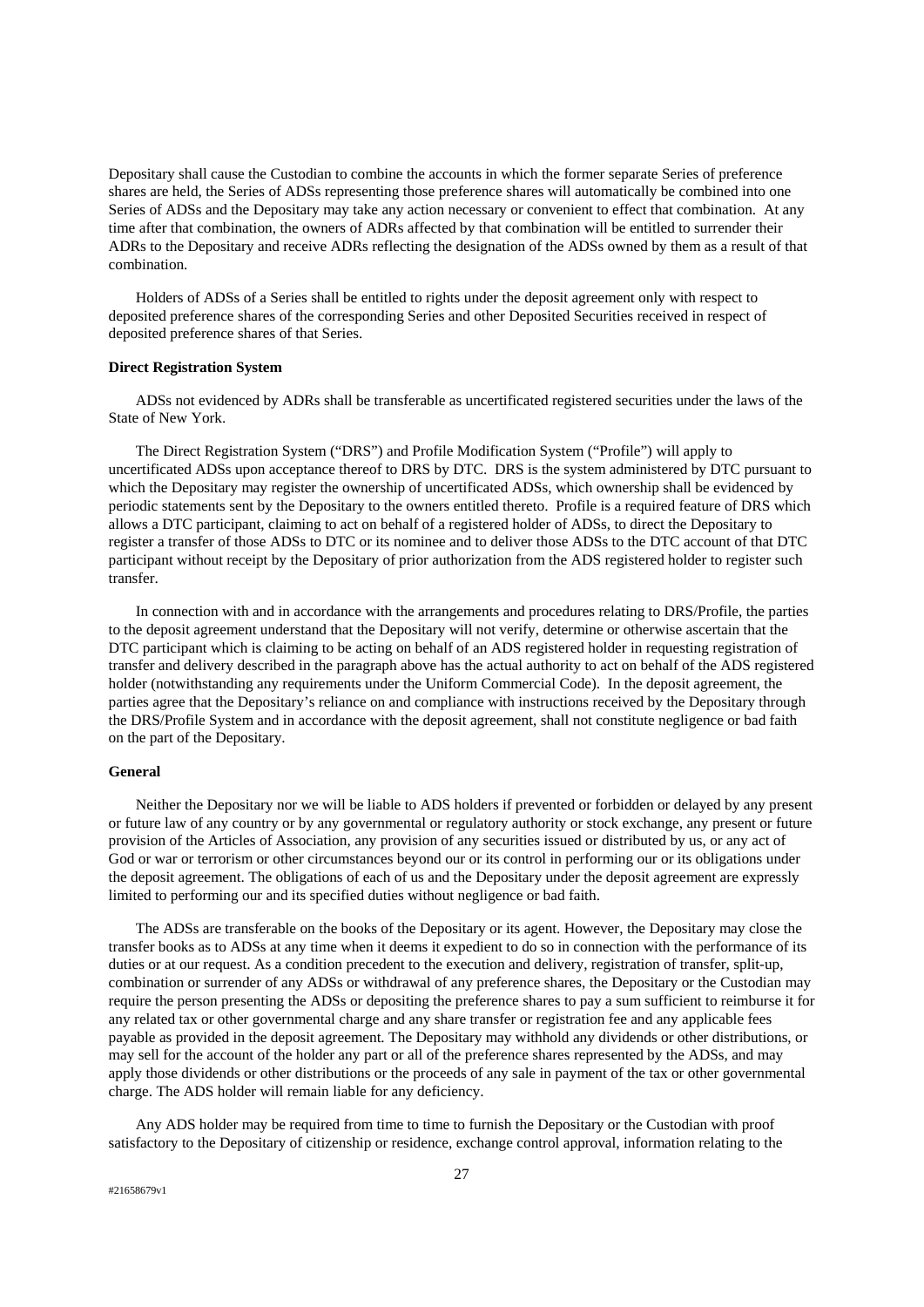registration on our books or those that the registrar maintains for us for the preference shares in registered form, or other information, to execute certificates and to make representations and warranties that the Depositary deems necessary or proper. Until those requirements have been satisfied, the Depositary may withhold the delivery or registration of transfer of any ADSs or the distribution or sale of any dividend or other distribution or proceeds of any sale or distribution or the delivery of any deposited preference shares or other property related to the ADSs. The delivery or registration of transfer of ADSs may be suspended during any period when the transfer books of the Depositary are closed or if we or the Depositary deems it necessary or advisable. The surrender of outstanding ADSs and the withdrawal of preference shares may only be suspended as a result of:

- temporary delays caused by closing the transfer books or those of the Depositary or the deposit of preference shares in connection with voting at shareholder meetings, or the payment of dividends;
- the non-payment of fees, taxes and similar charges; and
- non-compliance with any U.S. or foreign laws or governmental regulations relating to the ADSs or to the withdrawal of preference shares.

# **PLAN OF DISTRIBUTION**

We may sell relevant securities to or through underwriters or dealers and also may sell all or part of such securities directly to other purchasers or through agents.

The distribution of the securities may be effected from time to time in one or more transactions at a fixed price or prices, which may be changed, or at market prices prevailing at the time of sale, at prices related to such prevailing market prices or at negotiated prices.

In connection with the sale of securities, we may compensate underwriters in the form of discounts, concessions or commissions or in any other way that the applicable prospectus supplement describes. Underwriters may sell securities to or through dealers, and the dealers may receive compensation in the form of discounts, concessions or commissions from the underwriters and/or commissions from the purchasers for whom they may act as agents. Underwriters, dealers and agents that participate in the distribution of securities may be deemed to be underwriters, and any discounts or commissions that we pay them and any profit on the resale of securities by them may be deemed to be underwriting discounts and commissions, under the Securities Act of 1933, as amended (the "Securities Act"). Any such underwriter or agent will be identified, and any such compensation that we pay will be described, in the prospectus supplement.

Under agreements which we may enter into, we may be required to indemnify underwriters, dealers and agents who participate in the distribution of securities against certain liabilities, including liabilities under the Securities Act.

Unless a prospectus supplement specifies otherwise, we will not offer any securities or any investments representing securities, including ADSs, of any series to the public in the United Kingdom. Unless otherwise specified in any agreement which we may enter into, underwriters, dealers and/or agents in relation to the distribution of securities or any investments representing securities, including ADSs, of any series and subject to the terms of any such agreement, any underwriter, dealer or agent in connection with an offering of securities or any investments representing securities, including ADSs, of any series will represent and agree that:

- it has complied and will comply with all applicable provisions of the Financial Services and Markets Act 2000 (the "FSMA") with respect to anything done by it in relation to the securities or any investments representing securities, including ADSs, of such series in, from or otherwise involving the U.K.; and
- it has only communicated or caused to be communicated and will only communicate or cause to be communicated any invitation or inducement to engage in investment activity (within the meaning of Section 21 of the FSMA) received by it in connection with the issue or sale of the securities or any investments representing the securities (including ADSs) (including without limitation the registration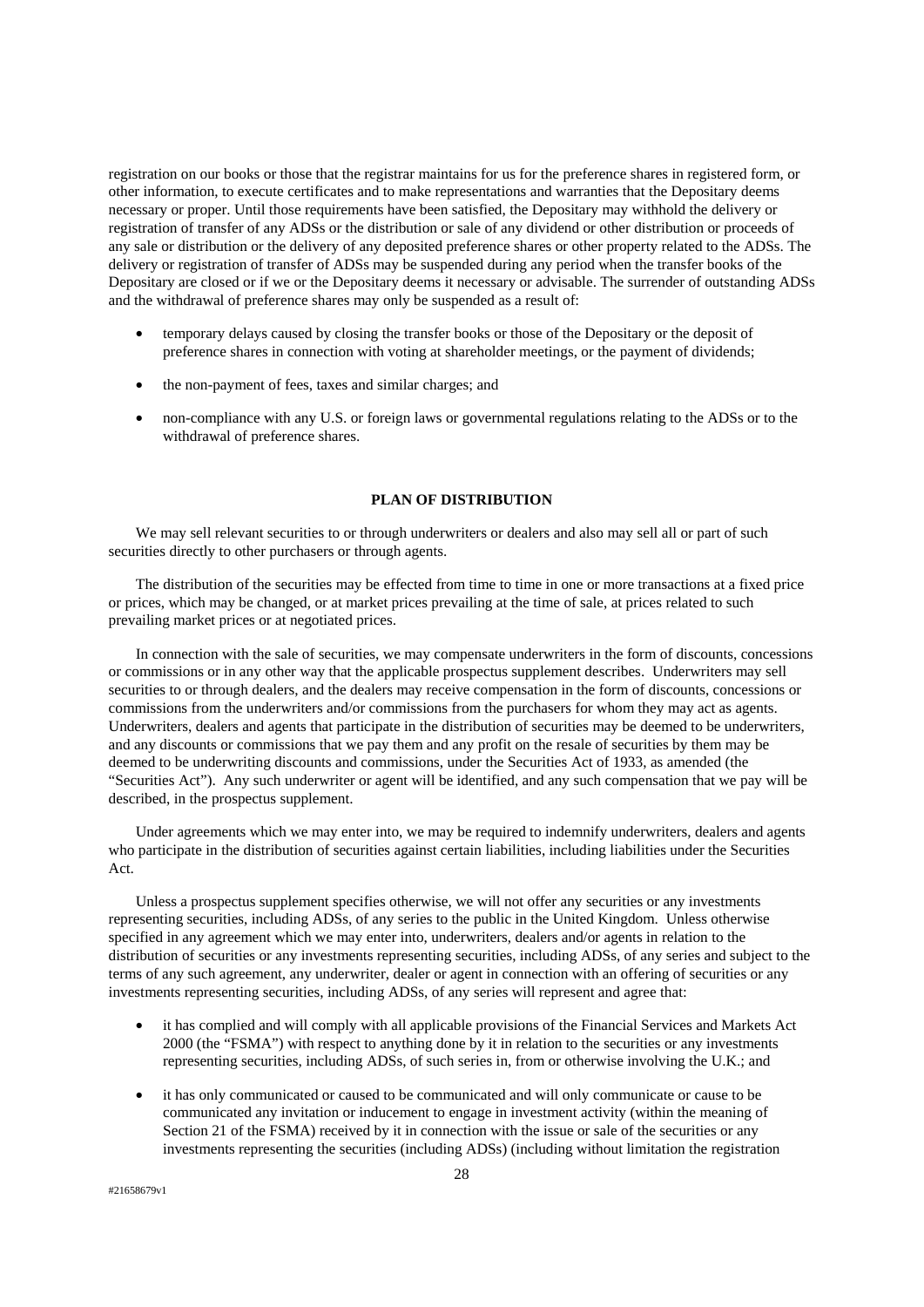statement, the prospectus, any preliminary prospectus, any ADS registration statement or any ADS prospectus) in circumstances in which Section 21(1) of the FSMA does not, or, in the case of Lloyds Bank, would not if Lloyds Bank was not an authorized person), not apply to the issuer of the securities.

Each new series of debt securities or preference shares will be a new issue of securities with no established trading market. If securities of a particular series are not listed on a U.S. national securities exchange, certain broker-dealers may make a market in those securities, but will not be obligated to do so and may discontinue any market making at any time without notice. We cannot give any assurance that any broker-dealer will make a market in securities of any series or as to the liquidity of the trading market for those securities.

To the extent an initial offering of the securities will be distributed by an affiliate of ours each such offering of securities will be conducted in compliance with the requirements of Rule 5121 of the Financial Industry Regulatory Authority, which is commonly referred to as FINRA, regarding a FINRA member firm's distribution of securities of an affiliate. Following the initial distribution of any of these securities, affiliates of ours may offer and sell these securities in the course of their businesses as broker-dealers. Such affiliates may act as principals or agents in these transactions and may make any sales at varying prices related to prevailing market prices at the time of sale or otherwise. Such affiliates may also use this prospectus in connection with these transactions. None of our affiliates is obligated to make a market in any of these securities and may discontinue any market-making activities at any time without notice.

Any underwriter, selling agent or dealer utilized in the initial offering of securities will not confirm sales to accounts over which it exercises discretionary authority without the prior specific written approval of its customer.

# **Delayed Delivery Arrangements**

If so indicated in the prospectus supplement, we may authorize underwriters or other persons acting as their agents to solicit offers by certain institutions to purchase preference shares or debt securities from them pursuant to contracts providing for payment and delivery on a future date. Institutions with which such contracts may be made include commercial and savings banks, insurance companies, educational and charitable institutions and others, but in all cases such institutions must be approved by us. The obligations of any purchaser under any such contract will be subject to the condition that the purchase of the offered securities shall not at the time of delivery be prohibited under the laws of the jurisdiction to which such purchaser is subject. The underwriters and such other agents will not have any responsibility in respect of the validity or performance of such contracts.

#### **LEGAL OPINIONS**

Our United States counsel, Davis Polk & Wardwell London LLP, will pass upon certain legal matters relating to the securities under U.S. federal securities laws. Our English counsel, Linklaters LLP, will pass upon the validity of the debt securities issued by Lloyds Bank under English law and the subordination provisions of such subordinated debt securities under English law. Our Scottish counsel, Dundas & Wilson CS LLP, will pass upon certain matters of Scots law relating to the validity of the preference shares, the subordination provisions of the subordinated debt securities issued by LBG, the guarantees of the debt securities issued by Lloyds Bank and the subordination provisions of the guarantees of such debt securities under Scots law.

#### **EXPERTS**

Each of the financial statements and management's assessment of the effectiveness of internal control over financial reporting (which is included in Management's Report on Internal Control over Financial Reporting) incorporated in this prospectus by reference to the Lloyds Banking Group plc Annual Report on Form 20-F for the year ended December 31, 2012 have been so incorporated in reliance on the report of PricewaterhouseCoopers LLP, an independent registered public accounting firm, given on the authority of said firm as experts in auditing and accounting.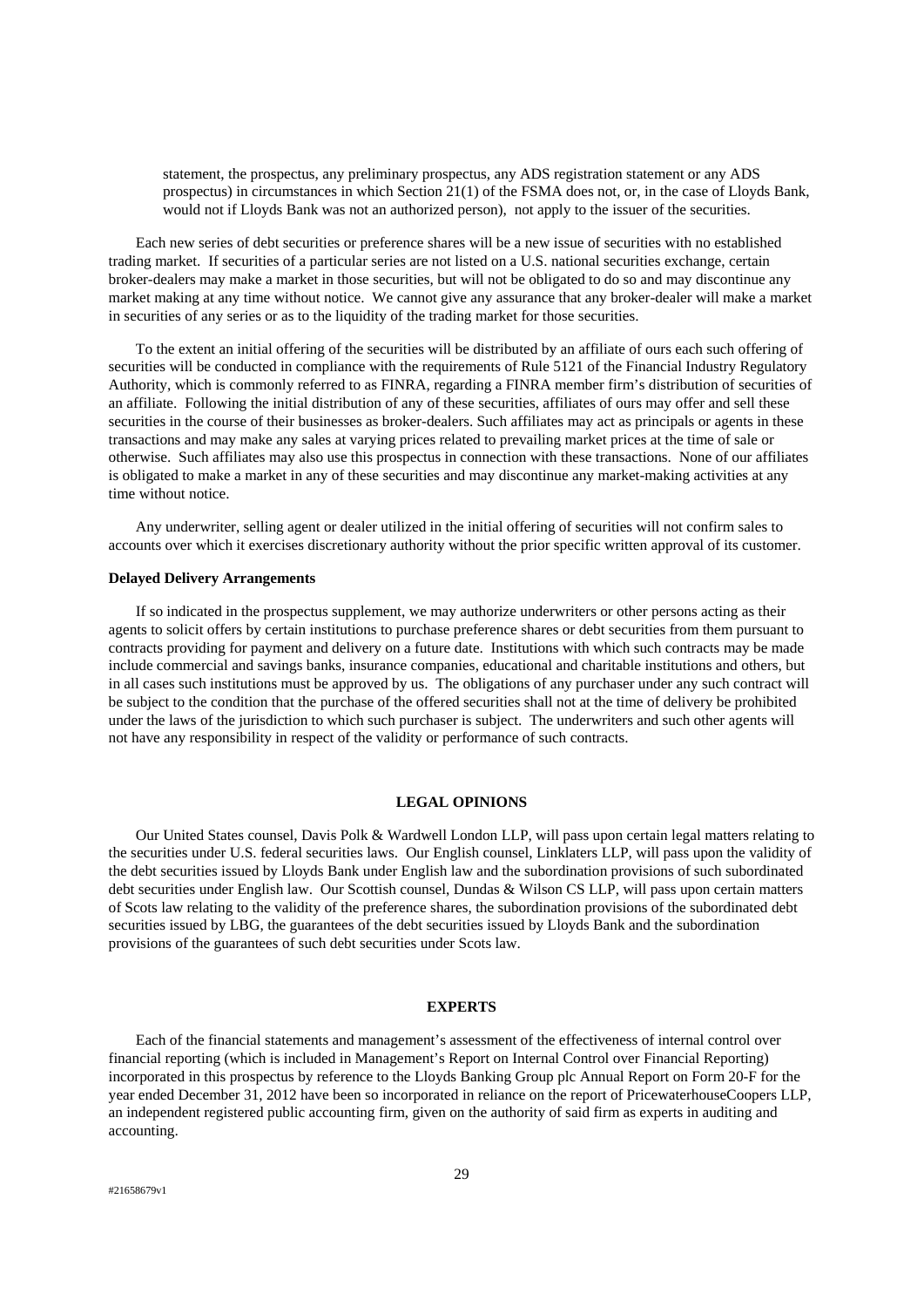#### **ENFORCEMENT OF CIVIL LIABILITIES**

We and Lloyds Bank are public limited companies incorporated and registered in Scotland and England, respectively. All of our and Lloyds Bank's directors and executive officers, and certain experts named in this prospectus, reside outside the United States. All or a substantial portion of our and Lloyds Bank's assets and the assets of those non-resident persons are located outside the United States. As a result, it may not be possible for investors (i) to effect service of process within the United States upon us, Lloyds Bank or those persons or (ii) to enforce against us, Lloyds Bank or those persons judgments obtained in U.S. courts predicated upon civil liability provisions of the federal securities laws of the United States. We have been advised by our Scottish counsel, Dundas & Wilson CS LLP (as to Scots law) and our English counsel, Linklaters LLP (as to English law) that, both in original actions and in actions for the enforcement of judgments of U.S. courts, there is doubt as to whether civil liabilities predicated solely upon the U.S. federal securities laws are enforceable in England and Scotland, as the case may be.

# **WHERE YOU CAN FIND MORE INFORMATION**

# **Ongoing Reporting**

LBG is subject to the informational requirements of the Exchange Act and in accordance therewith, LBG files reports and other information with the SEC. You can read and copy these reports and other information at the SEC's Public Reference Room at 100 F Street, N.E., Room 1580, Washington, D.C. 20549, U.S.A. You may call the SEC at 1-800-SEC-0330 for further information on the Public Reference Room. The SEC also maintains a website at http://www.sec.gov which contains in electronic form each of the reports and other information that we have filed electronically with the SEC. You can also read this material at the offices of The New York Stock Exchange, 20 Broad Street, New York, New York 10005, U.S.A. on which certain of LBG's securities are listed.

We will provide the trustee for any debt securities and the ADS depositary for any preference shares with our annual reports, which will include a description of operations and our annual audited consolidated financial statements. We will also provide any trustee or ADS depositary with interim reports that will include unaudited interim summary consolidated financial information. Upon receipt, if we so request, the trustee or the ADS depositary will mail the reports to all record holders of the debt securities, preference shares or ADSs. In addition, we will provide the trustee or the ADS depositary with all notices of meetings at which holders of debt securities or preference shares are entitled to vote, and all other reports and communications that are made generally available to holders of debt securities or preference shares.

# **Registration Statement**

This prospectus is part of a registration statement filed with the SEC. As exhibits to the registration statement, we have also filed the indentures, the ADS deposit agreement and our Articles of Association have also been filed. Statements contained in this prospectus as to the contents of any contract or other document referred to in this prospectus are not necessarily complete, and in each instance reference is made to the copy of such contract or other document filed as an exhibit to the registration statement, each such statement being qualified in all respects by such reference. For further information, you should refer to the registration statement. You can obtain the full registration statement from the SEC or from us or Lloyds Bank.

#### **INCORPORATION OF DOCUMENTS BY REFERENCE**

The SEC allows us to "incorporate by reference" the information that we file with the SEC. This permits us to disclose important information to you by referring to these filed documents. Any information referred to in this way is considered part of this prospectus, and any information that we file with the SEC after the date of this prospectus will automatically be deemed to update and supersede this information.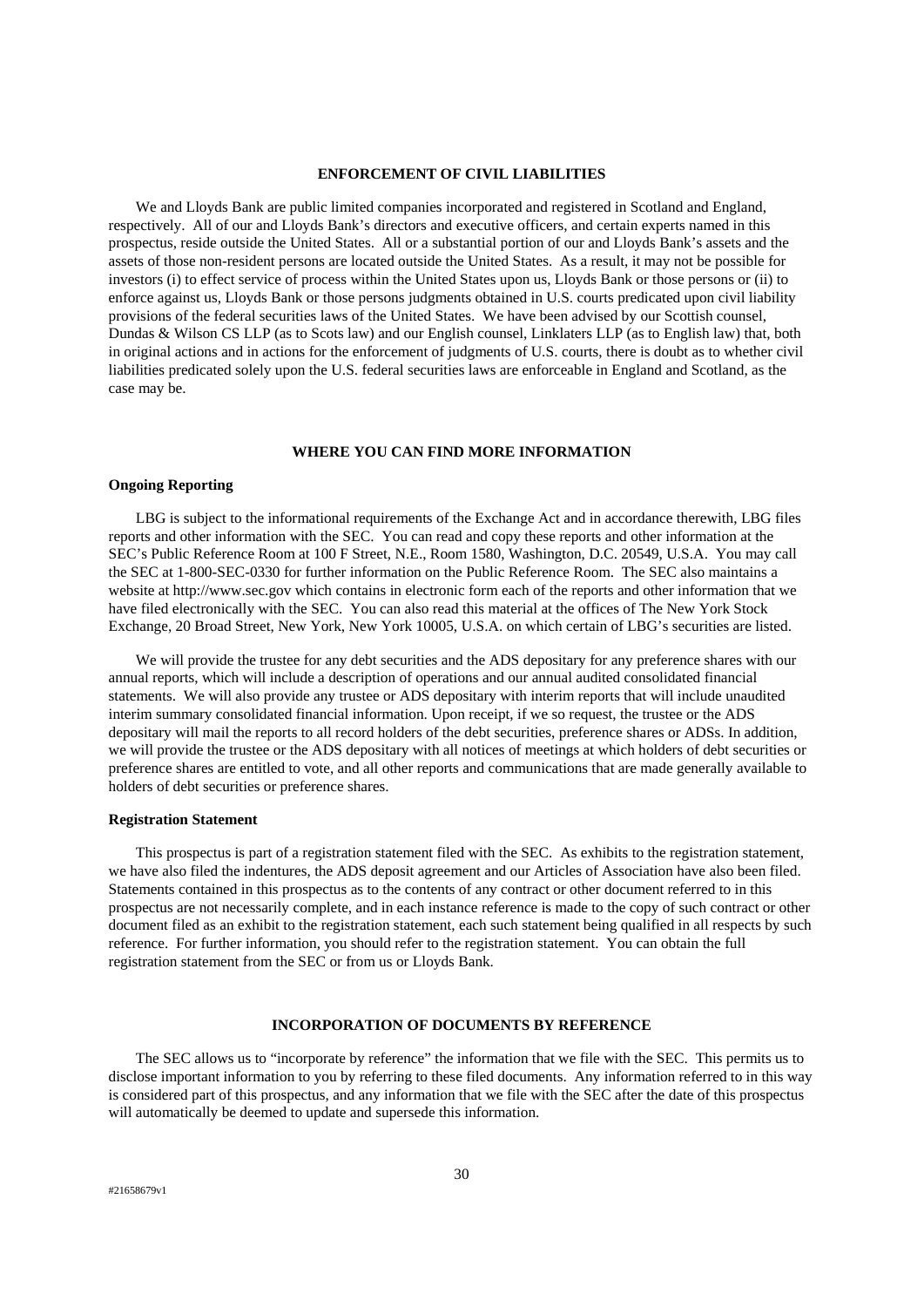We incorporate by reference (i) LBG's Annual Report on Form 20-F for the fiscal year ended December 31, 2012 filed with the SEC on March 25, 2013; (ii) LBG's report on Form 6-K filed with the SEC on March 25, 2013 disclosing the Ratio of Earnings to Fixed Charges and the Ratio of Combined Fixed Charges and Preference Dividends to Earnings; (iii) LBG's report on Form 6-K filed with the SEC on April 24, 2013 providing an update on the disposal of Project Verde through an IPO; (iv) LBG's report on Form 6-K filed with the SEC on April 29, 2013 announcing LBG's sale of retail banking operations in Spain; (v) LBG's report on Form 6-K filed with the SEC on April 30, 2013 including the interim results for LBG for the three months ended March 31, 2013; (vi) LBG's report on Form 6-K filed with the SEC on April 30, 2013 disclosing LBG's capitalization as at March 31, 2013; (vii) LBG's report on Form 6-K filed with the SEC on May 1, 2013 regarding the repurchase of certain securities, (viii) LBG's report on Form 6-K filed with the SEC on May 10, 2013 regarding the sale of certain real estate loans, (ix) LBG's report on Form 6-K filed with the SEC on May 13, 2013 regarding the future retirement of its Chairman, (x) LBG's report on Form 6-K filed with the SEC on May 22, 2013 regarding the update on its capital position; (xi) LBG's report on Form 6-K filed with the SEC on May 29, 2013 regarding the sale of its international private banking operations; (xii) LBG's report on Form 6-K filed with the SEC on May 29, 2013 regarding the sale of its Miami international private banking office; and (xiii) LBG's report on Form 6-K filed with the SEC on May 31, 2013 regarding the sale of its U.S. residential mortgage backed securities portfolio. We also incorporate by reference all subsequent Annual Reports filed on Form 20-F and any future filings made with the SEC under Sections 13(a), 13(c), 14 or 15(d) of the Exchange Act and certain Reports on Form 6-K, if they state that they are incorporated by reference into this prospectus, that we furnish to the SEC after the date of this prospectus and until we or any underwriters sell all of the securities.

Upon written or oral request, we will provide free of charge a copy of any or all of the documents that we incorporate by reference into this prospectus, other than exhibits which are not specifically incorporated by reference into this prospectus. To obtain copies you should contact us at Investor Relations, 25 Gresham Street, London EC2V 7HN, United Kingdom or by telephone at +44 (0) 207 356 1273.

# **CAUTIONARY STATEMENT ON FORWARD-LOOKING STATEMENTS**

Certain statements included in this prospectus are forward-looking statements. We may make forward-looking statements in other documents filed with the SEC that are incorporated by reference into this prospectus. Forwardlooking statements can be identified by the use of forward-looking terminology such as words "expect," "estimate," "project," "anticipate," "believes," "should," "could," 'intend," "plan," "probability," "risk," "target," "goal," "objective," "may," "endeavor," "outlook," "optimistic," "prospects" or by the use of similar expressions or variations on such expressions, or by the discussion of strategy or objectives. Forward-looking statements are based on current plans, estimates and projections, and are subject to inherent risks, uncertainties and other factors which could cause actual results to differ materially from the future results expressed or implied by such forward-looking statements.

In particular, this prospectus and certain documents incorporated by reference into this prospectus include forward-looking statements relating, but not limited, to possible future write-downs and our capital planning projections, our potential exposures to various types of market risks, such as interest rate risk, foreign exchange rate risk, liquidity risk, credit risk and commodity and equity price risk. Such statements are subject to risks and uncertainties. For example, certain of the market risk disclosures are dependent on choices about key model characteristics, assumptions and estimates, and are subject to various limitations. By their nature, certain of the market risk disclosures are only estimates and, as a result, actual future gains and losses could differ materially from those that have been estimated.

Other factors could also adversely affect our results or the accuracy of forward-looking statements in this prospectus, and you should not consider the factors discussed here or in LBG's Form 20-F filed on March 25, 2013 or other documents incorporated by reference herein to be a complete set of all potential risks or uncertainties. We have economic, financial market, credit, legal and other specialists who monitor economic and market conditions and government policies and actions. However, because it is difficult to predict with accuracy any changes in economic or market conditions or in governmental policies and actions, it is difficult for us to anticipate the effects that such changes could have on our financial performance and business operations.